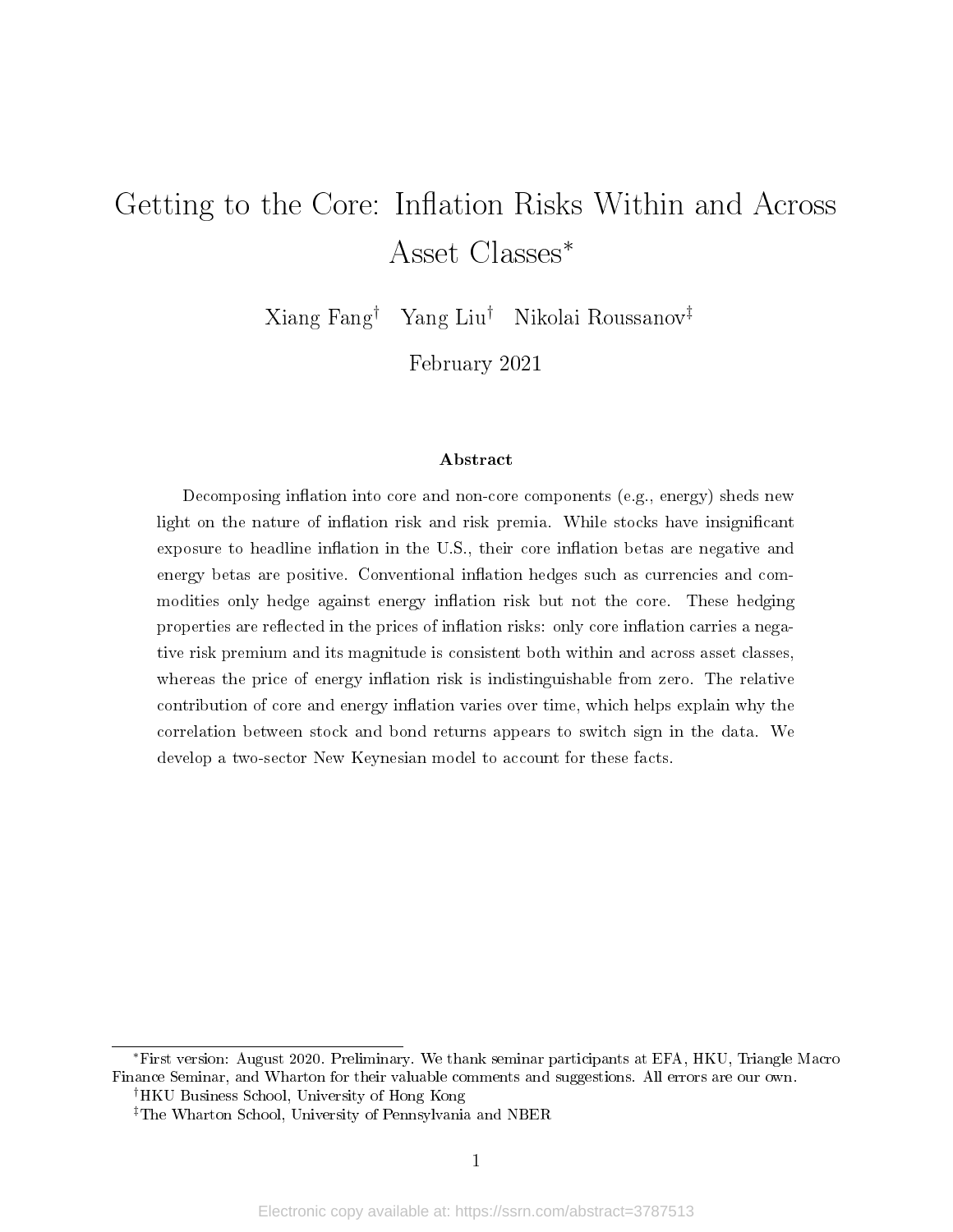# 1 Introduction

Inflation is as a key macroeconomic factor and fundamental source of risk driving asset returns. Conventional wisdom holds that fixed income securities incur losses in the face of inflation, but stocks, foreign currencies, and commodities maintain their values. Stocks are claims on real physical assets. Foreign currencies hedge inflation according to the purchasing power parity. Commodity prices themselves are important components of total inflation. Because investors fear inflation, they may accept lower returns for inflation-hedging assets (Chen et al., 1986). Yet empirical evidence of such a risk premium has been elusive, as have the inflation-hedging properties of supposedly "real" assets, notably stocks (e.g., Bekaert and Wang, 2010, Katz et al., 2016).

We argue that decomposing inflation into core and non-core components (with a particular focus on energy) is important as it sheds new light on the nature of inflation risks. First, core and energy inflation have sharply different statistical and economic properties. Second, inflation-hedging properties of conventional "real assets," such as stocks, currencies, and commodity futures, are largely confined to energy inflation, while they provide almost no protection against core inflation risk. Third, core inflation carries a significantly negative price of risk, while the risk price associated with energy inflation is in most cases indistinguishable from zero.

In the data, core inflation is much more stable and persistent than energy inflation. Core and energy inflation series have a very low correlation, despite both being highly correlated with headline inflation. Economically, core goods' prices have a substantially higher degree of rigidity than energy prices, and they are potentially driven by different supply and demand shocks. These distinctions, largely glossed over in the literature, can potentially lead to very different inflation risks manifested in asset prices.

Armed with this decomposition we revisit inflation-hedging properties of different assets. We examine 7 major asset classes: U.S. stocks, Treasury notes/bonds, agency bonds, corporate bonds, currencies, commodity futures, and real estate investment trusts (REITs). The broad coverage of assets is informative since investors often consider multi-asset-class allocations when it comes to managing inflation risks. Our estimates of headline inflation betas confirm, to some extent, the conventional view on inflation hedging. Fixed income securities have negative betas, while currencies, commodities and REITs have positive betas. Stocks' headline betas are mostly negative but often statistically insignificant. After decomposing headline inflation into core and energy, we find that assets' exposures to the two components are sharply different. The core betas are consistently significantly negative for all stock and REITs portfolios while the energy betas are positive. Treasuries and agency bonds have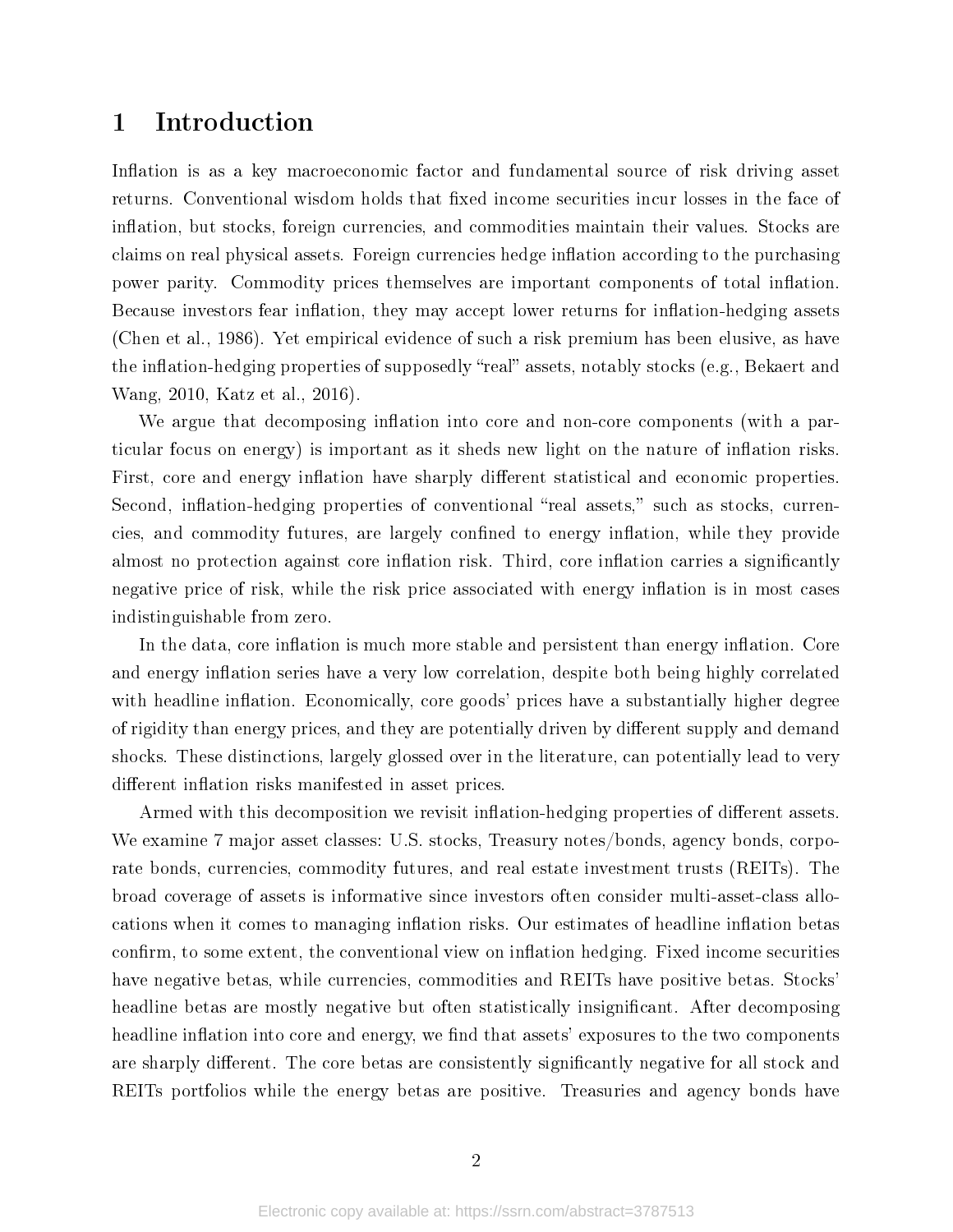negative exposures to both core and energy inflation shocks. Corporate bonds have negative core betas and insignificant energy betas. Furthermore, the exposures of currencies and commodity futures to energy are positive but they are insignificant for core inflation. Therefore, the conventional view mixes the two distinct components of inflation, core and energy, in a way that potentially obscures their effects on asset prices. Stocks have unambiguously negative core betas, while the insignificant headline betas are due to the presence of energy inflation. Currencies, commodities, and REITs, often considered as inflation-hedging assets, only hedge against the energy inflation but not the core.

Given these risk exposures, we ask whether hedging against core and energy inflation is costly. To answer this question, we conduct cross-sectional asset pricing tests using both the 7 average portfolios in each asset class and a larger cross section of 35 test portfolios. The price of headline inflation risk is around zero and insignificant, which seems to indicate that hedging against inflation is free. However, differentiating core from energy inflation, we find that the core inflation risk has a significant negative price of risk and the price of energy inflation risk is positive but indistinguishable from zero. In other words, hedging against core inflation is costly, since assets negatively correlated with core inflation shocks earn a risk premium, while hedging against energy inflation is essentially "free."

In addition to the unconditional inflation risk exposures of these test portfolios, we examine how these exposures - and their prices - vary over time. We show that term spread is a useful conditioning variable for capturing time-variation in the price of core inflation risk. Splitting the sample allows us to further investigate the time-varying inflation risk exposures. Recent studies highlight the fact that stock-bond return correlation changed its sign at the turn of the century (Song, 2016; Campbell et al., 2019). Stocks, currencies, commodity futures, and REITs have energy betas that are significantly larger in the post-1999 subsample than before, while the changes in core betas are insignificant. Moreover, core inflation becomes less volatile after the 1980s while energy inflation fluctuates widely in the 2000s. The growing importange of energy in total inflation (relative to core) and its positive correlation with stock returns helps provides a potentially new explanation for why the correlation between bond and stock returns switches from positive to negative in the recent subsample.

We further take advantage of our multi-asset-class setting to estimate the price of inflation risks within each asset class. Strikingly, the magnitude of core inflation risk price is rather consistent across asset classes. Average returns of assets line up well with core inflation betas both within and across asset classes, but are essentially unrelated to betas with energy or headline inflation. Therefore, different asset classes imply a largely consistent cost of hedging against core inflation. We construct the factor mimicking portfolios for headline,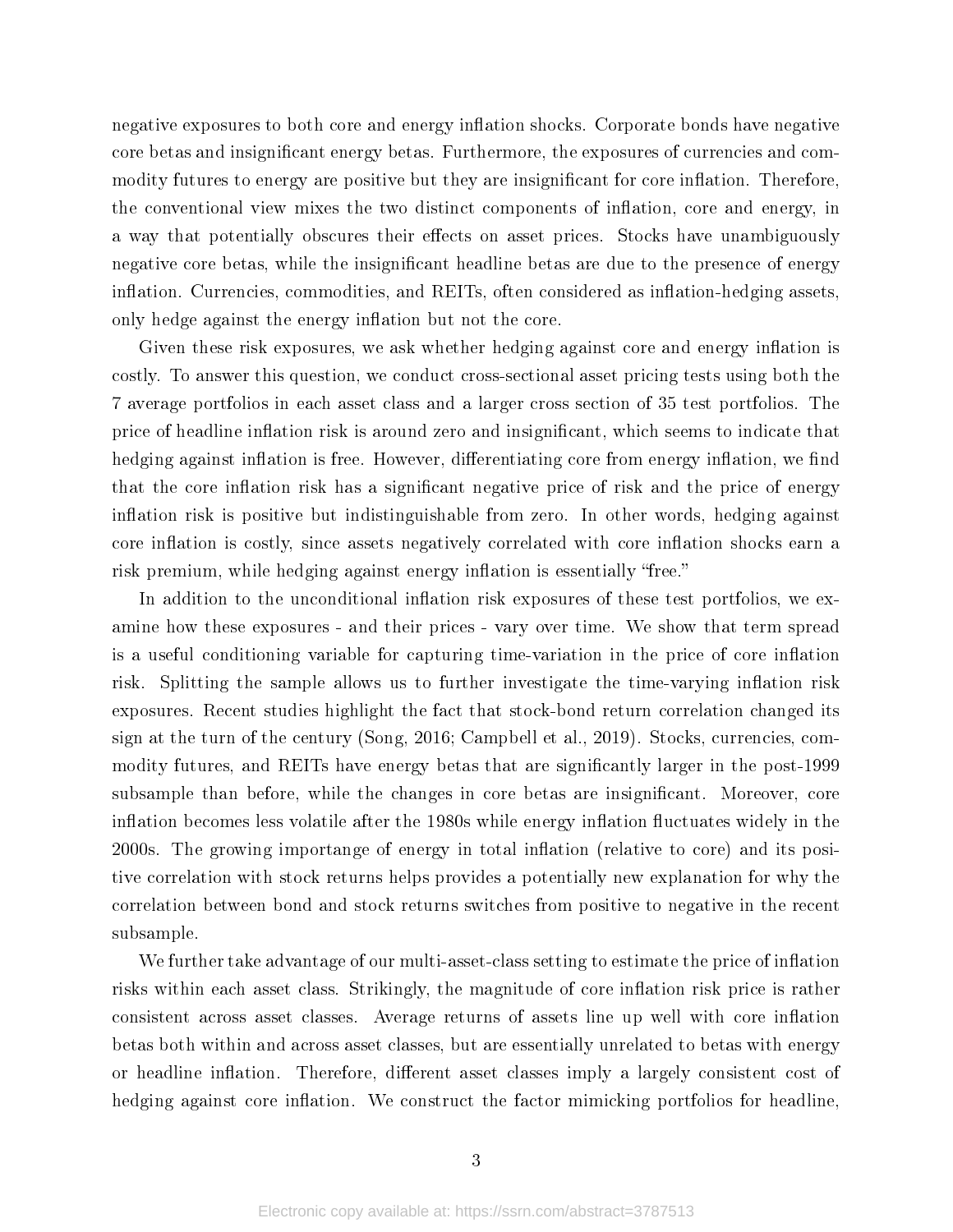core, and energy inflation using portfolios from each asset class. Only the average returns of core inflation mimicking portfolios behave similarly, while the average returns of headline and energy inflation mimicking portfolios are unrobust and switch signs for different asset classes.

The empirical results are robust to controlling for various consumption and other macroeconomic factors.<sup>1</sup> In a seminal paper, Fama  $(1981)$  proposed that low inflation is a proxy for high growth of real activity, leading to the negative inflation betas of stocks. Our results show that the core inflation is an important risk by itself, and it is not driven out by standard measures of real activity. This echoes the findings in the New Keynesian DSGE literature that argues inflation "dances to its own tune " (Smets and Wouters, 2007).

Why is core inflation risk different from energy? We explore two potential mechanisms empirically by looking at different categories of inflation. First, we use inflation measures constructed using goods and services whose prices are either "sticky" or "flexible" and find that they resemble core inflation and energy inflation, respectively, in both their risk exposures and risk premia. This fact is consistent with the idea that energy prices are fundamentally different from core because they are easily adjusted, while the latter exhibit considerable stickiness. Second, we look at the cyclical and acyclical parts of core inflation and find that only the cyclical part inherits the properties of core inflation. These results suggest that price stickiness and cyclicality of inflation are both important for understanding inflation risk.

In order to further interpret our empirical findings, we develop a two-sector New Keynesian model that rationalizes the stylized facts listed above: (i) stocks are negatively exposed to core inflation; (ii) Treasuries (and nominal bonds more generally) are negatively exposed to both core and energy inflation; (iii) currencies and commodity futures are positively exposed to energy inflation; (iv) core inflation carries a negative price of risk while the price of energy inflation risk is positive but potentially difficult to distinguish from zero due to the countervailing effects of energy demand and supply shocks.

Our model includes the minimum set of ingredients necessary to qualitatively account for our empirical findings. In a small-scale New Keynesian economy with an energy sector, households consume both core and energy goods. There is a continuum of varieties of core goods, and each variety is produced by a monopolistic firm that chooses to set the nominal price of the good. Firms face price stickiness, i.e., only a fraction of firms can adjust their prices freely. The desired markup fluctuates exogenously and is the main driver of core

<sup>&</sup>lt;sup>1</sup>We consider consumption growth rate, durable consumption growth rate (Yogo, 2006), industrial production growth rate (Chen et al., 1986), payroll growth rate, unemployment growth rate, and the long run and short-run consumption growth news constructed by Hansen et al. (2008), unfiltered consumption growth (Kroencke, 2017), and capital share growth (Lettau et al., 2019).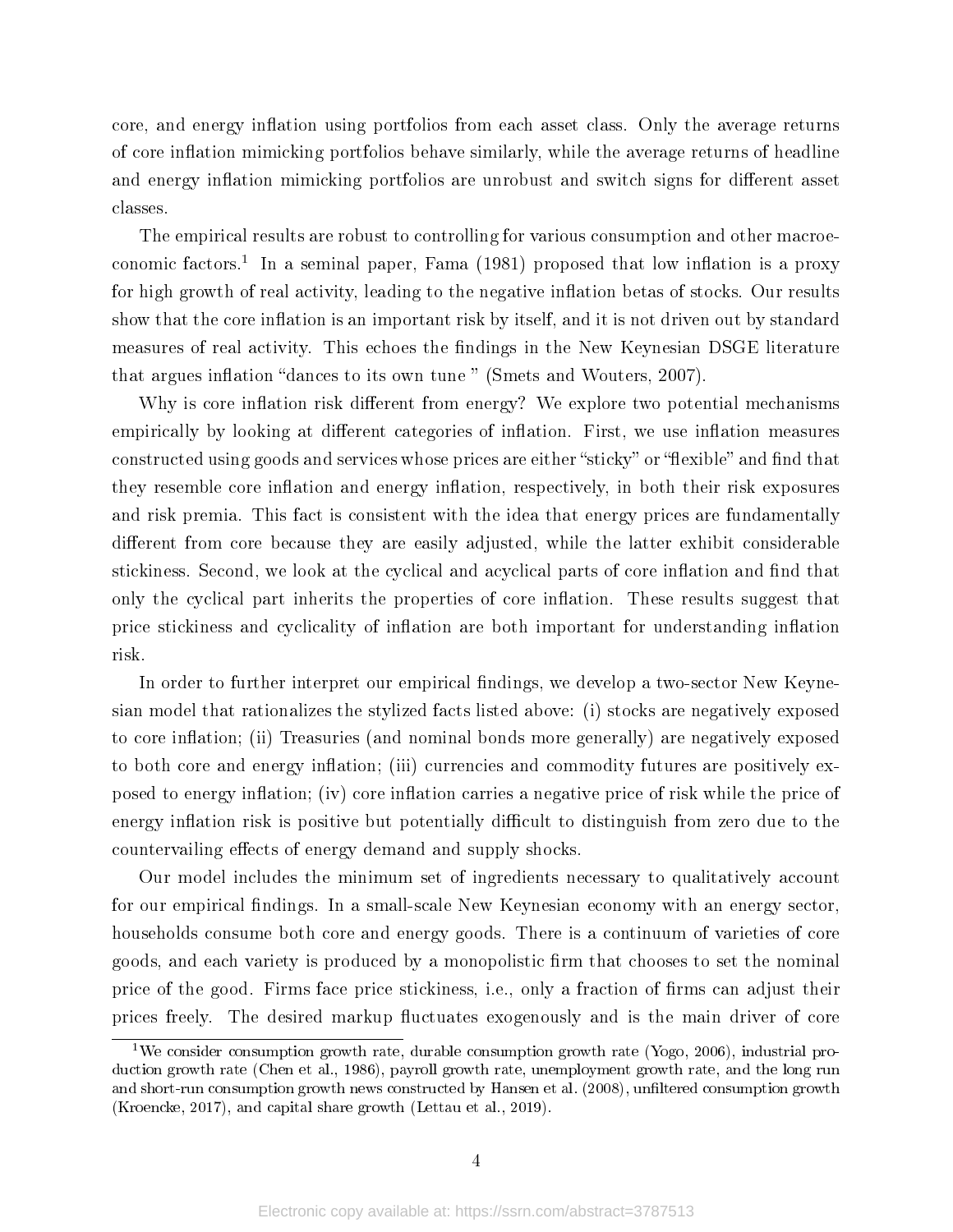inflation. This is a modeling device to capture the variation of inflation that is independent of other real macroeconomic and policy shocks. Energy goods are subject to energy supply and demand shocks and, importantly, face no price rigidity.

When a markup shock increases the cost of production, core inflation rises, core output drops, and thus the marginal utility of consumption increases. Therefore, core inflation carries a negative price of risk. Stocks, claims to the core output, are negatively exposed to core inflation. Naturally, Treasuries have negative betas with core inflation. Furthermore, energy supply and demand shocks have opposite effects on energy inflation, but both shocks are expansionary to core production when core and energy goods are complementary. Therefore, an increase of energy consumption implies a higher consumption in core good. Since a high energy price combines the effect of negative supply and positive demand, their effects on core output, core inflation, and thus the stochastic discount factor are opposite in their signs. As a result, energy inflation carries a price of risk indistinguishable from zero. When the demand is the major driver of energy inflation, the model implies positive energy betas for stocks and currencies and negative betas for Treasuries.

**Related Literature** A large body of literature studies the inflation-hedging properties of nancial assets (Fama and Schwert, 1977; Bekaert and Wang, 2010). Stocks have negative correlation with unexpected inflation, thus being poor inflation hedges. Fama (1981) argues that the negative correlation is caused by real activity that is correlated positively with stock returns and negatively with inflation. Katz, Lustig, and Nielsen (2017) propose that stock investors respond slowly to inflation. Nominal bond returns negatively covary with inflation. Commodity futures returns are positively correlated with inflation (Gorton and Rouwenhorst, 2006).

The cost of inflation hedging, a.k.a. the inflation risk premium, has been of great interest. In the stock market, Chen, Roll, and Ross (1986) document a marginally negative price of inflation risk. Boons et al.  $(2019)$  show that inflation risk is priced in the inflation-betasorted stock portfolios but its sign changes from negative to positive after 2000. Inflation risk is a common feature in term structure models that distinguish between real and nominal bonds (Ang, Bekaert, and Wei, 2008). While most of this work has focused on the headline inflation, one important exception is Ajello, Benzoni, and Chyruk  $(2019)$  who incorporate both core and "crust" inflation components into an affine term structure model. In currencies, Hollifield and Yaron (2003) found little evidence of an inflation risk premium. In contrast to much of this work, we utilize a large cross section of multi asset classes including currency portfolios (Lustig et al., 2011, 2014; Menkhoff et al., 2017; Verdelhan, 2018) and commodity futures portfolios (Bakshi, Gao, and Rossi, 2019) and find largely consistent magnitudes of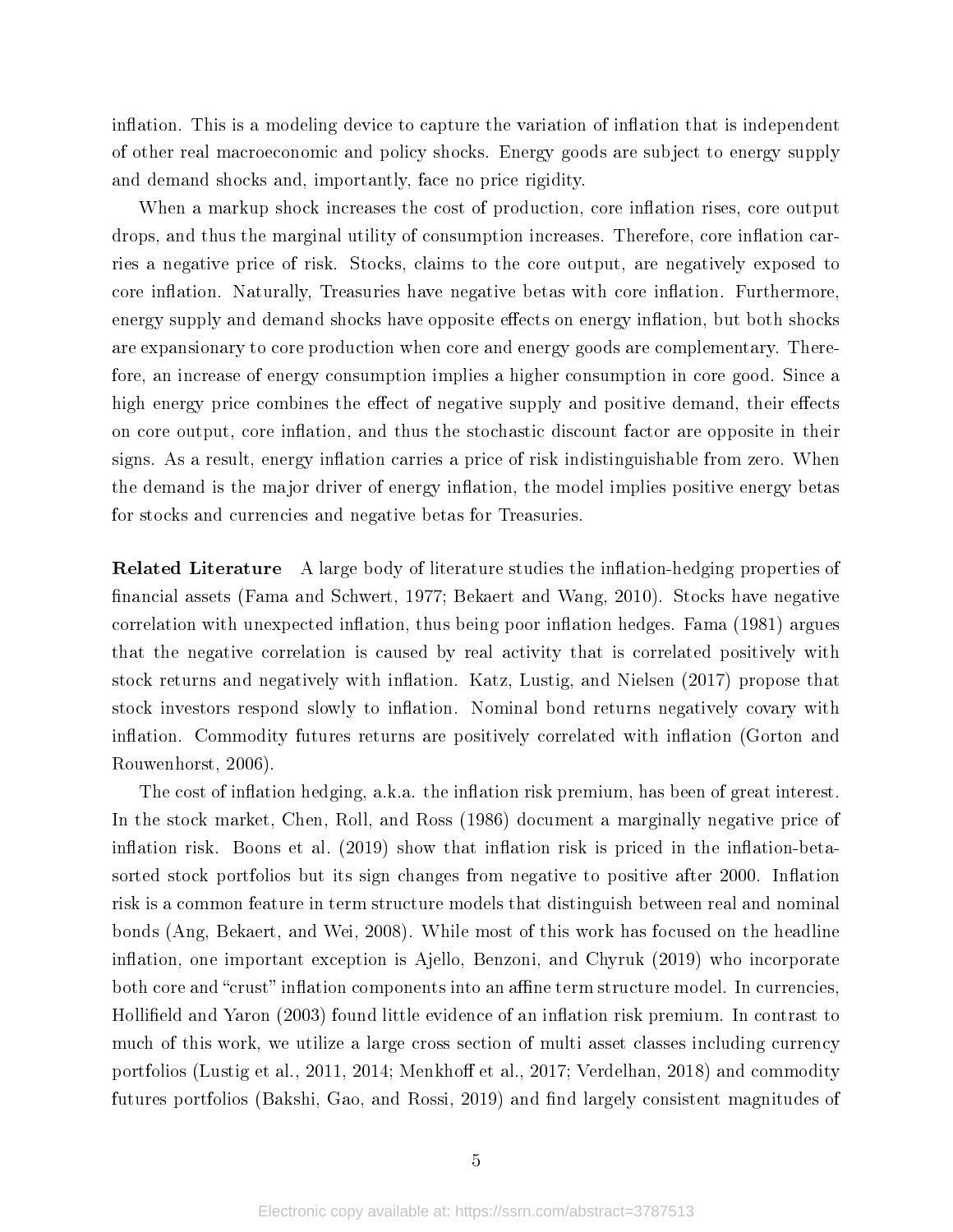inflation risk premia across them.

Among theoretical studies of inflation risks and asset prices, several equilibrium models with an endowment economy can quantitatively match inflation, term structure and stock returns (Buraschi and Jiltsov, 2005; Wachter, 2006; Bansal and Shaliastovich, 2012). In Bansal and Shaliastovich (2012), the inflation premium is due to the negative effect of inflation on future long-run real growth. Eraker et al. (2016) further find the inflation-growth effect is more pronounced in the durable goods sector, and durable stocks are more exposed to inflation risks. Song  $(2016)$  estimates a regime-switching model and variations in the cyclical properties of inflation and its premium. To explain the new facts, we propose a New Keynesian model with production and an energy sector and study it analytically. Our model highlights the role of markup shock as the major source of priced inflation risk. This is consistent with Smets and Wouters  $(2007)$  that emphasize that inflation is mostly driven by markup shocks in a quantitative NK-DSGE model. Kung (2015) builds a New Keynesian model with an endogenous interaction between inflation and real growth in order to account for several stock and bond price puzzles. Campbell, Pflueger, and Viceira (2019) estimate a New Keynesian model and show that time-varying stock-bond correlation is driven by monetary policy regimes. Weber (2015) shows that firms facing stronger price rigidity earn a premium. Bodenstein et al. (2008) use a model similar to ours to study optimal monetary policy.

This paper also contributes to studying the interaction between commodities and other asset prices (Ready, Roussanov, and Ward, 2017a,b; Ready, 2017, 2018). Commodities are not only an asset class but also a source of macroeconomic risk in their own right. We explicitly model and analyze the role energy commodities in driving inflation risk. There is a ongoing debate in the literature regarding the relative importance of different types of shocks (e.g. supply vs. demand) in driving the prices of key energy commodities such as crude oil (Kilian, 2009; Baumeister and Hamilton, 2018). We contribute to this literature by bringing in asset prices, which move differently in response to shocks to energy demand and supply, as an additional source of identifying variation.

# 2 Empirical Analysis

# 2.1 Data and Descriptive Statistics

#### 2.1.1 Inflation

We use the consumer price index (CPI) and its components from the U.S. Bureau of Labor Statistics as inflation measures. The CPI can be decomposed into three components: core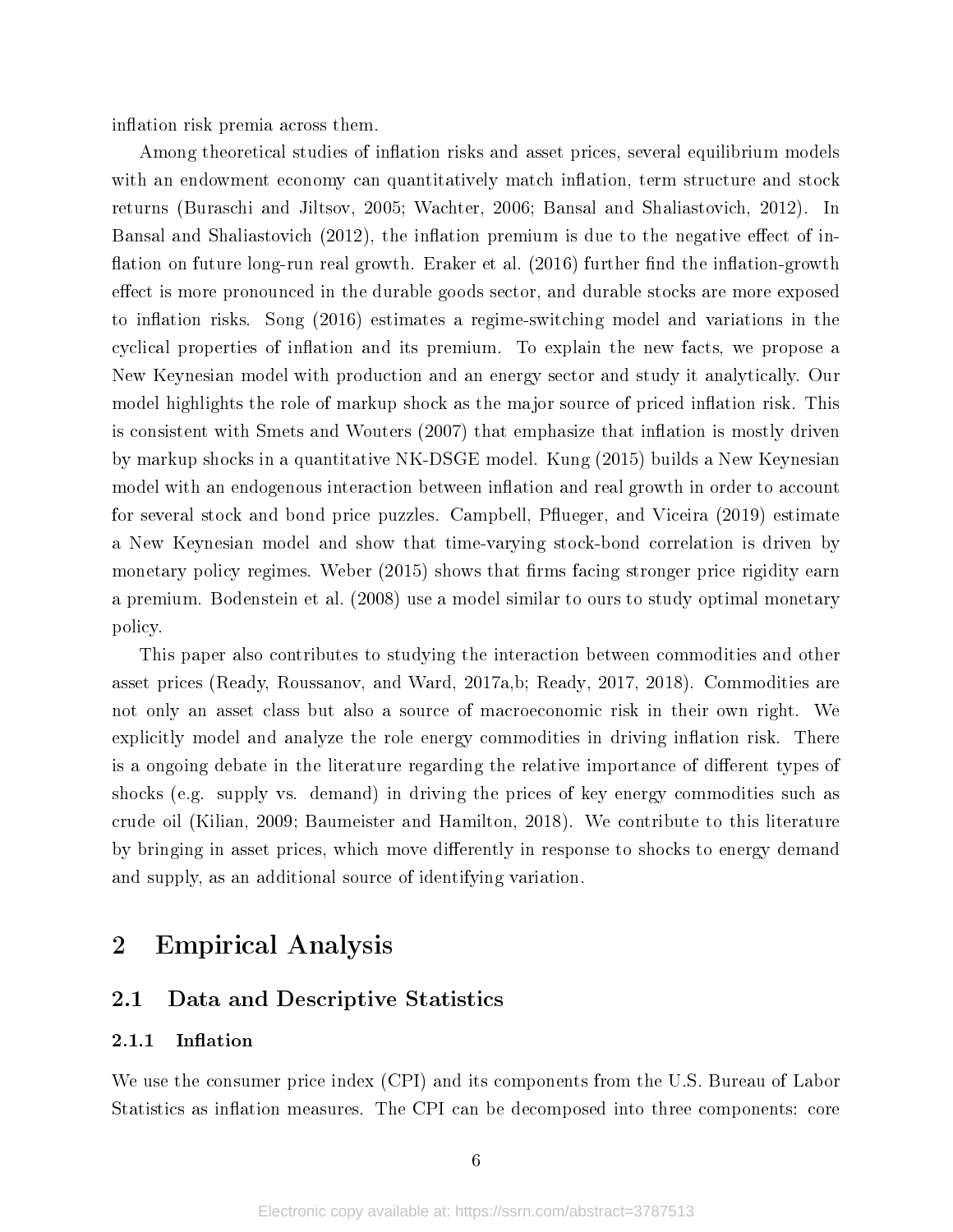(CPI less food and energy), food, and energy. The expenditure categories in core include shelter, household furnishings and operations, apparel, transportation, medical care, recreation, education and communication, alcoholic beverages, and others goods and services (tobacco, personal care, etc). The sample is at the quarterly frequency from 1963Q2 to 2019Q4.

The Panel A of Table 1 reports the summary statistics of inflation. The headline inflation (CPI) and its three components have similar average of about 4 percent per annum over the sample. Core, food, and energy differ greatly in their volatility and persistence. Core inflation has a low volatility and a high persistence, with a standard deviation of 2.66 percent per annum and an autocorrelation of  $0.79$ . In contrast, energy inflation is much more volatile with a standard deviation of 19.52 percent per anuum and exhibits little persistence. The food inflation stands between core and energy inflation in both volatility and persistence. The large difference in their persistence can be attributed to the different degree of price rigidity in those goods. Core goods and services, such as apparel, shelter, medical care, feature stronger price rigidity, while energy prices are quite flexible.

Panel B of Table 1 reports the relative weights of the three components in the headline inflation. These weights are obtained by regressing the headline inflation onto the three components. Core inflation accounts for 71 percent of headline inflation, food accounts for 20 percent, and energy accounts for the least, only 9 percent of headline inflation. Although core inflation accounts for the largest portion, energy inflation is much more volatile and substantially drives headline inflation as well.

In Panel C of Table 1, we examine the correlation structure of headline inflation and the three components. All three components are fairly correlated with headline inflation (core 0.80, food 0.60 and energy 0.69). However, the correlations across the three components are much lower. Energy inflation is correlated with neither core  $(0.20)$  nor food inflation  $(0.17)$ , while food and core inflation has moderate correlation of 0.44.

To summarize, the three components of headline inflation have distinct volatility and persistence, and they are not correlated with each other, especially the core and energy components. Because energy inflation exhibits a stark contrast with the core inflation, we focus on the core and the energy part of the noncore inflation, and leave out the food part for parsimony.

#### 2.1.2 Asset Returns

We use test portfolios from a wide and standard asset classes: stocks, Treasuries, agency bonds, corporate bonds, currencies, commodity futures, and REITs. We first consider an average portfolio in each asset class. An average portfolio for stock, agency bond, commodity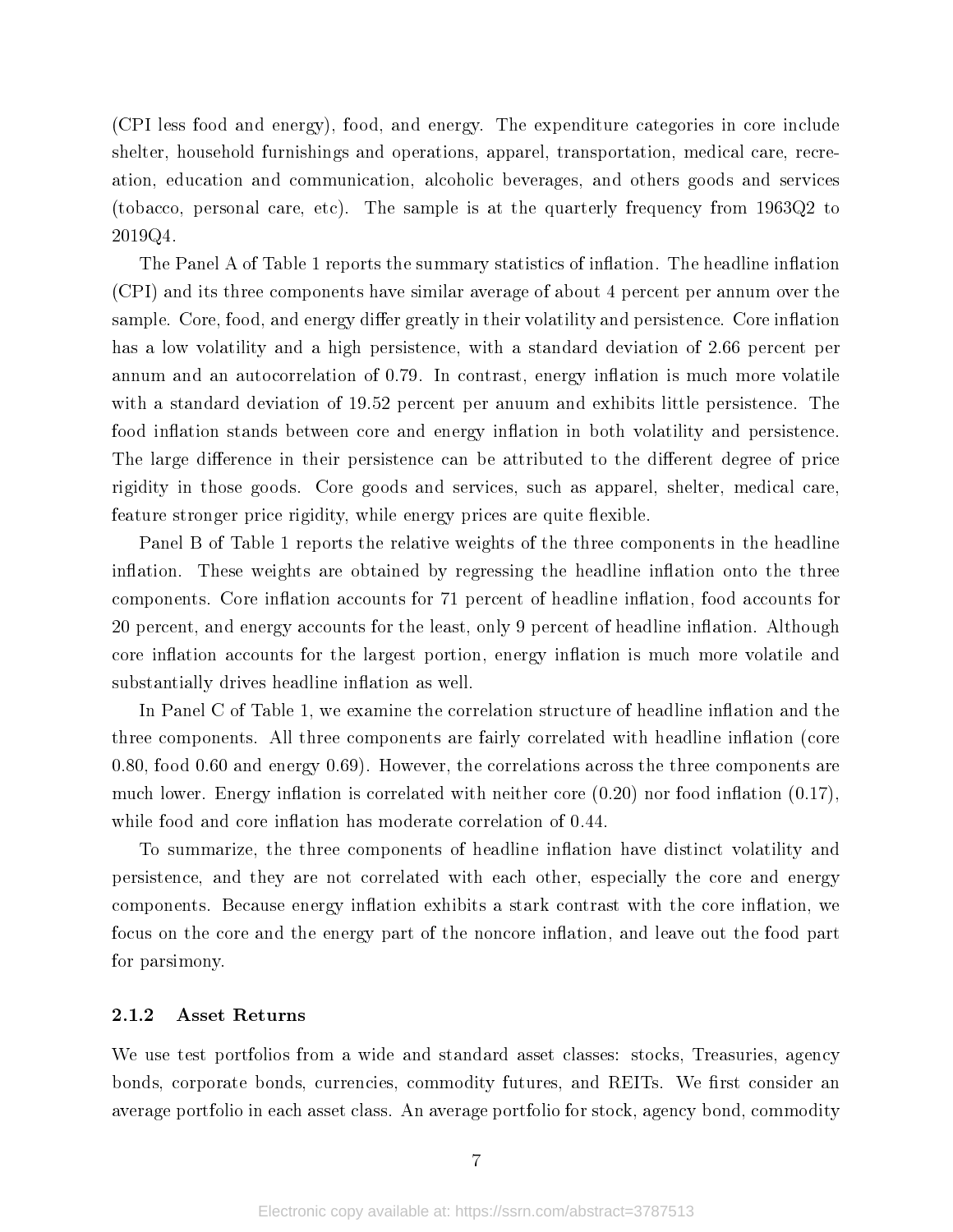future, and REITs is constructed using the respective market index. The average Treasury and corporate bond portfolio returns are the average of the cross-sectional portfolios below. The average currency portfolio is the equal-weighted average of the six interest rate sorted carry portfolios.

We examine a wider cross section by including a set of portfolios in each asset class. These assets include 5 industry stock portfolios: consumer, manufacturing, high tech, health, and others, 7 fixed-term Treasury portfolios, 4 maturity sorted agency bond portfolios, 4 maturity sorted corporate bond portfolios, 6 interest rate sorted currency carry portfolios Lustig et al. (2011) and the dollar carry portfolio (Lustig et al., 2014), 5 commodity future portfolios of major categories (livestock, industrial metal, precious metal, energy, and agriculture), and 3 REITs portfolios (equity, mortgage, and hybrid). These data are obtained from different sources: stock returns are from Ken French's website; Treasury returns are obtained from CRSP; agency bond returns are calculated based on ICE BofA agency index; corporate bond are from Barclays; currency data are downloaded from Datastream; commodity returns are constructed from the GSCI index; and REITs returns are obtained from CRSP Ziman REITs indexes. Data for different asset classes have different starting dates. The longest data go back to 1963 for stocks and Treasuries. Corporate bond data start from 1973, REITs data start from 1980, and currency data start from 1983. Commodity future returns start from different dates: 1970 for livestock and agriculture, 1973 for precious metal, 1977 for industrial metal, and 1983 for energy.

The summary statistics of the average portfolios in each asset class and the cross section of test portfolios are shown in the first two columns of Table 2 and 3. Notably, assets in different asset classes are highly dispersed in average excess returns. For example, the 5 stock portfolios have an average excess return of around 6-9 percent, and the 4 corporate bond portfolio excess returns are 2-4 percent on average. Treasury excess returns are smaller from 1 to 3 percent. Currency excess returns are dispersed, from -1.81 percent for the lowest interest rate portfolio to 5.56 percent for the highest interest rate portfolio, and the dollar carry portfolio has an average return of 5.34 percent. Commodity futures' excess returns are dispersed as well, from about zero for agriculture and above 7 percent for energy. The equity and hybrid REITs have excess returns even higher than stocks and the mortgage REIT's average excess return is about 5 percent. Stocks, commodity futures and REITs returns are the most volatile, while Treasury returns are the least volatile.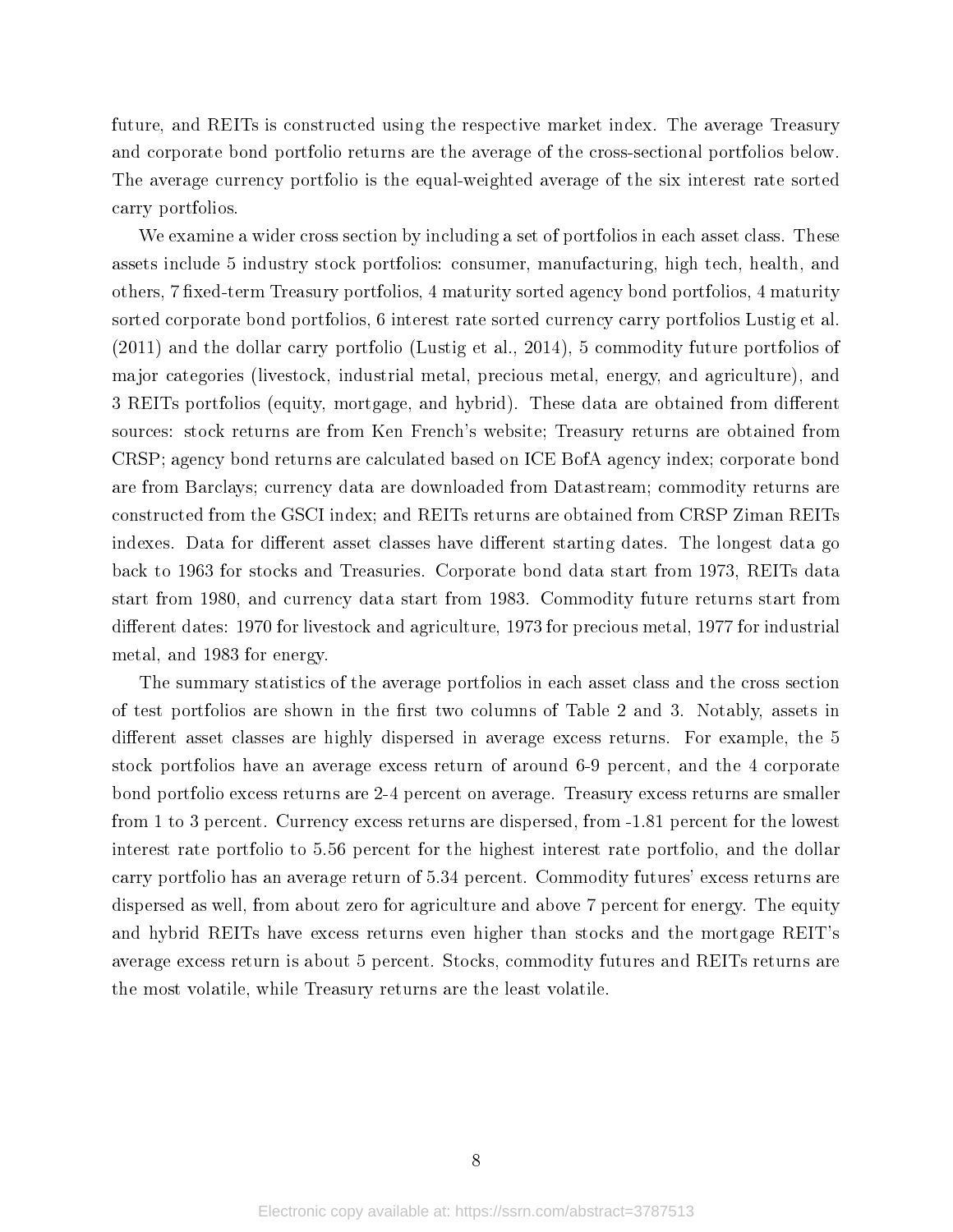#### 2.1.3 Inflation Shocks

To study the inflation risk, we extract the unexpected component in headline, core, food, and energy inflation from the following VAR system.

$$
Y_t = c + A Y_{t-1} + \varepsilon_t,\tag{1}
$$

where  $Y_t$  includes the vector of headline, core, food, and energy inflation, and the risk-free rate, price-dividend ratio of the aggregate stock market portfolio, and the output gap. The first four elements of  $\varepsilon_t$  are extracted as the innovations to the four inflation variables in the vector of  $Y_t$ . Figure 1 plots the time-series of innovations to the four inflation variables.

The headline inflation shock combines the variation of the three elements. The large spikes in headline inflation shocks are generally driven either by energy or food inflation. For the episodes of 1970s and 1980s, the core inflation is quite volatile. Before mid 1980s, core inflation tracks the headline inflation closely. After mid 1980s, core inflation is much less volatile than the headline. Food inflation also becomes less volatile after the mid 1980s. but overall it is still more volatile than core inflation. Energy inflation is a magnitude more volatile than other inflations, especially after the late 1990s.

# 2.2 Inflation Hedging: Core and Energy

Our baseline regression is specified as follows:

$$
r_{i,t}^e = \alpha_i + \beta_{\pi}^i \varepsilon_{\pi,t} + u_{i,t},\tag{2}
$$

where  $r_{i,t}^e$  is the realized nominal return of asset i in excess of the nominal risk-free rate.  $\beta_\pi^i$  represents how much asset i's excess return changes with the shocks to inflation and its components. The shocks are extracted from the VAR of equation (1).

The risk-free rate incorporates changes in inflation expectation, but the realized inflation surprise is not included in the pre-determined risk-free rate. Therefore, a perfect inflation hedging asset should one-to-one move with the inflation surprise, i.e.,  $\beta^i_\pi = 1$ . If  $\beta^i_\pi$  is significantly positive but less than 1, the asset is an imperfect inflation hedge.

#### 2.2.1 The Average Portfolios

We start with the 7 average portfolios on the left hand side and the headline inflation shock on the right hand side. Panel A of Table 2 displays the results. The loadings of stocks on the headline inflation are negative but insignificant. Treasuries, agency bonds, and corporate bonds all have significantly negative headline inflation betas. Currencies and commodity futures hedge against headline inflation. The coefficient for the currency portfolio is close to 1, which suggests that the foreign currency is a perfect hedge. The commodity future return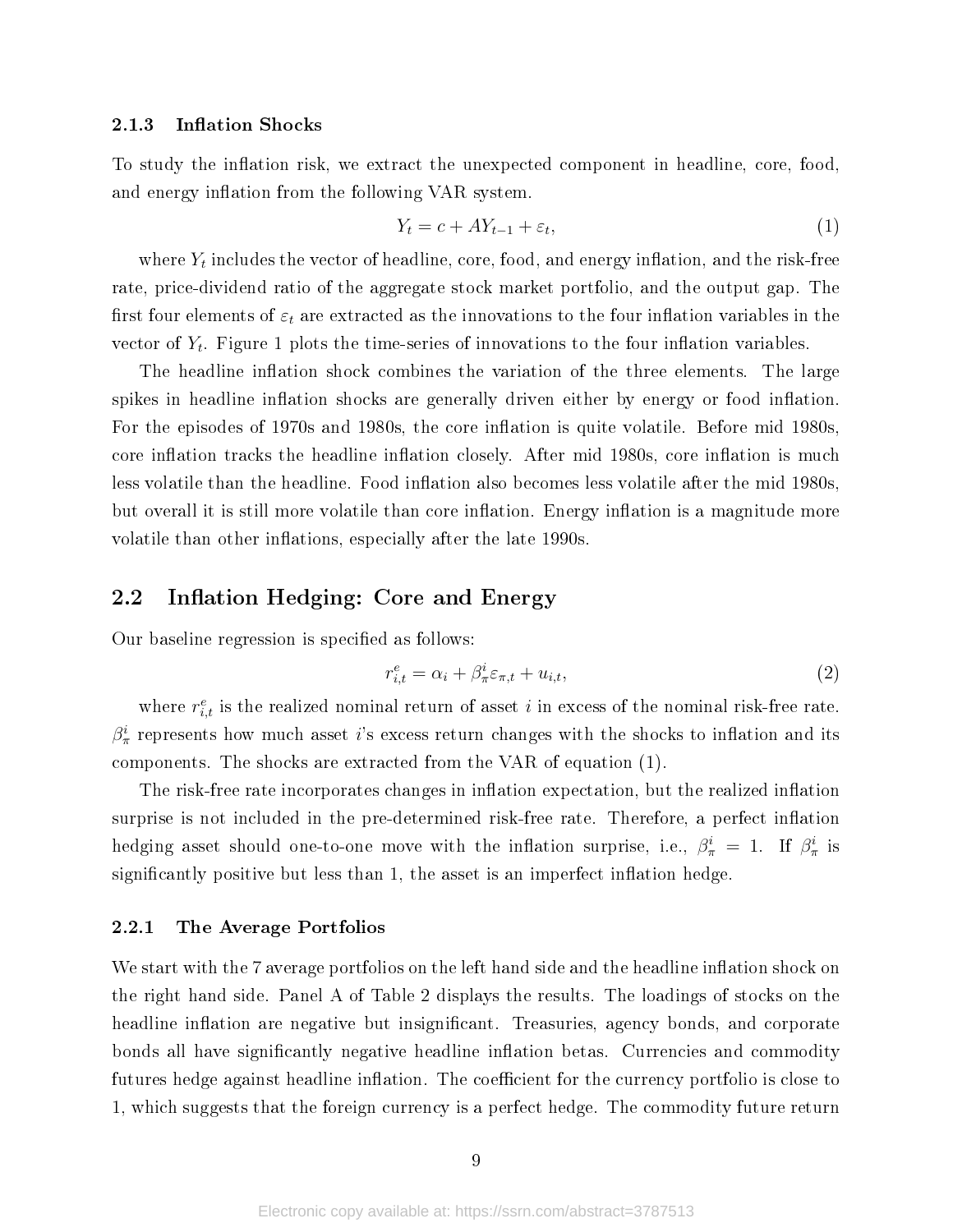moves much more than the headline inflation with a coefficient of 8.59. REITs' headline beta is close to 0 and statistically insignicant. The results in Panel A are consistent with the conventional wisdom that currencies and commodity futures are inflation-hedging assets.

However, a different picture emerges when we examine core and energy inflation separately. In Panel B of Table 2, we report regression results with core and energy inflation shocks on the right hand side. Stocks load negatively on core and positively on energy inflation, both statistically significant. This result sheds new light on the ambiguous inflationhedging property of stocks in the literature, as in Panel A of Table 2. The ambiguity in the sign of the stock's inflation betas is due to the mixture of core and energy inflation. The negative core beta and the positive energy beta add up to an insigificant loading on the headline inflation. Treasuries, agency bonds, and corporate bonds have negative betas with both core and energy inflation. The REITs' core and energy betas are similar with stocks. Currencies and commodity futures' hedging properties against headline inflation mainly come from the energy component, while their core betas are negative and insignificant.

The sharp contrast on inflation hedging properties between the two panels in Table 2 show the importance of decomposing the headline inflation into core and energy components. The average stock, currency, commodity future, and REITs have core and energy betas with opposite signs. The conventional wisdom that stocks, currencies and commodity futures are real assets is incomplete: they only hedge against energy inflation. A long position in none of these 7 asset classes can hedge against the core inflation.

#### 2.2.2 The Full Cross Section

We next run regression (2) for the full set of 35 test portfolios and present the results in Table 3. The results are similar with Table 2. Within stocks, the five industry portfolios have heterogeneous exposures. They are negatively exposed to headline inflation except for manufacturing, but only two betas are signicant. On the contrary, stocks' core betas are all unambiguously negative and statistically significant, while their energy betas are positive and mixed in statistical significance. All Treasury and agency bond portfolios have negative exposures to headline, core, and energy inflation. Corporate bonds load negatively on core inflation and their energy inflation betas are mixed in sign. One possible reason is that the default risk is eased when the energy price is high and economic conditions are good.

Carry trade portfolios mostly load negatively on the core inflation and the loadings decline with interest rate. High-interest-rate currencies load more negatively on core inflation and more positively on energy inflation. The dollar carry portfolio has a much more negative beta with respect to core inflation than the average currency portfolio. This observation implies that the curreny exposure to core inflation shocks depend on the level of interest rate. In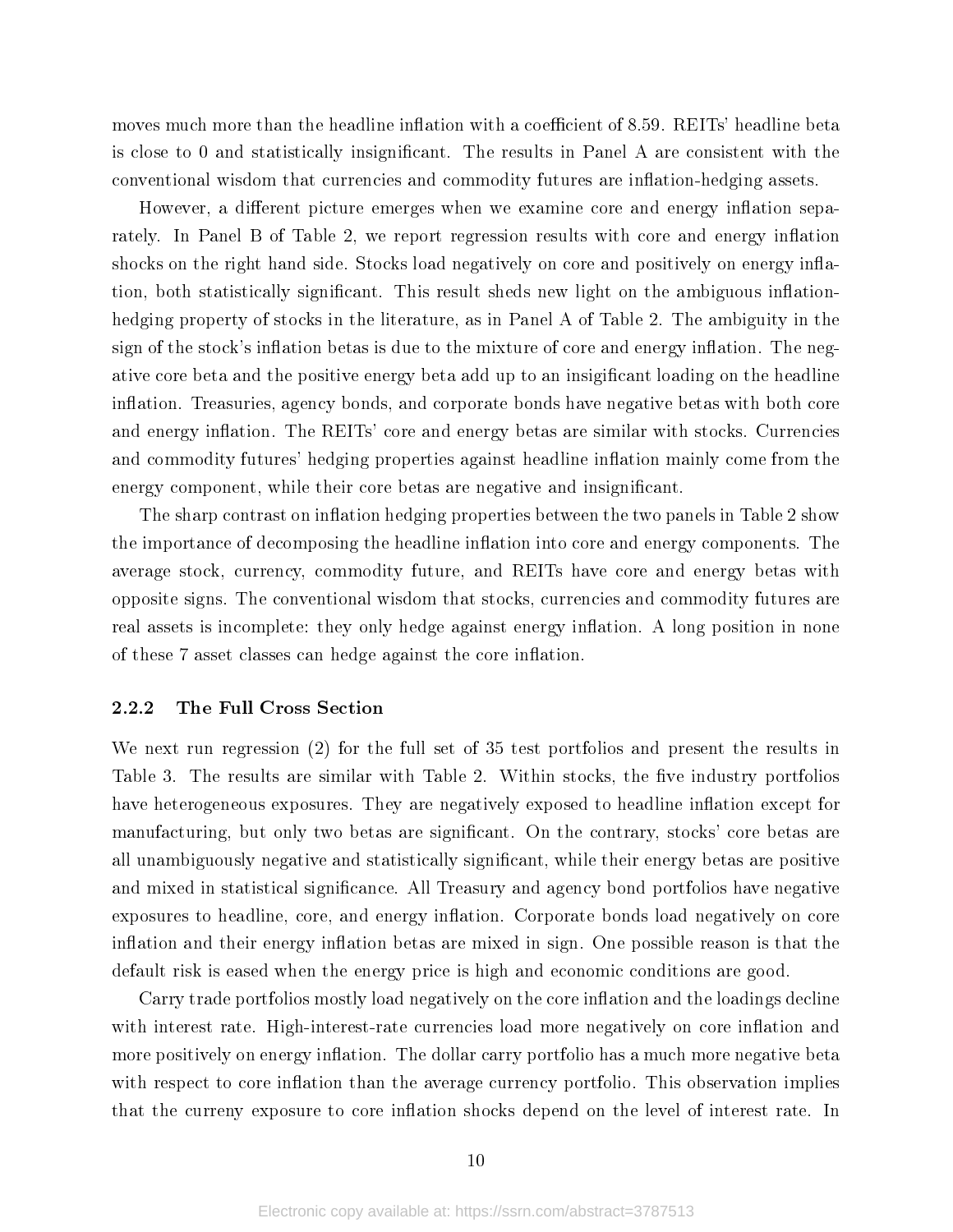contrast, betas with repsect to energy inflation do not exhibit strong conditional patterns. For commodity futures, energy naturally has a large exposure to energy inflation and so do other commodity future portfolios. But they do not hedge against the core inflation, with an exception of agriculture whose core beta is positive but statistically insignicant. The three REITs portfolios all have highly signicantly negative core betas. The magnitude of these core betas are comparable to those of stocks. REITs are positively exposed to energy inflation, though only that of the equity REITs is statistically significant.

The findings confirm the conclusion we draw with the 7 average portfolios: Exposures to core and energy inflation are fundamentally distinct, especially for the conventional "real" assets.

### 2.3 Getting to the Core: The Inflation Risk Premium

In the previous section, we show that different asset classes have different exposures to core and energy inflation shocks. In this section, we further explore the cost of hedging against inflation, or the price of these inflation risks. We find that the price of risk of headline and energy inflation are indistinguishable from zero. However, getting to the core inflation, it carries a sizable negative price of risk.

#### 2.3.1 Inflation Risks Across Asset Classes

Our analysis is based on a factor model of average returns,

$$
E(r_{i,t}) = \beta_i' \lambda,
$$

where  $\lambda$  is the vector of prices of risks. We run a Fama-MacBeth cross-sectional regression of average returns onto asset betas to estimate the price of risks and report the results in Table 4. The price of headline risk is statistically insignificant. With core and energy inflation as separate risk factors, core inflation carries a negative price of risk  $-1.07$  that is significant at  $99\%$ , while the price of energy inflation risk is positive but insignificant. Assets with higher average returns tend to load more negatively on and get more hurt by core inflation. The cross-sectional fit is superb with an  $R^2$  of 0.99. With 35 test portfolios, we utilize more variations in both average returns and asset betas and find a similar price of core inflation risk -1.06 and an even larger t-statistic. The two sets of test portfolios lead to similar estimates of the price of core inflation risk. In the appendix, we report robust results using the GMM method.

The price of risk estimates uncover the second source of difference between core and energy inflation, the cost of exposure. Investors require a compensation of 107 basis points of excess return per annum if an asset's increases one unit of exposure to core inflation in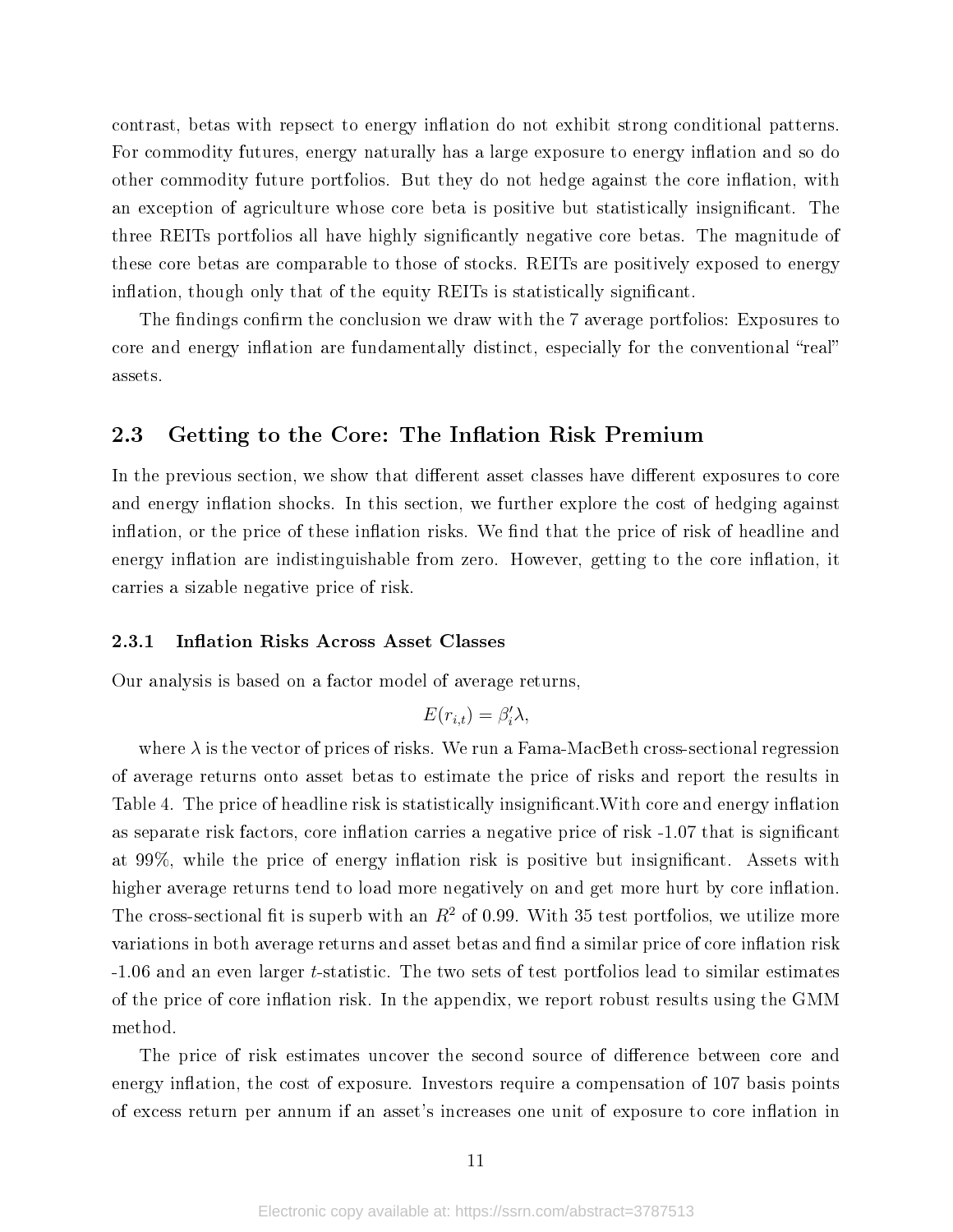absolute value. Notably, nearly all assets in our universe have negative betas and carry core inflation premia. Compensation for energy inflation exposure is the opposite in sign and statistically insignificant. From a hedging perspective, hedging against core inflation is costly, while the cost of hedging against energy inflation is indistinguishable from zero.

To visualize the result, Figure 2 plots the average excess returns of the 7 average portfolios (the upper panel) and 35 portfolios (the lower panel) against their model predicted expected excess returns using headline inflation as a risk factor only. Both sets of portfolios have very poor model fit. Though the average excess returns for different asset classes vary substantially, the model predicted returns center around zero. This is reflected in the small price of risk estimates for both sets of portfolios.

In Figure 3, we plot the average excess returns against model but using both core and energy inflation as risk factors. The cross-sectional fit improves substantially. For 7 average portfolios, the average realized returns and model implied returns line up perfectly. Even with 35 portfolios, these returns line up nicely with an  $R<sup>2</sup>$  of about 0.8. The sharp contrast highlights the value our decomposition in understanding the average returns both within and across asset classes. Negative exposures to core and positive exposures to energy inflation are rewarded with additional returns. To see it more clearly, in Figure 4 and 5, we plot the cross-sectional relation between average excess returns and headline, core, and energy inflation betas for the 35 portfolios. Headline betas do not explain average return differences at all: stocks, bonds, and REITs have similar betas but their average returns differ. The core inflation betas line up well negatively with the average excess returns. The average stock and REITs portfolios have large, negative core betas and the highest returns. Treasuries, agency bonds, and corporate bonds have sizable negative betas and modest returns. Currencies and commodity futures have small exposures and their returns are relatively low. The pattern between average excess returns and energy inflation betas is quite noisy as well.

This figure shows the importance of using test portfolios from multiple asset classes. While core and energy betas within the same asset class differ, betas across asset classes are more dispersed and in line with their average excess returns. Dispersed betas improve the power of the statistical test.

#### 2.3.2 Inflation Risks Within Each Asset Class

In the analysis above, we include 35 test portfolios from 7 asset classes to maintain a roughly equal number of test portfolios in each asset class so that none of the asset classes dominate in the price of risk estimates. The limitation of the choice is that the number of test portfolios are small when we examine inflation risks within each asset class. Therefore, we expand the test portfolios in each asset class. The expanded test portfolios include 35 stock portfolios,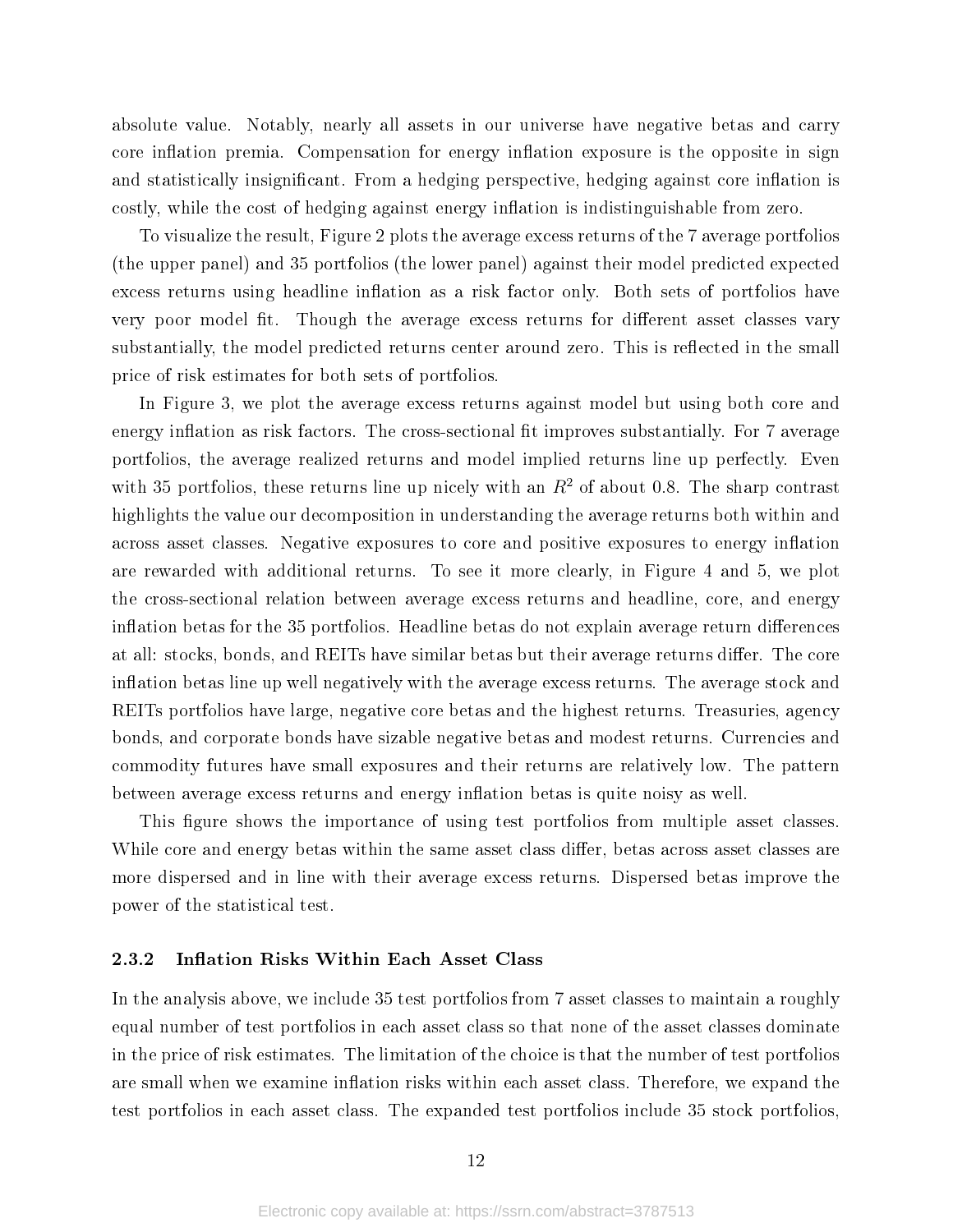19 Treasury portfolio, 6 agency bond portfolios, 8 corporate bond portfolios, 17 currency portfolios, 8 commodity future portfolios, and 11 REITs portfolios. The 35 stock portfolios include 17 industry portfolios and 18 double-sorted portfolios on size and book-to-market, investment, and profitability. The 19 Treasury portfolios include 7 fixed term portfolios and 12 maturity-sorted portfolios (<6M, 6-12M, 12-18M, 18-24M, 24-30M, 30-36M, 36-42M, 42-48M, 48-54M, 54-60M, 60-120M, >120M). The 6 agency bond portfolios are sorted on maturity: 1-3, 3-5, 5-7, 7-10, 10-15, and  $>15$  years. The 8 corporate bond portfolios are double sorted on credit rating (Aaa-Aa and A-Bbb) and maturity  $(1-3, 3-5, 5-10, >15$  years). The currency portfolios include the 7 portfolios used in the previous analysis plus 4 value-sorted portfolios (Asness et al., 2013; Menkhoff et al., 2017), and 6 dollar beta sorted portfolios (Verdelhan, 2018). For commodity futures, we additionally examine the three main components of the precious metal: gold, platinum, and silver. We consider 8 additional REITs portfolios: unclassified, diversified, health care, industrial/office,  $\log_{10}(r_{\rm s}$  resorts, residential, retail, and self-storage.

With the expanded set of test portfolios, we examine the price of inflation risks in each asset class. <sup>2</sup>Table 5 reports the estimates based on test portfolios from each asset class, the 7 average portfolios, and the full cross section of 35 test portfolios. Strikingly, using test portfolios from different asset classes, we obtain a largely consistent estimate of the price of core inflation risk around -1. In Figure 3, we do see that assets in different asset classes have a largely similar slope between average excess returns and core inflation betas. Therefore, the core inflation risk is priced consistently both within and across asset classes.

#### 2.3.3 Inflation Factor Mimicking Portfolios

Both core and energy inflation are macroeconomic factors that are not traded. It is therefore worthwhile to examine the factor mimicking portfolio returns in the return space. A factor mimicking portfolio is a linear combination of available asset returns, subject to having the same covariance with the test assets with the macroeconomic factors. Factor mimicking portfolios contain the same pricing information as the macroeconomic factors. We construct the factor mimicking portfolios using the Fama-MacBeth approach.

To constract the Fama-MacBeth portfolios, we regress asset returns on inflation factors to obtain their betas. Then, for each quarter, we regress the cross-section of asset returns on the estimated betas. Factor mimicking portfolios are constructed as the time-series of second-step regression coefficients. They have unity exposures to the corresponding factors and are orthogonal to other factors.

 ${}^{2}$ For commodity futures, since previous metal consists of gold, platinum, and silver, we only include the precious metal in the estimation.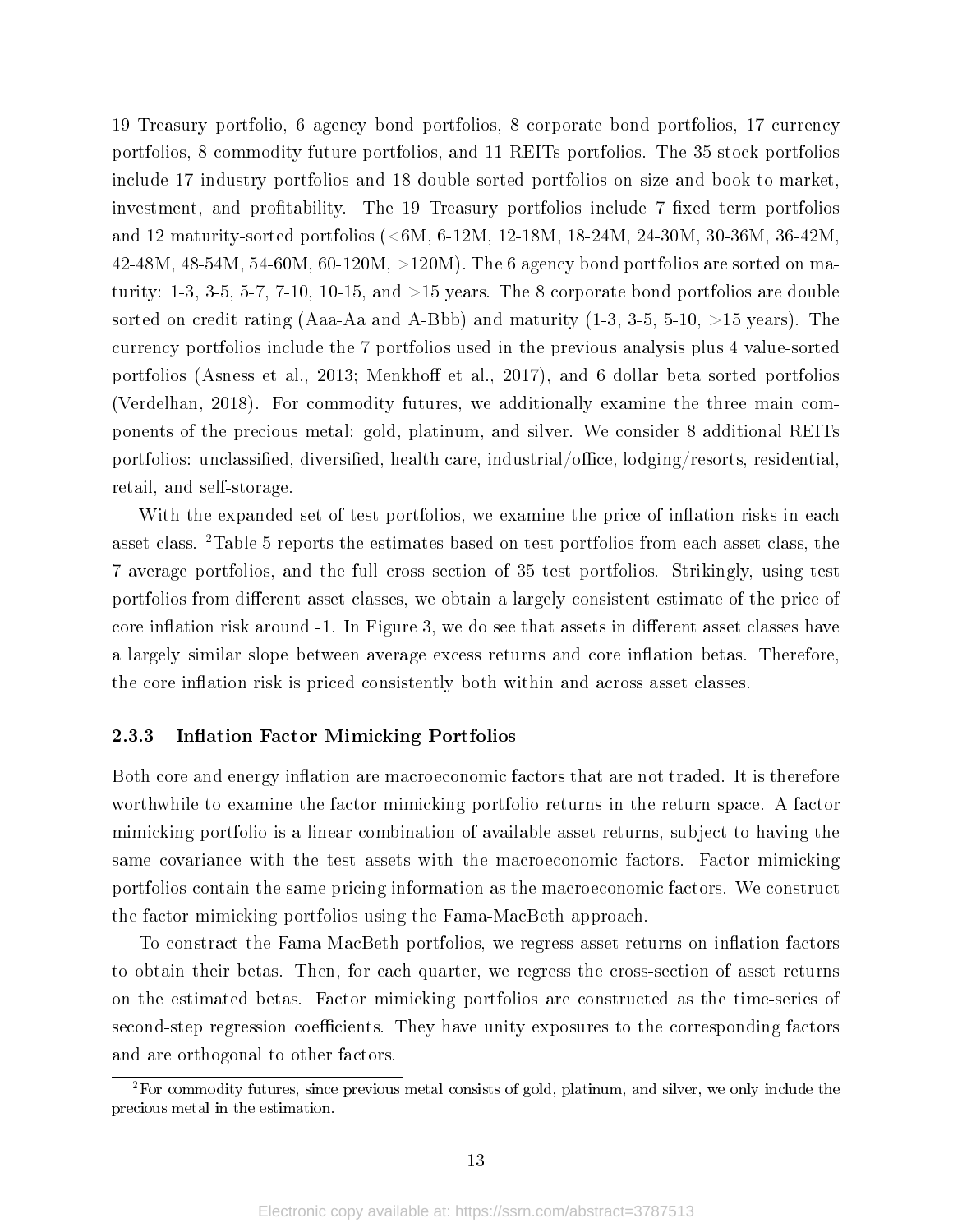Panels A through C in Table 6 report the mean, t-statistics, and Sharpe ratios of the factor mimicking portfolios constructed using the Fama-MacBeth method. Columns 1-7 use the cross-section of expanded portfolios in each specific asset class. Column 8 uses the 7 average portfolios and column 9 uses the 35 test portfolios. The average return of core inflation mimicking portfolios are negative and statistically significant. The magnitude of average returns are around -1 percent across all asset classes. The average return of headline inflation mimicking portfolios have different signs for different asset classes and the average return of energy inflation mimicking portfolios are mostly indistinguishable from 0. The mimicking portfolio exercise shows that the financial market prices core inflation consistently in a stable way within and across asset classes.

In the appendix, we report the characteristics of factor mimicking portfolios constructed by an alternative approach: the maximum correlation portfolios. The maximum correlation portfolios for core inflation also exhibit largely consistent average returns.

### 2.4 Currencies, Commodities, and REITs

#### 2.4.1 Currencies

Currencies and commodity futures are conventionally viewed as inflation-hedging assets, but our previous analysis suggests that they only hedge against energy inflation. It is worth further studying the expanded set of currencies and commodity futures in more detail. In this section, we show that this conclusion applies to all the popular investment strategies that we consider in the expanded set.

The underlying rationale for currencies to hedge inflation risk is the purchasing power parity (PPP). When US experiences a higher inflation, the purchasing power of dollar declines and the foreign currency appreciates. The PPP is a useful benchmark for exchange rates at least in the long run (Rogoff, 1996; Asness et al., 2013; Menkhoff et al., 2017).

Table 7 reports the inflation betas for additional currency portfolios. The value portfolios are sorted on the deviation from PPP (Menkhoff et al., 2017). Portfolio 1 contains currencies that are most undervalued relative to the fundamental currency value, defined as the average real exchange rate between 4.5 and 5.5 years before. Undervalued currencies will revert back to the fundamental values with expected appreciations. Core inflation betas decrease from Portfolio 1 to Portfolio 4. Conditioning on a core inflation shock, currencies that are most undervalued deviate more from their fundamental value based on core inflation. On the contrary, undervalued currencies are expected to appreciate in response to a positive energy inflation shock in the US.

Verdelhan (2018) construct currency portfolios sorted on dollar betas, interacted with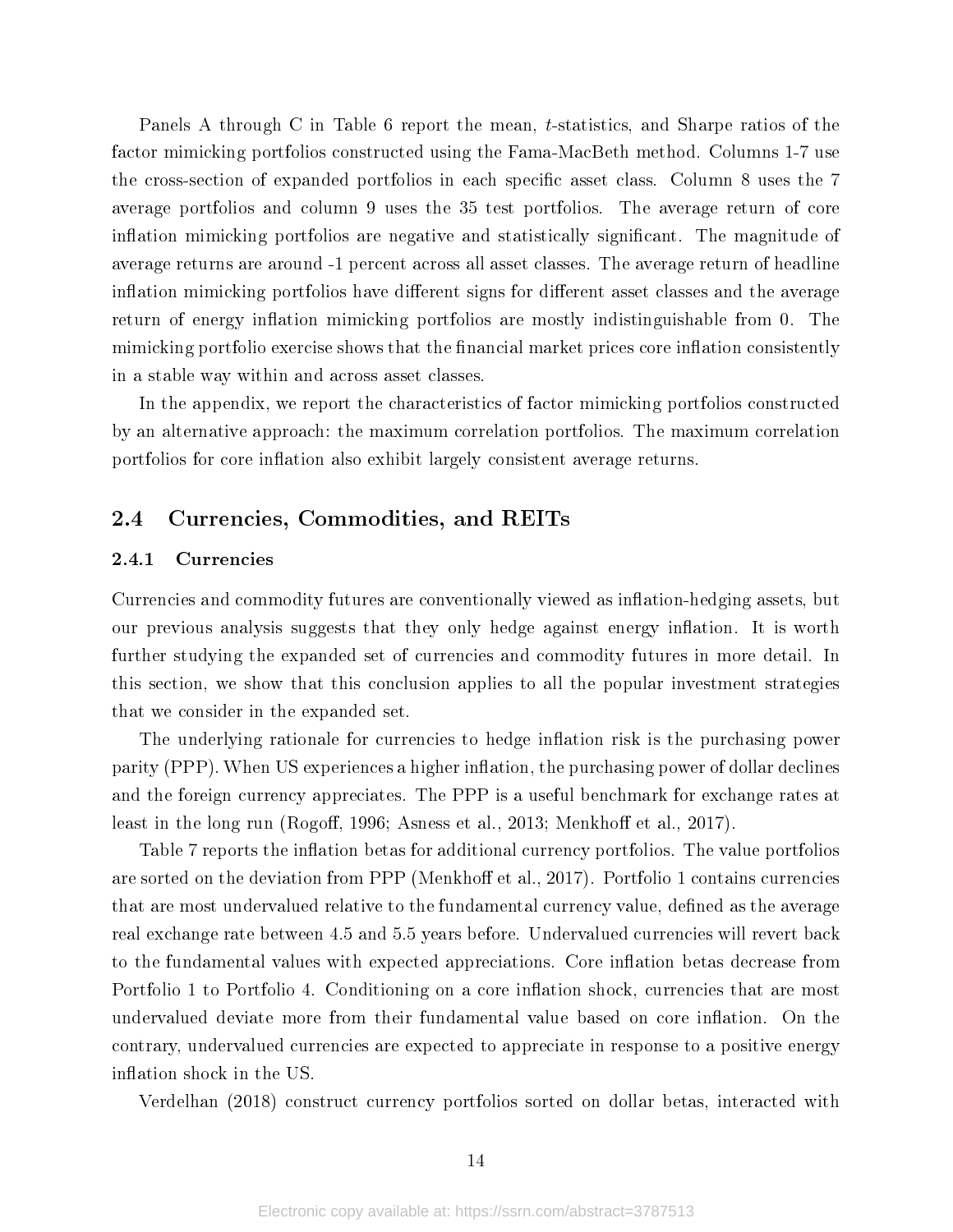the sign of average forward discount. From Portfolio 1 to Portfolio 6, loadings on dollar exchange rate increase. Currencies that have higher dollar betas have more negative core inflation betas and more positive energy inflation betas.

#### 2.4.2 Commodities

Commodity futures are also conventional inflation-hedging assets. As is shown in Table 3, they only hedge against energy inflation. Among commodities, the precious metal, especially gold, is the most well-accepted assets to preserve value. However, this is not true with core inflation. Table 7 shows that gold and platinum have positive core inflation betas that are indistinguishable from zero and they strongly hedge against energy inflation. These precious metal futures have relatively low returns and high volatility.

#### 2.4.3 REITs

A large portion of core inflation is shelter including owners' equivalent rent of residences and rent of primary residence. As of December 2019, the weights of core and shelter in CPI are 79.2% and 33.5%. Therefore, it is natural for investors to consider real estate investment as a good way to hedge against core inflation. Because of the illiquidity of real estate, we focus on REITs.

As is shown in Table 2, REITs behave similar to stocks: it is strongly negatively exposed to core inflation and positively exposed to energy inflation. The two exposures largely offset with each other so it has an insignificant headline inflation beta. Table 7 expands the test assets to REITs in different sectors. The sector portfolios behave quite consistently to the average REITs portfolio in term of headline, core, and energy betas.

Why cannot REITs hedge against core inflation? The correlation of the specific component of shelter inflation and the average REITs return have a very low correlation of -0.07. Unlike the shelter inflation that reflects the change in single-period rents, REITs returns depend on the future rental income and the discount rate. Beause of this difference, REITs is closer to stocks than to shelter inflation.

### 2.5 Time-varying Exposures and Prices of Risk

In our previous analysis, we examine the case of constant risk exposure and price of risks. Next, we consider how risk exposures and prices of risk vary over time.

A series of studies find that the stock-bond correlation and inflation risk premium changed sign at the turn of the century (Song, 2016; Campbell et al., 2019; Boons et al., 2019). These studies imply a structural break in the dynamic behavior of economic fundamentals and/or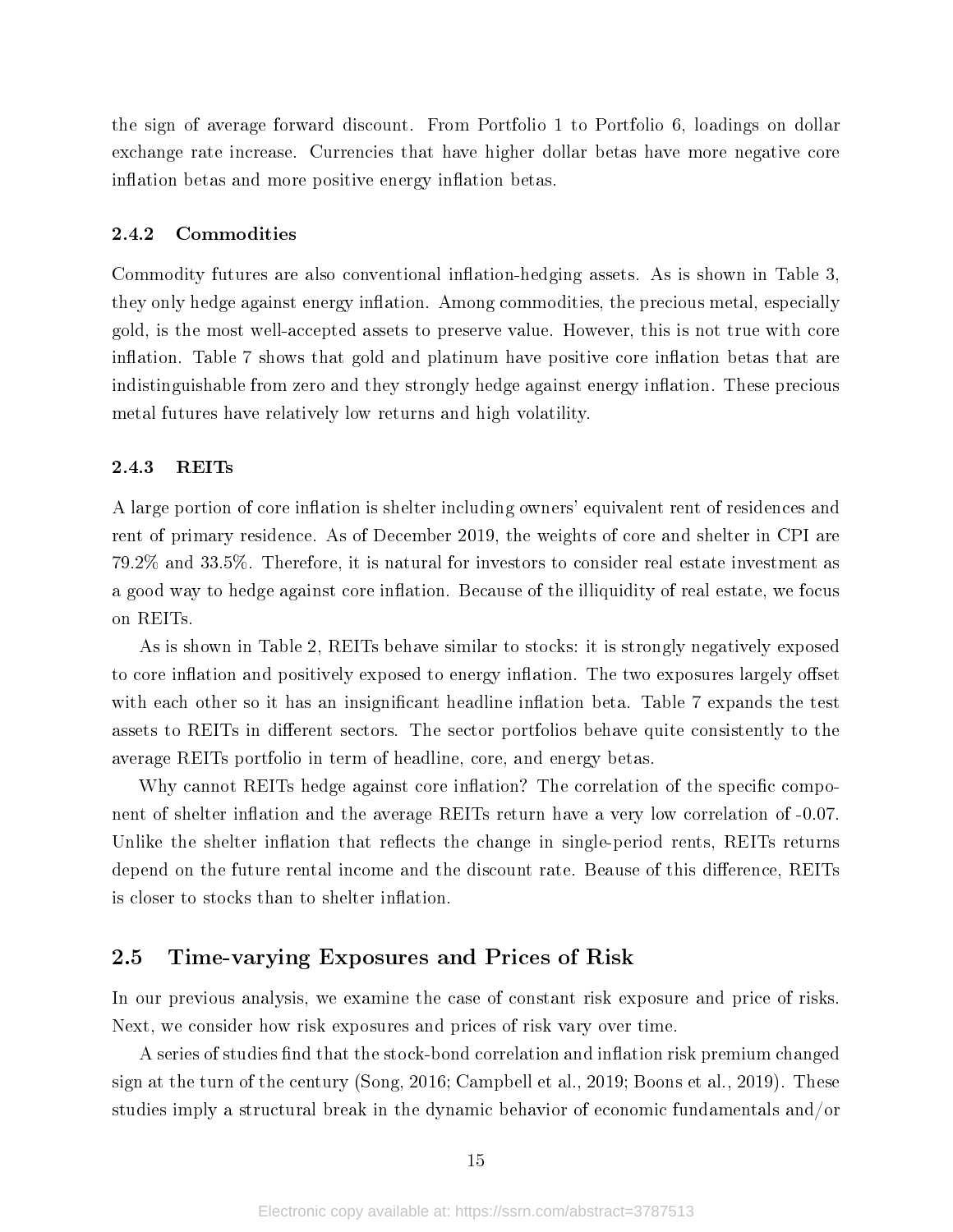changes in the monetary policy regime. Motivated by the potential structural break, we split the sample into two subsamples: the first from 1963 to 1998 and the second from 1999 to 2019. We notice that the relative importance of core and energy inflation changed over time. As we show in Figure 1, core inflation is much more volatile in the early sample and becomes smooth after the mid 1980s. After the late 1990s, energy inflation becomes volatile with large spikes. Therefore, core inflation's contribution to the overall inflation risks decreases in the second subsample, while energy inflation's contribution increases. Because of the change of relative contribution and the opposite signs of stocks' core and energy inflation betas. stocks' exposures to headline inflation may switch signs.

Table 8 reports the inflation exposures in the two sub-samples. The stock's core beta is stable over time, but its energy beta increases from zero before 2000s to signicantly positive after 2000s. Overall, the stock's headline beta switches from negative to positive. The bonds' exposures to core are more negative before the 2000s, and their exposures to energy are more negative after the 2000s. Currencies and commodity futures hedge against energy inflation more strongly in the second subsample, and the headline exposures are attributed mostly to energy inflation. REITs have a pattern similar to stocks. Panel C provides the  $p$ -value of statistical tests on whether the betas change across the two subsamples. Core betas are stable across asset classes, while headline and energy inflation betas show significant structural changes.

To fully explore the time variation, we use a local least square estimator following Adrian et al. (2015). At any time t, the beta estimate follows

$$
[\hat{\alpha}(t), \hat{\beta}(t)']' = \arg \min_{(\alpha, \beta)} \sum_{i=1}^{n} \frac{K((t_i - t)/h_k)'}{h_k} (r_{i, t_i}^e - \alpha - \beta' \varepsilon_{\pi, t_i})^2
$$

where  $K(z) = 1/$  $\overline{2\pi}exp(-z^2/2)$  is a Gaussian density kernel and  $h_k$  is a bandwidth. We choose the bandwidth to be 0.05. In Figure 6, the betas slowly evolve over time. While our simple two-regime approach cannot study all the variations, it largely capture the key structural break in a concise way.

As core exposures do not vary much over time, we find that the price of core risks are also stable in both subsamples. Panel D shows that the price of core risks are negative and similar across the two subsamples. The prices of headline risks are insignificant in both samples. Energy inflation has a positive price of risk before the 2000s.

Even though the price of core risk does not show a structural change, it might show medium frequency variation with economic conditions. We specify the stochastic discount factor  $M_{t+1}$  and the price of risk  $\lambda_t$  as:

$$
\frac{M_{t+1} - E_t M_{t+1}}{E_t M_{t+1}} = -\lambda_t u_{t+1},
$$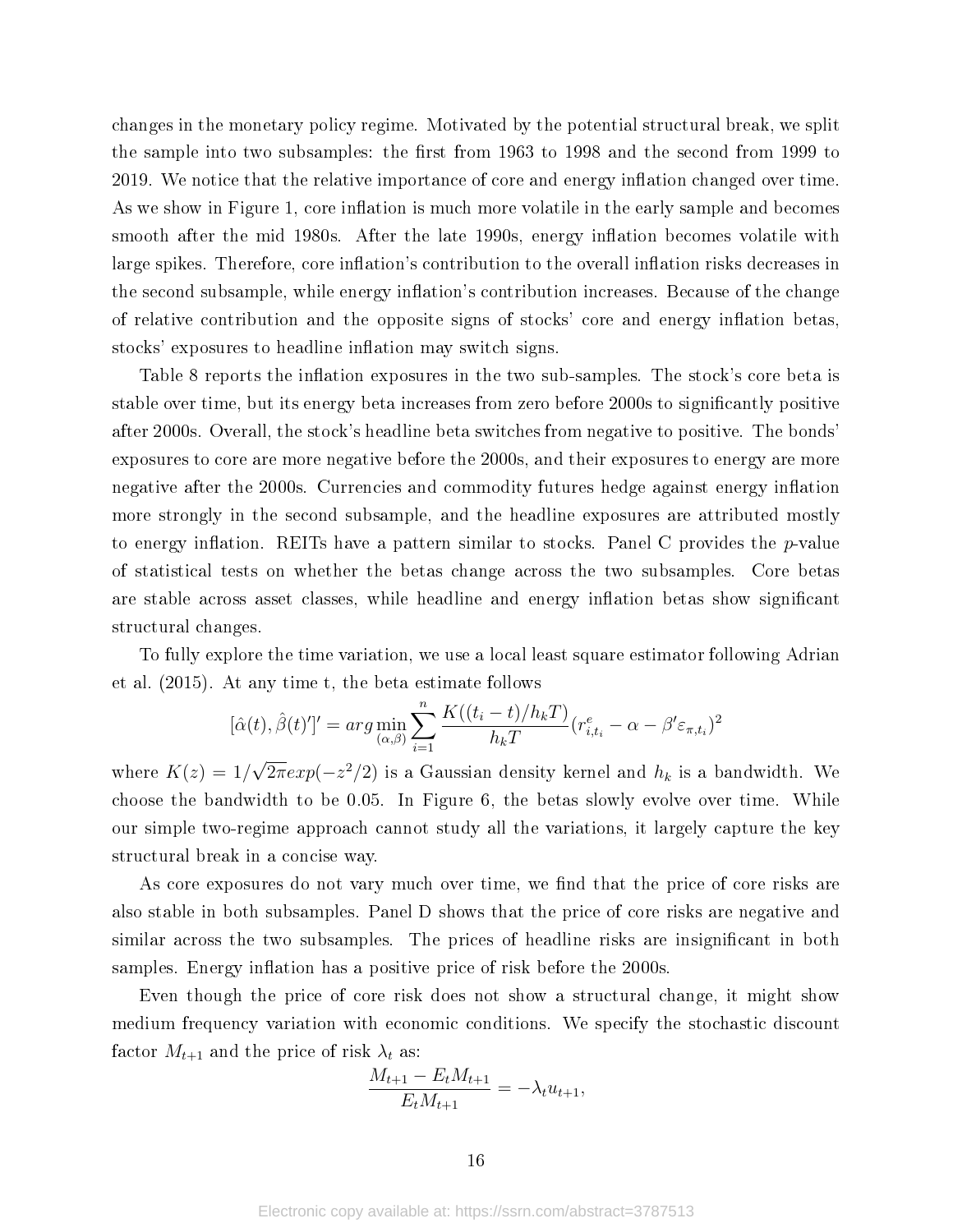where  $\lambda_t = \sum_{u}^{-\frac{1}{2}} (\lambda_0 + \lambda_1 F_t)$ . Under this specification, the expected excess return of asset *i* can be expressed as  $E_t R_{t+1}^i = \beta_i^i$  $i'_{i}(\lambda_0 + \lambda_1 F_t).$ 

The prices of core and energy inflation risks are both specified as a linear function of economic variable  $F_t$ . We choose  $F_t$  as the 10-year-3-month term spread and estimate the conditional asset pricing models following the three-step procedure proposed by Adrian et al.  $(2015)$ . First, we extract the unexpected components of the inflation risk factors. Second, we regress asset returns onto the risk factors as well as lagged values of  $F_t.$  Third,  $\lambda_0$  and  $\lambda_1$  are constructed using the regression coefficients in the second step. We refer the readers to Adrian et al. (2015) for a detailed description of the method.

We find that the price of core inflation risk decreases with the term spread. We obtain an intercept  $\lambda_0$  of -0.94 with an t-statistic of -1.79, and a slope  $\lambda_1$  of -0.52 with an t-statistic of -1.93. The price of energy does not vary with the term spread.

Interestingly, the time-varying core and energy betas can help explain the time varying correlation between stock and bond returns. In our sample, the correlation between the stock market return and the average Treasury return is 0.34 in the first subsample and  $-0.55$  afterwards. Campbell et al.  $(2019)$  show that the covariance between inflation and real activity switches signs around the turn of the twenty first century, which affects the changing stock-bond return correlation. Song  $(2016)$  investigates the monetary/fiscal policy forces behind this time-varying correlation. Our decomposition of core and energy provides a new economic interpretation of the changing covariation between the real and nominal sides quantities. From the perspective of our inflation decomposition, the nominal-real covariance switches signs because of the changing relative weights of core and energy in headline inflation volatility. In the first subsample, both stocks and bonds expose negatively to core and headline inflation, as core is the dominant force. Thus, stocks and bonds comove. In the second subsample, core inflation is muted while energy emerges as the dominant force, leading to a positive stock exposure to energy and headline inflation. Since bonds still have negative inflation exposure, the stock-bond correlation turns negative.

In sum, core exposure and price of risk are stable over time. There is interesting time variation in energy inflation exposures of different assets, which contributes to changes in their headline inflation exposure. These shifting exposures to inflation risk provide a new perspective on the changing sign of stock-bond return correlation, which has attracted some attention in the macro finance literature.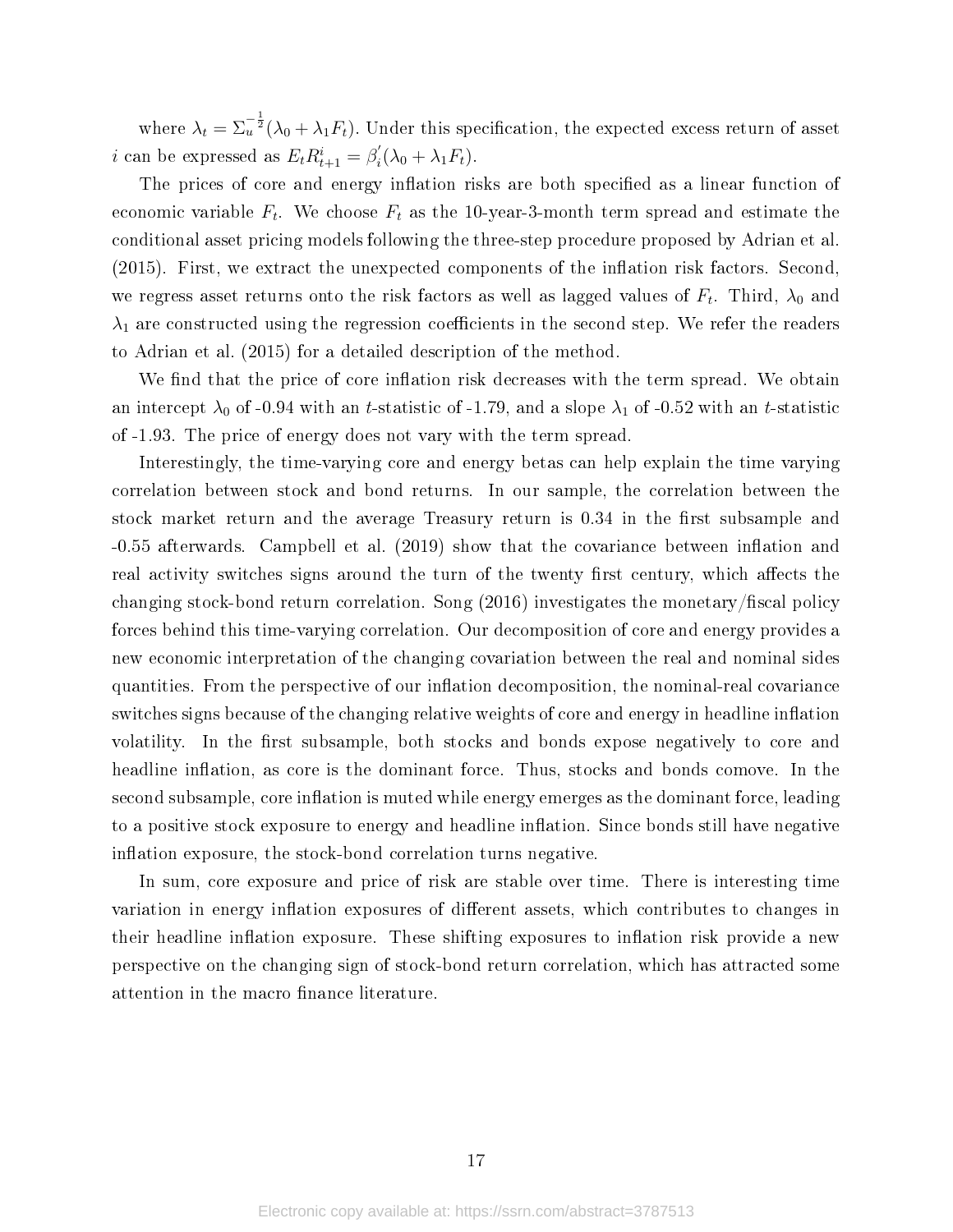# 2.6 Other Macroeconomic Risk Factors

Previous analysis shows that core inflation risks are priced in a wide range of asset classes. Is the core inflation risk simply reflecting information in other known macroeconomic risks? This idea goes back to Fama (1981) who argues that stocks are negatively exposed to inflation because inflation is countercyclical and stock price is procyclical. In this section, we include a set of macroeconomic factors that are suggested in the asset pricing literature and use the set of 35 portfolios for estimation. The macroeconomic factors we consider include the consumption growth rate, durable consumption growth rate (Yogo, 2006), industrial production growth rate (Chen et al., 1986), payroll growth rate, unemployment growth rate, and the long run and short-run consumption growth news constructed by Hansen et al.  $(2008)$ , unfiltered consumption growth (Kroencke, 2017), and capital share growth (Lettau et al., 2019).

We re-estimate the first-step regression including the macroeconomic factors. The inclusion of macroeconomic factors control for cyclicality and may change the inflation betas and the price of risk estimates. Estimates of price of risks are reported in Table 9. In untabulated results, the first-stage estimates of inflation betas are robust to the macro factor controls. We find that none of these macroeconomic factors can drive out the negative risk premium of core inflation. The price of core inflation risk estimates remain similar both in magnitude and statistical significance across all specifications, and none of the macroeconomic factors is signicantly priced in our portfolios across asset classes.

# 2.7 Price Stickiness and Inflation Cyclicality

What is the economic mechanism that makes core and energy inflation different? In this section, we explore the mechanism by looking at other categorization of inflation risks.

First, core and energy goods and services differ greatly in price stickiness. Energy prices are flexible while core good prices are more sticky. Therefore, we directly look at the inflation of goods and services with flexible and sticky prices. The data are from the Federal Reserve Bank of Atlanta. The sticky price inflation is a weighted basket of sticky-price goods. These goods account for 70% of the whole basket and their prices change relative slowly every 5 to 26 months. The flexible price goods account for  $30\%$  and their prices change every 1 to 4 months. The sticky price items are mostly core goods, such as personal care fees, motor vehicle fees, water, sewer, and trash collection services, medical care services, etc. The flexible price items include motor fuel, car and truck rental, fresh fruits and vegetables. etc, which are mostly food and energy goods. The sticky and core inflation share similar properties. Shocks to the core and sticky inflation have a correlation of  $0.85$ , and shocks to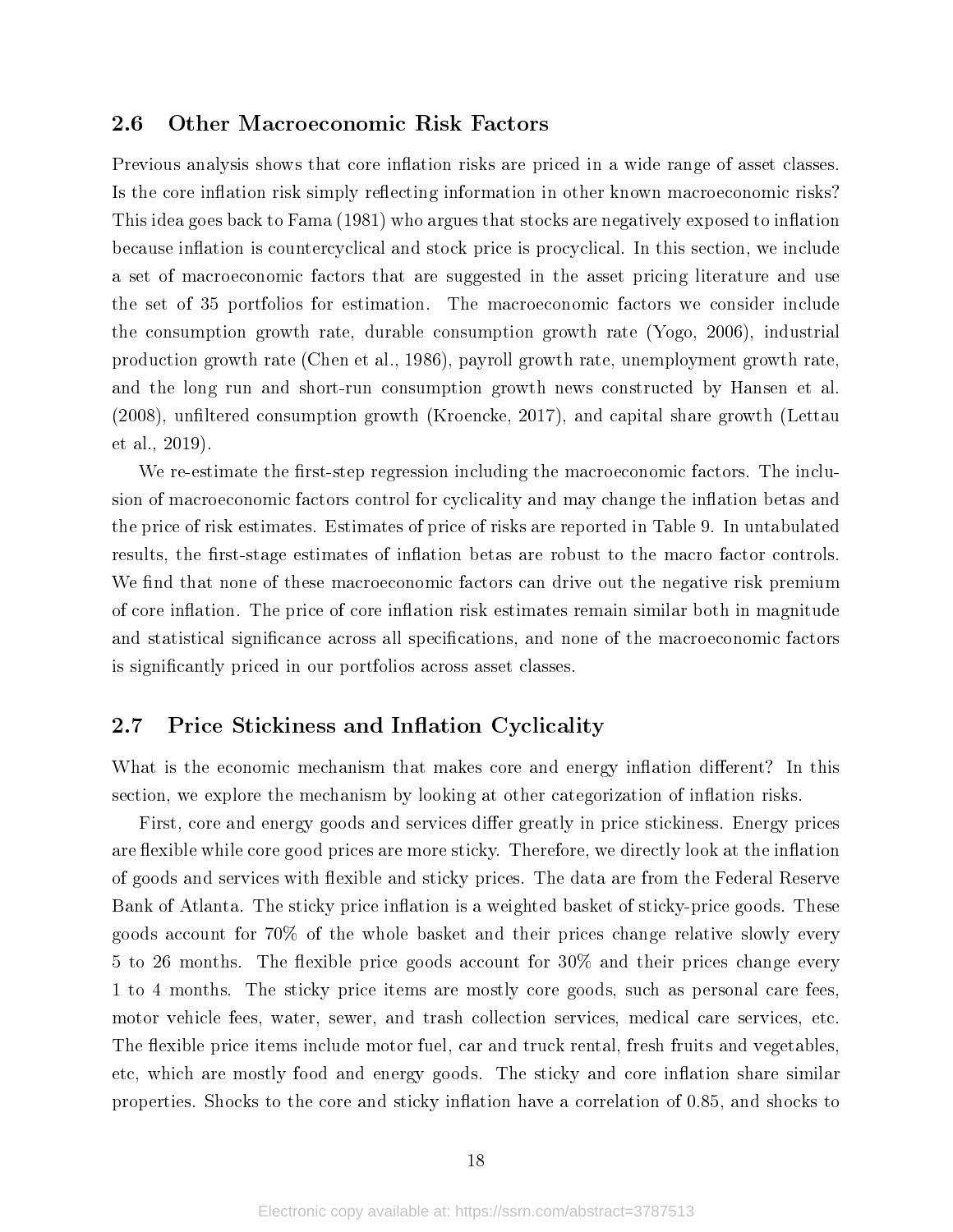the energy and flexible inflation have a correlation of  $0.91$ . When examining inflation risks, we confirm that the asset exposures to sticky and flexible inflation risks and their prices of risk resemble the properties of core and energy inflation. Table 10 reports the results of inflation exposures for 7 average portfolios and the price of risk estimates for both 7 and 35 portfolios. This result indicates that the economic mechanism behind the difference between core and energy inflation could be that they differ in price stickiness.

Second, core good prices comove with the economic conditions differently. We further separate core goods into cyclical and acyclical categories and study their inflation respectively. The data are from the Federal Reserve Bank of San Francisco. Cyclical core items are defined as having a statistically significant negative slope of the Phillips curve, i.e., the regression coefficient of price change on the unemployment gap. The remaining items are acyclical. Table 10 reports the results of inflation exposures for 7 average portfolios and the price of risk estimates for both 7 and 35 portfolios. Despite both being inflation for core goods, only the cyclical component inherits the properties of core inflation, in both  $\beta$ 's and the price of risk. That is to say, core inflation exposures and price of risk are mainly from the cyclical component, while the acyclical core has an insignicant price. Stocks and fixed-income securities are bad hedges for the inflation component that reflect news about the macroeconomy, even for core goods, while commodity futures hedge the remaining component. The significantly negative risk premium for cyclical inflation is consistent with our interpretation.<sup>3</sup>

Motivated by these facts, we develop a model with a mechanism of price stickiness. The core goods has higher price stickiness than energy goods and core inflation negatively comoves with economic conditions.

# 2.8 Extensions

#### 2.8.1 Expected and Unexpected Inflation

In the previous analysis, we examine what assets hedge against unexpected inflation shocks. A practical question for investors is whether an asset can hedge against inflation (Bekaert and Wang,  $2010$ ). They often do not distinguish the expected and unexpected inflation. We consider this setting and regress the realized excess return of asset i onto the realized level of inflation (headline, core, and energy) as follows:

$$
r_{i,t}^e = \alpha_i + \beta_{level}^i \pi_t + u_{i,t}, \tag{3}
$$

<sup>&</sup>lt;sup>3</sup>We need to note that the sample for this exercise starts from 1988, which is much shorter than the full sample we use in other exercises. Due to the shorter sample and different coverage, the betas are less significant.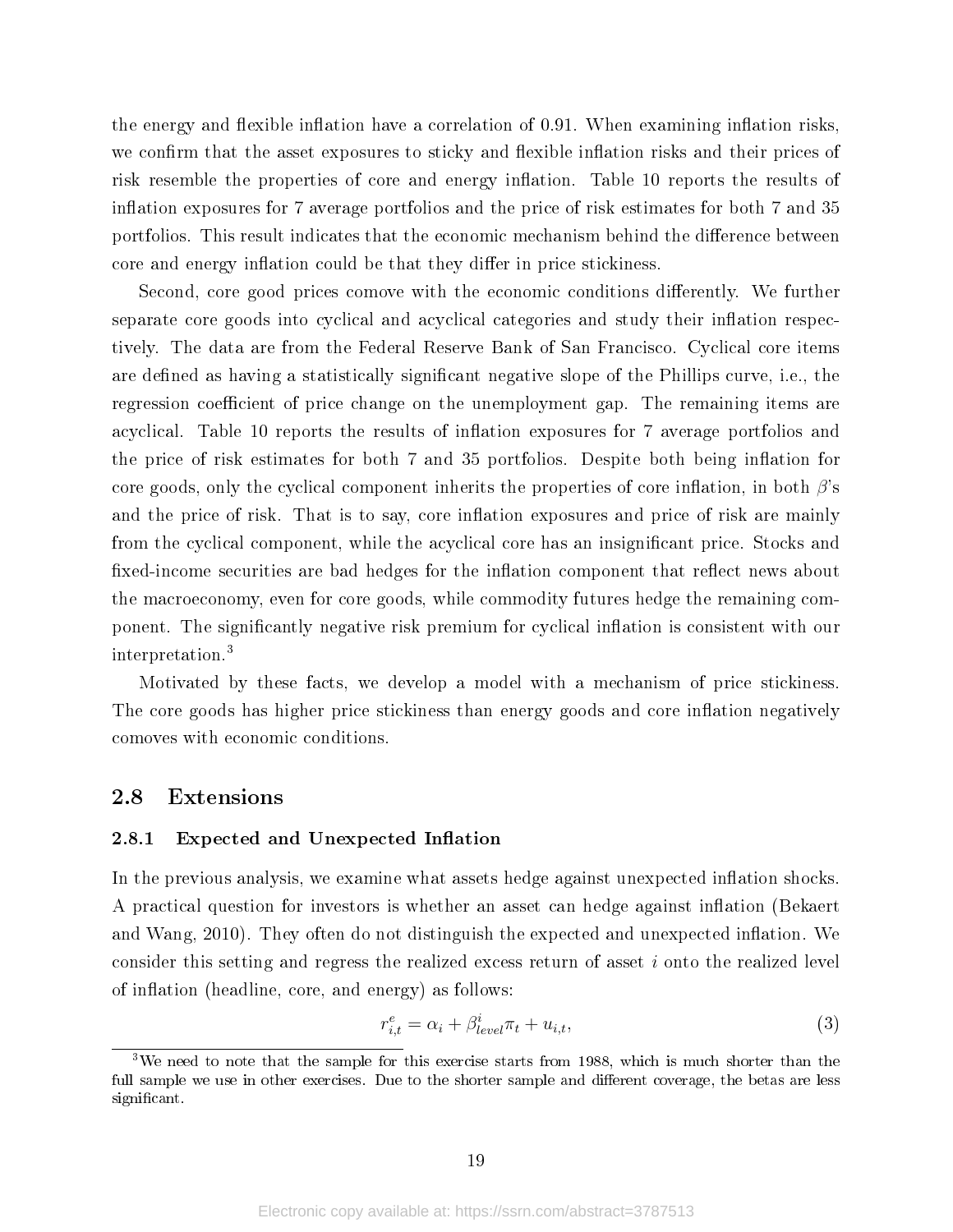where  $\beta_{level}^i$  represents the comovement between excess return and inflation level.

Further, we decompose the level of inflation into the expected and unexpected components, with the expected inflation defined as  $E_{t-1}\pi_t = \pi_t - \varepsilon_{\pi,t}$ . We run the following regression:

$$
r_{i,t}^e = \alpha_i + \beta_e^i (E_{t-1} \pi_t) + \beta_u^i \varepsilon_{\pi,t} + u_{i,t}.
$$
 (4)

In this specification,  $\beta_e^i$  represents how much asset i's excess return changes with the expected inflation. Since risk-free rate reflects the expected inflation, a zero  $\beta_e^i$  indicates that asset  $i$  has the same hedging property against expected inflation as the risk-free rate. If  $\beta_e^i$  lies between -1 and 0, asset  $i$  is an imperfect hedge against expected inflation.

Table 11 Panel A reports estimates of equation (3) and (4) for the headline inflation.  $\beta_{level}$ are qualitative similar to  $\beta_u$ , but the magnitude of coefficients for the fixed-income securities and commodity futures are smaller.  $\beta_e$  are not significantly different from zero except for corproate bonds. Therefore, most asset classes can prefectly hedge expected inflation. The results illustrate that hedging expected and unexpected inflation are very different. The overall  $\beta_{level}$  includes both expected and unexpected inflation hedging.

Panel B report the estimates for core and energy inflation. The results of core inflation share the same message as the headline inflation that  $\beta_{level}$  mixes the two types. These assets hedge against the expected core inflation, while it is very difficult to hedge core shocks. We do not include the energy inflation expectation as it is fairly transitory. Exposures to energy inflation,  $\beta_{level}$  are similar with energy shock exposures  $\beta_u$ .

In the appendix, we report the asset pricing test results for the 7 average portfolios with respect to shocks to expected core inflation. The shock to expected core inflation is constructed as  $A\varepsilon_{\pi,t}$  and it has a high correlation of 0.90 with the core inflation shock. All results are very close to those with core inflation shocks.

#### 2.8.2 Cash Flow News and Discount Rate News Decomposition

Stock returns can be decomposed into news in expected future cash flows (CF) and discount rates (DR). In the previous section, we show that stock returns load negatively on core inflation and positively on energy inflation. In this section, we further study the exposures of economically distinct CF and DR news components.

We perform standard return decomposition by estimating a VAR(1) and extract CF and DR news (Campbell, 1991). The VAR includes real stock returns, price-dividend ratio, real risk-free rate, and headline inflation. Then, we estimate the risk exposures of CF and DR news to core and energy inflation in a bi-variate regression. The core exposure of CF news is negative with a coefficient of  $-2.14$  (t-stat  $-4.12$ ), and the core exposure of DR news is positive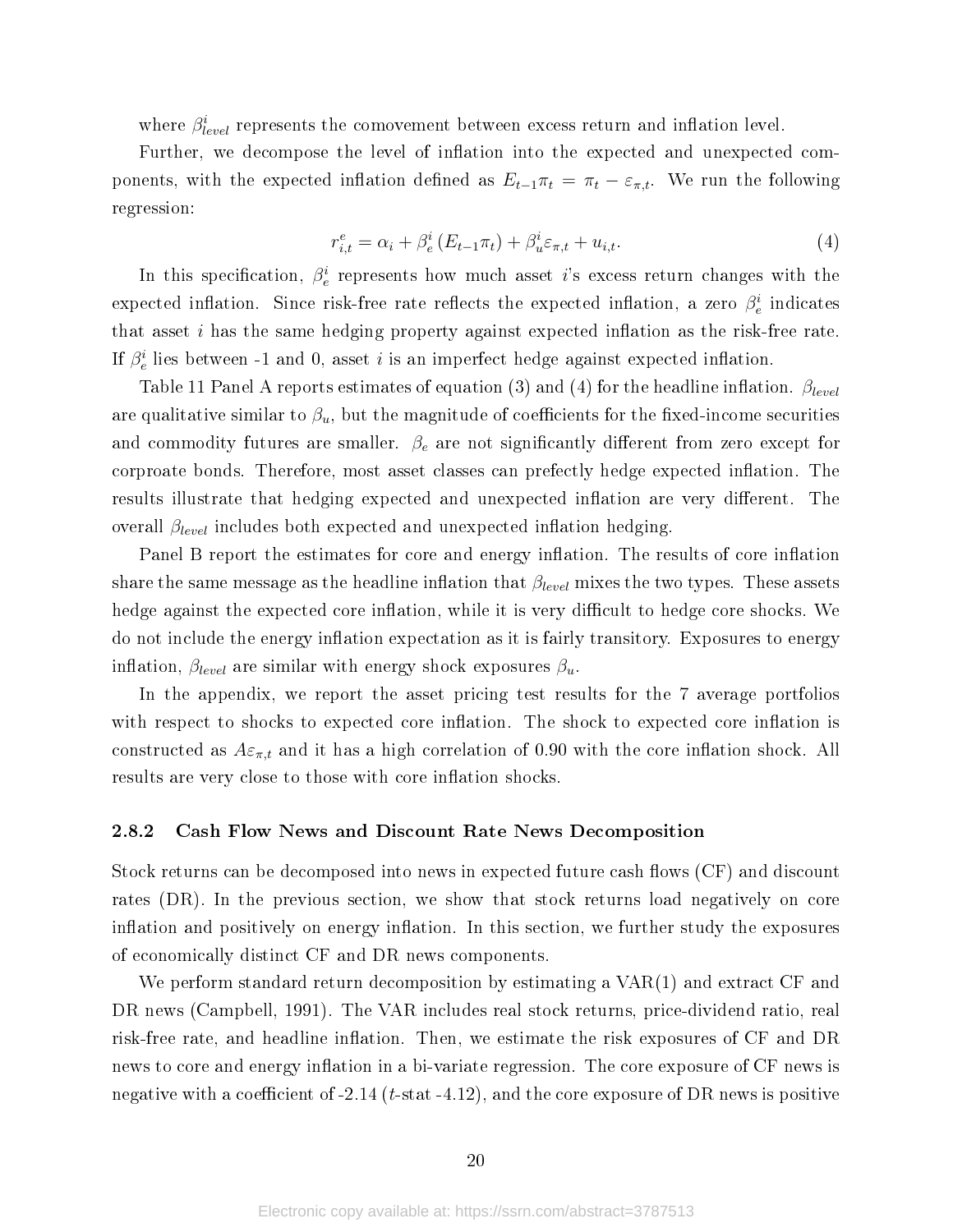with a coefficient of 4.23 (*t*-stat 3.47). Since returns are negatively associated with DR news, both news significantly contributes to the negative core exposure of stock returns. Motivated by this fact, the model that we propose later will feature both CF and DR channels. The exposures of CF and DR news to energy inflation are  $-0.01$  (*t*-stat  $-0.23$ ) and  $-0.19$  (*t*-stat 2.05). Therefore, stocks' energy betas are mainly from the DR news. We obtain similar patterns in an analysis of the cross-section of industry stock portfolios.

# 3 The Model

In this section, we propose a two-sector New Keynesian model that rationalizes all the empirical findings. Our model is highly stylized, and we consider the model as including the minimum set of ingredients to accommodate our empirical findings.

### 3.1 Model Setup

#### 3.1.1 Households

Representative households derive utility from a consumption basket  $C_t$ , which consists of core goods  $C_{c,t}$  and energy goods  $C_{e,t}$ . The consumption basket is the CES aggregation of the two goods:

$$
C_t = \left[ \alpha_c C_{c,t}^{\frac{\phi-1}{\phi}} + (1 - \alpha_c) (\exp(\delta_t) C_{e,t})^{\frac{\phi-1}{\phi}} \right]^{\frac{\phi}{\phi-1}}
$$
(5)

 $\alpha_c$  is the parameter of weight on core consumption. When  $\alpha_c$  is larger, households prefer the core good more.  $\phi$  is the elasticity of substitution between core and energy. If  $\phi$  is larger, core and energy goods are more substitutable.  $\delta_t$  is a shock to the relative demand of energy. Higher  $\delta$  means relatively higher demand for the energy good.

Households have CRRA utility over the consumption basket and disutility from labor supply. They maximize their lifetime utility subject the budget constraint as follows.

$$
\max_{C_{c,t}, C_{e,t}, B_{t+1}, N_t} E \sum_{t=0}^{\infty} \beta^t \left[ \frac{C_t^{1-\gamma} - 1}{1 - \gamma} - \frac{N_t^{1+\varphi}}{1 + \varphi} \right]
$$
  
s.t. :  $P_{h,t} P_t C_t + B_{t+1} = W_t N_t + P_{e,t} P_t C_{e,t} + B_t (1 + i_t) + \Pi_t$ 

The core good is the numeraire and its real price equal 1.  $P_{h,t}$  is the real price of the consumption basket (headline price), and  $P_{e,t}$  is the real price of energy good.  $P_t$  is the nominal price of the core good,  $W_t$  is the nominal wage, and  $\Pi_t$  is the profit from firms.  $B_{t+1}$ is the amount of nominal risk-free bond held in period  $t$  and  $i_t$  is the nominal interest rate.

The Euler Euqation is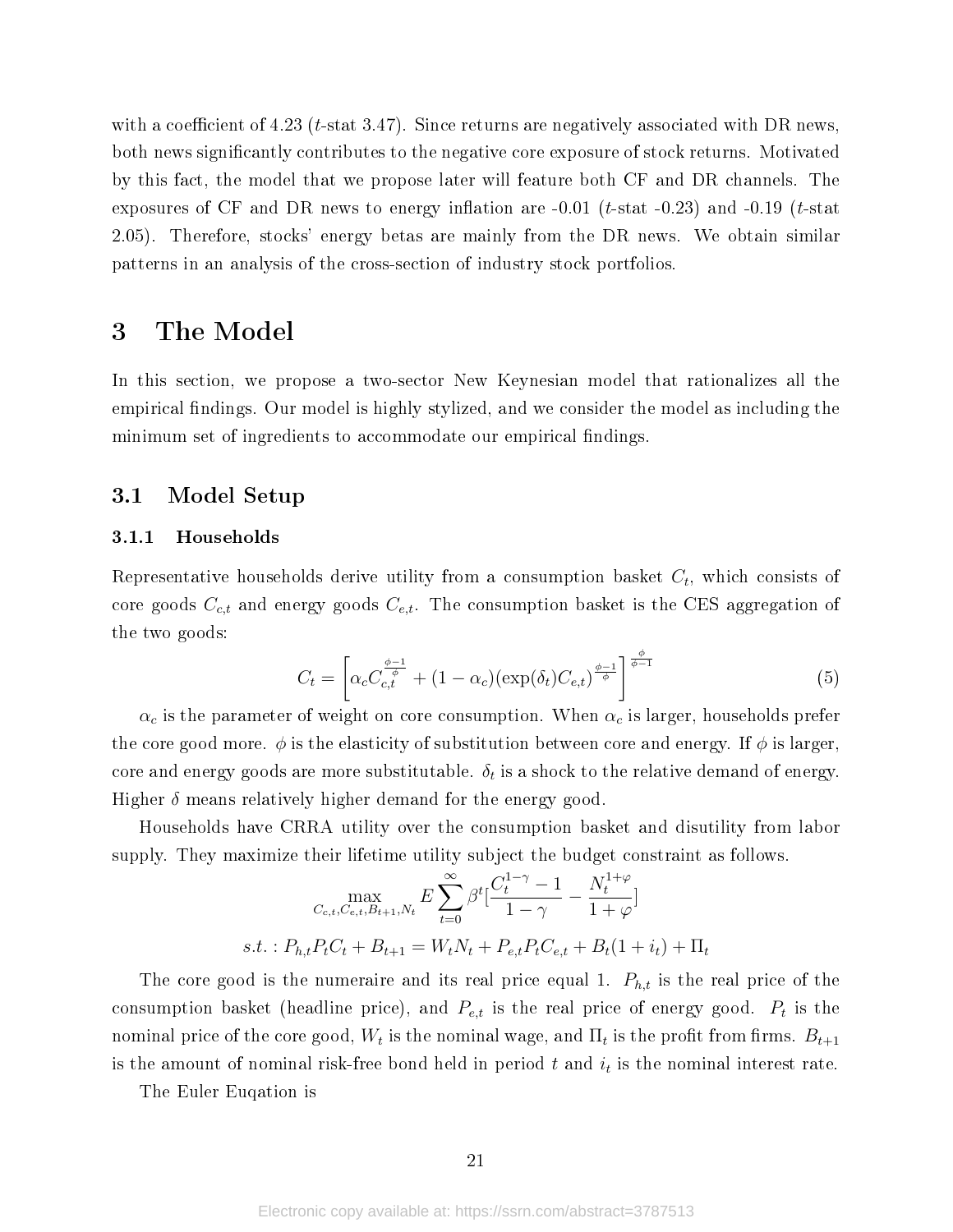$$
E_{t}\left[\beta\left(\frac{C_{t+1}}{C_{t}}\right)^{-\gamma}\frac{P_{h,t}P_{t}}{P_{h,t+1}P_{t+1}}(1+i_{t})\right]=1
$$

The optimal choice between core and energy consumption follows

$$
C_{e,t} = \left(\frac{\alpha_c P_{e,t}}{1 - \alpha_c}\right)^{-\phi} \exp[(\phi - 1)\delta_t] C_{c,t}
$$
\n(6)

The optimal consumption labor choice follows

$$
W_t C_t^{-\gamma} = P_{h,t} P_t N_t^{\varphi} \tag{7}
$$

#### 3.1.2 Core Firms

The core good consists of a continuum of varieties  $C_{c,t}(i)$ , which are aggregated through a CES aggregator:

$$
C_{c,t} = \left(\int_0^1 C_{c,t}(i)^{\frac{\varepsilon_t - 1}{\varepsilon_t}} di\right)^{\frac{\varepsilon_t}{\varepsilon_t - 1}}
$$
(8)

 $\varepsilon_t$  is the elasticity of substitution across varieties. Each variety  $i \in [0,1]$  of core goods is produced by a firm in a monopolistic competitive environment.  $\exp(\mu_t) \equiv \frac{\varepsilon_t}{\varepsilon_t}$  $\frac{\varepsilon_t}{\varepsilon_t-1}$  is the desired markup that fluctuates exogenously. This is a modeling device to capture the variation of inflation that are independent of other real macroeconomic and policy shocks. Smets and Wouters (2007) find that markup shocks are the dominant drivers of inflation, while other shocks (e.g. TFP, investment, monetary and fiscal shocks) explain only a minor fraction of inflation. Therefore we abstract away these other shocks in our model.

The production technology of each variety of core good is:

$$
C_{c,t}(i) = AN_t(i)^{1-\alpha} \tag{9}
$$

A is the constant total factor productivity (TFP) of the economy. The production technology has decreasing returns to scale. In each period, firms face price rigidity. In every period, each firm may adjust its price with probability  $1 - \theta$ . Firms set optimal price facing the demand schedule. They set optimal prices by solving the following maximization problem:

$$
\max_{P_t^*} \sum_{k=0}^{\infty} \theta^k E_t M_{t,t+k}^{\$}[P_t^* Y_{t+k|t} - \Psi(Y_{t+k|t})] \tag{10}
$$

$$
s.t. : Y_{t+k|t} = \left(\frac{P_t^*}{P_{t+k}}\right)^{-\varepsilon_{t+k}} C_{c,t+k}
$$
\n(11)

where  $Y_{t+k|t}$  is the production if the firm still faces a price  $P_t^*$  in period  $t+k$ ,  $M_{t,t+k}^{\$}$  $\beta^k\left(\frac{C_{t+k}}{C_k}\right)$  $C_t$  $\sum_{h,t}$  $P_{h,t+k}$  $P_t$  $\frac{P_t}{P_{t+k}}$  is the nominal stochastic discount factor from period t to  $t+k$  , and  $\Psi(Y_{t+k|t})$  is the total cost of producing  $Y_{t+k|t}$  units of core good. The firm's optimality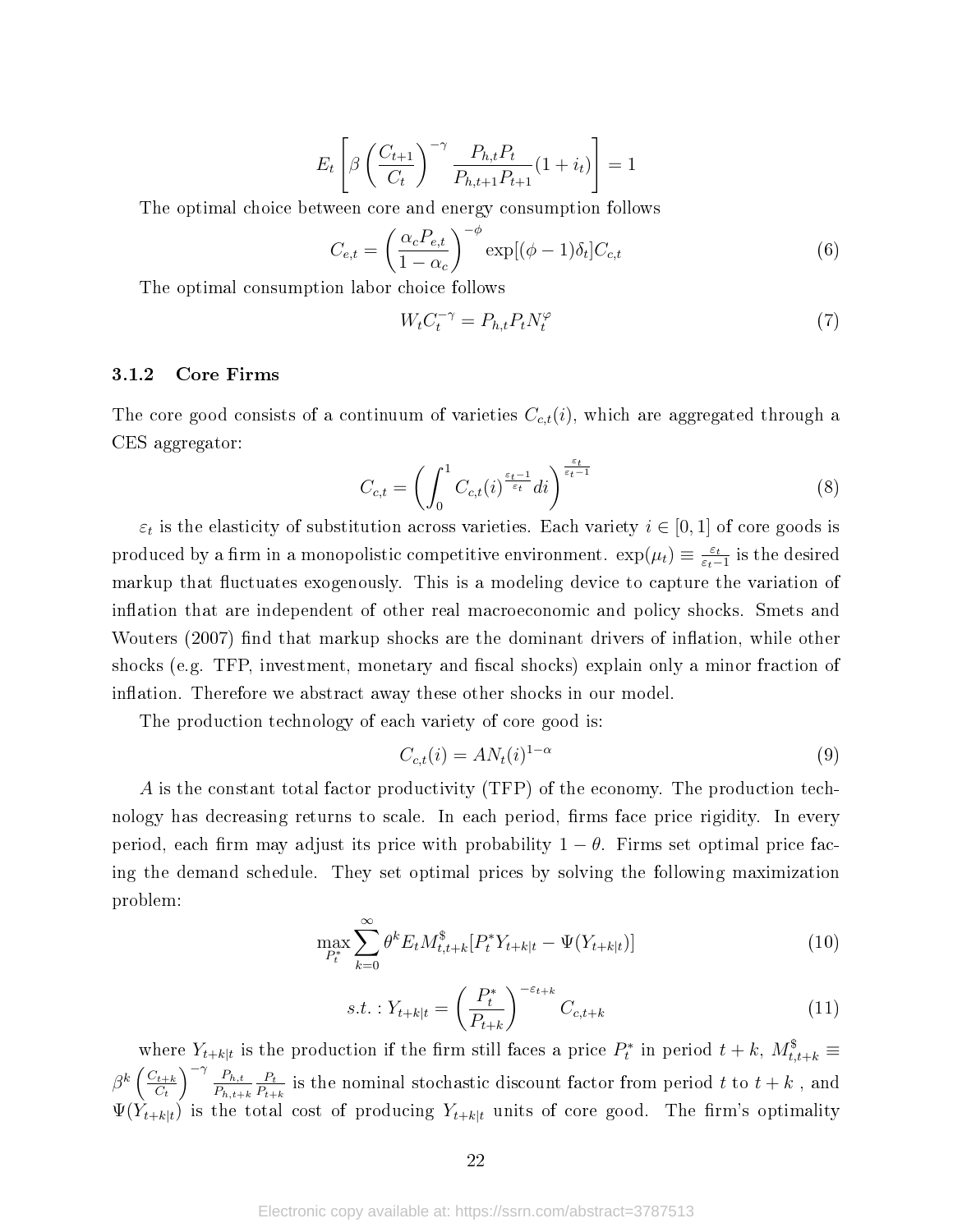condition is:

$$
\sum_{k=0}^{\infty} \theta^k E_t M_{t,t+k}^{\$} \left[ Y_{t+k|t} + (P_t^* - \Psi'(Y_{t+k|t})) \frac{\partial Y_{t+k|t}}{\partial P_t^*} \right] = 0 \tag{12}
$$

#### 3.1.3 Energy Endowment

We assume that in each priod,  $C_{e,t}$  units of energy good are endowed.

#### 3.1.4 Monetary Policy

The central bank follows the Taylor rule:

$$
i_t = \bar{i} + \phi_\pi \pi_t \tag{13}
$$

The nominal interest rate responds to current inflation of the core goods.  $\phi_{\pi} > 1$  indicates that when current inflation is high, central bank raises the nominal rate more to fight against the inflation. Through the Taylor rule, asset prices will incorporate future expectations of monetary policy responses to inflation. For simplicity, we omit the response to output and the monetary policy shock.

#### 3.1.5 Exogenous Processes

There are three exogenous processes: the markup, energy endowment, and relative energy demand. The three exogenous shocks all follow first-order autoregressive processes:

$$
\mu_t = (1 - \rho_\mu)\bar{\mu} + \rho_\mu\mu_{t-1} + \sigma_\sigma \varepsilon_{\mu,t} \tag{14}
$$

$$
\log C_{e,t} \equiv c_{e,t} = (1 - \rho_e)\bar{c}_e + \rho_e c_{e,t-1} + \sigma_e \varepsilon_{e,t} \tag{15}
$$

$$
\delta_t = \rho_\delta \delta_{t-1} + \sigma_\delta \varepsilon_{\delta, t} \tag{16}
$$

# 3.2 Equilibrium Characterization

The model can be solved analytically after we approximate the dynamic economic system with log-linearization. All lower-case letters refer to the log of each variable. With an abuse of notation, all variables should be read as deviations from the deterministic steady state.

We make the following assumption on the parameters of the model.

**Assumption 1** The elasticity of substitution between core and energy is greater than unity, but less than the intertemporal elasticity of substitution, i.e.  $1 < \phi < \frac{1}{\gamma}$ .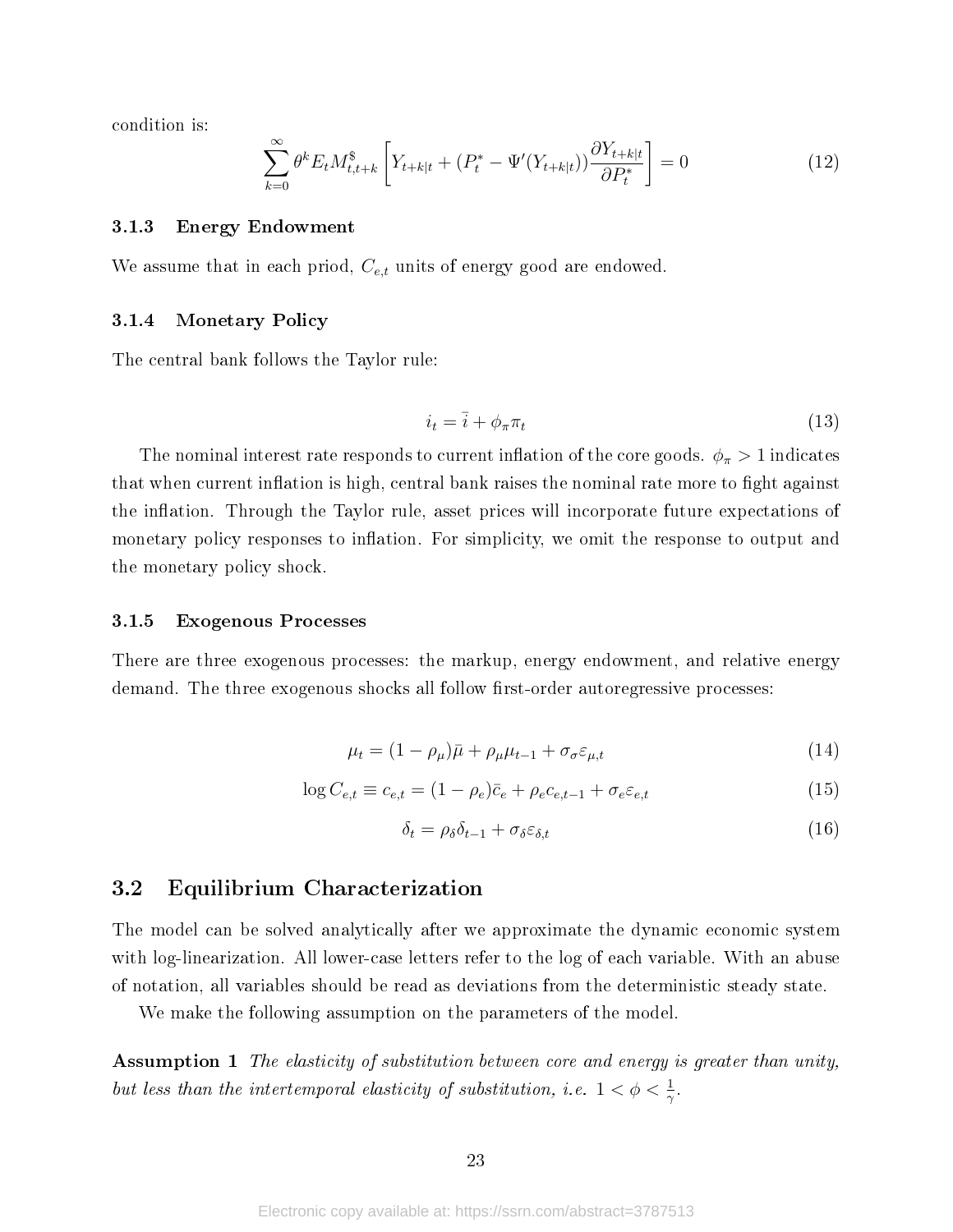The following two lemmas express the real price of energy (in core) and the marginal utility of core good.

**Lemma 1** (Energy price) The real energy price is equal to the ratio of core and energy goods, adjusted by the relative demand shock.

$$
p_{e,t} = \left(1 - \frac{1}{\phi}\right)\delta_t + \frac{1}{\phi}(c_{c,t} - c_{e,t})
$$
\n(17)

Lemma shows that energy demand raises energy price while energy supply lowers energy price. Intuitively, when core goods becomes more scarce, energy price increases.

Lemma 2 (Consumption basket and headline price) Households' consumption basket is a weighted average of core and energy consumption, adjusted by the energy demand shock. The real headline price proportional to real energy price after adjustment of energy demand  $shock<sup>4</sup>$ :

$$
c_t = \hat{\alpha}_c c_{c,t} + (1 - \hat{\alpha}_c)(c_{e,t} + \delta_t)
$$
\n
$$
(18)
$$

$$
p_{h,t} = (1 - \hat{\alpha}_c)(p_{e,t} - \delta_t) = \frac{1 - \hat{\alpha}_c}{\phi}(c_{c,t} - c_{e,t} - \delta_t)
$$
\n(19)

Lemma 2 states that core and energy consumption as well the energy demand shock can effectively raise the consumption basket. For given consumption of core and energy good, the energy demand shock lowers the headline price because less energy is needed to achieve the same level of consumption basket.

**Lemma 3** (Energy effects on the marginal utility of core goods) The marginal utility of core goods is:

$$
MU_{cc,t} = \alpha_c C_t^{\frac{1}{\phi} - \gamma} C_{c,t}^{-\frac{1}{\phi}}
$$
\n(20)

For given consumption of the core good, under assumption 3.2, positive shocks on energy supply and demand both increase the marginal utility of core goods.

The marginal utility of core goods is the product of the marginal utility of consumption basket  $(C_t^{-\gamma})$  $\mathcal{L}^{(\gamma)}$  and the partial derivative of consumption basket with respect to core goods  $(\alpha_c C_t^{\frac{1}{\phi}} C_{c,t}^{-\frac{1}{\phi}})$ . An increased energy supply or demand increase the consumption basket. On one hand, the marginal utility of consumption basket decreases because of higher consumption basket and the magnitude is controlled by intertemporal elasticity of substitution  $\gamma$ . On the other hand, the complementarity between the two goods implies that the marginal utility of core goods increases with energy supply or demand and its magnitude is controlled

$$
{}^4\hat{\alpha}_c=\frac{\alpha_c}{\alpha_c+(1-\alpha_c)\left(\frac{C_e}{C_c}\right)^{\frac{\phi-1}{\phi}}}
$$
 is a constant based on steady-state consumption.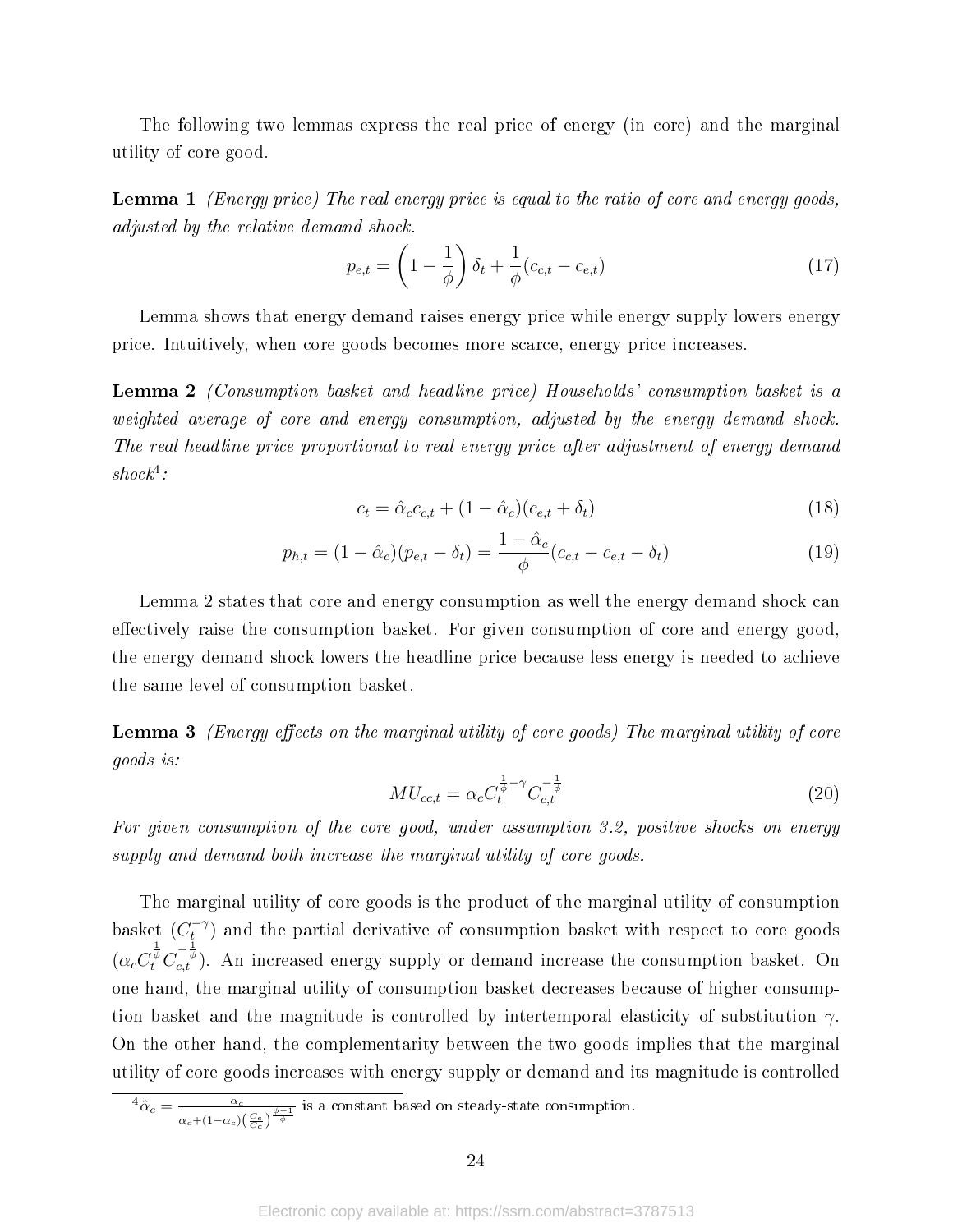by the elasticity  $\phi$ . Overall, under Assumption ,  $\frac{1}{\phi} > \gamma$ , the marginal utility of core goods increases.

Next, we discuss the two key equations that characterize the equilibrium of the economy.

As in standard New Keynesian models, the core output and inflation can be characterized by the New Keynesian Philips Curve (NKPC) and the dynamic IS (DIS) Curve. The NKPC is written as:

$$
\pi_t = \beta E_t \pi_{t+1} - \lambda(-mc_t - \mu_t) \tag{21}
$$

where  $\pi_t$  is the inflation of core goods,  $mc_t$  is the log real marginal cost of production in the economy, so that  $-mc_t$  is the log average markup.  $\mu_t$  is the desired markup faced by the firms. This equation implies that core inflation depends on future expected core inflation and the deviation of markup from the desired level.  $\lambda$  is a constant that captures the relative weight of future expectation and current markup deviation, with  $\lambda = \frac{(1-\theta)(1-\beta\theta)}{\theta}$ θ  $1-\alpha$  $1-\alpha+\alpha\bar{\varepsilon}$ . Inflation increases when the average markup is lower than the desired markup.

Moreover, we can write the average real marginal cost of production as:

$$
mc_t = \kappa_c c_{c,t} + \kappa_e c_{e,t} + \kappa_\delta \delta_t \tag{22}
$$

where:

$$
\kappa_c = \frac{\varphi + \alpha}{1 - \alpha} + \gamma \hat{\alpha}_c + \frac{1 - \hat{\alpha}_c}{\phi} > 0
$$

$$
\kappa_e = \kappa_\delta = (\gamma - \frac{1}{\phi})(1 - \hat{\alpha}_c) < 0
$$

The marginal cost increases with the production of core goods ( $\kappa_c > 0$ ) both because the production technology is decreasing return to scale and the increase in wage when core consumption is higher. A positive energy demand or supply shock reduces marginal cost of production ( $\kappa_e < 0$ ) because it raises the marginal utility of consumption of core goods, which leads to a lower wage level.

The dynamic IS curve is written as:

$$
-\eta_c E_t (c_{c.t+1} - c_{c,t}) - \kappa_e [E_t (c_{e,t+1} - c_{e,t}) + E_t (\delta_{t+1} - \delta_t)] - E_t \pi_{t+1} + \phi_\pi \pi_t = 0 \tag{23}
$$
  
where  $\eta_c = \gamma \hat{\alpha}_c + \frac{1 - \hat{\alpha}_c}{\phi} > 0$ .

Combining the NKPC and the DIS curve, we can solve for the core output and inflation.

# 3.3 Core Output and Inflation

**Proposition 1** (Core output and inflation) The core consumption and core inflation can be expressed as linear combinations of the three state variables: markup, energy supply, and energy demand.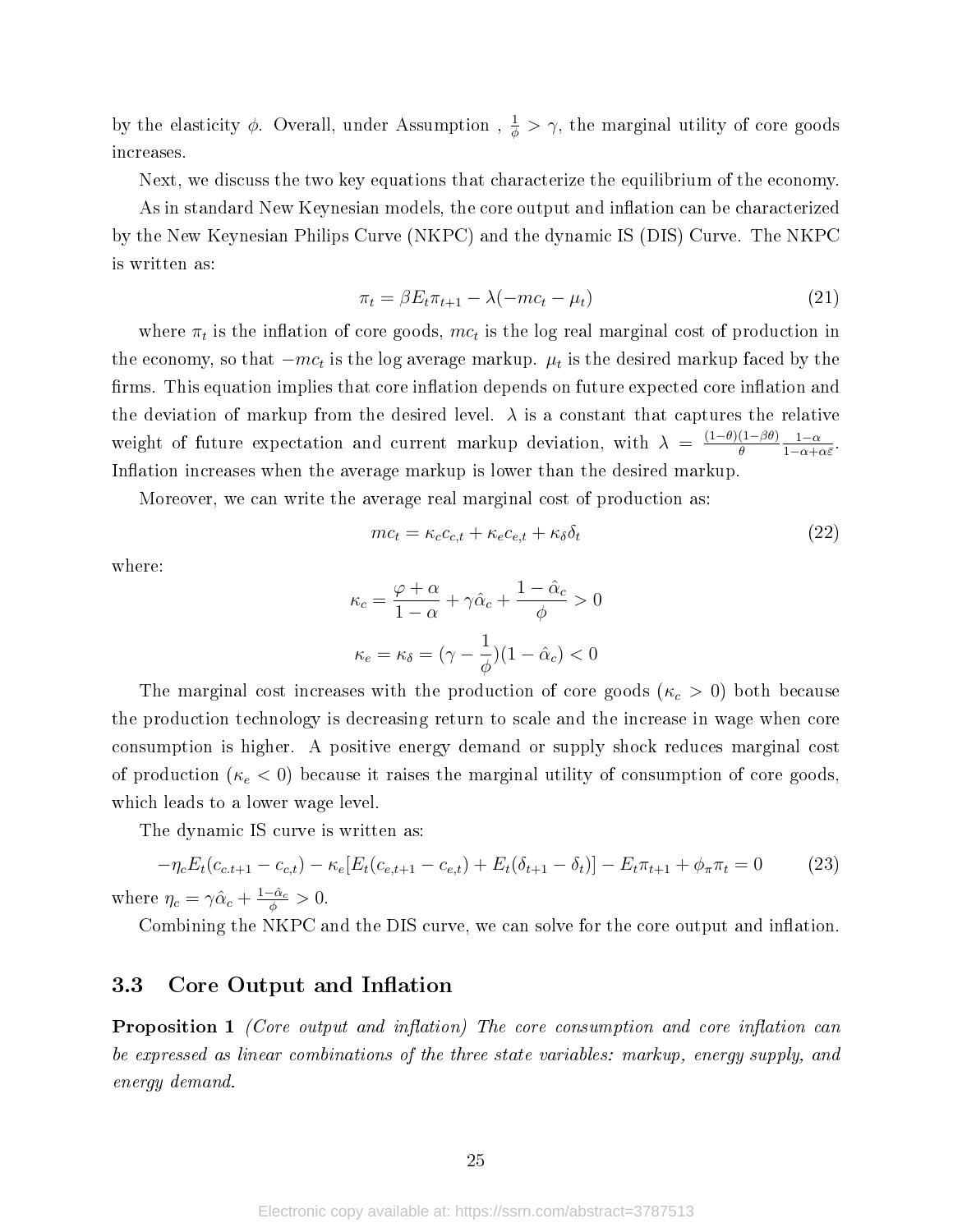$$
c_{c,t} = c_{c,\mu}\mu_t + c_{c,e}c_{e,t} + c_{c,\delta}\delta_t, \pi_t = \pi_\mu\mu_t + \pi_e c_{e,t} + \pi_\delta\delta_t.
$$

The signs of the loadings are given by:

$$
c_{c,\mu} < 0, c_{c,e} > 0, c_{c,e} > 0,
$$
\n
$$
\pi_{\mu} > 0, \pi_e > 0, \pi_{\delta} > 0.
$$

The formulae for these coefficients are shown in the appendix. The signs of core output and inflation loadings on the markup shock  $c_{c,\mu}$ ,  $\pi_{\mu}$  are similar with standard New Keynesian models. From the  $NKPC$ , a positive markup shock increases the price charged by core firms. so the nominal price of the core good increases. While the aggregate demand curve is not affected by the markup given core output inflation, in equilibrium, core output declines and core inflation rises after a positive markup shock.

The loadings of core output and inflation on the energy supply shock reflect the energy supply's effects on NKPC (aggregate supply) and the aggregate demand of core goods. As in Lemma 2, the increased energy supply increases the marginal utility of core and thus pushes down the wage, the marginal cost of core production. The decreased marginal cost of core production increases the aggregate supply of core goods. On the demand side, the increased the marginal utility of core raises aggregate demand of core goods. Therefore, energy supply shock is expansionary, i.e.,  $c_{c,e} > 0$ . For core inflation, when we compare the slope of aggregate demand curve and NKPC, NKPC has a steeper slope than the aggregate demand curve  $(\kappa_c > \eta_c)$ . Therefore, core inflation increases with energy supply, i.e.,  $\pi_e > 0$ .

We notice from the system of two equations that the energy supply and demand shocks are symmetric in the two equations. Therefore, their effect on the core output and inflation are identical. A positive energy demand shock increases core output and inflation.  $c_{c,\delta}$  >  $0, \pi_{\delta} > 0.$ 

# 3.4 Energy Inflation and Headline Inflation

The real price of energy in terms of core goods is

$$
p_{e,t} = \frac{1}{\phi} [c_{c,t} - c_{e,t} + (\phi - 1)\delta_t]
$$

$$
p_{h,t} = \frac{1 - \hat{\alpha}_c}{\phi} (c_{c,t} - c_{e,t} - \delta_t)
$$

The nominal energy inflation is the change of real price of energy plus the inflation.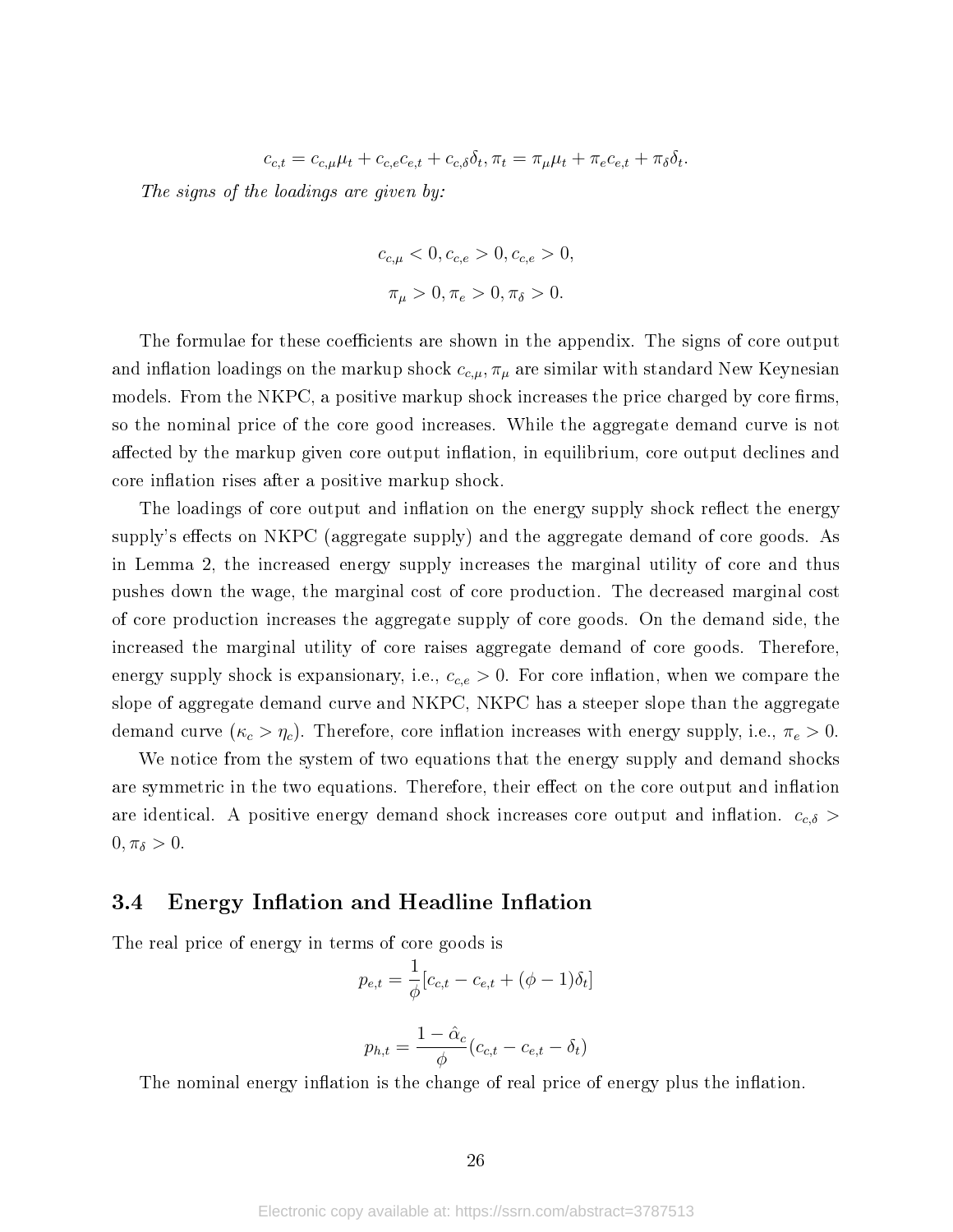$$
\pi_{t+1} + \Delta p_{e,t+1} = -p_{e,t} + \left(\pi_{\mu} + \frac{1}{\phi}c_{c,\mu}\right)\mu_{t+1} + \left(\pi_e + \frac{1}{\phi}(c_{c,e} - 1)\right)c_{e,t} + \left(\pi_{\delta} + \frac{1}{\phi}(c_{c,\delta} + \phi - 1)\right)\delta_t
$$
\n(24)

Since  $\pi_{\mu}, c_{c,\mu} < 0$ ,  $\pi_{\mu} + \frac{1}{\phi}$  $\frac{1}{\phi}c_{c,\mu} < 0$ . A positive markup shock lowers energy inflation.

The energy demand and supply shocks affect energy inflation both directly and indirectly. The direct effect is negative for energy supply shock and positive for energy demand shock, holding core output and inflation fixed. The indirect effects work through core output and inflation: both shocks raise core output and inflation, which in turn translates into higher energy inflation. However, the indirect effects are proportion to the share of energy inflation in the headline inflation  $1-\hat{\alpha}_c$ . In the data, this share is small, so the direct effects dominate and energy inflation is a result of a negative supply shock or a positive demand shock in energy goods.

The headline inflation is expressed as follows:

$$
\pi_{h,t} = \pi_t + \Delta p_{h,t} = \pi_t + \frac{1 - \hat{\alpha}_c}{\phi} \Delta (c_{c,t} - c_{e,t} - \delta_t)
$$

The exposure of headline inflation to the markup shock is  $\pi_{\mu} + \frac{1-\hat{\alpha}_c}{\phi}$  $\frac{-\hat{\alpha}_c}{\phi}c_{c,\mu} < 0$ . The sign of headline inflation's loadings on energy supply and demand shocks is ambiguous.

# 3.5 Event Study: Energy Demand and Supply Shock During the Covid-19 Episode

In this subsection, we calibrate the energy supply and demand shock to match the magnitude of quantity and price drop during the Covid-19 crisis. Parameters are presented in Table B1. Observing the drop in energy consumption quantity and energy price during the Covid-19 episode, we infer the magnitude of energy supply and demand shock. Based on our model, we calculate how much core output drop these two shocks can explain and how much asset prices move in response to these shocks.

In our model, energy inflation is mainly driven by energy price and quantity shocks directly. These two shocks also have indirect effects on core output, but that effect is relatively small compared to the direct effect. Therefore, we ignore the indirect effect.

The period we look at is from 2020 M1 when Covid-19 just started in China and had not affected the world, to 2020 M4 when the world was deeply affected by the pandemic. Energy consumption (in energy units) dropped by 27.0 percent, the energy component of CPI dropped by 17.0 percent. Core consumption dropped by 20.5 percent but the core inflation moved relatively little, by  $-0.33$  percent.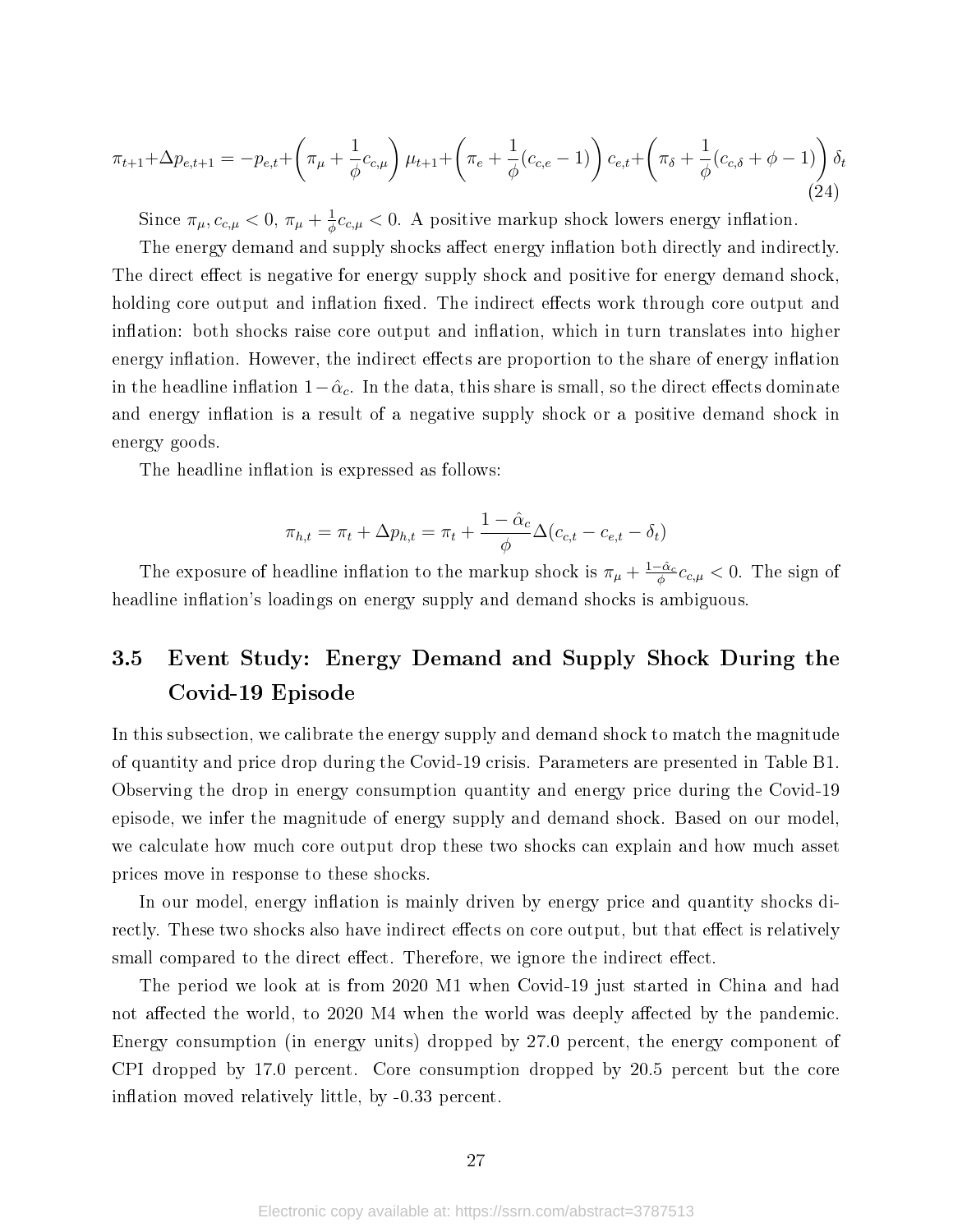In our model, the energy price is equal to  $\frac{1}{\phi}(c_{c,t} - c_{e,t}) + \frac{\phi - 1}{\phi}\delta_t = -17.0\%$ . We plug in  $c_{c,t} = -20.5\%, c_{e,t} = -27.0\%,$  we can infer that  $\delta_t = -24.0\%.$ 

The model has an analytical solution after log-linearization. Plug in these energy demand and supply shocks, the core consumption drop is equal to -2.14 percent, about 10% of the total 20 percent drop in core consumption. The core sector in our model is highly stylized we abstract away the TFP shock and aggregate demand shock in the model, both of which are very important in explaining the large drop in core consumption and mild change in core inflation. This makes it inappropriate to conduct quantitative analysis in our model.

# 4 Asset Pricing Implications

In this section, we derive the stochastic discount factor (SDF) and the asset prices for core stock, nominal bond, currency, and commodity futures. As core inflation is mainly driven by the markup shock while the effect of energy shocks are small, we interpret the loadings of SDF and asset returns as the loadings on core inflation. For energy inflation shocks, it is a weighted average of loadings of energy demand and supply shock, which we will show in the last subsection.

# 4.1 Stochastic Discount Factor and the Price of Risk

We consider the SDF in real terms in the unit of consumption basket  $M_{t+1} = M_{t+1}^{\$} \frac{P_{t+1}}{P_t}$  $P_t$  $P_{h,t+1}$  $\frac{h,t+1}{P_{h,t}}$ , and denote  $m_{t+1}$  be its log term.

Proposition 2 (The SDF and the price of risk) The stochastic discount factor (in real terms, in the unit of consumption basket)  $m_{t+1}$  is expressed as follows:

 $m_{t+1} = m_{\mu}(1-\rho_{\mu})\mu_t + m_e(1-\rho_e)c_{e,t} + m_{\delta}(1-\rho_{\delta})\delta_t - \lambda_{\mu}\sigma_{\mu}\varepsilon_{\mu,t+1} - \lambda_e\sigma_e\varepsilon_{e,t+1} - \lambda_{\delta}\sigma_{\delta}\varepsilon_{\delta,t+1}$ where the signs of the coefficients are are:

$$
m_{\mu} = \gamma \hat{\alpha}_c c_{c,\mu} < 0, m_e = \gamma (\hat{\alpha}_c c_{c,e} + 1 - \hat{\alpha}_c) > 0,
$$

$$
m_{\delta} = \gamma(\hat{\alpha}_c c_{c,e} + 1 - \hat{\alpha}_c) > 0,
$$

$$
\lambda_{\mu} = \gamma \hat{\alpha}_{c} c_{c,\mu} < 0, \lambda_{e} = \gamma (\hat{\alpha}_{c} c_{c,e} + 1 - \hat{\alpha}_{c}) > 0, \lambda_{\delta} = \gamma (\hat{\alpha}_{c} c_{c,\delta} + 1 - \hat{\alpha}_{c}) > 0.
$$

When there is a positive markup shock, core consumption decreases and the price of risk  $\lambda_{\mu}$  is negative.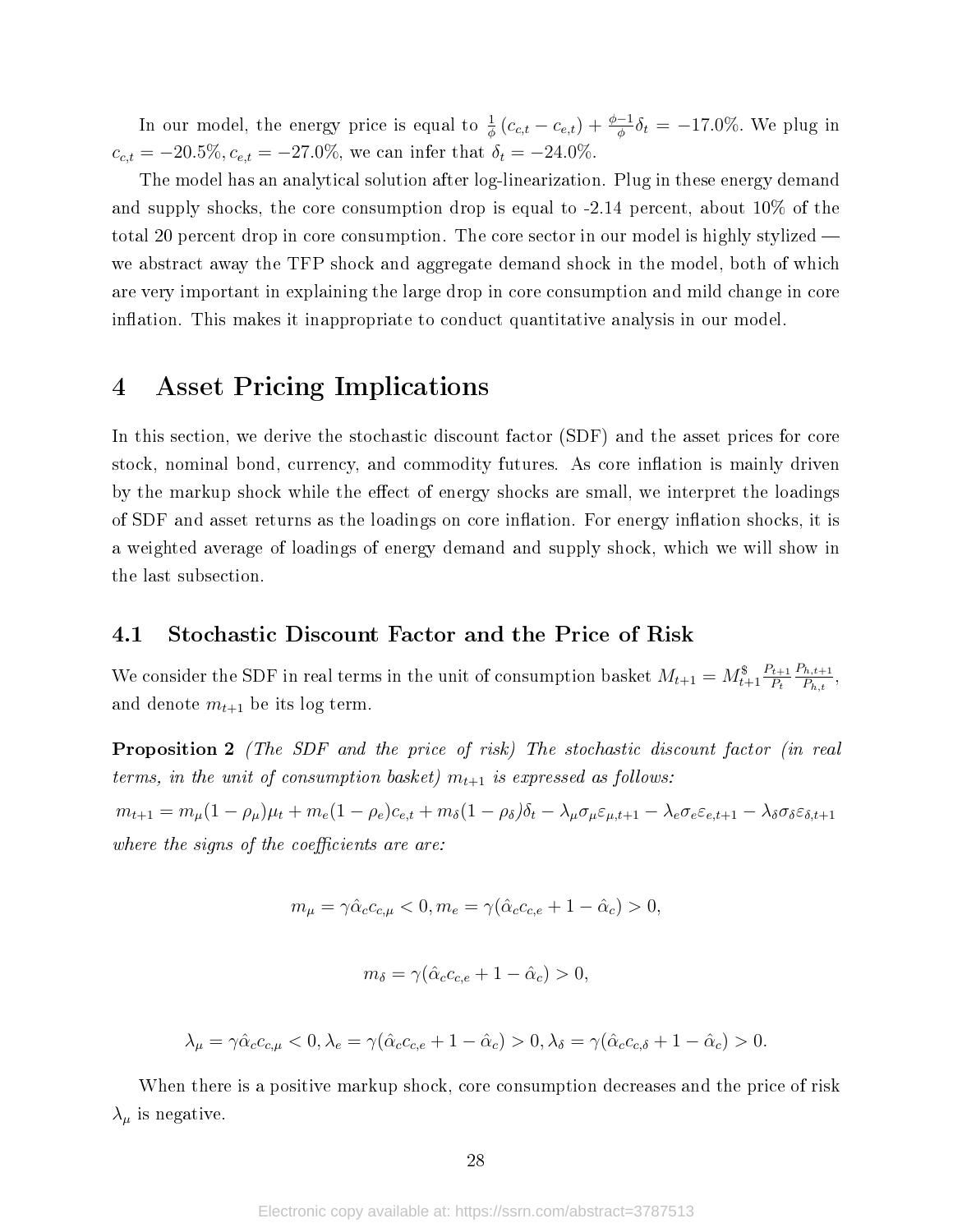For either energy demand or supply, a positive shock increases the consumption basket so that the marginal utility of the consumption basket is lower. While the energy demand and supply shock has the same price of risk, their effects on energy prices are different. This gives us an explanation of why the price of energy inflation is not significant in the data. The sign of the price of energy inflation risk depends on whether it is energy demand or supply that mainly drives the energy price.

Conditional on the markup, the price of energy is driven by both the energy supply and demand shock. While both shocks increases the marginal utility of core good, they have opposite effects on the energy price. Ignoring the indirect effect of energy shocks on energy price through core consumption and core inflation, we obtain the following expression for the price of energy inflation risk:

$$
\lambda_{energy} \propto -\frac{1}{\phi}\lambda_e \sigma_e^2 + \frac{\phi-1}{\phi}\lambda_\delta \sigma_\delta^2
$$

There are two offsetting forces determining the price of energy inflation risks, one from energy supply  $-\frac{1}{4}$  $\frac{1}{\phi}\lambda_e\sigma_e^2$ , and the other from energy demand  $\frac{\phi-1}{\phi}\lambda_\delta\sigma_\delta^2$ . If the energy demand dominates energy supply in driving the energy inflation, the price of energy inflation is positive. Otherwise, the price of energy inflation is negative. The offsetting forces helps us understand why it is hard to identify a significant price of energy inflation risk from the test portfolios.

When we discuss asset returns in some asset classes, especially bonds, we need to use the nominal SDF. The nominal SDF  $m_{t+1}^{\$}$  is expressed as  $m_{t+1}^{\$} = m_{t+1} - (\pi_{t+1} + \Delta p_{h,t+1}),$ where  $\pi_{t+1} + \Delta p_{h,t+1}$  is the headline inflation. We see that if inflation is neutral and does not affect the real SDF, the nominal price of inflation (and all its components) should be 1. Any deviation is caused by the effect of shocks that drive inflation (both core and energy) on the real economic quantities.

# 4.2 Core Stock Returns

Having solved for the SDF, we move forward to solve for asset prices in this economy, starting with the stock returns. A core stock is a claim to the core output (net of labor cost). Our first step is to express the dividend as a log-linear function of the three exogenous state variables.

The dividend is equal to core output net of labor cost, and we express the dividend in the unit of headline price.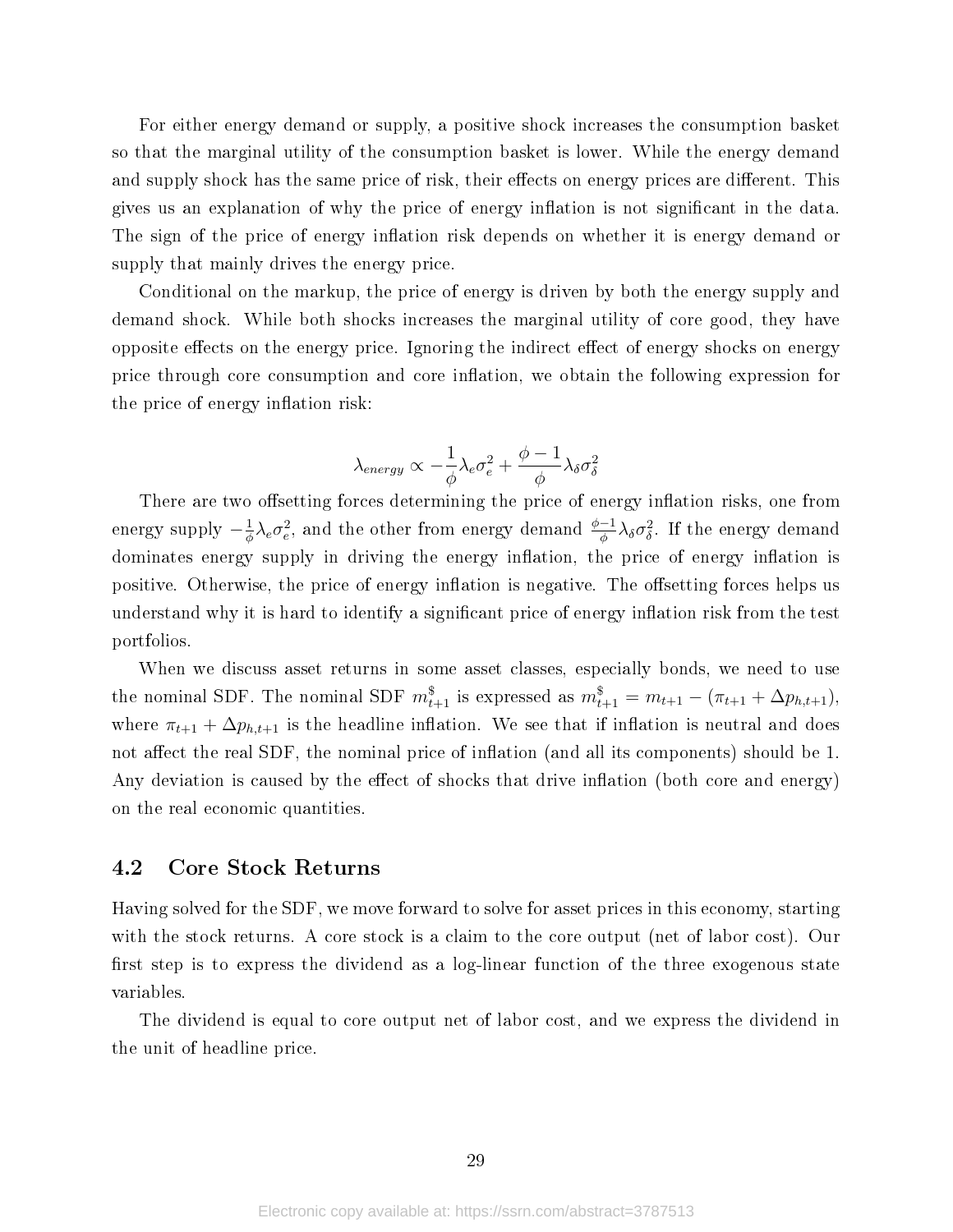$$
D_t = \frac{1}{P_{h,t}}(C_{c,t} - \frac{W_t}{P_t}N_t)
$$

We make the following assumption on the steady state level of the markup.

**Assumption 2** The steady state level of the markup  $\bar{\mu}$  is sufficiently large, i.e.,

$$
\exp(-\bar{\mu}) < \frac{1}{(1-\alpha)(\gamma+\frac{\varphi+1}{1-\alpha})}.
$$

At the steady state, labor income accounts for  $(1-\alpha) \exp(-\bar{\mu})$  share of the total output, so that dividend accounts for the remaining  $1 - (1 - \alpha) \exp(-\bar{\mu})$  share. Log-linearize this equation around the steady state:

$$
d_t = \frac{1}{1 - (1 - \alpha) \exp(-\bar{\mu})} [c_{c,t} - (1 - \alpha)(w_t - p_t + n_t)] - p_{h,t}
$$

**Lemma 4** Under Assumption 2, when the average level of markup  $\bar{\mu}$  is sufficiently large,  $d_{\mu} < 0, d_e > 0, d_{\delta} > 0.$ 

Postulate the log price-dividend ratio as  $z_t = z_\mu \mu_t + z_e c_{e,t} + z_\delta \delta_t$ . Denote  $r_{s,t+1}$  the return to the core stock in period  $t + 1$ , according to Campbell-Shiller decomposition

$$
r_{s,t+1} = \kappa_0 + \kappa_1 z_{t+1} - z_t + \Delta d_{t+1}
$$
\n(25)

The coefficients  $z_{\mu}, z_{e}, z_{\delta}$  can be solved from the Euler equation  $E_t(m_{t+1} + r_{s,t+1})$  + 1  $\frac{1}{2}var_t(m_{t+1} + r_{s,t+1}) = 0$ . Then we plut  $z_{t+1}$  into equation (25) and we arrive at the following proposition.

**Proposition 3** (Core stock return) The real core stock return  $r_{s,t+1}$  is expressed as an affine linear combination of the three state variables:

$$
r_{s,t+1} = r_{s0} + r_{s,\mu}\mu_{t+1} + r_{s,e}c_{e,t+1} + r_{s,\delta}\delta_{t+1}.
$$
\n(26)

We can determine the signs of the coefficients as follows:

$$
r_{s,\mu} < 0, r_{s,e} > 0, r_{s,\delta} > 0.
$$

Core stock returns decrease with positive markup shock, negative energy supply and demand shock.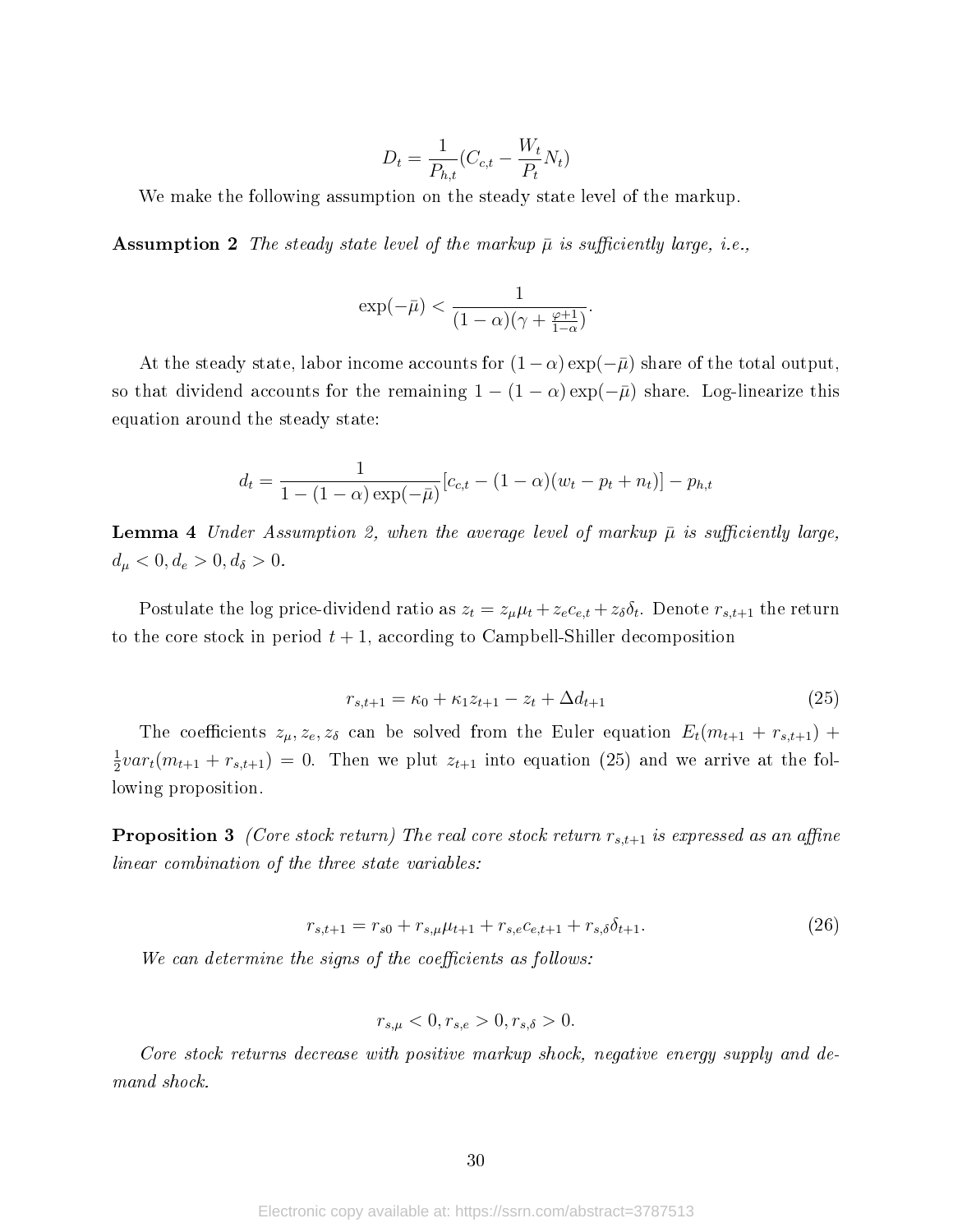The loadings of core stock returns on the three shocks are intuitive. Core stock return declines with a positive markup because the markup shock is contractionary. For energy demand and supply shocks, both of them are expantionary, so core stock returns increase with positive shocks on energy supply and demand. As in the previous section, we can write the loadings of core stock returns on energy inflation as

$$
\beta_{s, energy} \propto -\frac{1}{\phi} r_{s,e} \sigma_e^2 + \frac{\phi - 1}{\phi} r_{s,\delta} \sigma_\delta^2
$$

Again, the sign of the loadings of core stock return on energy inflation depends on whether supply or demand shock is dominant in determining the energy inflation. From our empirical evidence of  $\beta_{s,energy} > 0$ , energy demand shocks are the main drivers of energy prices.

# 4.3 Bond Returns

In this section, we calculate the nominal return to long-term bonds. We focus our discussion in default-free Treasuries and do not discuss credit risk. To calculate the long-term nominal bond returns, we need to use the nominal stochastic discount factor  $M^\mathsf{\$}_{t+1}.$  Here, we consider a two-period bond for analytical solution. For bonds with longer maturities, we can follow the same steps and obtain a recursive solution. Denote  $P_t^{(1)}$  $t_t^{(1)}$  the price of one-period bond at time t, and  $P_t^{(2)}$  $t^{(2)}$  the price of two-period bond at time t. The following Euler equations holds:

$$
E_t M_{t+1}^{\$} P_{t+1}^{(1)} = P_t^{(2)}, E_t M_{t+1}^{\$} P_t^{(1)} = 1.
$$

**Proposition 4** Denote  $r_{b,t+1}$  be the  $t+1$ -realized holding-period return of a two-period longterm bond issued at time  $t$ , it is an affine linear combination of the three state variables:

$$
r_{b,t+1} = r_{b,0} + r_{b,\mu}\mu_{t+1} + r_{b,e}c_{e,t+1} + r_{b,\delta}\delta_{t+1}
$$
\n
$$
(27)
$$

The loadings and their signs are as follows:

$$
r_{b,\mu} < 0, r_{b,e} < 0, r_{b,\delta} < 0
$$

Nominal bond returns decrease with higher markup, higher energy supply, and higher energy demand.

The exposure of long-term bond return to all three shocks are negative. When there is a positive markup shock, consumption goes down and bond price decreases. Moreover, the contemporaneous inflation makes nominal bond less attractive further and the bond price to drop.

The positive energy shock (either demand or supply) has two effects on the nominal bond return. First, it raises the consumption basket. This effect increases the bond price. Second, it raises the inflation expectations and bond price decreases. As shown in the proof in the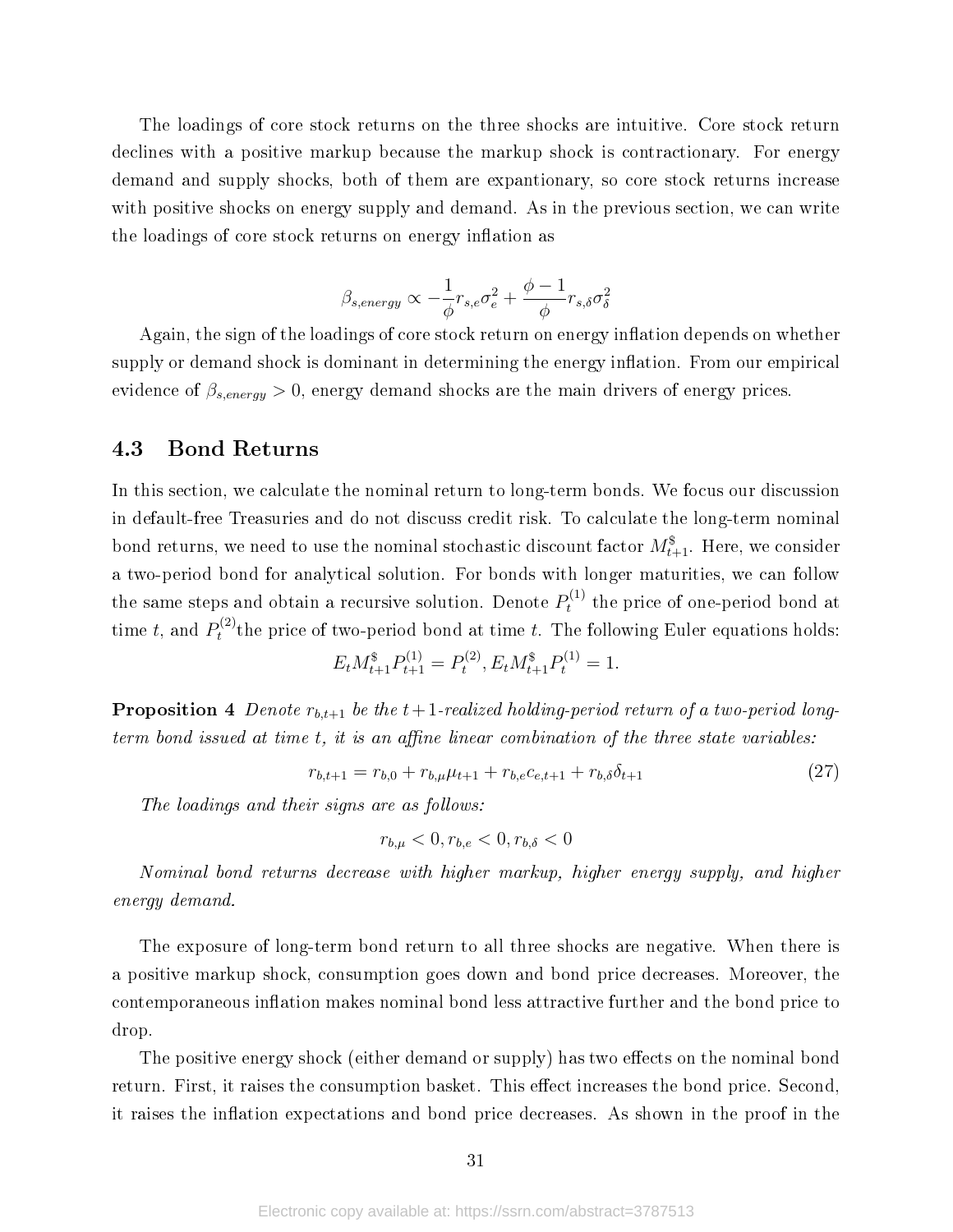appendix, the first and third effects dominate the second, so that nominal bond returns decrease with a positive energy shock.

As in our analysis for the SDF and core stocks, bond returns' energy inflation beta is a weighted average of their betas on energy supply and demand shocks. When energy demand shocks are dominant, nominal bond returns comove negatively with energy price. In the data, nominal bonds are indeed negatively exposed to energy inflation, so the bond market evidence reaffirms that energy demand plays a dominant role in driving energy prices.

# 4.4 Currency Returns

Now, we consider the foreign currency returns. Assume the financial market is complete, the real exchange rate is equal to  $\Delta q_{t+1} = m_{t+1}^* - m_{t+1}$ . Holding the foreign SDF fixed, foreign exchange rate moves in the opposite direction to  $m_{t+1}$ . Therefore we have the following proposition:

**Proposition 5** (Foreign currency returns) Denote  $r_{fx,t+1}$  the nominal return to a long position in a foreign currency that is realized at time  $t + 1$ . We can again write it as a linear function of the three state variables:

$$
r_{fx,t+1} = \lambda_{\mu}^{\$}\mu_{t+1} + \lambda_{e}^{\$}c_{e,t+1} + \lambda_{\delta}^{\$}\delta_{t+1}.
$$

where  $\lambda^{\$}_{\mu} < 0$ , and the sign of  $\lambda^{\$}_{e}$  and  $\lambda^{\$}_{\delta}$  are ambiguous, depending on the relative strength of three forces: the change of real SDF m, the change of headline relative price  $p_h$ , and the inflation rate of core goods  $\pi$ .

A positive supply shock increases the real SDF and depreciates the foreign currency, while a nominal inflation appreciates the foreign currency. Combine the two effects, the real exchange rate effect dominates the nominal effect so that the foreign currency loads negaitively on the markup shock. A positive energy shock has multiple effects on the foreign currencies. First, the real SDF decreases ( $\lambda_e > 0$ ) and the real foreign exchange rate appreciates. Second, a positive energy shock is associated with a lower relative headline price  $p_h$ . Third, inflation rate of core goods increases with the energy shock  $\pi_e > 0$ . We cannot decide the sign of changes in nominal price of headline goods  $\pi_t + \Delta p_{h,t}$ , so that the loading of nominal exchange rate is ambiguous and depends on the parameters. Particularly, the magnitude of relative headline price change depends on the substitutability between goods  $\phi$ . If  $\phi$  is relatively large and the two goods are more substitutable, the change in relative price will be smaller and the foreign currency's loading on energy shocks are more positive.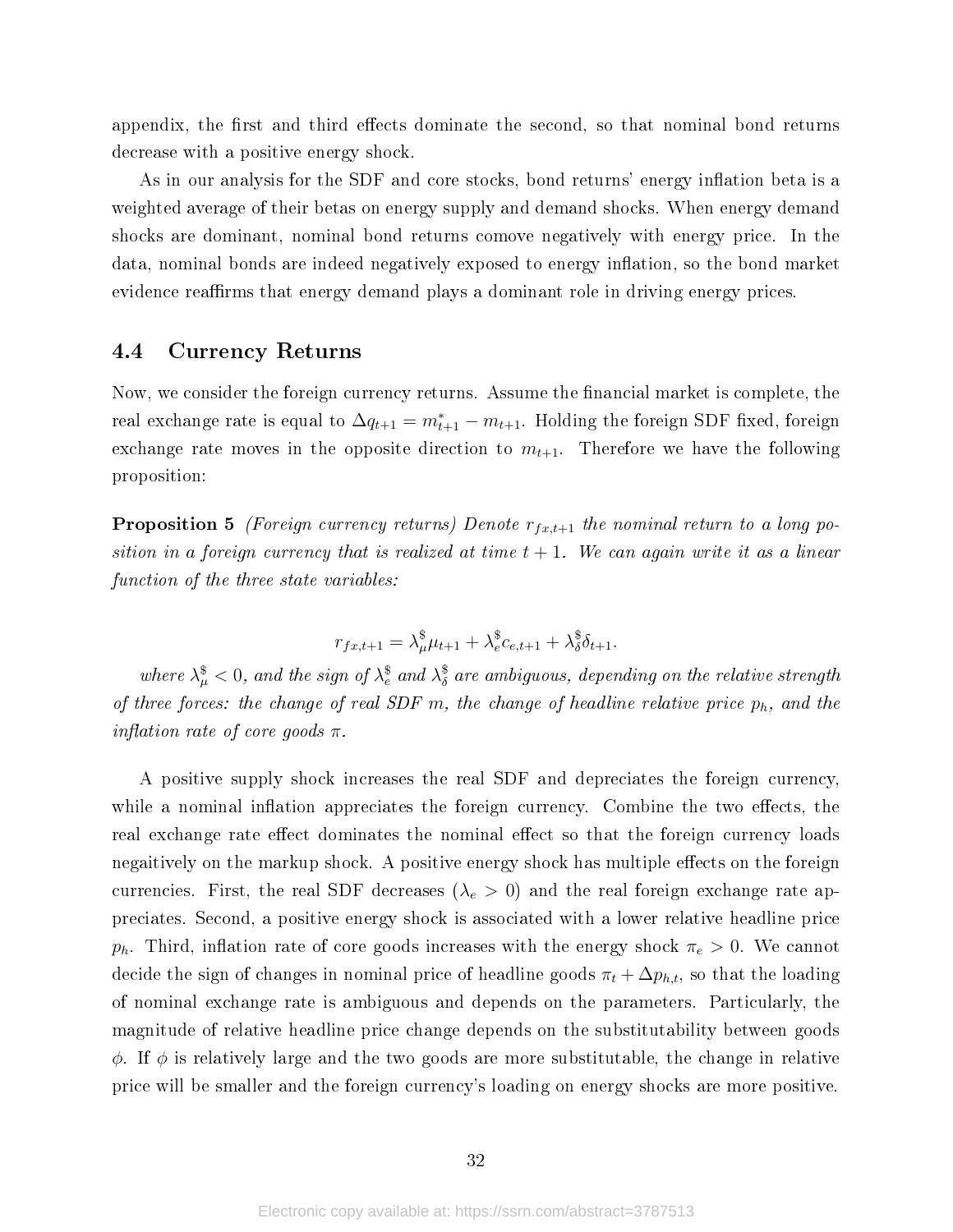### 4.5 Commodity Future Returns

Finally, we derive the price of commodity futures and its exposure to the three fundamental shocks. Denote  $F_t$  the price of commodity future, which satisfies the Euler equation:

$$
E_t M_{t+1} \frac{P_{e,t+1}}{P_{h,t+1}} = E_t M_{t+1} F_t
$$

**Proposition 6** (Commodity future returns) The price of commodity futures is expressed as:

$$
f_t = f_0 + f_\mu \mu_t + f_e c_{e,t} + f_\delta \delta_t \tag{28}
$$

where:

$$
f_{\mu} < 0, f_e < 0, f_{\delta} > 0.
$$

Proposition 6 is very intuitive. Under both energy supply and energy demand shock, commodity future returns move in the same direction as the energy inflation so that commodity futures have unambiguously positive loadings on energy inflation risk. The model also implies that commodity future has negative exposure to the markup shock, because higher markup reduces core production and makes core good more scarce. In the data, the exposure of commodities to core inflation is very poorly estimated and it is hard for us to detect this feature with noisy data.

# 4.6 Extension: Heterogeneous Agents

One limitation of the model is the implication of the consumption-based CAPM. Inflation is not an additional risk factor if a well-measured aggregate consumption growth is included. However, in the empirical section, we find a limited role of aggregate consumption and a significant core inflation risk premium.

Besides the consumption measurement issue, we discuss a theoretical possibility that in flation affect agents in a heterogeneous way. In the online appendix, we extend our model by introducing two agents: workers and shareholders. Workers supply labor and only trade goods in the spot market. They have no access to the financial market. Shareholders hold and price financial assets. As a result, inflation affects asset prices through shareholders' consumption but is disconnected from the aggregate consumption. We show that the propositions on stochastic discount factors and asset risk exposures are preserved in the extended model.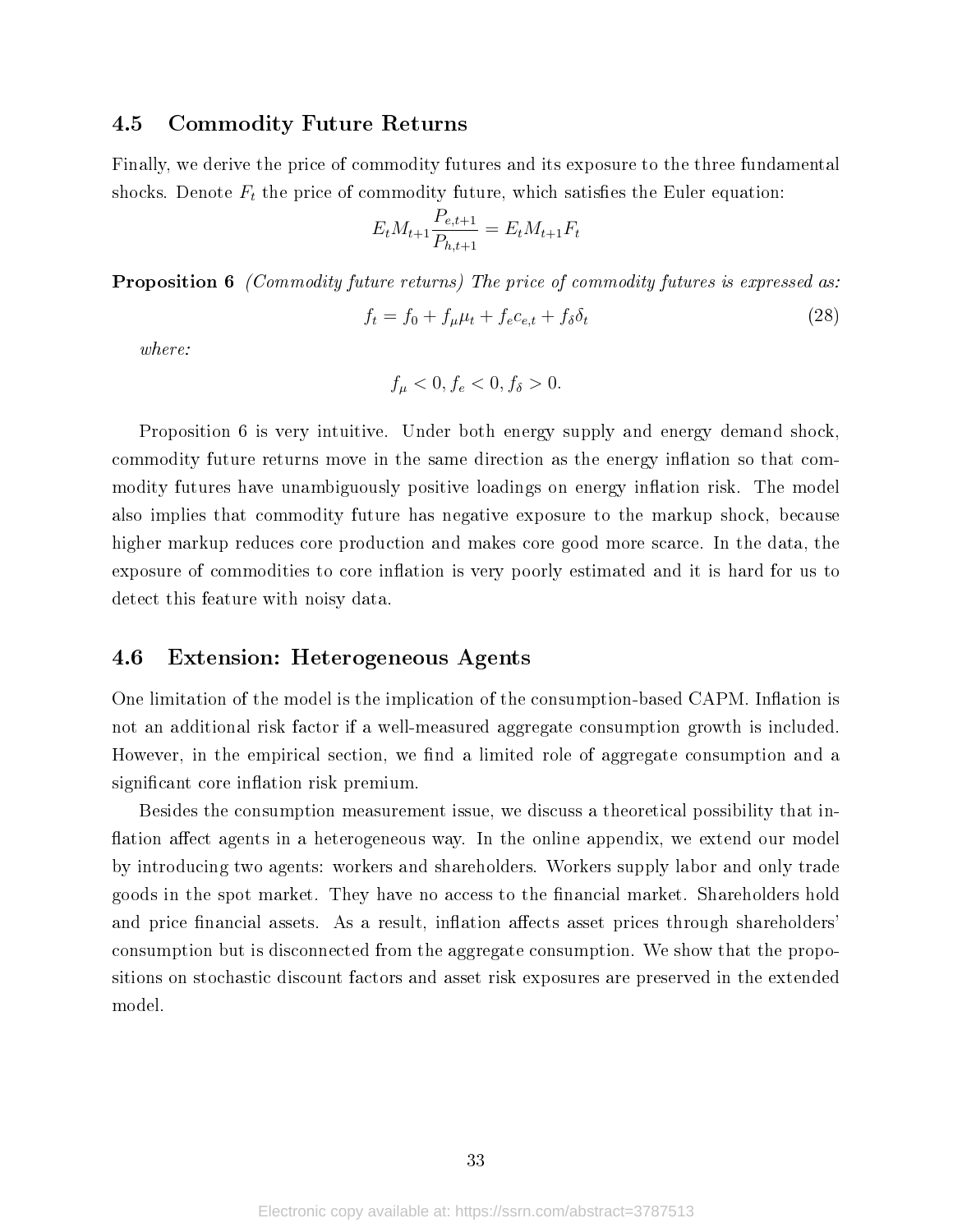# 5 Conclusion

In this paper, we study the inflation hedging properties of different asset classes and the price of inflation risks in the asset market. We decompose the headline inflation into core, food, and energy and show they have distinct volatilities and persistence. While stocks exposures to headline inflation are insignificant and currencies and commodities hedge headline inflation, things look different after our decomposition. Conventional real assets of stocks, currencies, and commodity futures only hedge against the energy inflation. We estimate the price of core and energy risks both within and across asset classes. We find that only core inflation carries a negative premium and the magnitude is consistently estimated across all asset classes. This finding implies that hedging against core inflation is costly while the cost of hedging against energy inflation is indistinguishable from zero. We develop a two-sector New Keynesian model to accommodate our empirical findings. Through the lens of our model, the evidence from asset prices suggests that energy demand is the dominant driver of energy prices.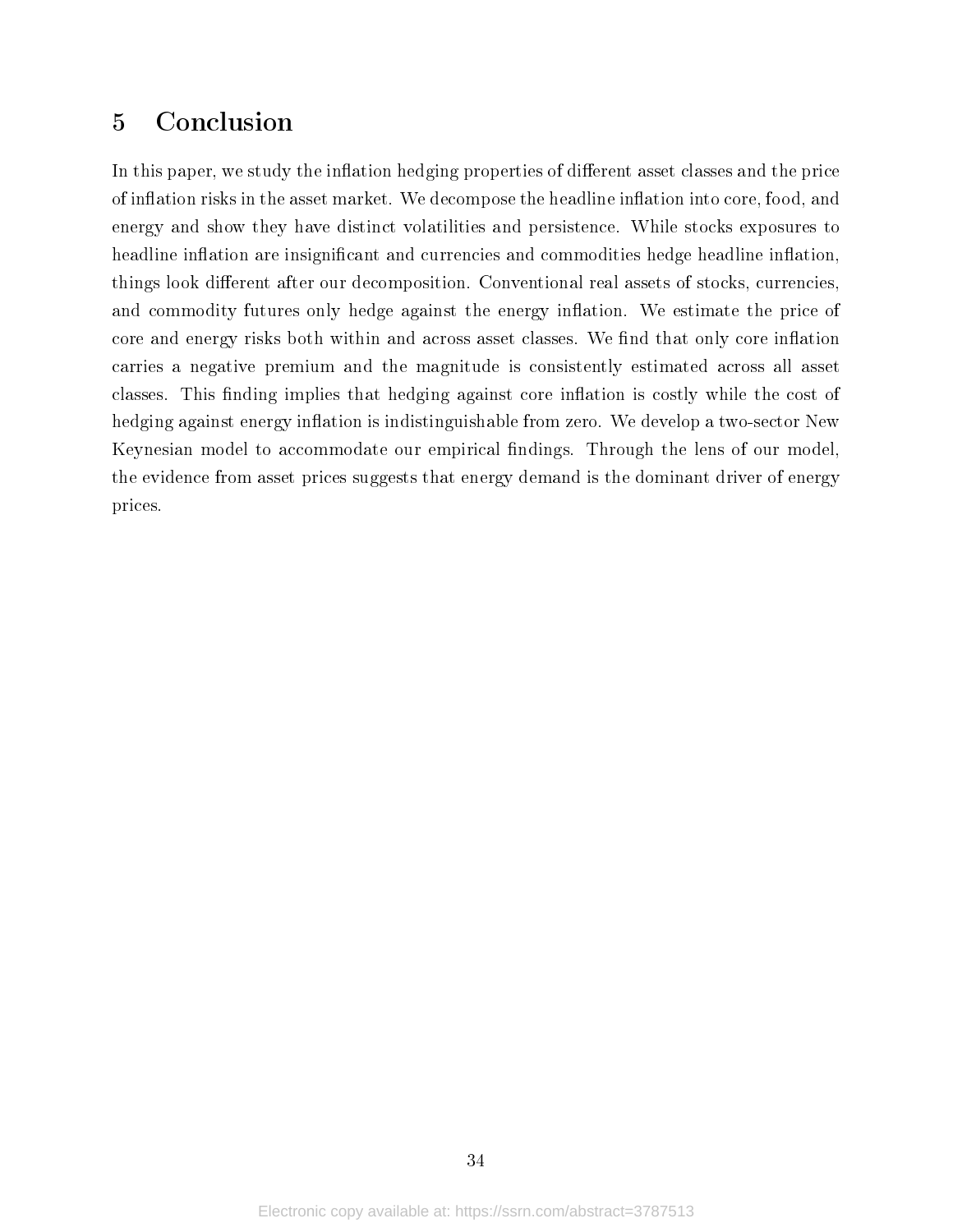# References

- Adrian, T., R. K. Crump, and E. Moench (2015, November). Regression-based estimation of dynamic asset pricing models. Journal of Financial Economics  $118(2)$ ,  $211-244$ .
- Ajello, A., L. Benzoni, and O. Chyruk (2019). Core and 'Crust': Consumer Prices and the Term Structure of Interest Rates. The Review of Financial Studies 00 (0), 47.
- Ang, A., G. Bekaert, and M. Wei (2008). The Term Structure of Real Rates and Expected Inflation. The Journal of Finance  $63(2)$ , 797-849.
- Asness, C. S., T. J. Moskowitz, and L. H. Pedersen (2013). Value and momentum everywhere. The Journal of Finance  $68(3)$ , 929–985.
- Bakshi, G., X. Gao, and A. G. Rossi (2019, February). Understanding the Sources of Risk Underlying the Cross Section of Commodity Returns. *Management Science 65*(2), 619– 641.
- Bansal, R., R. F. Dittmar, and C. T. Lundblad (2005). Consumption, dividends, and the cross section of equity returns. The Journal of Finance  $60(4)$ , 1639–1672.
- Bansal, R. and I. Shaliastovich (2012). A long-run risks explanation of predictability puzzles in bond and currency markets. The Review of Financial Studies  $26(1)$ , 1–33.
- Baumeister, C. and J. D. Hamilton (2018). Structural Interpretation of Vector Autoregressions with Incomplete Identification: Revisiting the Role of Oil Supply and Demand Shocks. pp. 50.
- Bekaert, G. and X. Wang (2010, October). Inflation risk and the inflation risk premium: INFLATION RISK. *Economic Policy 25* (64), 755–806.
- Bodenstein, M., C. J. Erceg, and L. Guerrieri (2008, October). Optimal monetary policy with distinct core and headline inflation rates. Journal of Monetary Economics 55, S18–S33.
- Boons, M., F. Duarte, F. de Roon, and M. Szymanowska (2019, September). Time-varying inflation risk and stock returns. Journal of Financial Economics, S0304405X19302429.
- Buraschi, A. and A. Jiltsov (2005, February). Inflation risk premia and the expectations hypothesis. Journal of Financial Economics  $75(2)$ , 429-490.
- Campbell, J. Y. (1991, March). A Variance Decomposition for Stock Returns. The Economic Journal 101 (405), 157.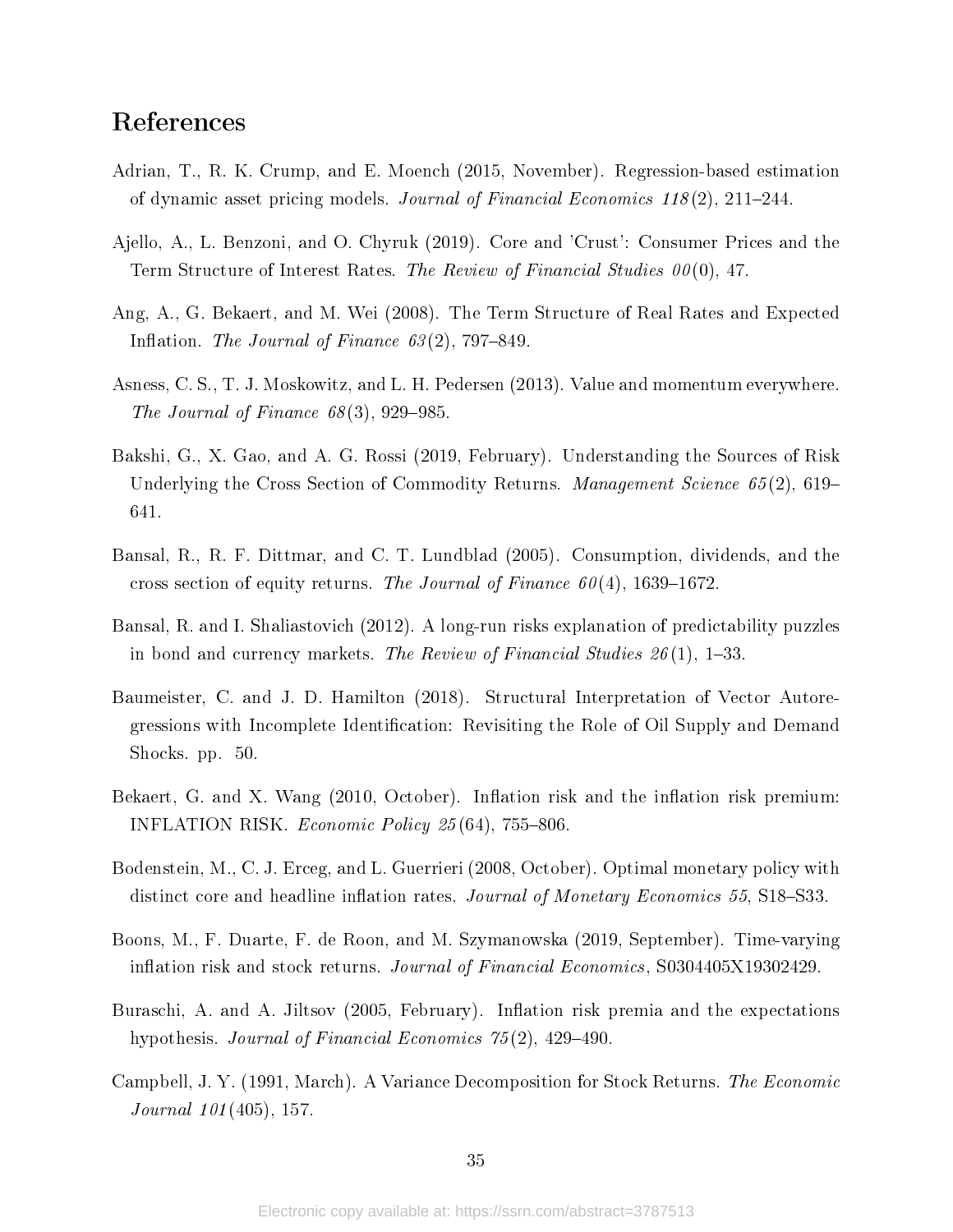- Campbell, J. Y., C. E. Pflueger, and L. M. Viceira (2019, May). Macroeconomic Drivers of Bond and Equity Risks. SSRN Scholarly Paper ID 2332106, Social Science Research Network, Rochester, NY.
- Chen, N.-F., R. Roll, and S. A. Ross (1986, January). Economic Forces and the Stock Market. *The Journal of Business* 59(3), 383.
- Eraker, B., I. Shaliastovich, and W. Wang (2016, January). Durable Goods, Inflation Risk. and Equilibrium Asset Prices. Review of Financial Studies  $29(1)$ , 193–231.
- Fama, E. F. (1981). Stock Returns, Real Activity, Inflation, and Money. The American Economic Review  $71(4)$ , 545-565.
- Fama, E. F. and G. W. Schwert (1977). Asset returns and inflation. Journal of financial economics  $5(2)$ , 115-146.
- Gorton, G. and K. G. Rouwenhorst (2006). Facts and fantasies about commodity futures. Financial Analysts Journal  $62(2)$ , 47-68.
- Hansen, L. P., J. C. Heaton, and N. Li (2008, April). Consumption Strikes Back? Measuring Long-Run Risk. Journal of Political Economy  $116(2)$ , 260–302.
- Hollifield, B. and A. Yaron (2003). The Foreign Exchange Risk Premium: Real and Nominal Factors. pp. 35.
- Katz, M., H. Lustig, and L. Nielsen (2016). Are Stocks Real Assets? Sticky Discount Rates in Stock Markets. The Review of Financial Studies  $30(2)$ , 539–587.
- Katz, M., H. Lustig, and L. Nielsen (2017, February). Are Stocks Real Assets? Sticky Discount Rates in Stock Markets. Review of Financial Studies  $30(2)$ , 539–587.
- Kilian, L. (2009, May). Not All Oil Price Shocks Are Alike: Disentangling Demand and Supply Shocks in the Crude Oil Market. American Economic Review  $99(3)$ , 1053-1069.
- Kroencke, T. A. (2017). Asset pricing without garbage. The Journal of Finance  $72(1)$ , 4798.
- Kung, H. (2015, January). Macroeconomic linkages between monetary policy and the term structure of interest rates. Journal of Financial Economics 115(1), 42–57.
- Lettau, M., S. C. Ludvigson, and S. Ma (2019). Capital share risk in us asset pricing. The *Journal of Finance*  $74(4)$ , 1753-1792.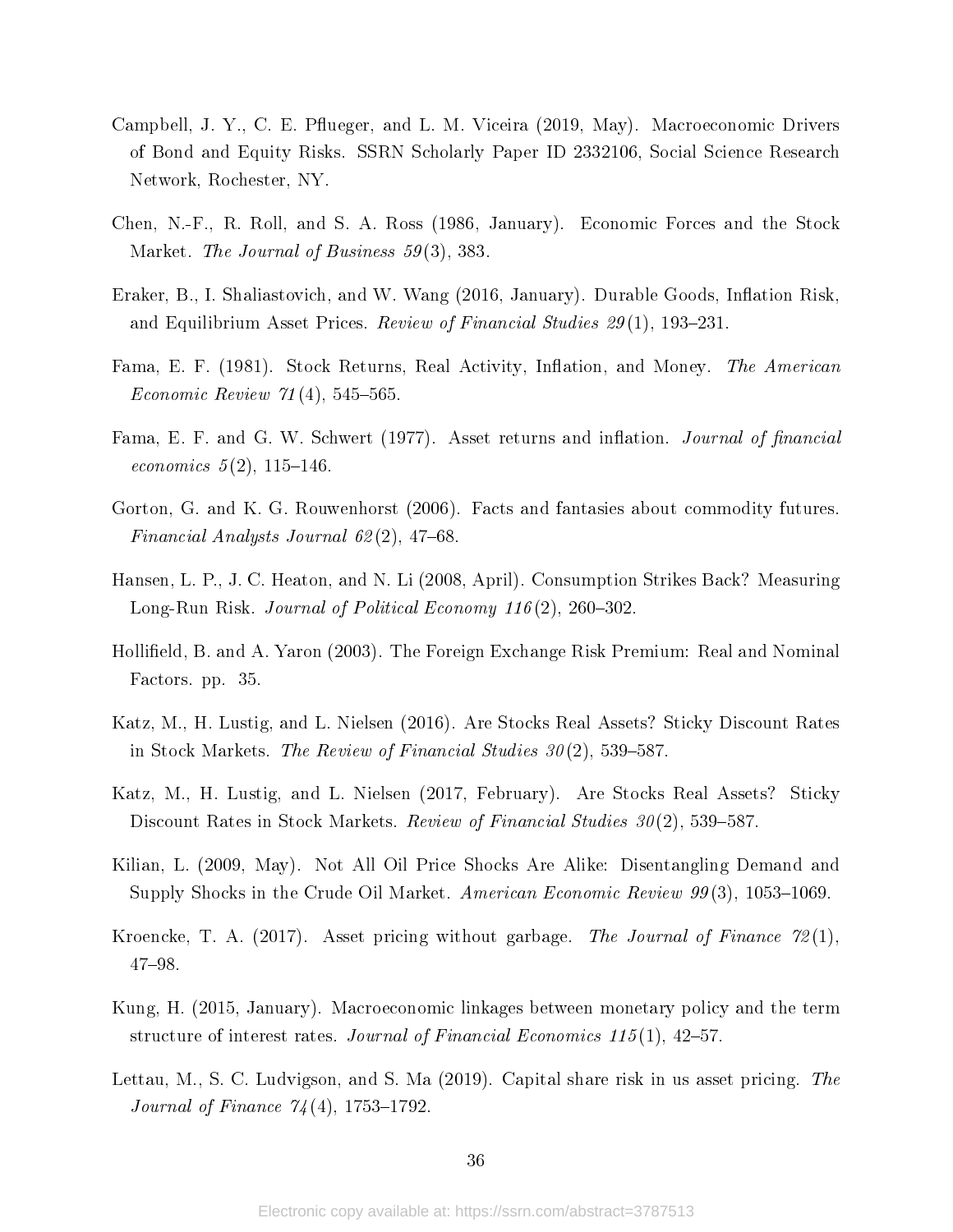- Lustig, H., N. Roussanov, and A. Verdelhan (2011). Common risk factors in currency markets. The Review of Financial Studies  $24(11)$ , 3731-3777.
- Lustig, H., N. Roussanov, and A. Verdelhan (2014). Countercyclical currency risk premia. Journal of Financial Economics  $111(3)$ , 527-553.
- Menkhoff, L., L. Sarno, M. Schmeling, and A. Schrimpf (2017). Currency value. The Review of Financial Studies  $30(2)$ , 416-441.
- Ready, R., N. Roussanov, and C. Ward (2017a). After the tide: Commodity currencies and global trade. Journal of Monetary Economics 85, 69–86.
- Ready, R., N. Roussanov, and C. Ward (2017b, December). Commodity Trade and the Carry Trade: A Tale of Two Countries: Commodity Trade and the Carry Trade. The Journal of Finance  $72(6)$ , 2629-2684.
- Ready, R. C. (2017). Oil consumption, economic growth, and oil futures: the impact of long-run oil supply uncertainty on asset prices. Journal of Monetary Economics.
- Ready, R. C. (2018, February). Oil Prices and the Stock Market<sup>\*</sup>. Review of Finance 22(1), 155-176.
- Rogoff, K. (1996). The purchasing power parity puzzle. Journal of Economic literature  $34(2)$ , 647-668.
- Smets, F. and R. Wouters (2007). Shocks and frictions in US business cycles: A Bayesian DSGE approach. The American Economic Review  $97(3)$ , 586–606.
- Song, D. (2016). Bond Market Exposures to Macroeconomic and Monetary Policy Risks. pp. 62.
- Verdelhan, A. (2018). The share of systematic variation in bilateral exchange rates. The Journal of Finance  $73(1)$ , 375–418.
- Wachter, J. A. (2006). A consumption-based model of the term structure of interest rates. Journal of Financial economics  $79(2)$ , 365-399.
- Weber, M. (2015). Nominal rigidities and asset pricing.
- Yogo, M. (2006). A consumption-based explanation of expected stock returns. The Journal of Finance  $61(2)$ , 539-580.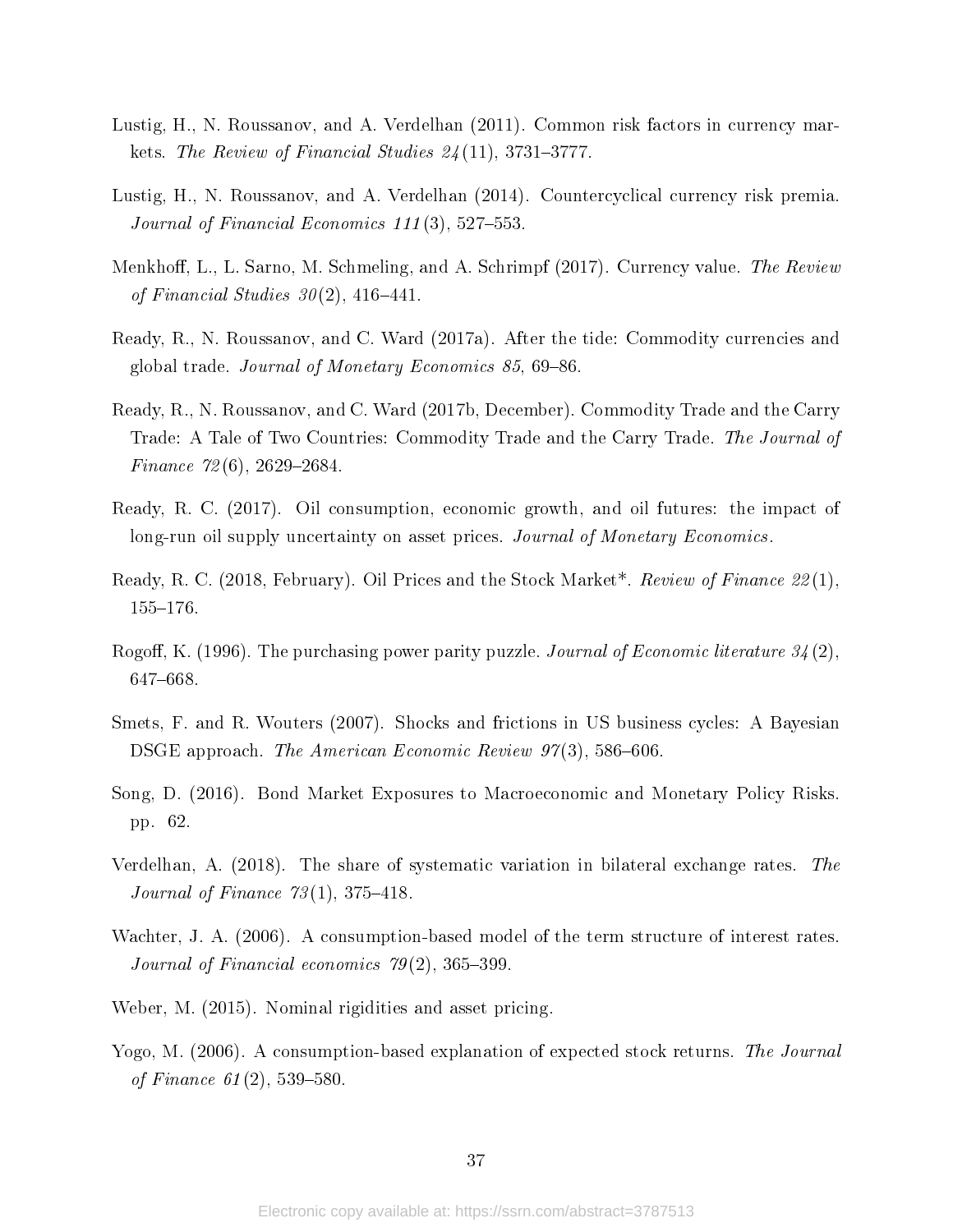|          |          | A. Summary           |          |          |
|----------|----------|----------------------|----------|----------|
|          | Mean     |                      | S.D.     | Autocorr |
| Headline | 3.76     |                      | $3.24\,$ | 0.60     |
| Core     | $3.75\,$ |                      | $2.66\,$ | 0.79     |
| Food     | 3.75     |                      | 4.04     | 0.43     |
| Energy   | 4.01     |                      | 19.52    | $0.04\,$ |
|          |          | <b>B.</b> Regression |          |          |
|          |          | $\beta$              |          | s.e.     |
| Core     |          | 0.71                 |          | 0.01     |
| Food     |          | 0.20                 |          | $0.01\,$ |
| Energy   |          | 0.09                 |          | $0.00\,$ |
|          |          | C. Correlation       |          |          |
|          | Headline | Core                 | Food     | Energy   |
| Headline | $1.00\,$ |                      |          |          |
| Core     | 0.80     | 1.00                 |          |          |
| Food     | $0.60\,$ | 0.44                 | 1.00     |          |
| Energy   | 0.69     | 0.20                 | $0.17\,$ | 1.00     |

Table 1: Summary Statistics of Inflation

Notes: This table provides summary statistics of the headline inflation and its three components, core, food, and energy inflation. Data are quarterly from 1963Q3 to 2019Q4. All numbers are annualized. Panel A reports the mean, standard deviation, and autocorrelation of each series. Panel B reports the regression coefficients of headline inflation on core, food, and energy inflation. Panel C reports the correlation matrix.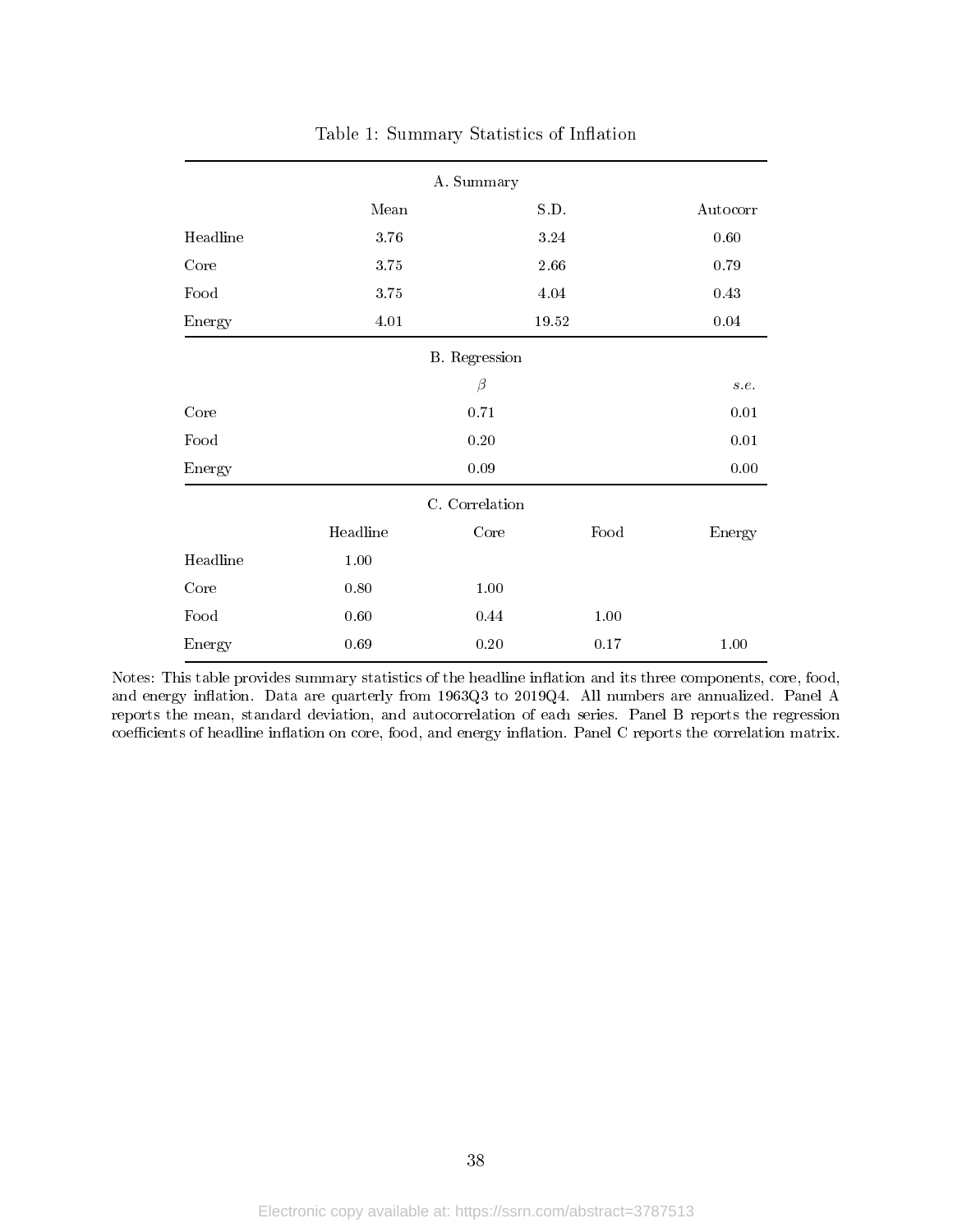|             |      |       | A. Headline      |           | B. Core and Energy |           |                |           |  |
|-------------|------|-------|------------------|-----------|--------------------|-----------|----------------|-----------|--|
|             | Mean | S.D.  | headline $\beta$ | $t$ -stat | core $\beta$       | $t$ -stat | energy $\beta$ | $t$ -stat |  |
| Stock       | 6.80 | 16.79 | $-1.33$          | $(-1.38)$ | $-5.60$            | $(-3.69)$ | 0.21           | (1.81)    |  |
| Treasury    | 2.07 | 6.90  | -2.53            | $(-7.06)$ | $-2.51$            | $(-4.27)$ | $-0.20$        | $(-4.57)$ |  |
| Agency      | 2.44 | 5.10  | $-1.62$          | $(-5.42)$ | $-2.25$            | $(-4.28)$ | $-0.09$        | $(-2.75)$ |  |
| Corporate   | 3.08 | 6.39  | $-1.60$          | $(-4.38)$ | $-2.98$            | $(-4.91)$ | $-0.05$        | $(-1.08)$ |  |
| Currency    | 1.76 | 7.05  | 1.04             | (2.02)    | $-1.04$            | $(-0.65)$ | 0.13           | (2.54)    |  |
| Commodity   | 4.47 | 21.90 | 8.59             | (7.53)    | $-0.07$            | $(-0.04)$ | 1.10           | (8.21)    |  |
| <b>REIT</b> | 7.96 | 17.46 | 0.31             | (0.27)    | $-6.54$            | $(-3.30)$ | 0.31           | (2.48)    |  |

Table 2: Average Portfolio Exposures to Inflation Risks

Notes: This table reports the mean and standard deviation of the portfolios returns. It also reports the regression results of the specification  $r_{i,t}^e = \alpha_i + \beta_{\pi}^i \varepsilon_{\pi,t} + u_{i,t}$  for 7 average portfolios in each asset class. Panel A uses headline inflation shock as the risk factor. Panel B uses core and energy inflation jointly as risk factors. The  $t$ -statistics are in the parenthese.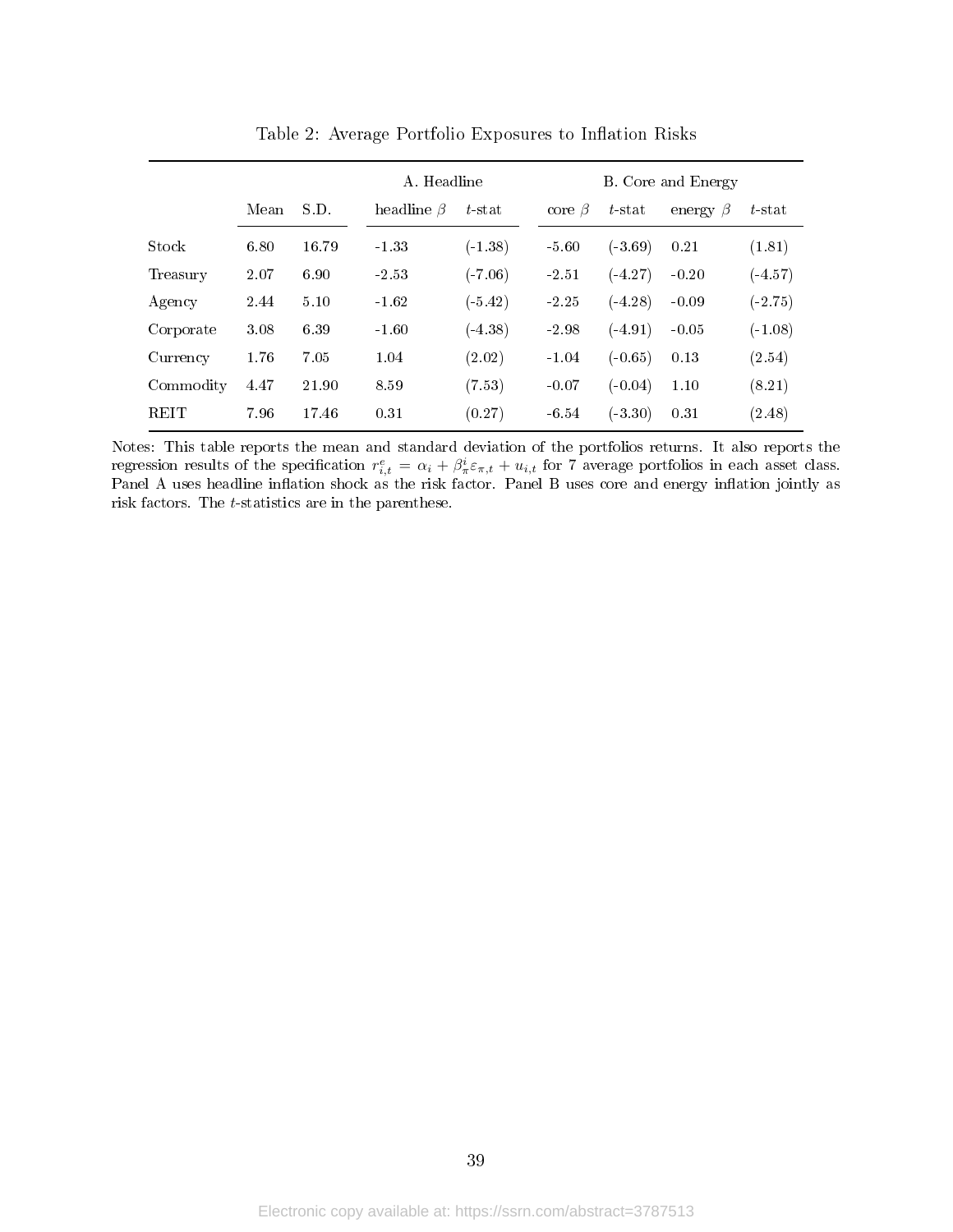|                  |          |             | A. Headline      |                          |                 |                         | B. Core and energy |           |
|------------------|----------|-------------|------------------|--------------------------|-----------------|-------------------------|--------------------|-----------|
|                  | Mean     | S.D.        | Headline $\beta$ | $t$ -stat                | core $\beta$    | $t\operatorname{-stat}$ | energy $\beta$     | $t$ -stat |
|                  |          |             |                  | Stock                    |                 |                         |                    |           |
| Consumer         | 7.83     | 17.70       | $-2.62$          | $(-2.61)$                | $-6.34$         | $(-3.97)$               | 0.06               | (0.48)    |
| Manufacturing    | 6.65     | 15.49       | $0.32\,$         | (0.35)                   | $-4.20$         | $(-3.02)$               | $\rm 0.36$         | (3.39)    |
| High Tech        | 7.31     | 20.29       | $-1.17$          | $(-1.00)$                | $-6.07$         | $(-3.29)$               | 0.26               | (1.86)    |
| Health           | 8.67     | 17.80       | $-2.73$          | $(-2.70)$                | $-6.30$         | $(-3.91)$               | 0.04               | (0.34)    |
| Others           | $7.27\,$ | 20.09       | $-2.38$          | $(-2.08)$                | $-7.40$         | $(-4.09)$               | 0.17               | (1.22)    |
|                  |          |             |                  | Treasury                 |                 |                         |                    |           |
| 1-year           | 0.96     | 1.87        | $-0.56$          | $(-5.60)$                | $-0.84$         | $(-5.20)$               | $-0.03$            | $(-2.20)$ |
| 3-year           | 1.19     | 3.16        | $-0.97$          | $(-5.70)$                | $-1.44$         | $(-5.26)$               | $-0.05$            | $(-2.24)$ |
| 5-year           | 1.93     | $5.86\,$    | $-1.85$          | $(-5.90)$                | $-2.21$         | $(-4.34)$               | $-0.13$            | $(-3.28)$ |
| 7-year           | 2.35     | 6.97        | $-2.33$          | $(-6.31)$                | $-2.46$         | $(-4.08)$               | $-0.18$            | $(-3.89)$ |
| $10$ -year       | 2.19     | $8.29\,$    | $-2.68$          | $(-6.07)$                | $-3.10$         | $(-4.30)$               | $-0.19$            | $(-3.40)$ |
| $20$ -year       | 2.95     | 11.32       | $-4.16$          | $(-7.05)$                | $-3.79$         | $(-3.92)$               | $-0.35$            | $(-4.82)$ |
| 30-year          | 2.94     | 13.29       | $-5.18$          | $(-7.60)$                | $-3.72$         | $(-3.33)$               | $-0.51$            | $(-6.00)$ |
|                  |          |             |                  | Agency Bond              |                 |                         |                    |           |
| $1-5$ year       | 1.83     | 3.94        | $-1.17$          | $(-4.99)$                | $-1.90$         | $(-4.66)$               | $\sim 0.05$        | $(-2.03)$ |
| $5-10$ year      | $3.58\,$ | $5\ldotp20$ | $-1.48$          | $(-3.89)$                | $-0.26$         | $(-0.21)$               | $-0.14$            | $(-3.70)$ |
| $10-15$ year     | 3.62     | 8.64        | $-2.84$          | $(-5.69)$                | $-3.71$         | $(-4.25)$               | $-0.18$            | $(-3.10)$ |
| $>15$ year       | 4.76     | 10.38       | $-3.42$          | $(-5.72)$                | $-3.63$         | $(-3.44)$               | $-0.26$            | $(-3.66)$ |
|                  |          |             |                  | $\emph{Co}$ rporate Bond |                 |                         |                    |           |
| $1-3$ year       | $2.26\,$ | 3.21        | $-0.48$          | $(-2.44)$                | $-1.56$         | $(-4.69)$               | $\rm 0.02$         | (0.70)    |
| $3-5$ year       | 2.93     | 4.89        | $-0.84$          | $(-2.78)$                | $-2.14$         | $(-4.17)$               | $0.00\,$           | (0.06)    |
| $5-10$ year      | 3.61     | 6.91        | $-1.25$          | $(-2.93)$                | $-2.98$         | $(-4.05)$               | $-0.01$            | $(-0.26)$ |
| $>15$ year       | 4.27     | 10.13       | $-2.85$          | $(-4.98)$                | $-4.47$         | $(-4.66)$               | $-0.13$            | $(-1.91)$ |
|                  |          |             |                  | Currentcy                |                 |                         |                    |           |
| Dollar-carry     | 5.34     | 8.82        | $-0.98$          | $(-1.52)$                | $-4.17$         | $(-2.08)$               | $0.00\,$           | $(-0.04)$ |
| Carry-1          | $-1.81$  | 7.94        | $0.33\,$         | (0.57)                   | $\mbox{-}0.52$  | $(-0.28)$               | $0.06\,$           | (0.95)    |
| $Carry-2$        | $-0.25$  | $7.47\,$    | 1.60             | (2.99)                   | $1.72\,$        | (1.03)                  | 0.14               | (2.55)    |
| Carry-3          | 1.12     | $7.27\,$    | 1.02             | (1.92)                   | $\mbox{--}0.04$ | $(-0.02)$               | 0.11               | (2.02)    |
| $Carry-4$        | 2.53     | $8.20\,$    | 0.45             | (0.74)                   | $-2.50$         | $(-1.34)$               | 0.10               | (1.60)    |
| Carry-5          | 3.43     | 8.76        | 1.44             | (2.28)                   | $-1.28$         | $(-0.65)$               | 0.19               | (2.94)    |
| $Carry-6$        | 5.56     | 10.10       | 1.38             | (1.87)                   | $-3.62$         | $(-1.60)$               | 0.20               | (2.72)    |
|                  |          |             |                  | Commodity                |                 |                         |                    |           |
| Livestock        | 2.70     | 16.99       | 1.24             | (1.24)                   | $\mbox{-} 1.09$ | $(-0.66)$               | 0.15               | (1.22)    |
| Industrial metal | 4.23     | 25.69       | 4.73             | (2.98)                   | $-1.07$         | $(-0.39)$               | 0.66               | (3.66)    |
| Precious metal   | $3.41\,$ | $20.96\,$   | $3.28\,$         | (2.65)                   | $-0.22$         | $(-0.11)$               | $0.43\,$           | (2.96)    |
| Energy           | $7.26\,$ | 36.93       | 16.51            | (7.05)                   | $-0.76$         | $(-0.11)$               | $1.78\,$           | (7.54)    |
| Agriculture      | $0.28\,$ | 22.24       | $4.20\,$         | (3.28)                   | 2.06            | (0.96)                  | 0.26               | (1.66)    |
|                  |          |             |                  | REIT                     |                 |                         |                    |           |
| Equity           | 8.31     | 17.87       | $0.72\,$         | (0.61)                   | $-6.48$         | $(-3.20)$               | $0.35\,$           | (2.77)    |
| Mortgage         | 4.73     | 21.15       | $-2.25$          | $(-1.63)$                | $-8.61$         | $(-3.56)$               | $0.04\,$           | (0.25)    |
| Hybrid           | 8.20     | $20.31\,$   | $-1.05$          | $(-0.79)$                | $-6.14$         | $(-2.60)$               | $0.12\,$           | (0.79)    |

Table 3: Asset Return Exposure to Inflation Risks

Note: This table reports the mean and standard deviation of the portfolios returns. It also reports the regression results of the specification  $r_{i,t}^e = \alpha_i + \beta_n^i \varepsilon_{\pi,t} + u_{i,t}$  for 35 test portfolios in each asset class. Panel A uses headline inflation shock as the risk factor. Panel B uses core and energy inflation jointly as risk factors. The *t*-statistics are in the parenthese.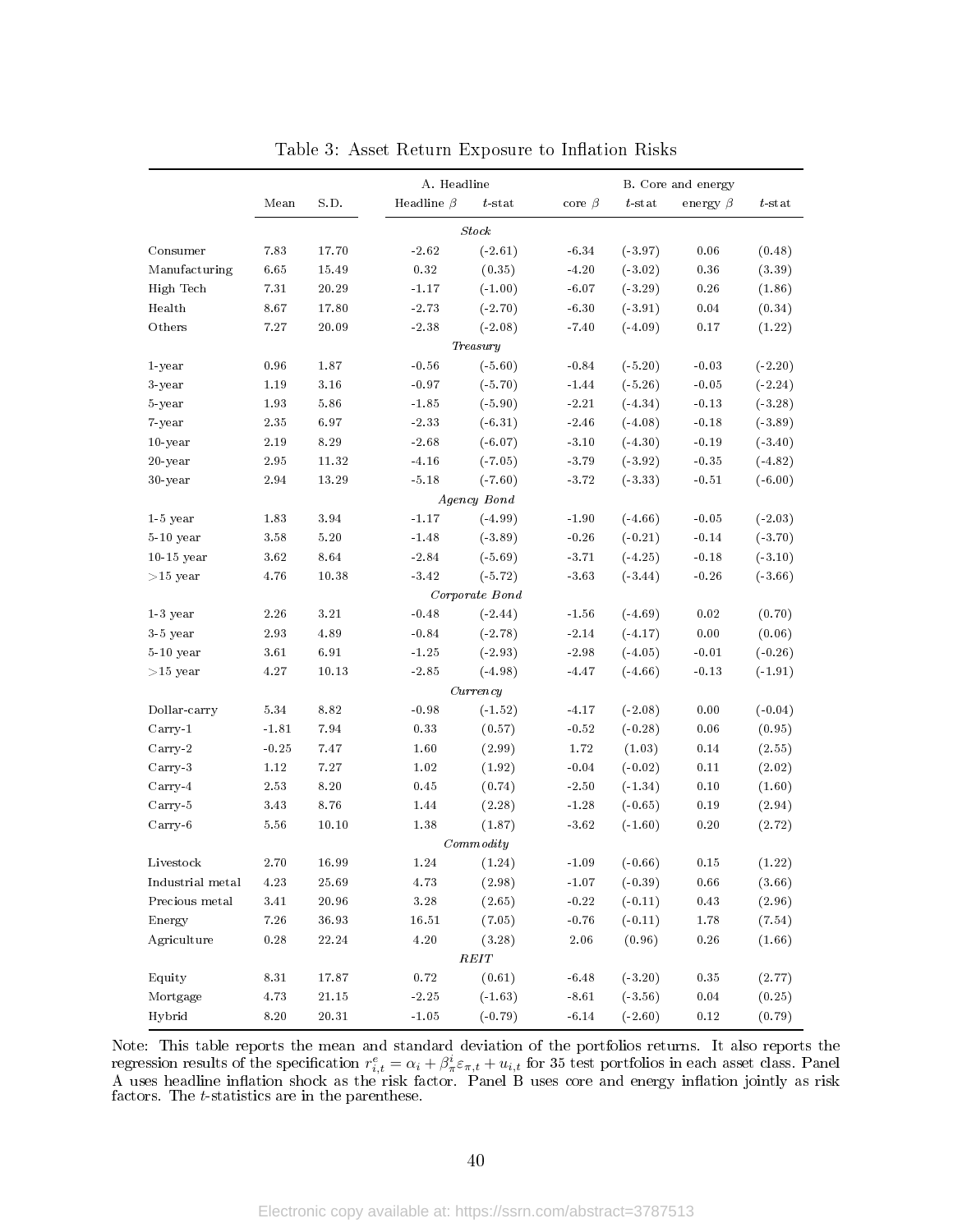|                    |        | A. 7 Average Portfolios | B. 35 Portfolios |           |  |  |
|--------------------|--------|-------------------------|------------------|-----------|--|--|
| headline $\lambda$ | 0.22   |                         | $-0.03$          |           |  |  |
| $t$ stat           | (0.75) |                         | $(-0.13)$        |           |  |  |
| core $\lambda$     |        | $-1.07$                 |                  | $-1.06$   |  |  |
| $t$ stat           |        | $(-3.14)$               |                  | $(-3.91)$ |  |  |
| energy $\lambda$   |        | 3.88                    |                  | 3.80      |  |  |
| $t$ stat           |        | (1.35)                  |                  | (1.37)    |  |  |
| $R^2$              | 0.44   | 0.99                    | 0.41             | 0.80      |  |  |

Table 4: Price of Inflation Risks

Notes: This table reports the price of risk estimated from the test portfolios. Panel A uses the 7 average portfolios from each asset class as test portfolios. Panel B uses the 35 test portfolios as test assets. In each panel, the first column reports the price of headline inflation and the second column reports the price of core and energy inflation. Price of risk is estimated using two-step procedure and the t-statistics are calculated using Shanken-adjusted standard errors. The second-step  $R^2$  is also reported in the last row.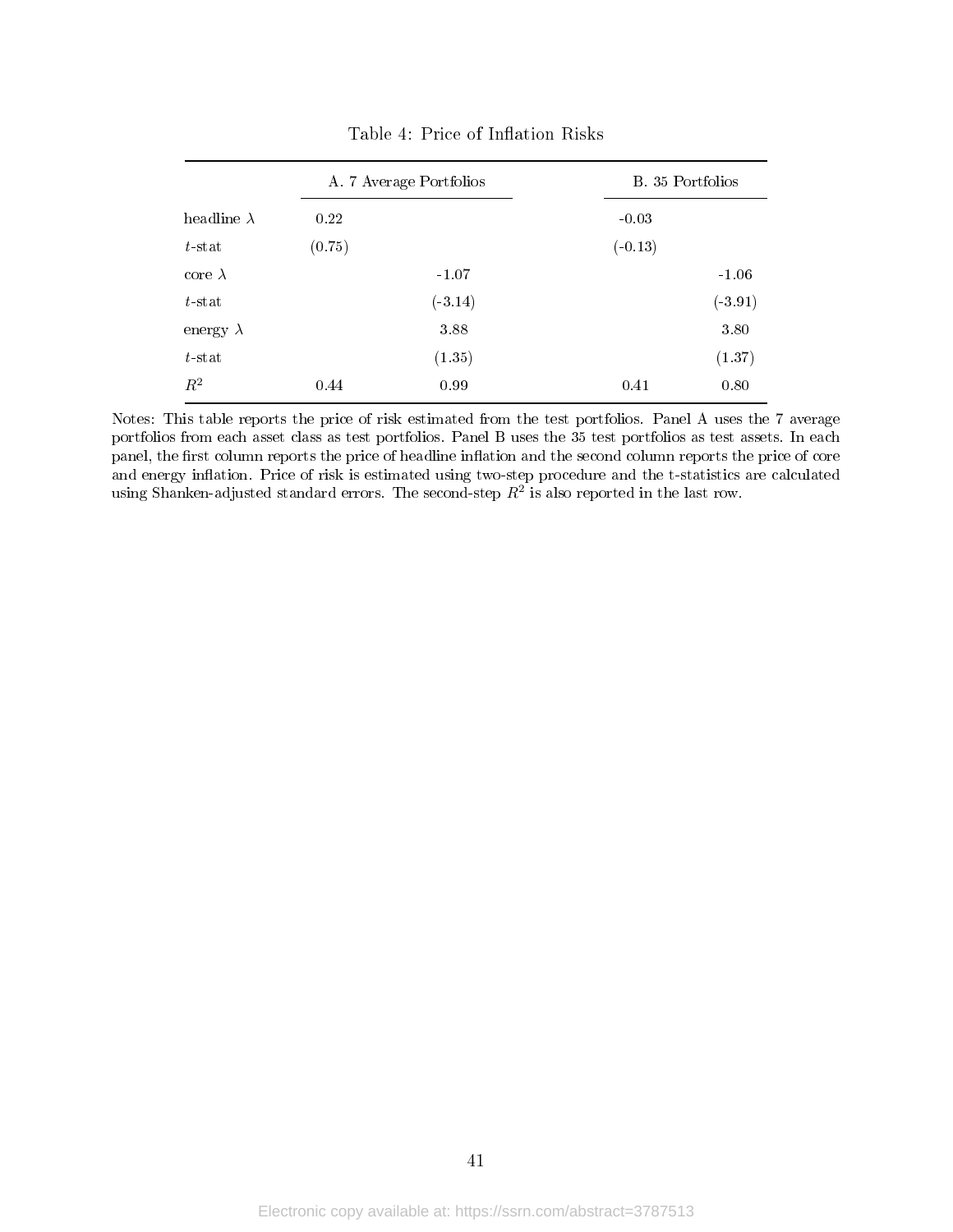|                  | Stock     | Treasury   | Agency    | Corporate  | Currency  | Commodity | <b>REIT</b> | Average   | All       |
|------------------|-----------|------------|-----------|------------|-----------|-----------|-------------|-----------|-----------|
| core $\lambda$   | $-1.26$   | $-0.89$    | $-0.68$   | $-1.09$    | $-1.01$   | $-0.80$   | $-1.06$     | $-1.07$   | $-1.06$   |
| $t$ -stat        | $(-2.51)$ | $( -2.43)$ | $(-1.57)$ | $(-2, 75)$ | $(-1.98)$ | $(-0.75)$ | $(-2.70)$   | $(-3.14)$ | $(-3.91)$ |
| energy $\lambda$ | 2.02      | 0.56       | $-8.25$   | 7.65       | 2.64      | 4.18      | 3.27        | 3.88      | 3.80      |
| $t$ -stat        | (0.50)    | (0.14)     | $(-1.06)$ | (2.01)     | (0.29)    | (1.41)    | (0.41)      | (1.35)    | (1.37)    |
| $R^2$            | 0.26      | 0.93       | 0.96      | 0.75       | 0.69      | 0.89      | 0.23        | 0.99      | 0.80      |

Table 5: Price of Inflation Risks

Notes: This table reports the price of risks in various specifications. Columns 1 to 7 use a cross-section of expanded portfolios from each asset class to estimate the price of core and energy risk. Column "Average" uses 7 average portfolios and column "All" uses 35 test portfolios. The price of risk is estimated using twostep procedure and the t-statistics are calculated using Shanken-adjusted standard errors. The second-step  $R^2$  is also reported in the last row.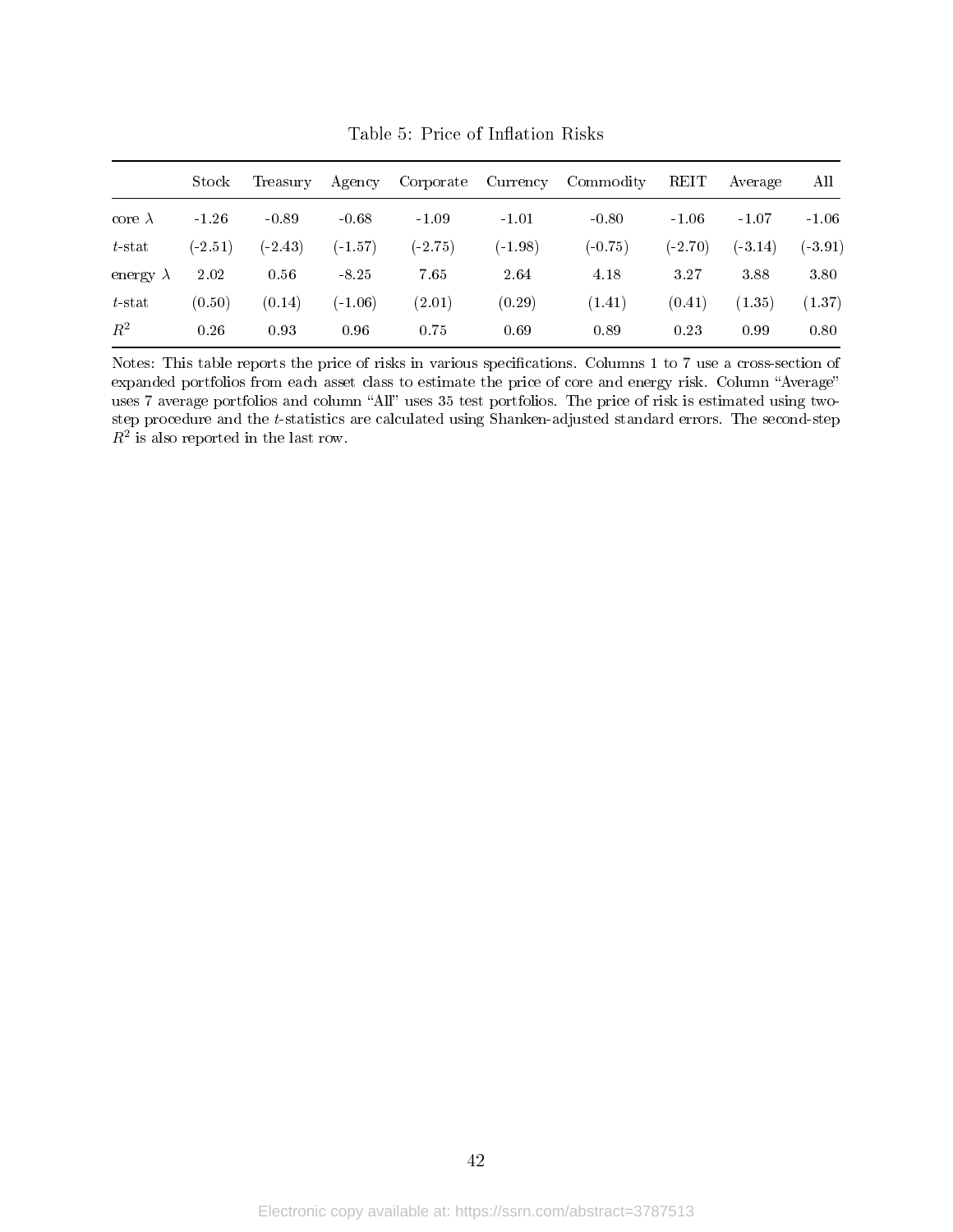|                      | Stock     | Treasury  | Agen      | Corp        | Curr      | Comm      | REIT      | Aver      | All       |
|----------------------|-----------|-----------|-----------|-------------|-----------|-----------|-----------|-----------|-----------|
|                      |           |           |           | A. Core     |           |           |           |           |           |
| mean                 | $-1.26$   | $-0.86$   | $-0.68$   | $-1.05$     | $-1.15$   | $-1.38$   | $-1.05$   | $-0.94$   | $-0.98$   |
| $t$ -stat            | $(-3.31)$ | $(-2.84)$ | $(-2.09)$ | $(-3.06)$   | $(-3.98)$ | $(-1.16)$ | $(-3.25)$ | $(-3.05)$ | $(-3.58)$ |
| Sharpe ratio         | $-0.44$   | $-0.36$   | $-0.27$   | $-0.49$     | $-0.65$   | $-0.17$   | $-0.51$   | $-0.42$   | $-0.49$   |
| $corr(r_{fmp}, \pi)$ | $0.25\,$  | 0.30      | 0.28      | 0.35        | 0.23      | $0.12\,$  | $0.36\,$  | 0.32      | 0.36      |
|                      |           |           |           | B. Energy   |           |           |           |           |           |
| mean                 | $2.02\,$  | 0.64      | $-8.25$   | 6.66        | 1.62      | 12.73     | 3.47      | $5.25\,$  | 5.60      |
| $t$ -stat            | (0.61)    | (0.19)    | $(-1.30)$ | (2.07)      | (0.22)    | (1.88)    | (0.55)    | (2.04)    | (2.06)    |
| Sharpe ratio         | 0.09      | 0.03      | $-0.18$   | 0.30        | 0.04      | 0.36      | 0.09      | 0.28      | 0.28      |
| $corr(r_{fmp}, \pi)$ | 0.41      | 0.37      | 0.24      | 0.44        | 0.30      | 0.34      | 0.28      | 0.50      | 0.49      |
|                      |           |           |           | C. Headline |           |           |           |           |           |
| mean                 | $-2.81$   | $-0.80$   | $-1.39$   | $-1.40$     | 0.82      | 1.07      | 0.89      | 0.21      | $-0.04$   |
| $t$ -stat            | $(-3.36)$ | $(-2.24)$ | $(-3.07)$ | $(-2.85)$   | (0.96)    | (1.61)    | (1.12)    | (0.66)    | $(-0.13)$ |
| Sharpe ratio         | $-0.45$   | $-0.30$   | $-0.46$   | $-0.42$     | 0.19      | 0.29      | 0.18      | 0.09      | $-0.02$   |
| $corr(r_{fmp}, \pi)$ | $0.18\,$  | 0.43      | 0.40      | 0.37        | 0.25      | 0.34      | 0.24      | 0.51      | 0.55      |

Table 6: Mimicking Portfolios: Fama-MacBeth Portfolios

Notes: The table reports the characteristics of Fama-MacBeth factor mimicking portfolios. The table reports the mean, the t-statistics, the Sharpe ratio, and the correlation between the portfolio and the corresponding inflation factor. The columns indicate the test assets used to construct the mimicking portfolios.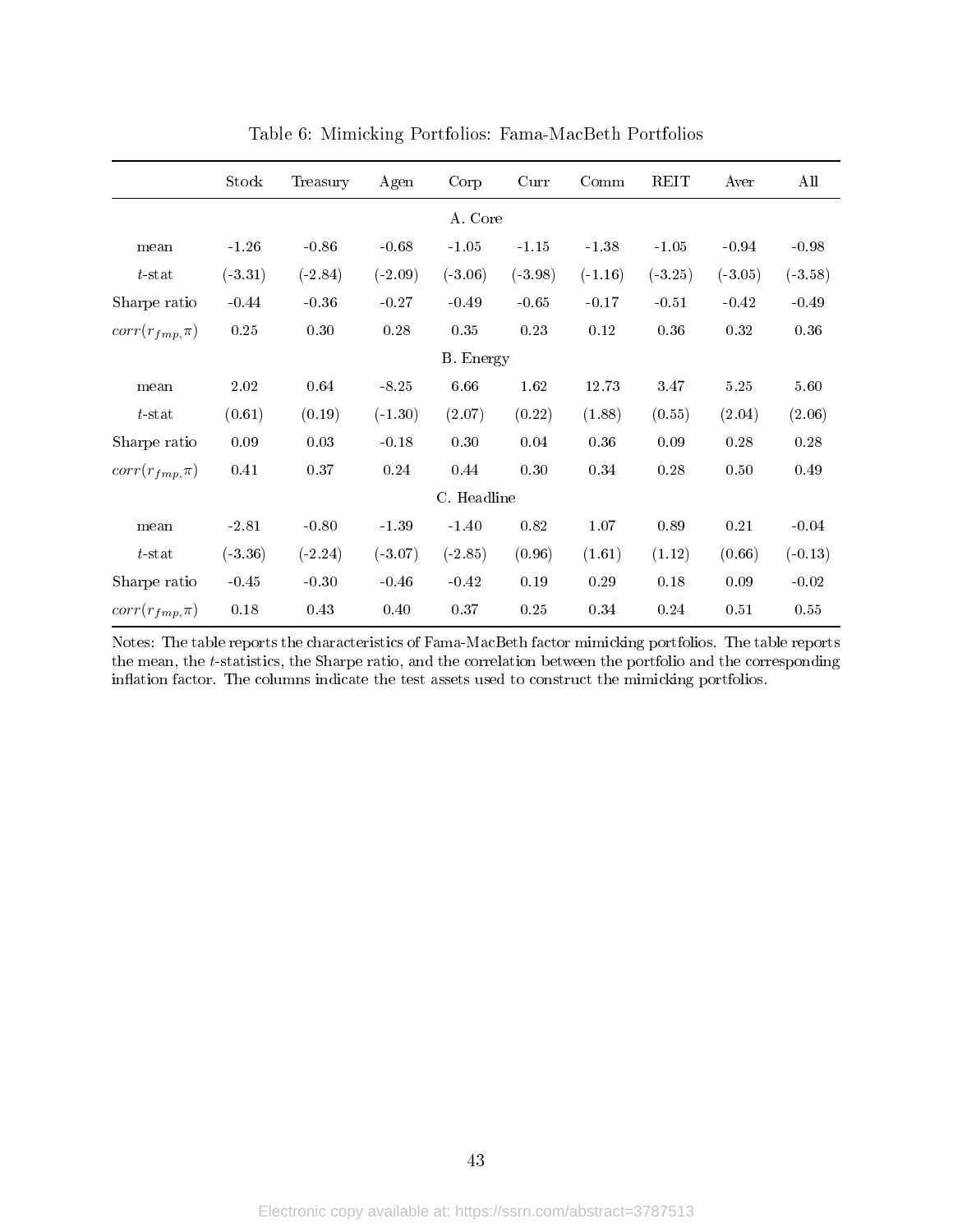|                   |                     |          |          | A. Headline |          | B. Core and energy |            |           |
|-------------------|---------------------|----------|----------|-------------|----------|--------------------|------------|-----------|
|                   | Mean                | S.D.     | $\beta$  | $t$ -stat   | $\beta$  | $t$ -stat          | $\beta$    | $t$ -stat |
|                   |                     |          |          | Currency    |          |                    |            |           |
| Value-1           | 0.65                | 9.90     | 0.84     | (1.15)      | $-0.93$  | $(-0.41)$          | $0.13\,$   | (1.68)    |
| Value-2           | 0.71                | 9.74     | 1.90     | (2.72)      | $-1.72$  | $(-0.79)$          | 0.23       | (3.25)    |
| Value-3           | 1.72                | 9.58     | 1.75     | (2.53)      | $-2.72$  | $(-1.28)$          | 0.23       | (3.33)    |
| Value-4           | 4.60                | 9.17     | 1.79     | (2.72)      | $-2.93$  | $(-1.45)$          | $\rm 0.24$ | (3.66)    |
| Dollar-beta-1     | 0.83                | $3.80\,$ | $-0.37$  | $(-1.24)$   | $-0.04$  | $(-0.04)$          | $-0.04$    | $(-1.39)$ |
| Dollar-beta-2     | 1.68                | $5.61\,$ | $-0.82$  | $(-1.90)$   | $-1.46$  | $(-1.04)$          | $-0.05$    | $(-1.20)$ |
| Dollar-beta-3     | $2\;57$             | 6.93     | $-0.30$  | $(-0.56)$   | $-1.77$  | $(-1.01)$          | $\rm 0.02$ | (0.34)    |
| Dollar-beta-4     | 3.65                | $8.16\,$ | $0.57\,$ | (0.90)      | $-3.27$  | $(-1.61)$          | $0.12\,$   | (1.99)    |
| Dollar-beta-5     | $3.13\,$            | 10.03    | $-0.79$  | $(-1.02)$   | $-3.85$  | $(-1.52)$          | 0.01       | (0.07)    |
| Dollar-beta-6     | 4.87                | 10.59    | $-0.62$  | $(-0.75)$   | $-5.05$  | $(-1.91)$          | $\,0.04$   | (0.46)    |
|                   |                     |          |          | Commodity   |          |                    |            |           |
| Gold              | 1.98                | 17.28    | 2.14     | (1.97)      | 1.74     | (0.91)             | $\rm 0.24$ | (1.92)    |
| Silver            | 3.52                | 31.82    | 4.95     | (2.63)      | $-0.09$  | $(-0.03)$          | 0.68       | (3.06)    |
| Platinum          | 4.36                | 20.46    | 3.40     | (2.29)      | $7.51\,$ | (1.63)             | $0.26\,$   | (1.69)    |
|                   |                     |          |          | REIT        |          |                    |            |           |
| Diversified       | 7.80                | 20.89    | $-0.20$  | $(-0.14)$   | $-7.25$  | $(-3.02)$          | $0.27\,$   | (1.82)    |
| Healthcare        | 11.63               | 19.18    | $-0.07$  | $(-0.05)$   | $-7.18$  | $(-1.63)$          | 0.09       | (0.61)    |
| Industrial/office | 6.84                | 22.08    | $2.08\,$ | (1.44)      | $-4.90$  | $(-1.93)$          | $0.43\,$   | (2.73)    |
| Lodging/resorts   | 3.62                | 32.08    | 1.20     | (0.57)      | $-5.26$  | $(-1.40)$          | 0.38       | (1.61)    |
| Residential       | $\boldsymbol{9.91}$ | 19.65    | $-0.65$  | $(-0.51)$   | $-9.63$  | $(-4.40)$          | $0.30\,$   | (2.18)    |
| Retail            | 9.21                | 19.58    | $1.54\,$ | (1.20)      | $-4.72$  | $(-2.09)$          | $0.38\,$   | (2.68)    |
| Self-storage      | 10.97               | 20.67    | $-0.08$  | $(-0.05)$   | $-7.19$  | $(-1.57)$          | 0.06       | (0.36)    |
| Unclassified      | 7.36                | 19.05    | $0.55\,$ | (0.44)      | $-5.86$  | $(-2.68)$          | $0.31\,$   | (2.24)    |

Table 7: Inflation Hedging Properties of Currencies, Commodity Futures, and REITs

Notes: This table reports the mean and standard deviation of the portfolios returns. It also reports the regression results of the specification  $r_{i,t}^e = \alpha_i + \beta_{\pi}^i \varepsilon_{\pi,t} + u_{i,t}$ . Panel A uses headline inflation shock as the risk factor. Panel B uses core and energy inflation jointly as risk factors. The t-statistics are in the parenthese.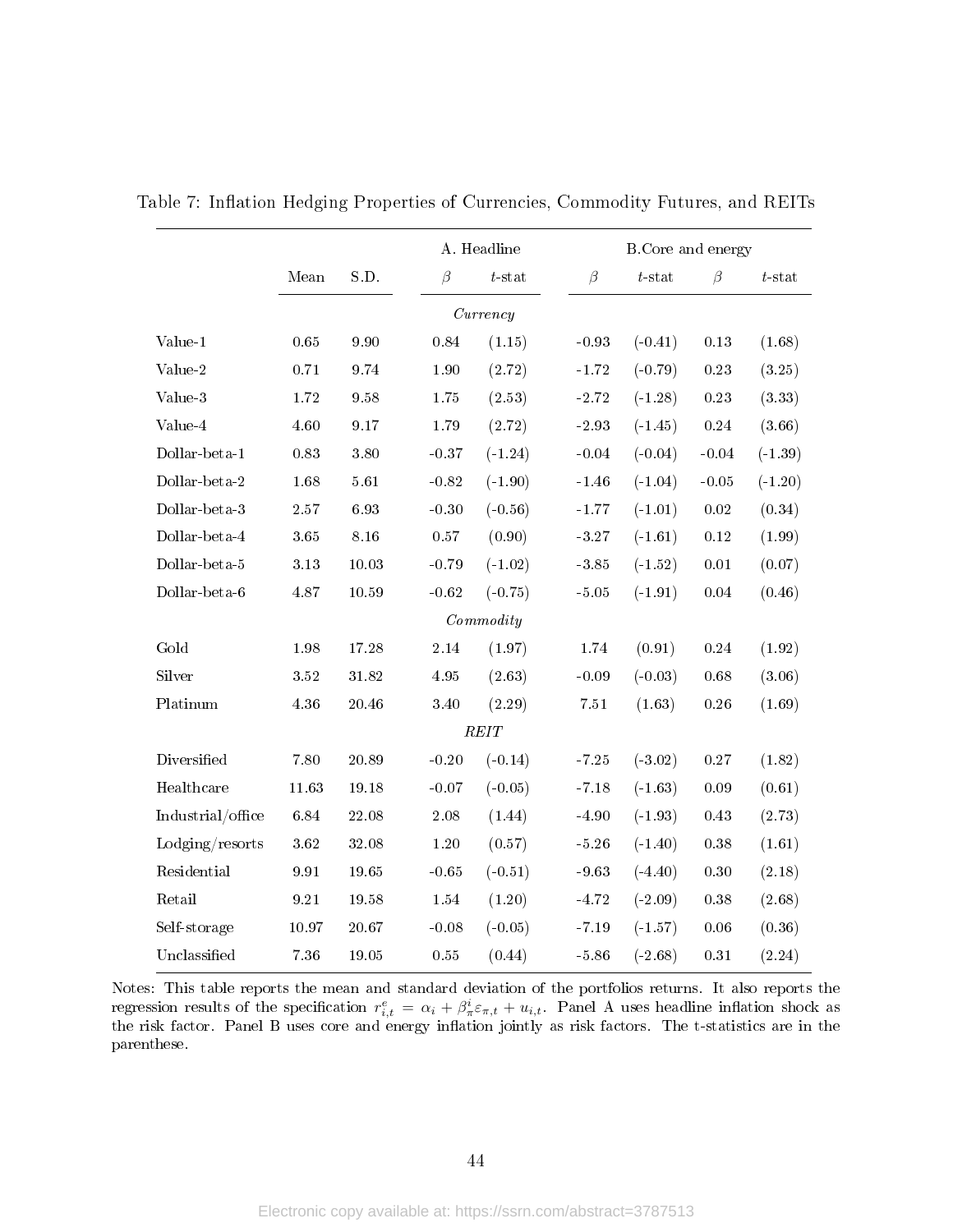|                         |                  | A. Headline |           |                  | B. Core and Energy |           | C. Test Break p-value |           |           |
|-------------------------|------------------|-------------|-----------|------------------|--------------------|-----------|-----------------------|-----------|-----------|
|                         | headline         | $t$ -stat   | core      | $t$ -stat        | energy             | $t$ -stat | headline              | core      | energy    |
|                         |                  |             | 1963-1998 |                  |                    |           |                       |           |           |
| Stock                   | $-5.26$          | $(-4.13)$   | $-5.22$   | $(-3.36)$        | $-0.18$            | $(-0.74)$ |                       |           |           |
| Treasury                | $-2.96$          | $(-5.57)$   | $-2.86$   | $(-4.40)$        | $-0.20$            | $(-1.94)$ |                       |           |           |
| Agency                  | $-2.59$          | $(-4.26)$   | $-2.58$   | $(-3.53)$        | $-0.12$            | $(-1.12)$ |                       |           |           |
| Corporate               | $\textbf{-3.33}$ | $(-5.70)$   | $-3.14$   | $(-4.38)$        | $-0.23$            | $(-2.20)$ |                       |           |           |
| Currency                | $-0.09$          | $(-0.06)$   | $-0.59$   | $(-0.19)$        | $0.08\,$           | (0.42)    |                       |           |           |
| Commodity               | $4.15\,$         | (2.53)      | $0.68\,$  | (0.34)           | 0.47               | (1.55)    |                       |           |           |
| REIT                    | $-6.22$          | $(-4.09)$   | $-5.90$   | $(-3.38)$        | $-0.52$            | $(-1.94)$ |                       |           |           |
|                         |                  |             | 1999-2019 |                  |                    |           |                       |           |           |
| Stock                   | $2\ 53$          | (1.83)      | $-7.16$   | $(-1.35)$        | $0.32\,$           | (2.32)    | $0.00\,$              | $0.72\,$  | 0.04      |
| Treasury                | $-2.14$          | $(-4.57)$   | 0.56      | (0.31)           | $-0.22$            | $(-4.77)$ | $0.27\,$              | $0.10\,$  | 1.19      |
| Agency                  | $-1.01$          | $(-4.18)$   | 0.16      | (0.17)           | $-0.10$            | $(-4.20)$ | $0.01\,$              | $0.08\,$  | $0.88\,$  |
| Corporate               | $-0.19$          | $(-0.48)$   | $-0.35$   | $(-0.23)$        | $-0.01$            | $(-0.33)$ | $0.00\,$              | $0.15\,$  | $0.05\,$  |
| Currency                | $1.30\,$         | (2.75)      | $-1.18$   | $(-0.65)$        | 0.14               | (2.99)    | $0.32\,$              | 0.74      | 0.57      |
| Commodity               | 12.51            | (8.47)      | $-2.03$   | $(-0.36)$        | 1.27               | (8.83)    | 0.00                  | 0.67      | $0.05\,$  |
| REIT                    | $3.62\,$         | (2.37)      | $-8.29$   | $(-1.42)$        | $0.44\,$           | (2.94)    | $0.00\,$              | 0.71      | $0.02\,$  |
|                         |                  |             |           | D. Price of Risk |                    |           |                       |           |           |
|                         |                  |             | 1963-1998 |                  |                    |           |                       | 1999-2019 |           |
| headline $\lambda$      |                  | $-0.17$     |           |                  |                    |           | 0.28                  |           |           |
| $t\operatorname{-stat}$ |                  | $(-0.61)$   |           |                  |                    |           | (0.65)                |           |           |
| core $\lambda$          |                  |             |           | $-1.01$          |                    |           |                       |           | $-0.75$   |
| $t\operatorname{-stat}$ |                  |             |           | $(-3.47)$        |                    |           |                       |           | $(-2.05)$ |
| energy $\lambda$        |                  |             |           | 4.50             |                    |           |                       |           | $-0.34$   |
| $t$ -stat               |                  |             |           | (1.95)           |                    |           |                       |           | $(-0.07)$ |
| $\mathbb{R}^2$          |                  | 0.37        |           | 0.42             |                    |           | 0.34                  |           | 0.49      |

Table 8: Subsample Analysis

Notes: This table reports the regression results of the specification  $r_{i,t}^e = \alpha_i + \beta_i \varepsilon_{\pi,t} + u_{i,t}$  for 7 average portfolios in each asset class. Panel A uses headline inflation shock as the risk factor. Panel B uses core and energy inflation jointly as risk factors. The t-statistics are in the parenthese. The upper panels show the results from 1963-1998 and the lower panels show the results from 1999-2019. Panel C shows the p-value of tests on equal  $\beta$  over the two sub-sample. Panel D reports the price of risk estimated from the test portfolios. Price of risk is estimated using two-step procedure and the t-statistics are calculated using Shanken-adjusted standard errors. The second-step  $R^2$  is also reported in the last row.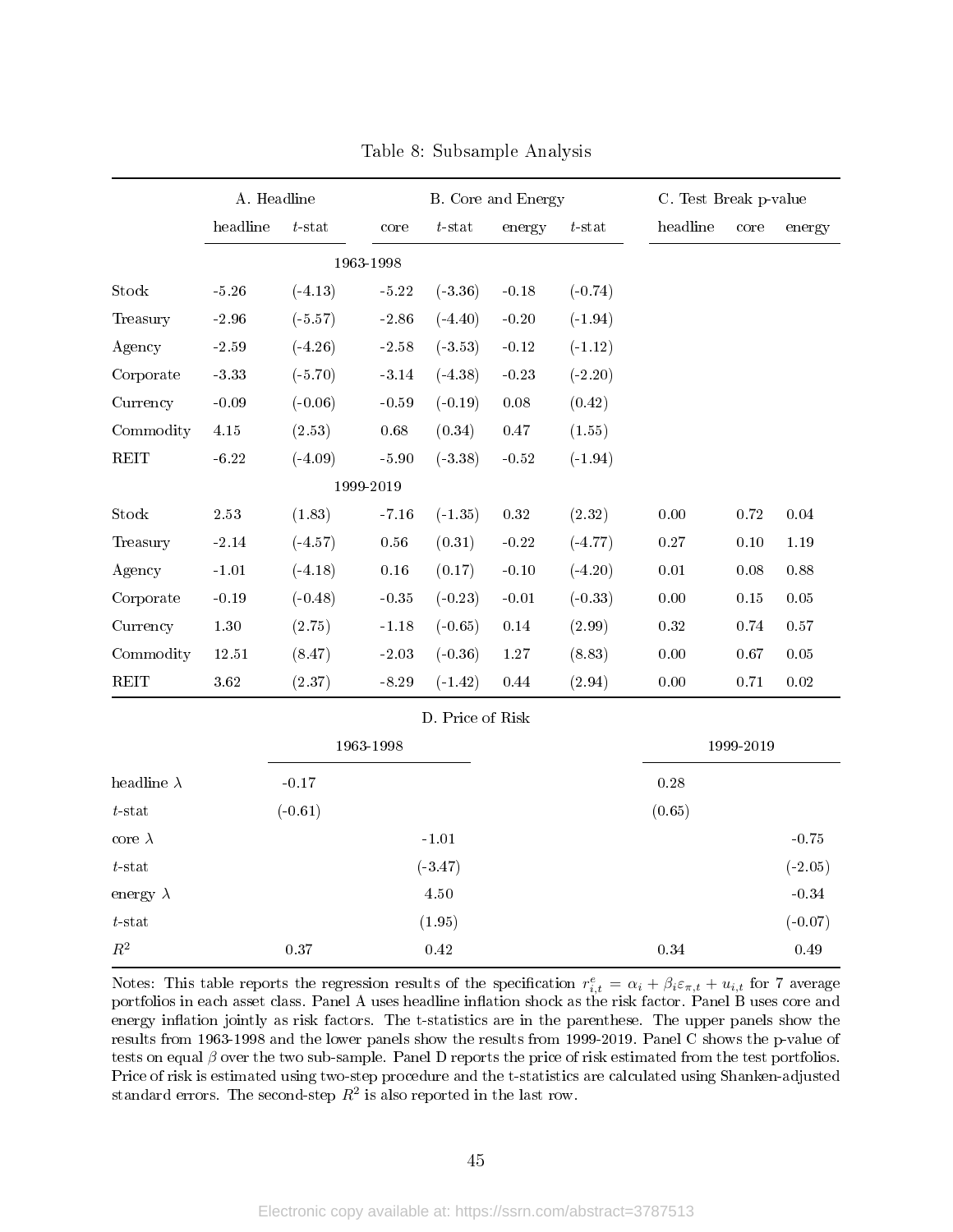|           | Cons      | Cons/Dur  | $\rm IP$  | Pay       | Unem      | <b>HHL</b> | Unf Cons  | Cap       |
|-----------|-----------|-----------|-----------|-----------|-----------|------------|-----------|-----------|
| core      | $-1.08$   | $-1.06$   | $-1.06$   | $-1.04$   | $-1.05$   | $-1.06$    | $-1.08$   | $-1.06$   |
| $t$ -stat | $(-3.64)$ | $(-3.63)$ | $(-3.65)$ | $(-2.98)$ | $(-3.30)$ | $(-3.42)$  | $(-3.89)$ | $(-3.96)$ |
| energy    | 4.01      | 4.81      | 4.21      | 3.73      | 3.89      | 4.09       | 3.95      | 4.04      |
| $t$ -stat | (1.26)    | (1.35)    | (1.41)    | (1.35)    | (1.37)    | (1.27)     | (1.38)    | (1.46)    |
| macro     | 0.06      | 0.09      | $-0.47$   | $-0.17$   | 0.15      | 0.41       | $-0.36$   | 0.00      |
| $t$ -stat | (0.11)    | (0.15)    | $(-0.34)$ | $(-0.26)$ | (0.35)    | (0.50)     | $(-0.65)$ | (0.09)    |
| macro2    |           | $-3.32$   |           |           |           | $-0.01$    |           |           |
| $t$ -stat |           | $(-0.77)$ |           |           |           | $(-0.47)$  |           |           |
| $R^2$     | 0.80      | 0.81      | 0.81      | 0.80      | 0.80      | 0.80       | 0.79      | 0.81      |

Table 9: Price of Inflation Risks with Macroeconomic Factors

Notes: This table reports the price of risks in various specifications with the inclusion of macroeconomic factors including consumption growth (Cons), durable consumption growth (Cons/Dur), industrial production growth (IP), payroll growth (Pay), unemployment rate growth(Unem), long-run consumption growth rate and short-run consumption growth news (HHL), unfiltered consumption growth (Unf Cons), and capital share growth (Cap).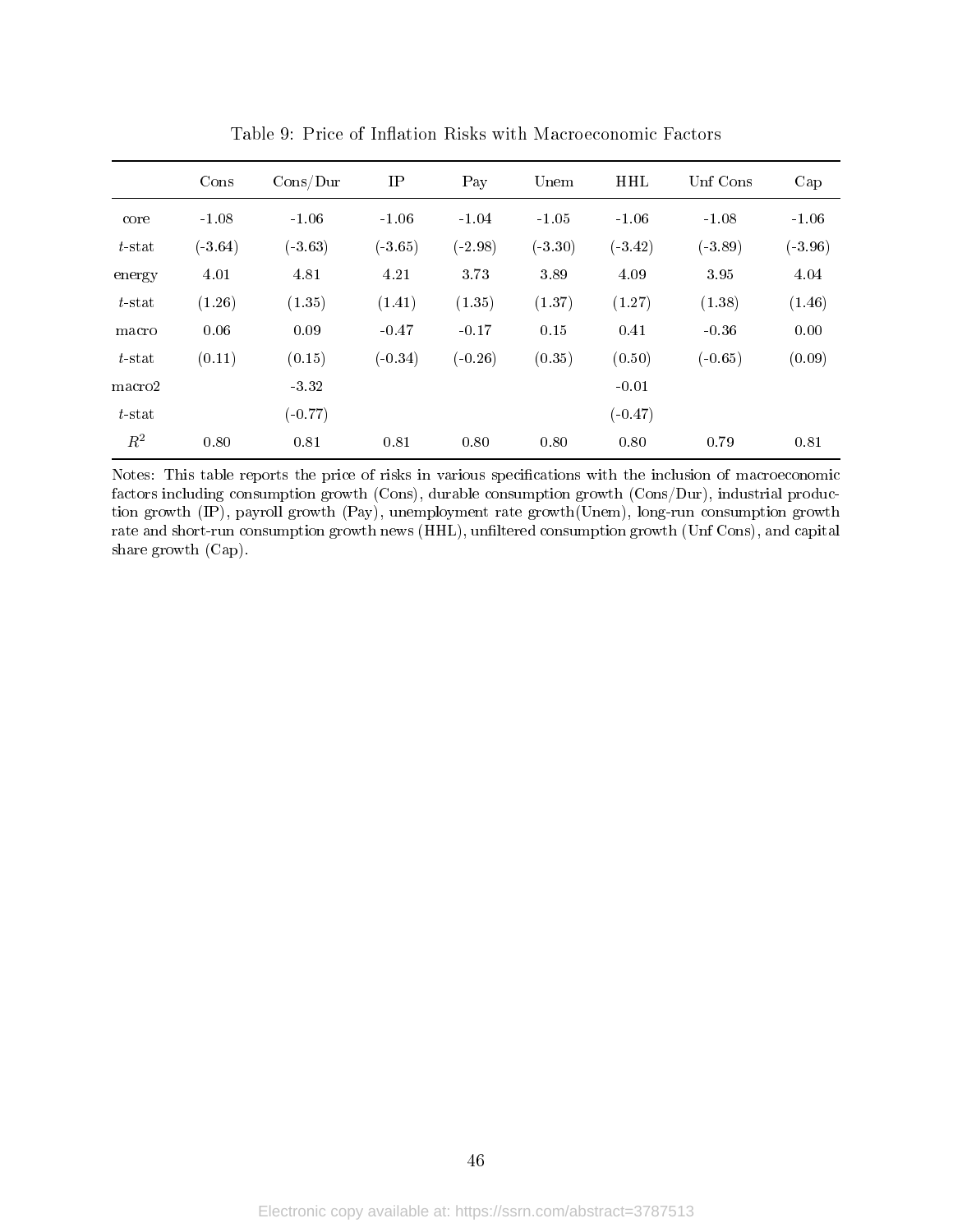|               |         |           |          | A. Asset Return Exposures |          |           |           |           |
|---------------|---------|-----------|----------|---------------------------|----------|-----------|-----------|-----------|
|               | sticky  | $t$ -stat | flexible | $t$ -stat                 | cyclical | $t$ stat  | acyclical | $t$ -stat |
| Stock         | $-4.68$ | $(-2.99)$ | 0.25     | (0.61)                    | $-34.45$ | $(-2.07)$ | $-5.98$   | $(-0.60)$ |
| Treasury      | $-1.12$ | $(-1.86)$ | $-0.93$  | $(-5.93)$                 | $-5.19$  | $(-0.78)$ | $-3.21$   | $(-0.80)$ |
| Agency        | $-0.94$ | $(-1.93)$ | $-0.51$  | $(-4.20)$                 | $-4.93$  | $(-1.28)$ | $-2.08$   | $(-0.89)$ |
| Corporate     | $-1.61$ | $(-2.70)$ | $-0.39$  | $(-2.56)$                 | $-10.34$ | $(-2.10)$ | 0.08      | (0.03)    |
| Currency      | $-1.14$ | $(-0.69)$ | 0.41     | (2.16)                    | $-12.56$ | $(-1.84)$ | 2.82      | (0.68)    |
| Commodity     | $-1.53$ | $(-0.87)$ | 3.88     | (8.51)                    | $-0.40$  | $(-0.02)$ | 49.62     | (3.35)    |
| <b>REIT</b>   | $-4.35$ | $(-2.38)$ | 0.61     | (1.38)                    | $-30.75$ | $(-1.63)$ | $-1.85$   | $(-0.16)$ |
|               |         |           |          | <b>B.</b> Price of Risks  |          |           |           |           |
| 7 portfolios  | $-1.66$ | $(-2.73)$ | 0.39     | (0.39)                    | $-0.26$  | $(-1.92)$ | 0.04      | (0.29)    |
| 35 portfolios | $-1.47$ | $(-3.74)$ | $-0.22$  | $(-0.25)$                 | $-0.23$  | $(-2.37)$ | 0.07      | (0.51)    |

Table 10: Flexible vs. Sticky and Cyclical vs. Acyclical Inflation

Notes: This table reports the two-step asset pricing results for flexible and sticky inflation (left) and cyclical and acyclical inflation (right). Panel A reports the asset return exposures for the 7 average portfolios, and Panel B reports the price of risk estimates for both 7 portfolios and 35 portfolios. The t-statistics are in the parenthese.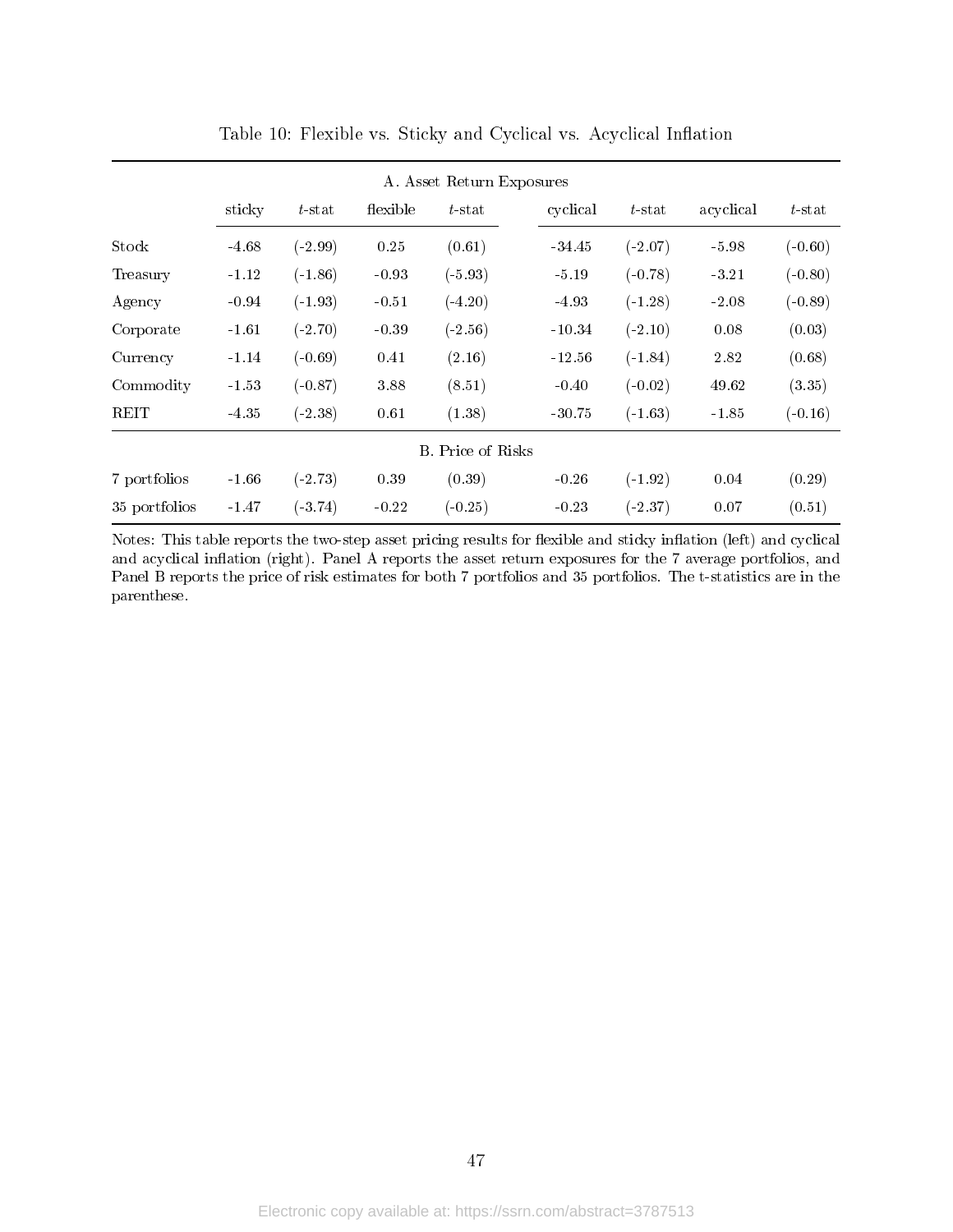|             |         | A. Headline |           |           |  |                          |           |               |                   |                 |           |
|-------------|---------|-------------|-----------|-----------|--|--------------------------|-----------|---------------|-------------------|-----------------|-----------|
|             |         | headline    |           | $t$ -stat |  | headline<br>expect.      | $t$ -stat |               | headline<br>shock |                 | $t$ -stat |
| Stock       |         | $-1.35$     | $(-1.96)$ |           |  | $-1.37$                  |           | $(-1.38)$     | $-1.33$           |                 | $(-1.38)$ |
| Treasury    |         | $-1.44$     | $(-5.38)$ |           |  | $-0.29$                  |           | $(-0.77)$     | $\hbox{-}2.53$    |                 | $(-7.05)$ |
| Agency      |         | $-1.02$     | $(-4.47)$ |           |  | $-0.30$                  |           | $(-0.92)$     | $-1.62$           |                 | $(-5.44)$ |
| Corporate   |         | $-1.18$     | $(-4.58)$ |           |  | $-0.75$                  |           | $(-2.04)$     | $-1.59$           |                 | $(-4.38)$ |
| Currency    |         | 0.89        | (1.74)    |           |  | $0.00\,$                 |           | (0.00)        | 1.04              |                 | (1.95)    |
| Commodity   |         | 4.50        | (5.20)    |           |  | $0.20\,$                 |           | (0.17)        | 8.59              |                 | (7.51)    |
| <b>REIT</b> |         | $-0.04$     | $(-0.05)$ |           |  | $-0.50$                  |           | $(-0.36)$     | $0.25\,$          |                 | (0.21)    |
|             |         |             |           |           |  | <b>B.Core and Energy</b> |           |               |                   |                 |           |
|             | core    | $t$ -stat   | energy    | $t$ -stat |  | core<br>expect.          | $t$ -stat | core<br>shock | $t$ -stat         | energy<br>shock | $t$ -stat |
| Stock       | $-2.43$ | $(-2.87)$   | 0.16      | (1.36)    |  | $-0.91$                  | $(-0.93)$ | $-5.60$       | $(-3.69)$         | $0.21\,$        | (1.81)    |
| Treasury    | $-0.68$ | $(-2.03)$   | $-0.20$   | $(-4.48)$ |  | $-0.20$                  | $(-0.54)$ | $-2.51$       | $(-4.26)$         | $-0.20$         | $(-4.56)$ |
| Agency      | $-0.69$ | $(-2.35)$   | $-0.10$   | $(-2.93)$ |  | $-0.27$                  | $(-0.86)$ | $-2.28$       | $(-4.32)$         | $-0.09$         | $(-2.74)$ |
| Corporate   | $-1.16$ | $(-3.52)$   | $-0.06$   | $(-1.41)$ |  | $-0.58$                  | $(-1.58)$ | $-2.99$       | $(-4.95)$         | $-0.05$         | $(-1.06)$ |
| Currency    | $-0.19$ | $(-0.19)$   | 0.12      | (2.29)    |  | $-0.05$                  | $(-0.05)$ | $-1.08$       | $(-0.61)$         | 0.13            | (2.52)    |
| Commodity   | $-1.04$ | $(-1.03)$   | 1.08      | (8.08)    |  | $0.01\,$                 | (0.01)    | $-0.07$       | $(-0.04)$         | 1.10            | (8.19)    |
| <b>REIT</b> | $-2.49$ | $(-2.05)$   | 0.26      | (2.11)    |  | $-0.75$                  | $(-0.57)$ | $-6.76$       | $(-3.34)$         | 0.30            | (2.45)    |

Table 11: Hedging Inflation, Expected Inflation, and Inflation Shocks

Notes: This table reports the inflation hedging properties of 7 average portfolios with respect inflation level, expected inflation, and inflation shock (headline, core, and energy). The  $t$ -statistics are in the parenthese.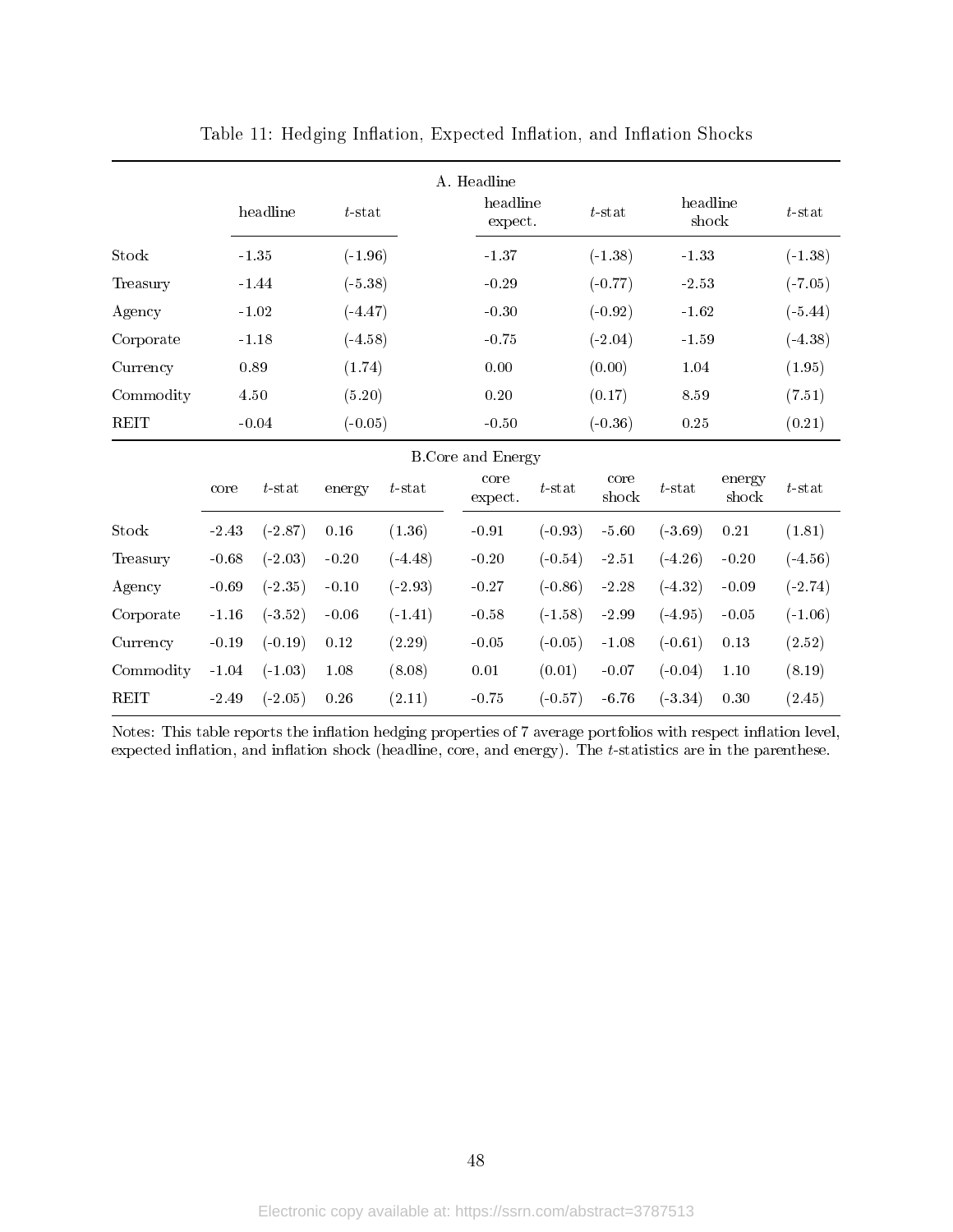

Figure 1: Inflation

Notes: This figure plots the time-series of headline, core, food, and energy inflation shocks extracted from VAR described in the main text. Data are quarterly from 1963Q3 to 2019Q4.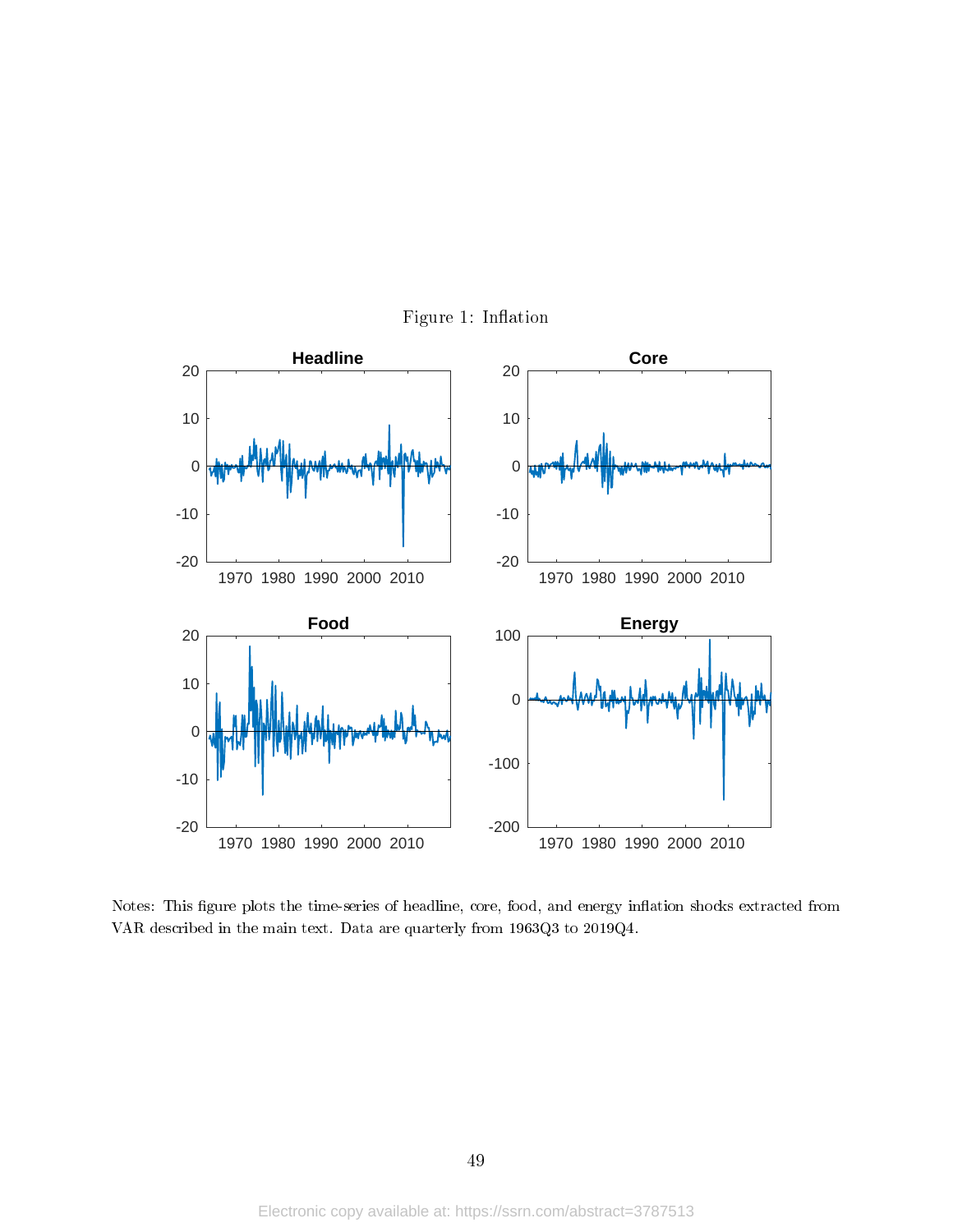



Notes: This figure plots the average excess return of the 7 average portfolios amd 35 portfolios against their model predicted returns with headline inflation only as the risk factor. The horizontal axis are model predicted returns, and the vertical axis shows the average excess returns. Each dot represents a portfolio. Abbreviation correspondence: s1 cons, s2 manu, s3 tech, s4 health, s5 others; t1-t7, a1-a4, cp1-cp4, from short to long maturity; fx1 dollar carry, fx2-fx7, from low interest rate to high interest rate; cm1 livestock, cm2 ind metal, cm3 pre metal, cm4 energy, cm5 agriculture; re1 equity, re2 mortgage, re3 hybrid.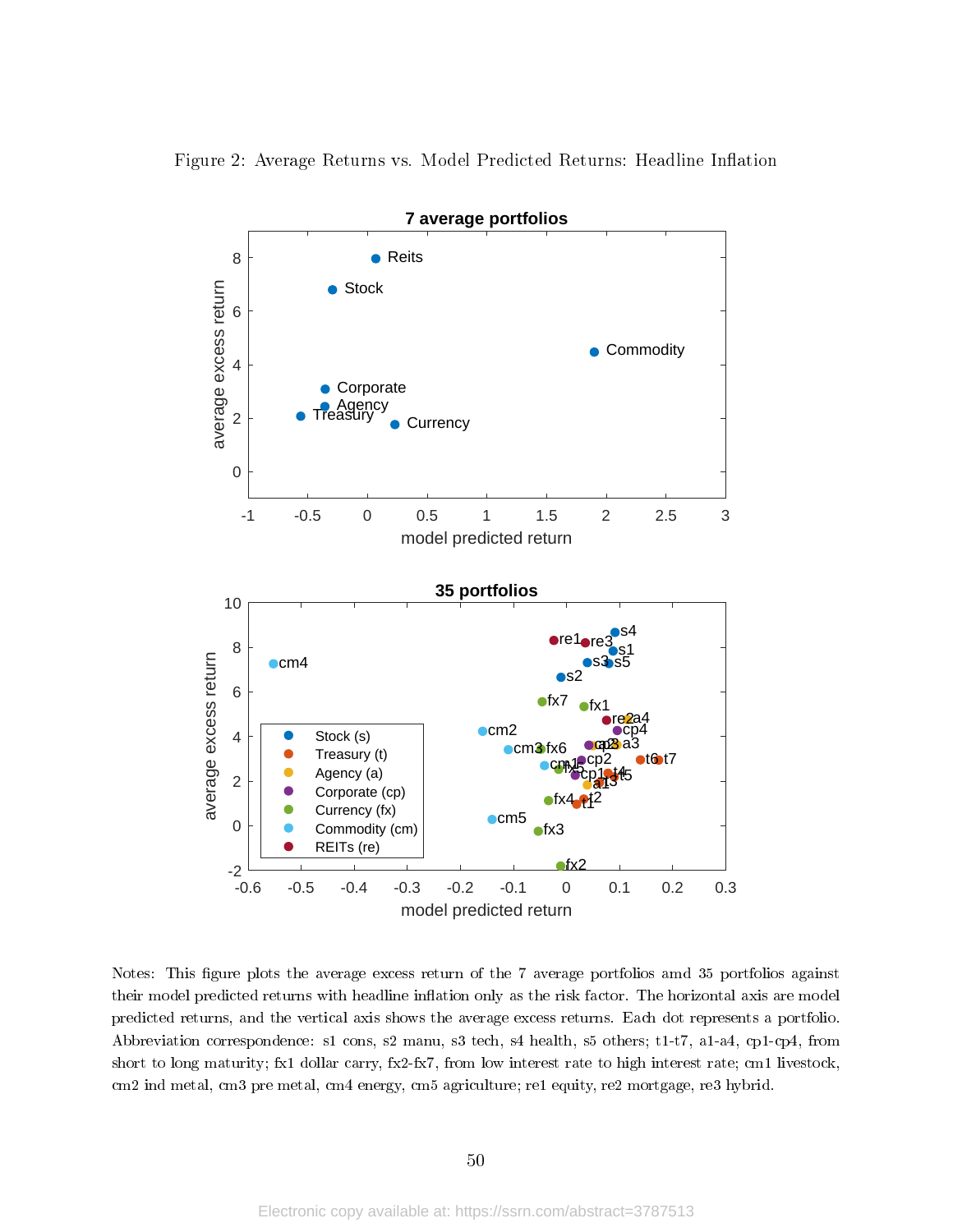

Figure 3: Average Returns vs. Model Predicted Returns: Core and Energy Inflation

Notes: This figure plots the average excess return of the 7 average portfolios amd 35 portfolios against their model predicted returns with core and energy inflation risk factors. The horizontal axis are model predicted returns, and the vertical axis shows the average excess returns. Each dot represents a portfolio. Abbreviation correspondence: s1 cons, s2 manu, s3 tech, s4 health, s5 others; t1-t7, a1-a4, cp1-cp4, from short to long maturity; fx1 dollar carry, fx2-fx7, from low interest rate to high interest rate; cm1 livestock, cm2 ind metal, cm3 pre metal, cm4 energy, cm5 agriculture; re1 equity, re2 mortgage, re3 hybrid.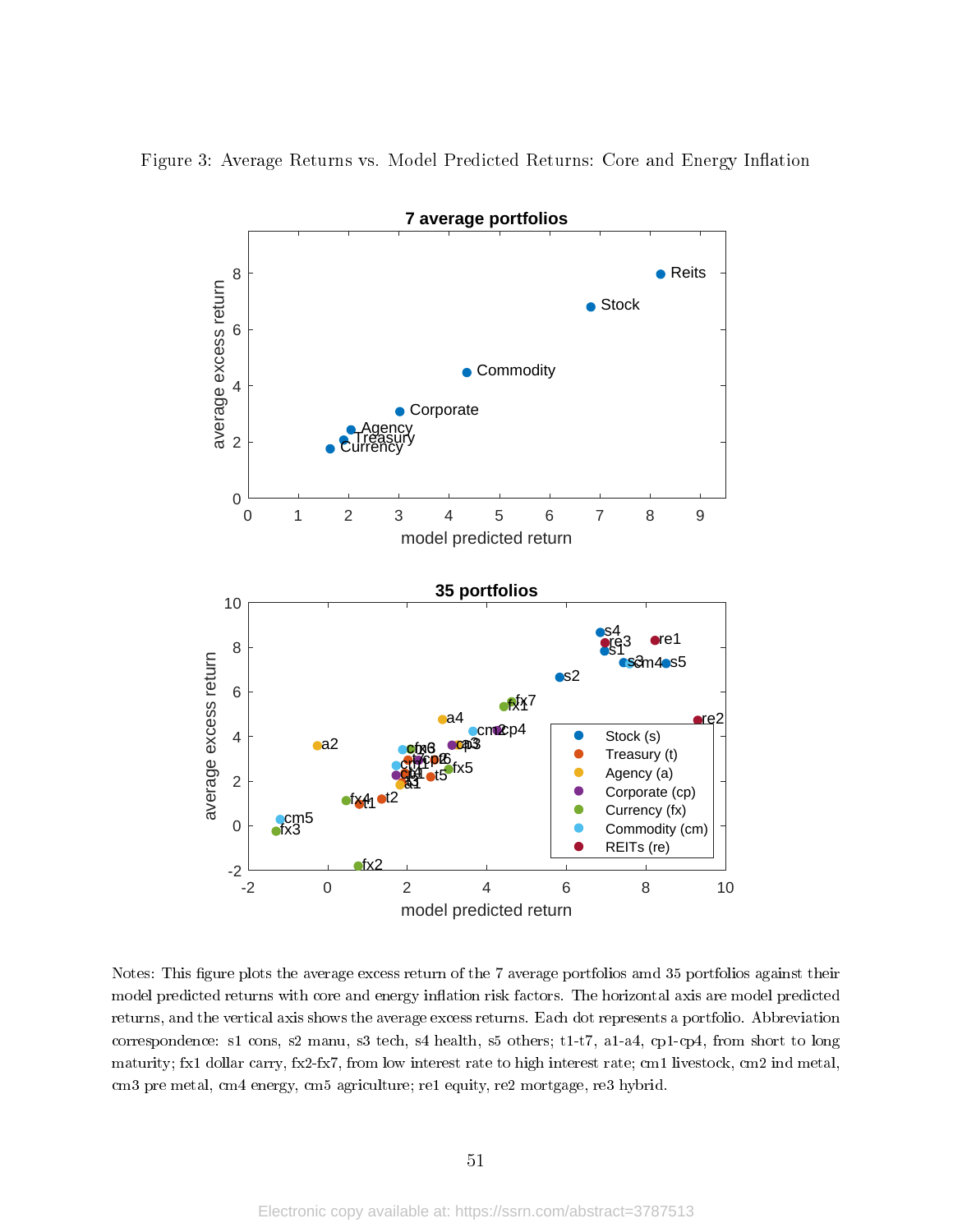

Figure 4: Average Returns and Headline Inflation Beta

Notes: This figure plots the average excess return of the 35 test portfolios against their headline inflation betas. The horizontal axis shows headline inflation betas and the vertical axis shows the average excess returns. Each dot represents a test portfolio, and different colors refer to assets from different asset classes. Abbreviation correspondence: s1 cons, s2 manu, s3 tech, s4 health, s5 others; t1-t7, a1-a4, cp1-cp4, from short to long maturity; fx1 dollar carry, fx2-fx7, from low interest rate to high interest rate; cm1 livestock, cm2 ind metal, cm3 pre metal, cm4 energy, cm5 agriculture; re1 equity, re2 mortgage, re3 hybrid.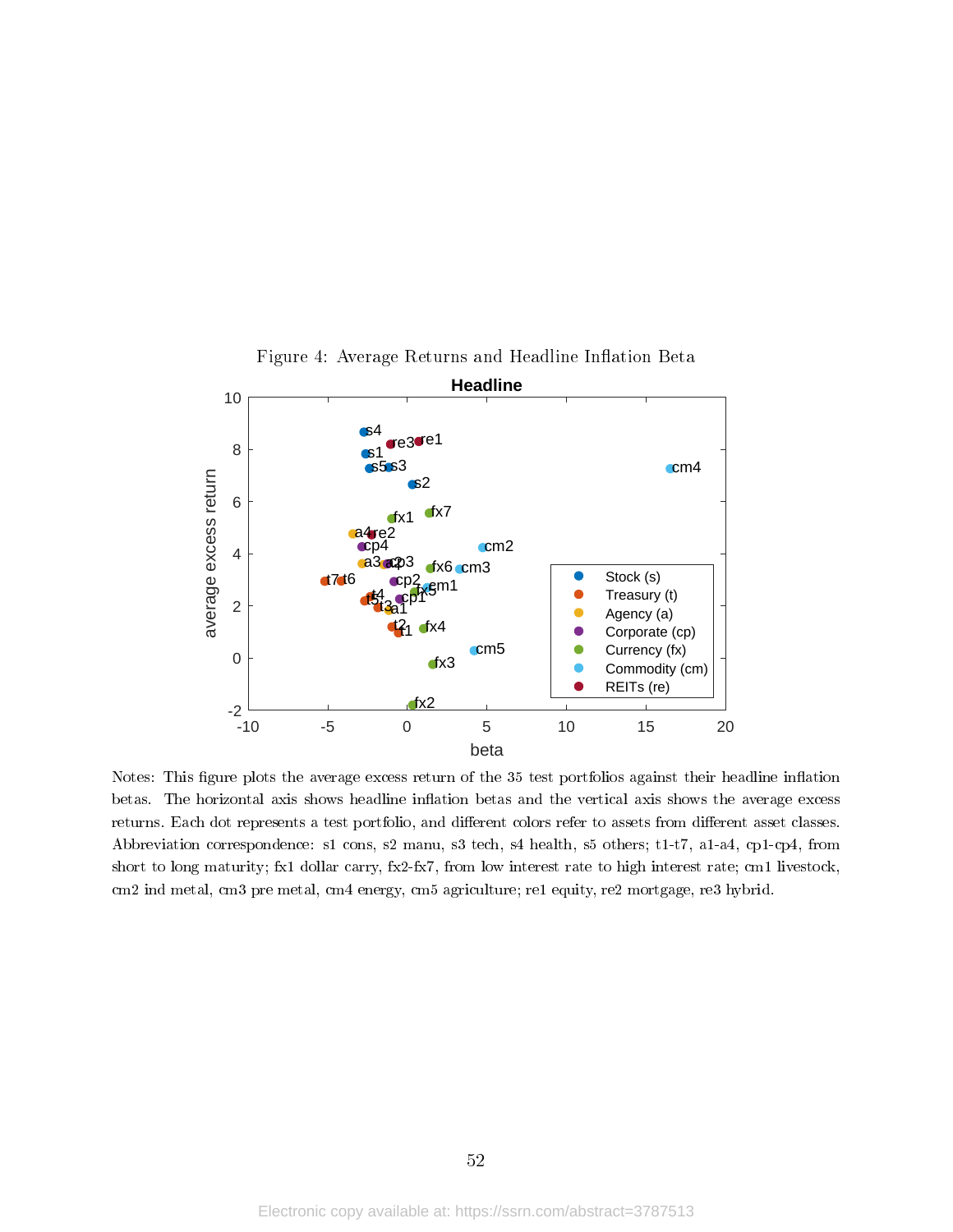

Figure 5: Inflation Beta and Average Returns

Notes: This figure plots the average excess return of the 35 test portfolios against their core and energy inflation betas (bivariate). The horizontal axis shows core and energy inflation betas and the vertical axis shows the average excess returns. Each dot represents a test portfolio, and different colors refer to assets from different asset classes. Abbreviation correspondence: s1 cons, s2 manu, s3 tech, s4 health, s5 others; t1-t7, a1-a4, cp1-cp4, from short to long maturity; fx1 dollar carry, fx2-fx7, from low interest rate to high interest rate; cm1 livestock, cm2 ind metal, cm3 pre metal, cm4 energy, cm5 agriculture; re1 equity, re2 mortgage, re3 hybrid.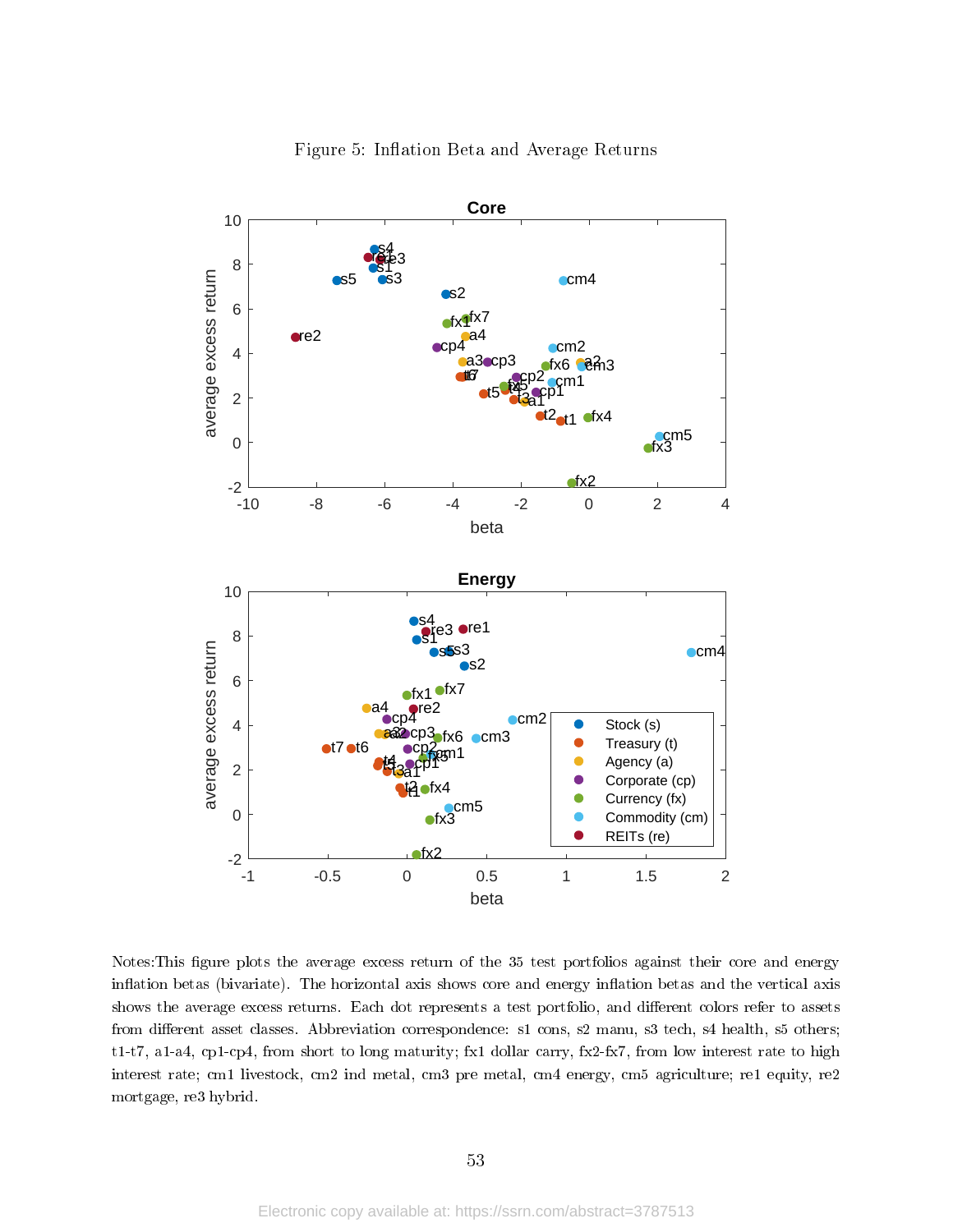

Notes: This figure plots the time-varying estimates of betas. The core and energy betas are in a bi-variate regression. The estimates are from a Gaussian kernel estimator with bandwidth of 0.05. The 90% condence intervals are plotted.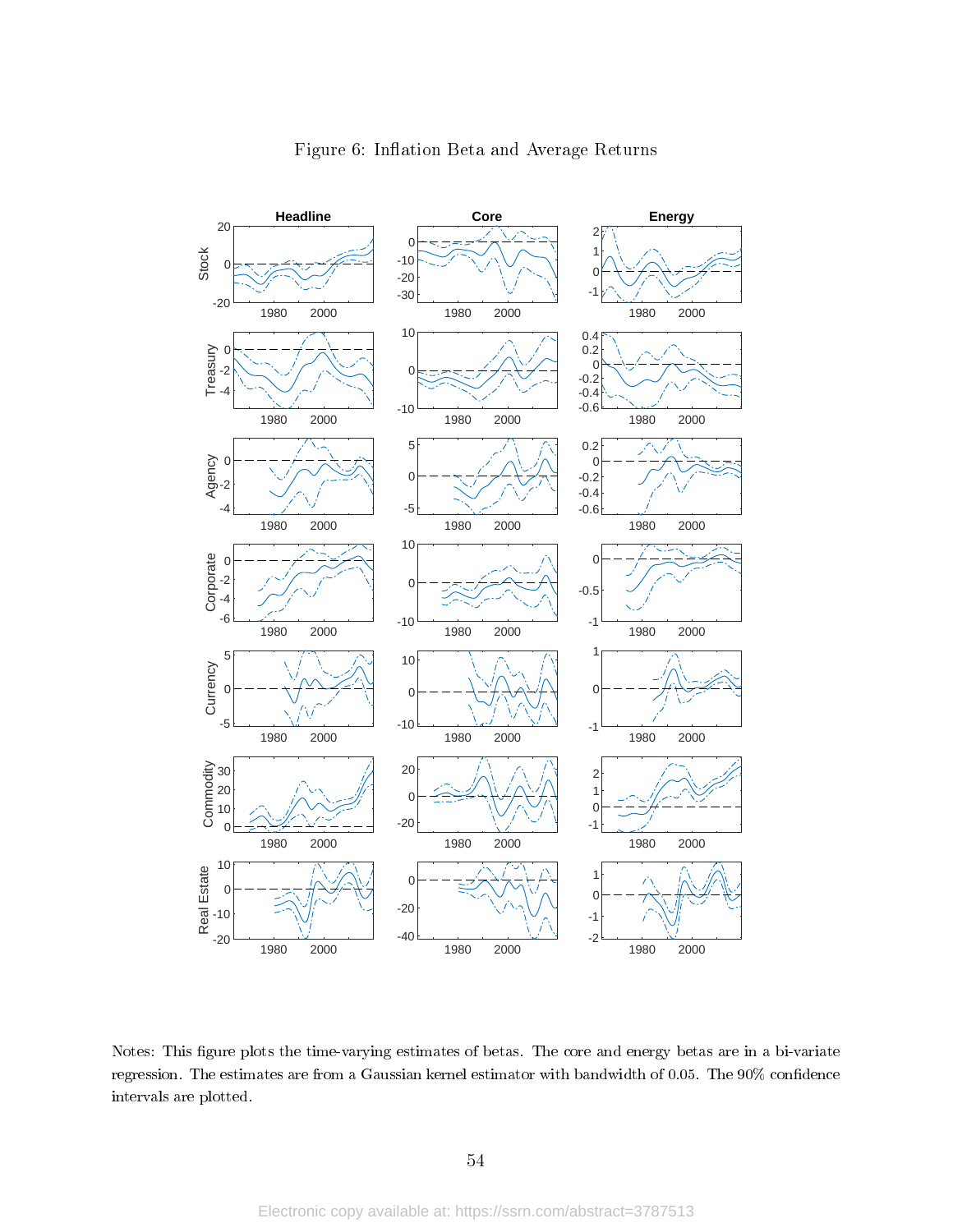# A Proofs

### A.1 Proof of Proposition 1

The model has three exogenous state variables and no endogenous state variable. After loglinearization, all variables can be written as linear functions of the three state variables. So we can postulate:

$$
c_{c,t} = c_{c,\mu}\mu_t + c_{c,e}c_{e,t} + c_{c,\delta}\delta_t, \pi_t = \pi_\mu\mu_t + \pi_e c_{e,t} + \pi_\delta\delta_t.
$$

We plug in the postulated solution of core output and inflation into the equations  $(21)$ and (23):

$$
\pi_{\mu}\mu_{t} + \pi_{e}c_{e,t} + \pi_{\delta}\delta_{t} = \beta(\rho_{\mu}\pi_{\mu}\mu_{t} + \rho_{e}\pi_{e}c_{e,t} + \rho_{\delta}\pi_{\delta}\delta_{t}) + \lambda[\kappa_{c}(c_{c,\mu}\mu_{t} + c_{c,e}c_{e,t} + c_{c,\delta}\delta_{t}) + \kappa_{e}c_{e,t} + \kappa_{\delta}\delta_{t}] + \lambda\mu_{t}
$$

$$
-\eta_{c}[(\rho_{\mu} - 1)c_{c,\mu}\mu_{t} + (\rho_{e} - 1)c_{c,e}c_{e,t} + (\rho_{\delta} - 1)c_{c,\delta}\delta_{t}] - \kappa_{e}[(\rho_{e} - 1)c_{e,t} + (\rho_{\delta} - 1)\delta_{t}]
$$

$$
-(\rho_{\mu}-\phi_{\pi})\pi_{\mu}\mu_t-(\rho_e-\phi_{\pi})\pi_e c_{e,t}-(\rho_{\delta}-\phi_{\pi})\pi_{\delta}\delta_t=0
$$

These two equations need to hold for all values of  $\mu_t$ , so that:

$$
(1 - \beta \rho_{\mu})\pi_{\mu} - \lambda \kappa_c c_{c,\mu} - \lambda = 0,
$$
  

$$
\eta_c (1 - \rho_{\mu})c_{c,\mu} + (\phi_{\pi} - \rho_{\mu})\pi_{\mu} = 0.
$$

We can solve for  $c_{c,\mu}$  and  $\pi_{\mu}$  from the two equations:

$$
c_{c,\mu} = \frac{-\lambda(\phi_{\pi} - \rho_{\mu})}{\eta_c(1 - \rho_{\mu})(1 - \beta \rho_{\mu}) + \lambda \kappa_c(\phi_{\pi} - \rho_{\mu})},
$$

$$
\pi_{\mu} = -\frac{\eta_c(1 - \rho_{\mu})}{\phi_{\pi} - \rho_{\mu}}c_{c,\mu} = \frac{\lambda \eta_c(1 - \rho_{\mu})}{\eta_c(1 - \rho_{\mu})(1 - \beta \rho_{\mu}) + (\phi_{\pi} - \rho_{\mu})\lambda \kappa_c}.
$$

Since  $\phi_{\pi} > 1, \rho_{\mu} < 1$ , and recall that  $\eta_c > 0, \lambda > 0, \kappa_c > 0$ ,<br>we can easily see  $c_{c,\mu} < 0, \pi_{\mu} > 0$ 0.

Similarly, we can derive the conditions under which the two equations hold for all values of energy supply shock,  $c_{e,t}$ .

$$
(1 - \beta \rho_e)\pi_e - \lambda \kappa_c c_{c,e} - \lambda \kappa_e = 0,
$$
  

$$
\eta_c (1 - \rho_e)c_{c,e} + \kappa_e (1 - \rho_e) + (\phi_\pi - \rho_e)\pi_e = 0.
$$

We can solve for  $c_{c,e}$  and  $\pi_e$  from the two equations: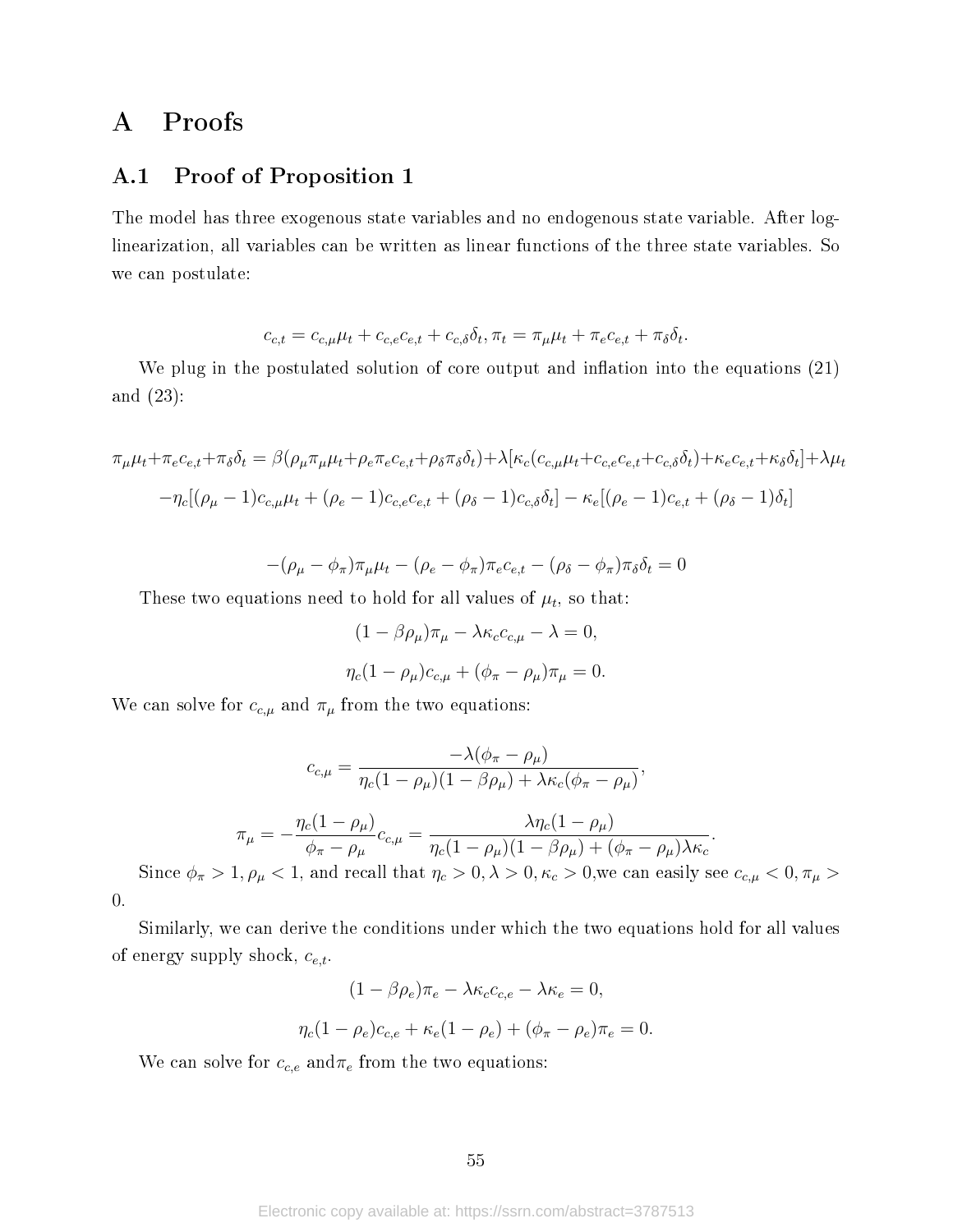$$
c_{c,e} = \frac{-\kappa_e \left[1 - \rho_e + \frac{\lambda(\phi_\pi - \rho_e)}{1 - \beta \rho_e}\right]}{\eta_c (1 - \rho_e) + \frac{\lambda \kappa_c (\phi_\pi - \rho_e)}{1 - \beta \rho_e}}
$$

$$
\pi_e = \frac{\lambda}{1 - \beta \rho_e} (\kappa_e + \kappa_c c_{c,e}) = \frac{\lambda}{1 - \beta \rho_e} \frac{\kappa_e (\eta_c - \kappa_c)(1 - \rho_e)}{\eta_c (1 - \rho_e) + \frac{\lambda \kappa_c (\phi_\pi - \rho_e)}{1 - \beta \rho_e}} = -\frac{\lambda \kappa_e (1 - \rho_e) \frac{\varphi + \alpha}{1 - \alpha}}{(1 - \beta \rho_e) \left[\eta_c (1 - \rho_e) + \frac{\lambda \kappa_c (\phi_\pi - \rho_e)}{1 - \beta \rho_e}\right]}
$$

Since  $\kappa_e < 0$ , it is straightforward to see that  $c_{c,e} > 0, \pi_e > 0$ .

For the energy demand shock  $\delta_t$ , we can similarly solve for  $c_{c,\delta}$  and  $\pi_{\delta}$ . They have almost the same expression as the energy supply shock except potential different persistence. We skip the derivation here.

### A.2 Proof of Proposition 2

The real stochastic discount factor in comsumption basket is equal to  $M_{t+1} = \beta \left( \frac{C_{t+1}}{C_t} \right)$  $C_t$  $\int_{-\infty}^{\infty}$ where  $C_t$  is the consumption basket. After log-linearization, we have:

$$
m_{t+1} = -\gamma (c_{t+1} - c_t) = -\gamma [\hat{\alpha}_c (c_{c,t+1} - c_{c,t}) + (1 - \hat{\alpha}_c) (c_{e,t+1} - c_{e,t} + \delta_{t+1} - \delta_t)]
$$
  

$$
= -\gamma [\hat{\alpha}_c c_{c,\mu} (\rho_\mu - 1) \mu_t + (\hat{\alpha}_c c_{c,e} + 1 - \hat{\alpha}_c) (\rho_e - 1) c_{e,t} + (\hat{\alpha}_c c_{c,\delta} + 1 - \hat{\alpha}_c) (\rho_\delta - 1) \delta_t]
$$

$$
= (-\gamma \hat{\alpha}_c c_{c,\mu}) \sigma_\mu \varepsilon_{\mu,t+1} + [-\gamma (\hat{\alpha}_c c_{c,e} + 1 - \hat{\alpha}_c)] \sigma_e \varepsilon_{e,t+1} + [-\gamma (\hat{\alpha}_c c_{c,\delta} + 1 - \hat{\alpha}_c)] \sigma_\delta \varepsilon_{\delta,t+1}
$$
  
If we write the SDF as  $m_{t+1} = m_\mu (1 - \rho_\mu) \mu_t + m_e (1 - \rho_e) c_{e,t} + m_\delta (1 - \rho_\delta) \delta_t - \lambda_\mu \sigma_\mu \varepsilon_{\mu,t+1} - \lambda_e \sigma_e \varepsilon_{e,t+1} - \lambda_\delta \sigma_\delta \varepsilon_{\delta,t+1}$ , we can obtain:

$$
m_{\mu} = -\gamma \hat{\alpha}_c c_{c,\mu} (\rho_{\mu} - 1) < 0, \quad m_e = -\gamma (\hat{\alpha}_c c_{c,e} + 1 - \hat{\alpha}_c)(\rho_e - 1) > 0,
$$

$$
m_{\delta} = -\gamma (\hat{\alpha}_c c_{c,e} + 1 - \hat{\alpha}_c)(\rho_{\delta} - 1) > 0,
$$

$$
\lambda_{\mu} = \gamma \hat{\alpha}_{c} c_{c,\mu} < 0, \lambda_{e} = \gamma (\hat{\alpha}_{c} c_{c,e} + 1 - \hat{\alpha}_{c}) > 0, \lambda_{\delta} = \gamma (\hat{\alpha}_{c} c_{c,\delta} + 1 - \hat{\alpha}_{c}) > 0.
$$
\nll signs directly follow Proposition 1

All signs directly follow Proposition 1.

# A.3 Proof of Lemma 3.2

$$
d_t = \frac{1}{1 - (1 - \alpha) \exp(-\bar{\mu})} [c_{c,t} - (1 - \alpha) \exp(-\bar{\mu}) (w_t - p_t + n_t)] - p_{h,t}
$$

56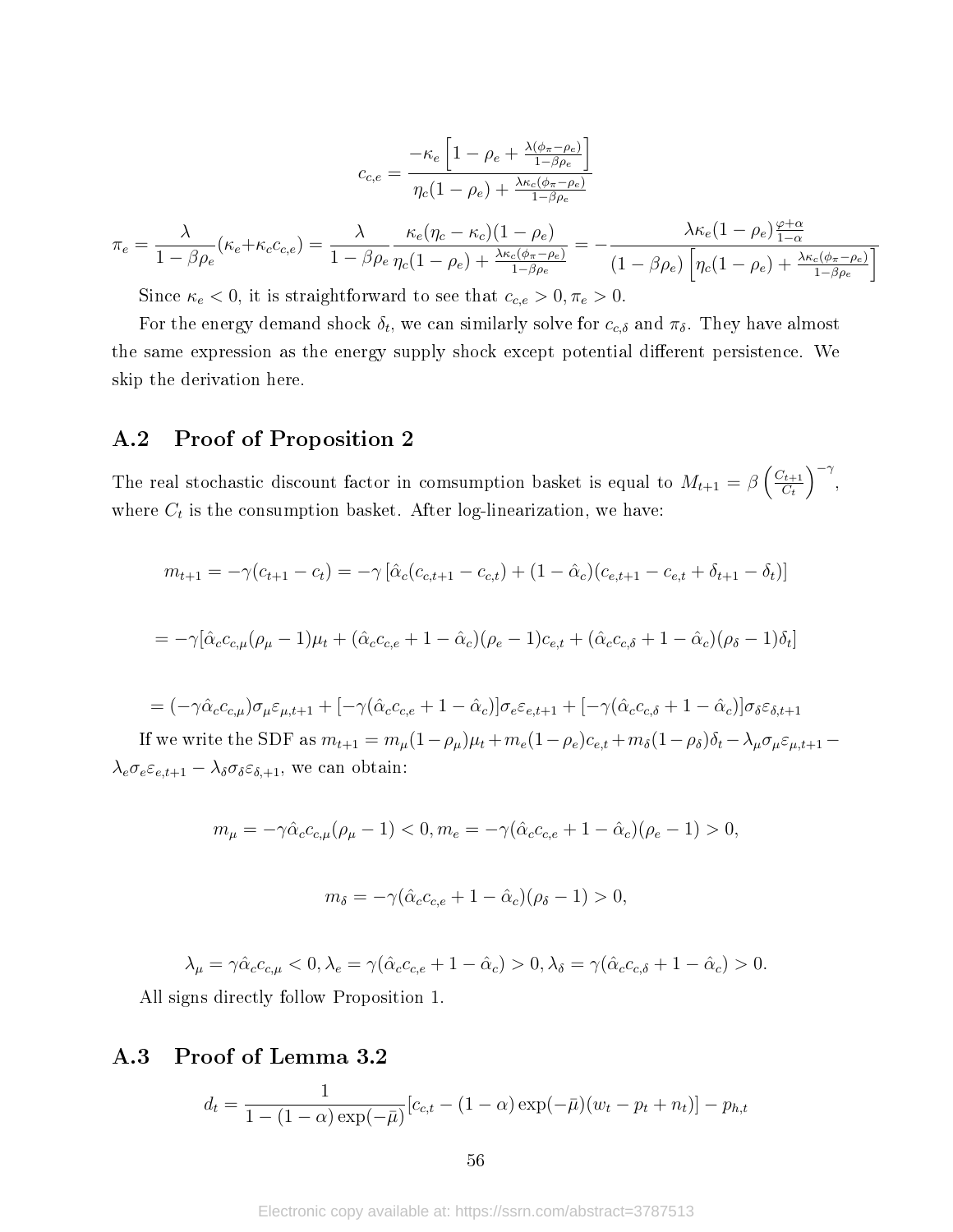$$
= \frac{1}{1 - (1 - \alpha) \exp(-\bar{\mu})} [c_{c,t} - (1 - \alpha) \exp(-\bar{\mu}) (\gamma [(\hat{\alpha}_c c_{c,t} + (1 - \hat{\alpha}_c) (c_{e,t} + \delta_t)] + \frac{\varphi + 1}{1 - \alpha} c_{c,t})] - \frac{1 - \hat{\alpha}_c}{\phi} (c_{c,t} - c_{e,t} - \delta_t)
$$
  
Therefore:

$$
d_{\mu} = \left[\frac{1 - (1 - \alpha) \exp(-\bar{\mu})(\gamma \hat{\alpha_c} + \frac{\varphi + 1}{1 - \alpha})}{1 - (1 - \alpha) \exp(-\bar{\mu})} - \frac{1 - \hat{\alpha_c}}{\phi}\right] c_{c,\mu}
$$

$$
d_e = \left[\frac{1 - (1 - \alpha) \exp(-\bar{\mu})(\gamma \hat{\alpha_c} + \frac{\varphi + 1}{1 - \alpha})}{1 - (1 - \alpha) \exp(-\bar{\mu})} - \frac{1 - \hat{\alpha_c}}{\phi}\right] c_{c,e} - \frac{(1 - \alpha) \exp(-\bar{\mu})\gamma(1 - \hat{\alpha_c})}{1 - (1 - \alpha) \exp(-\bar{\mu})} + \frac{1 - \hat{\alpha_c}}{\phi}
$$

$$
d_{\delta} = \left[\frac{1 - (1 - \alpha) \exp(-\bar{\mu})(\gamma \hat{\alpha_c} + \frac{\varphi + 1}{1 - \alpha})}{1 - (1 - \alpha) \exp(-\bar{\mu})} - \frac{1 - \hat{\alpha_c}}{\phi}\right] c_{c,\delta} - \frac{(1 - \alpha) \exp(-\bar{\mu})\gamma(1 - \hat{\alpha_c})}{1 - (1 - \alpha) \exp(-\bar{\mu})} + \frac{1 - \hat{\alpha_c}}{\phi}
$$

Under Assumption 2, and  $\hat{\alpha}_c$  being close to 1, we have  $1 - (1 - \alpha) \exp(-\bar{\mu}) (\gamma + \frac{\varphi + 1}{1 - \alpha})$  $\frac{\varphi+1}{1-\alpha}$ ) > 0. Therefore:

$$
d_{\mu} < 0, d_e > 0, d_{\delta} > 0.
$$

### A.4 Proof of Proposition 3

Note that according to Campbell-Shiller decompsition, the return to core stock can be written as:

$$
r_{s,t+1} = \kappa_0 + \kappa_1 z_{t+1} - z_t + \Delta d_{t+1},
$$

where  $z_t$  is the log price-dividend ratio of the core stock. Postulate that  $z_t = z_\mu \mu_t + z_\mu$  $z_e c_{e,t} + z_{\delta} \delta_t$ , then the return to core stock is equal to:

$$
r_{s,t+1} = \kappa_0 + \kappa_1 (z_{\mu} \mu_{t+1} + z_e c_{e,t+1} + z_{\delta} \delta_{t+1}) - (z_{\mu} \mu_t + z_e c_{e,t} + z_{\delta} \delta_t) + \Delta d_{t+1}
$$

We solve for the coefficients  $z_{\mu}$ ,  $z_e$ ,  $z_{\delta}$  from the Euler equation  $E_t(m_{t+1}+r_{s,t+1})+\frac{1}{2}var(m_{t+1}+r_{s,t+1})$  $r_{s,t+1}$ ) = 0.

$$
E_t r_{s,t+1} = \kappa_0 + [(\kappa_1 \rho_\mu - 1)z_\mu + (\rho_\mu - 1)d_\mu]\mu_t + [(\kappa_1 \rho_e - 1)z_e + (\rho_e - 1)d_e]c_{e,t} + [(\kappa_1 \rho_\delta - 1)z_\delta + (\rho_\delta - 1)d_\delta]\delta_t
$$
  
And:

 $E_t m_{t+1} = m_\mu (1 - \rho_\mu) \mu_t + m_e (1 - \rho_e) c_{e,t} + m_\delta (1 - \rho_\delta) \delta_t$ 

Electronic copy available at: https://ssrn.com/abstract=3787513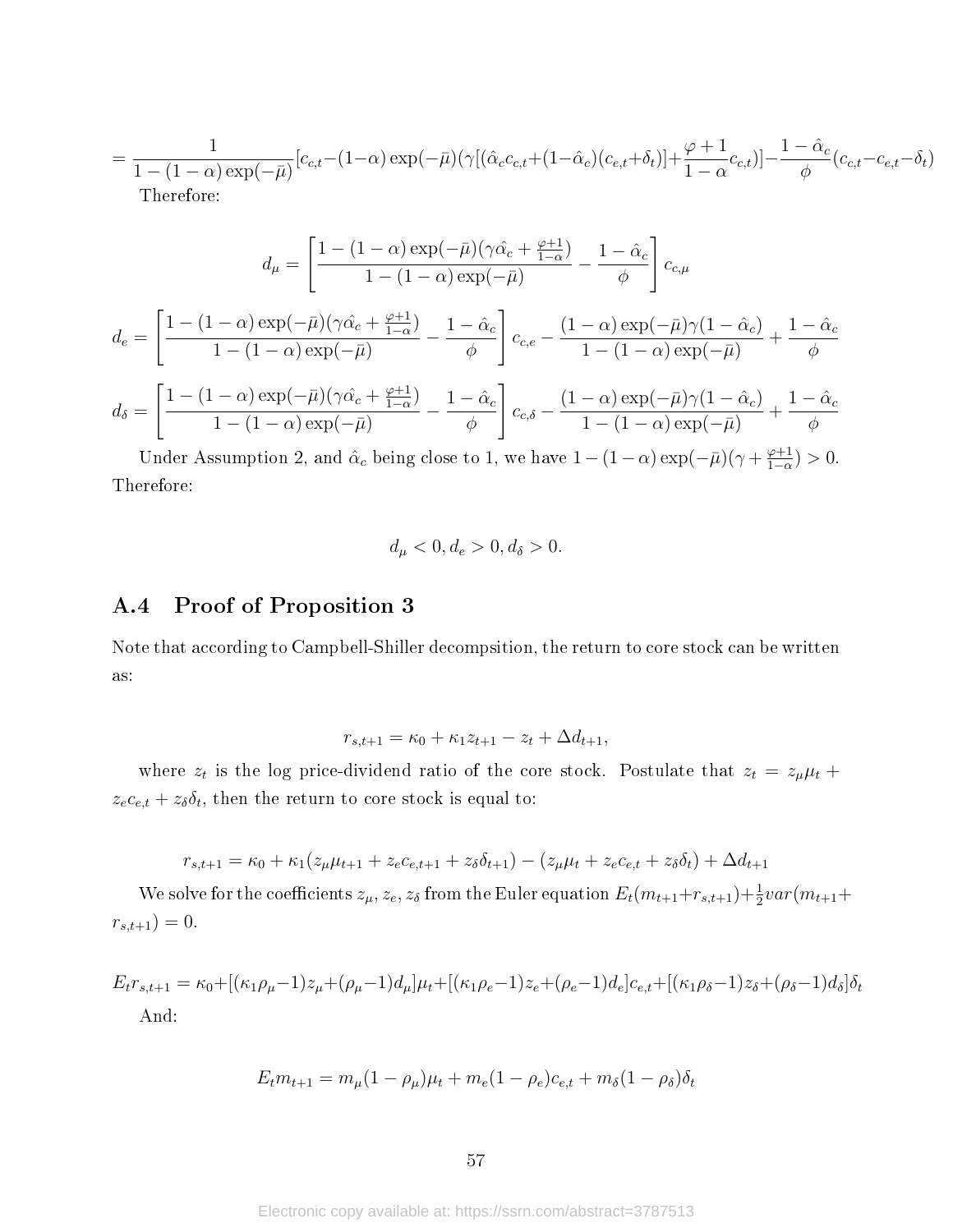Note that  $var_t(m_{t+1} + r_{s,t+1})$  is a constant and the Euler equation has to hold for all values of state variables  $\mu_t$ , we have the following:

$$
(\kappa_1 \rho_\mu - 1)z_\mu + (\rho_\mu - 1)d_\mu + (1 - \rho_\mu)m_\mu = 0
$$

We can solve for  $z_{\mu}$  as:

$$
z_{\mu} = \frac{1 - \rho_{\mu}}{1 - \kappa_1 \rho_{\mu}} (m_{\mu} - d_{\mu})
$$

Similarly, the following equation should hold so that the Euler equation holds for all values of  $c_{e,t}$ :

$$
(\kappa_1 \rho_e - 1)z_e + (\rho_e - 1)d_e + (1 - \rho_e)m_e = 0
$$

Solve for  $z_e, z_\delta$  as:

$$
z_e = \frac{1 - \rho_e}{1 - \kappa_1 \rho_e} (m_e - d_e), z_{\delta} = \frac{1 - \rho_{\delta}}{1 - \kappa_1 \rho_{\delta}} (m_{\delta} - d_{\delta})
$$

Then we plug in the log price-dividend ratio into the Campbell-Shiller decomposition and solve for the core stock return:

$$
r_{s,\mu} = \kappa_1 z_\mu + d_\mu = \frac{\kappa_1 (1 - \rho_\mu)}{1 - \kappa_1 \rho_\mu} (m_\mu - d_\mu) + d_\mu = \frac{\kappa_1 (1 - \rho_\mu)}{1 - \kappa_1 \rho_\mu} m_\mu + \frac{1 - \kappa_1}{1 - \kappa_1 \rho_\mu} d_\mu < 0,
$$
\n
$$
r_{s,e} = \frac{\kappa_1 (1 - \rho_e)}{1 - \kappa_1 \rho_e} m_e + \frac{1 - \kappa_1}{1 - \kappa_1 \rho_e} d_e > 0, r_{s,\delta} = \frac{\kappa_1 (1 - \rho_\delta)}{1 - \kappa_1 \rho_\delta} m_\delta + \frac{1 - \kappa_1}{1 - \kappa_1 \rho_\delta} d_\delta > 0.
$$

### A.5 Proof of Proposition 4

We use the nominal SDF of the households to price the nominal bonds. Consider the twoperiod bond issued at time t at price  $P_t^{(2)}$  $t_t^{(2)}$ . At time  $t + 1$ , the bond price becomes  $P_{t+1}^{(1)}$ . Therefore, the following Euler equations hold for the two-pseriod bond and one-period bond:

$$
E_t M_{t+1}^{\$} P_{t+1}^{(1)} = P_t^{(2)}, E_t M_{t+1}^{\$} = P_t^{(1)}.
$$

Take logs on both sides:

$$
p_t^{(1)} = p_0^{(1)} + E_t m_{t+1}^*
$$

$$
p_t^{(2)} = p_0^{(2)} + E_t m_{t+1}^{\$} + E_t p_{t+1}^{(1)}
$$

where  $p_0^{(1)}$  $_0^{\left( 1\right) }$  and  $p_0^{\left( 2\right) }$  $_{0}^{(2)}$  are constants that originate from the second-order moments.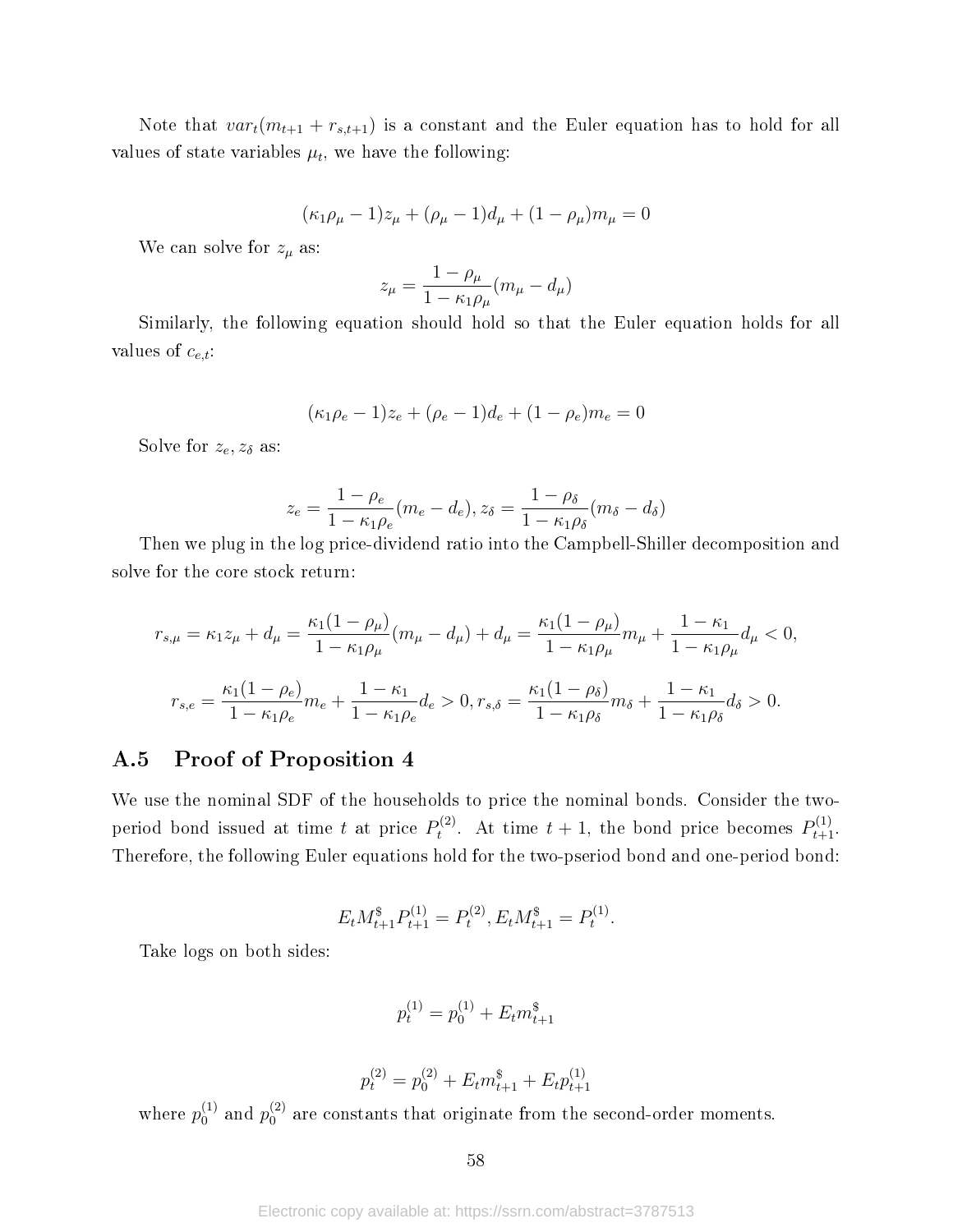$$
E_t m_{t+1}^{\$} = m_{\mu} (1 - \rho_{\mu}) \mu_t + m_e (1 - \rho_e) c_{e,t} + m_{\delta} (1 - \rho_{\delta}) \delta_t
$$

$$
-\frac{1-\hat{\alpha}_c}{\phi}E_t(c_{c,t+1}-c_{c,t}-c_{e,t+1}+c_{e,t}-\delta_{t+1}+\delta_t)-E_t\pi_{t+1}
$$

We rewrite  $E_t m_{t+1}^{\$} = m_{\mu}^{\$} \mu_t + m_{\delta}^{\$} \delta_t + m_e^{\$} c_{e,t}$ , where

$$
m_{\mu}^{\$} = m_{\mu}(1 - \rho_{\mu}) + \frac{1 - \hat{\alpha}_{c}}{\phi}(1 - \rho_{\mu})c_{c,\mu} - \rho_{\mu}\pi_{\mu},
$$

$$
m_e^{\$} = m_e(1-\rho_e) + \frac{1-\hat{\alpha}_c}{\phi}[(1-\rho_e)(c_{c,e}-1)] - \rho_e \pi_e, m_\delta^{\$} = m_\delta(1-\rho_\delta) + \frac{1-\hat{\alpha}_c}{\phi}[(1-\rho_\delta)(c_{c,\delta}-1)] - \rho_\delta \pi_\delta.
$$

As  $m_{\mu} < 0, c_{c,\mu} < 0, \pi_{\mu} > 0$ , it is straightforward that  $m_{\mu}^{\$} < 0$ . Recall that  $m_e = \gamma(\hat{\alpha}_c c_{c,e} + 1 - \hat{\alpha}_c)$ , thus  $m_e^{\$}=(1-\rho_e)\left[m_e+\frac{1-\hat{\alpha}_c}{\phi}\right]$  $\left[ \frac{c_{c}}{\phi}(c_{c,e}-1) \right] = (1-\rho_{e}) (\eta_{c}c_{c,e} + \kappa_{e}) - \rho_{e}\pi_{e} < 0$ 

The last inequality comes from that fact that  $\eta_c c_{c,e} + \kappa_e < 0$ , which is from the proof of Proposition 1. Similarly,  $m_{\delta}^{\$} < 0$ .

The return to a long-term bond is equal to  $r_{b,t+1} = p_{t+1}^{(1)} - p_t^{(2)} = const + E_{t+1} m_{t+2}^{\$}$  $(E_t m_{t+1}^{\$} + E_t p_{t+1}^{(1)})$ . We decompose  $r_{b,t+1}$  into predictable component  $r_{b0,t}$  and unpredictable component  $r_{b,\mu}\sigma_\mu\varepsilon_{t+1} + r_{b,e}\sigma_e\varepsilon_{e,t+1} + r_{b,\delta}\sigma_\delta\varepsilon_{\delta,t+1}$ , we have:

$$
r_{b,\mu}=m_{\mu}^{\$}<0, r_{b,\delta}=m_{\delta}^{\$}<0, r_{b,e}=m_{e}^{\$}<0.
$$

### A.6 Proof of Prosition 5

The exposure of nominal foreign currency return to the three shocks are:

$$
r_{fx,\mu} = \lambda_{\mu} + \frac{1 - \hat{\alpha}_c}{\phi} c_{c,\mu} + \pi_{\mu} = \gamma \hat{\alpha}_c c_{c,\mu} + \frac{1 - \hat{\alpha}_c}{\phi} c_{c,\mu} - \frac{\left(\gamma \hat{\alpha}_c + \frac{1 - \hat{\alpha}_c}{\phi}\right)(1 - \rho_{\mu})}{\phi_{\pi} - \rho_{\mu}} c_{c,\mu} = \frac{\phi_{\pi} - 1}{\phi_{\pi} - \rho_{\mu}} \left(\gamma \hat{\alpha}_c + \frac{1 - \hat{\alpha}_c}{\phi}\right) c_c
$$

$$
r_{fx,e} = \lambda_e + \frac{1 - \hat{\alpha}_c}{\phi} (c_{c,e} - 1) + \pi_e = \left(\eta_c + \frac{\lambda \kappa_c}{1 - \beta \rho_e}\right) c_{c,e} + \left(\frac{\lambda}{1 - \beta \rho_e} + 1\right) \kappa_e
$$

Though we cannot determine conclusively on the signs of  $r_{fx,e}$ , we can see the three forces. Real SDF's loading on energy supply shock is  $\lambda_e > 0$ . The relative headline price loading is  $\frac{1-\hat{\alpha}_c}{\phi}(c_{c,e}-1) < 0$ , and the core good inflation loading is  $\pi_e > 0$ . The signs of loadings on energy demand shock are similar.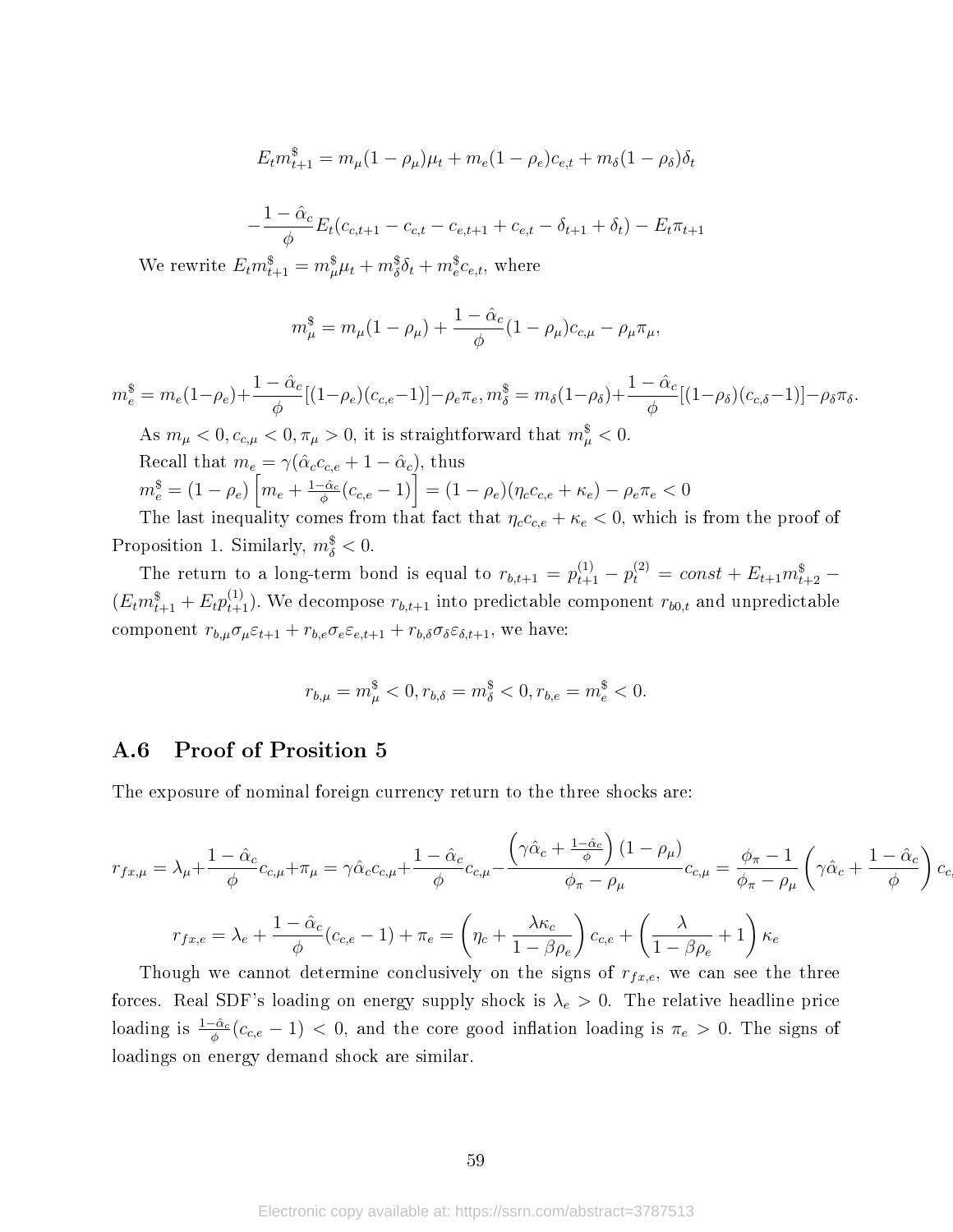# A.7 Proof of Proposition 6

Commodity futures satisfy the following Euler equation:

$$
E_t M_{t+1} \frac{P_{e,t+1}}{P_{h,t+1}} = E_t M_{t+1} F_t
$$

Taking log on both sides:

$$
f_t = f_0 + E_t(p_{e,t+1} - p_{h,t+1}) = f_0 + E_t[p_{e,t+1} - (1 - \hat{\alpha}_c)(p_{e,t+1} - \delta_{t+1})]
$$

$$
= \frac{\hat{\alpha}_c}{\phi} c_{c,\mu} \rho_\mu \mu_t + \frac{\hat{\alpha}_c}{\phi} (c_{c,e} - 1) \rho_e c_{e,t} + \left[ \hat{\alpha}_c \left( \frac{\phi - 1}{\phi} + \frac{1}{\phi} c_{c,\delta} \right) + (1 - \hat{\alpha}_c) \right] \rho_\delta \delta_t
$$
  
Straightforwardly,  $f_\mu < 0$ ,  $f_e < 0$ ,  $f_\delta > 0$ .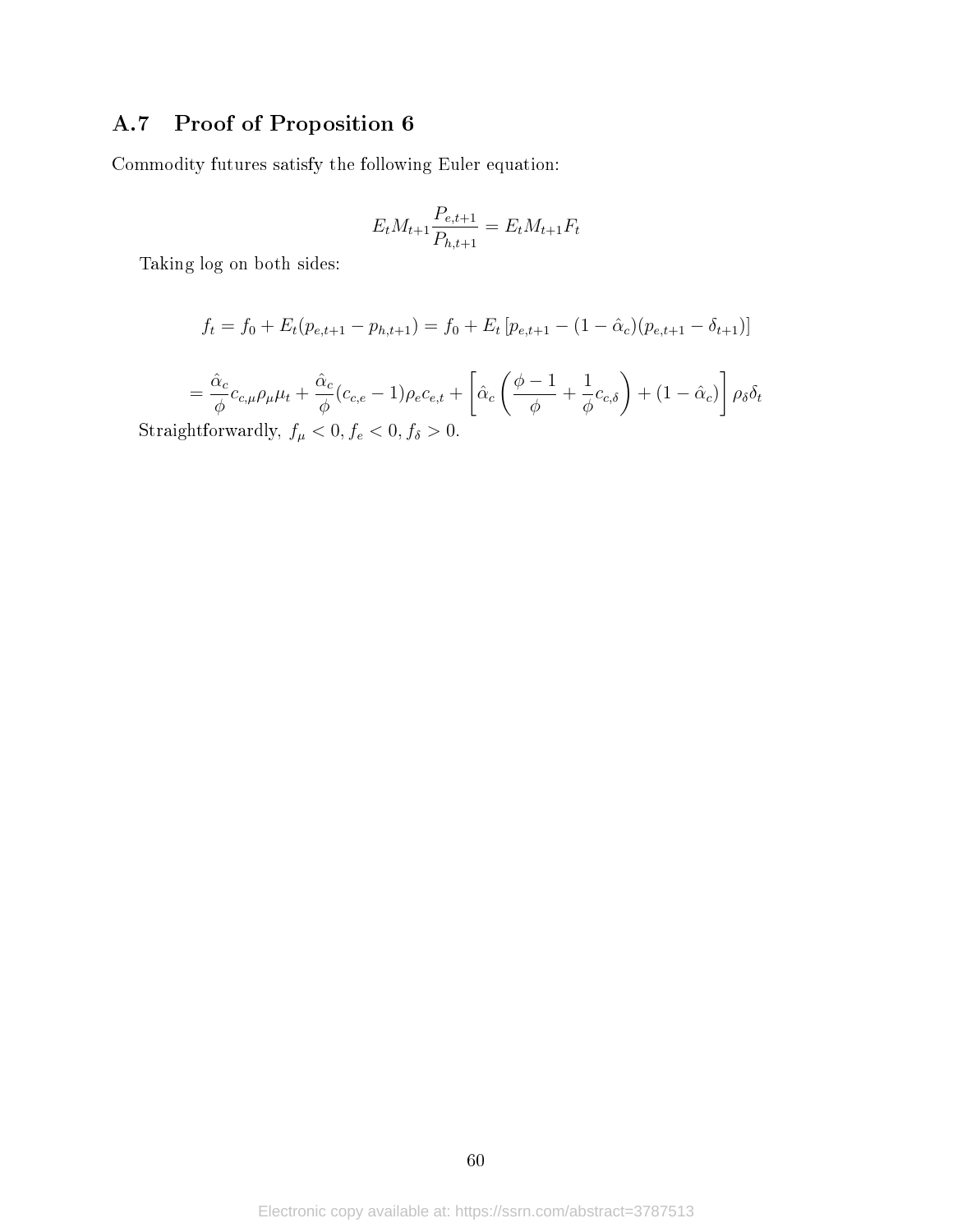# B Parameter Values

In this appendix, we show the parameter values we use in Section 3.5.

| Variable                             | Symbol             | Value |
|--------------------------------------|--------------------|-------|
| Substitution between core and energy | Φ                  | 2     |
| TES                                  | $\frac{1}{\gamma}$ | 3     |
| Core expenditure share               | $\hat{\alpha}_c$   | 0.9   |
| Prob of price adjustment             | $1-\theta$         | 1/4   |
| Labor share                          | $1-\alpha$         | 2/3   |
| Time discount rate                   | B                  | 0.99  |
| Average markup                       | $\exp(\bar{\mu})$  | 5     |
| Taylor rule response                 | $\phi_{\pi}$       | 1.5   |
| Frisch elasticity of labor           | $\varphi$          | 2     |
| Energy supply persistence            | $\rho_e$           | 0     |
| Energy demand persistence            | $\rho_{\delta}$    |       |

Table B1: Parameter Values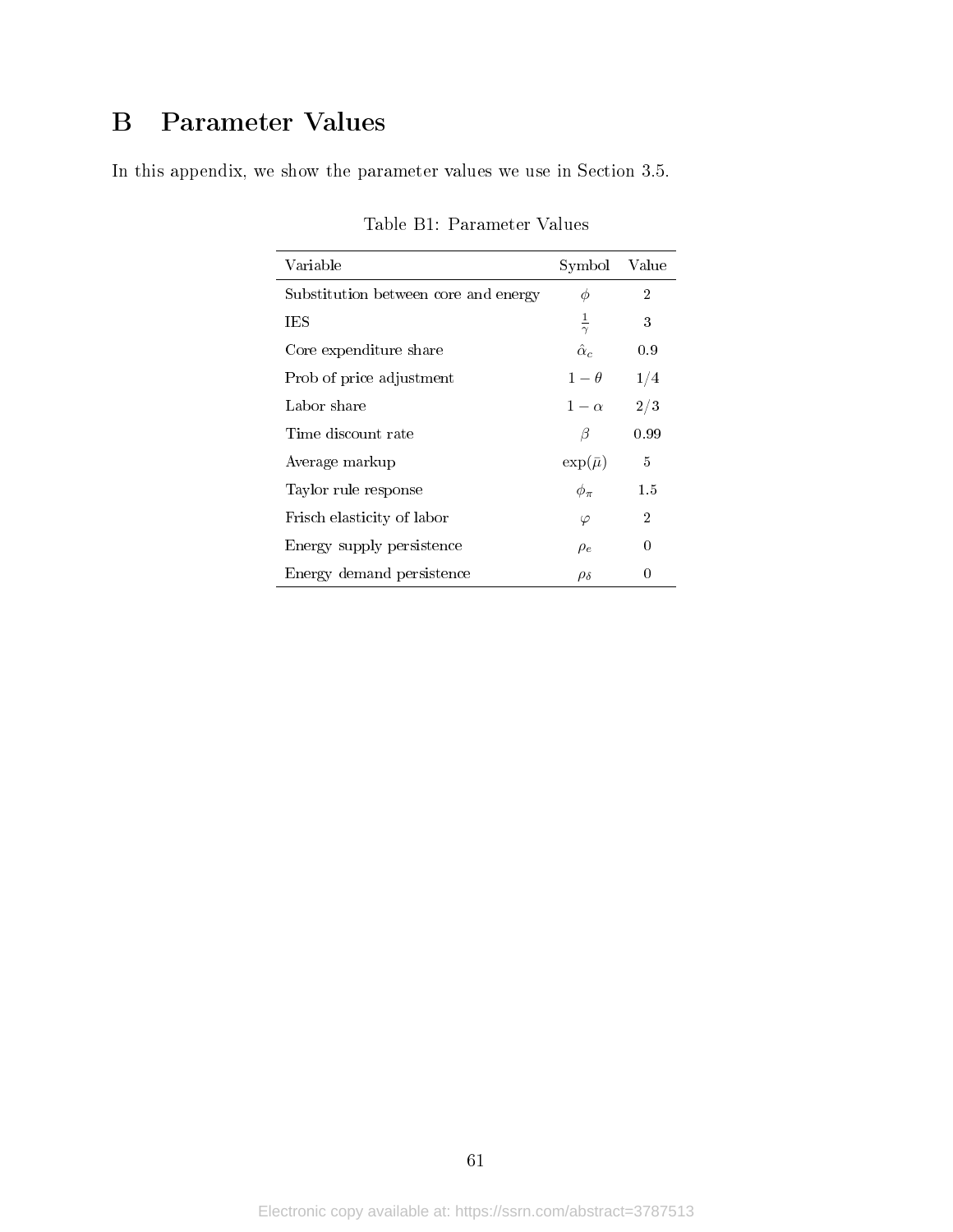# C Additional Empirical Results

## C.1 VAR Estimates

Table C1 reports the VAR coefficient matrix and their statistical significance.

|                         |           | A. Risk Exposure |           |
|-------------------------|-----------|------------------|-----------|
|                         | core      | food             | energy    |
| $\text{core}(-1)$       | 0.46      | $0.16\,$         | 1.74      |
|                         | (7.41)    | (1.11)           | (2.15)    |
| $food(-1)$              | $0.08\,$  | $0.27\,$         | 0.28      |
|                         | (2.98)    | (4.04)           | (0.77)    |
| $inflation(-1)$         | $0.01\,$  | $0.02\,$         | $-0.02$   |
|                         | (1.22)    | (1.21)           | $(-0.29)$ |
| $\mathrm{rf}(-1)$       | $0.15\,$  | $0.01\,$         | $0.00\,$  |
|                         | (3.01)    | (0.05)           | $(-0.00)$ |
| $pd(-1)$                | $-1.23$   | $-1.54$          | 6.11      |
|                         | $(-3.19)$ | $(-1.68)$        | (1.21)    |
| output $\text{gap}(-1)$ | $0.06\,$  | $0.32\,$         | $0.31\,$  |
|                         | (1.31)    | (2.90)           | (0.50)    |
| $\mathbb{R}^2$          | 0.70      | 0.26             | 0.04      |

Table C1: Shocks to Expected Inflation

Notes: This table reports estimates of  $VAR(1)$ . The t-statistics are in the parenthese. The VAR includes the core, food, and energy inflation, the risk-free rate, price-dividend ratio, and the output gap.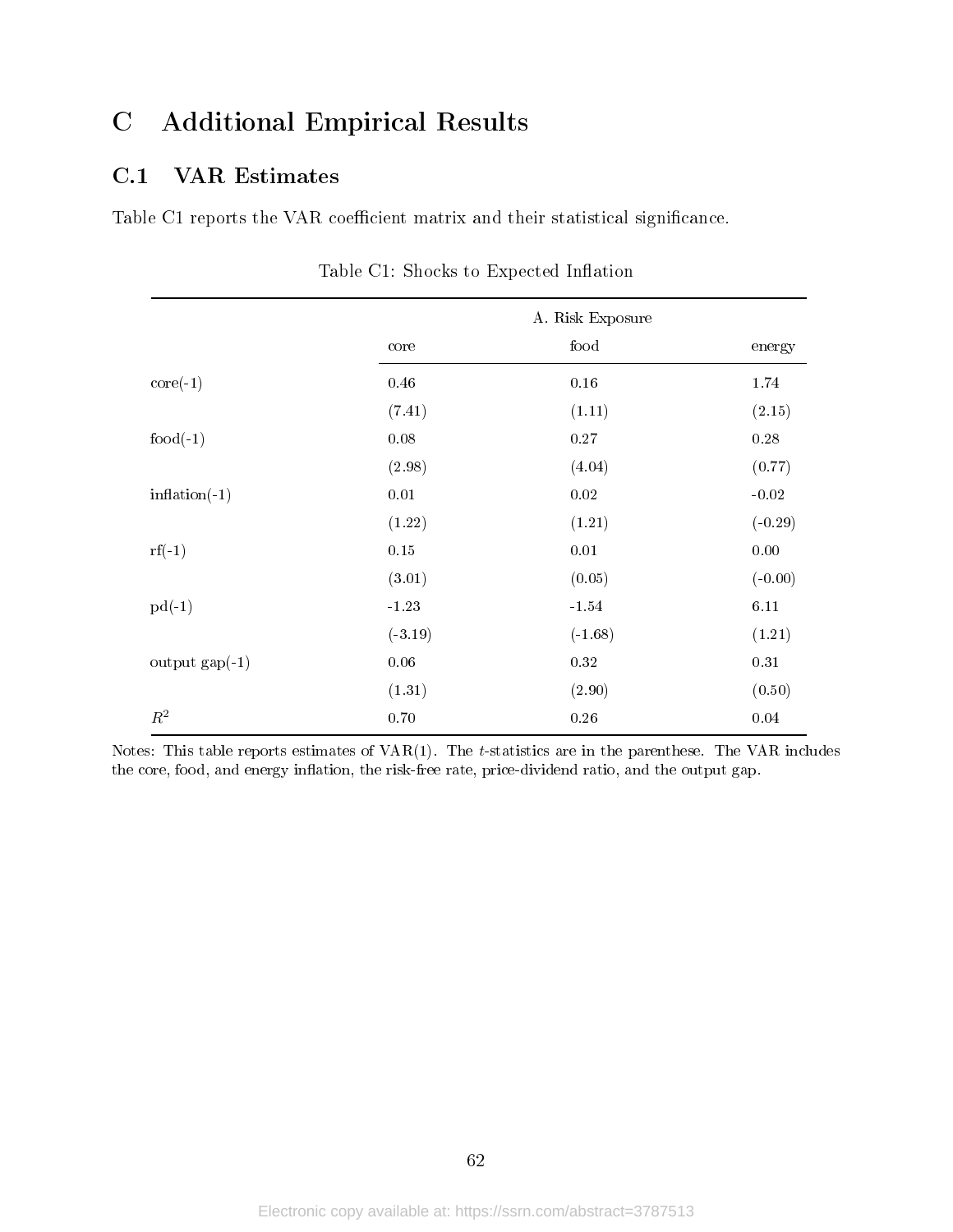## C.2 Alternative Construction of Inflation Shocks

In this subsection, we report the robustness of the inflation shocks to the way we extract them. We calculate the shocks to headline, core, and energy inflation from an  $AR(1)$ ,  $ARMA(1,1)$ , and a VAR model (shown in the main text). The shock series constructed from the three models are highly correlated, with the correlation listed in Table C2. Therefore, our extracted shock series is robust to different models.

|          | $AR(1)$ and $ARMA(1,1)$ | $ARMA(1,1)$ and VAR | $AR(1)$ and VAR |
|----------|-------------------------|---------------------|-----------------|
| Headline | 0.92                    | 0.92                | 0.90            |
| Core     | 0.93                    | 0.86                | 0.89            |
| Energy   | $1.00\,$                | 0.97                | 0.98            |

Table C2: Correlation of Shocks

Notes: This table shows the correlation of headline, core, and energy inflation shocks constructed from  $AR(1)$ ,  $ARMA(1,1)$ , and  $VAR$  models.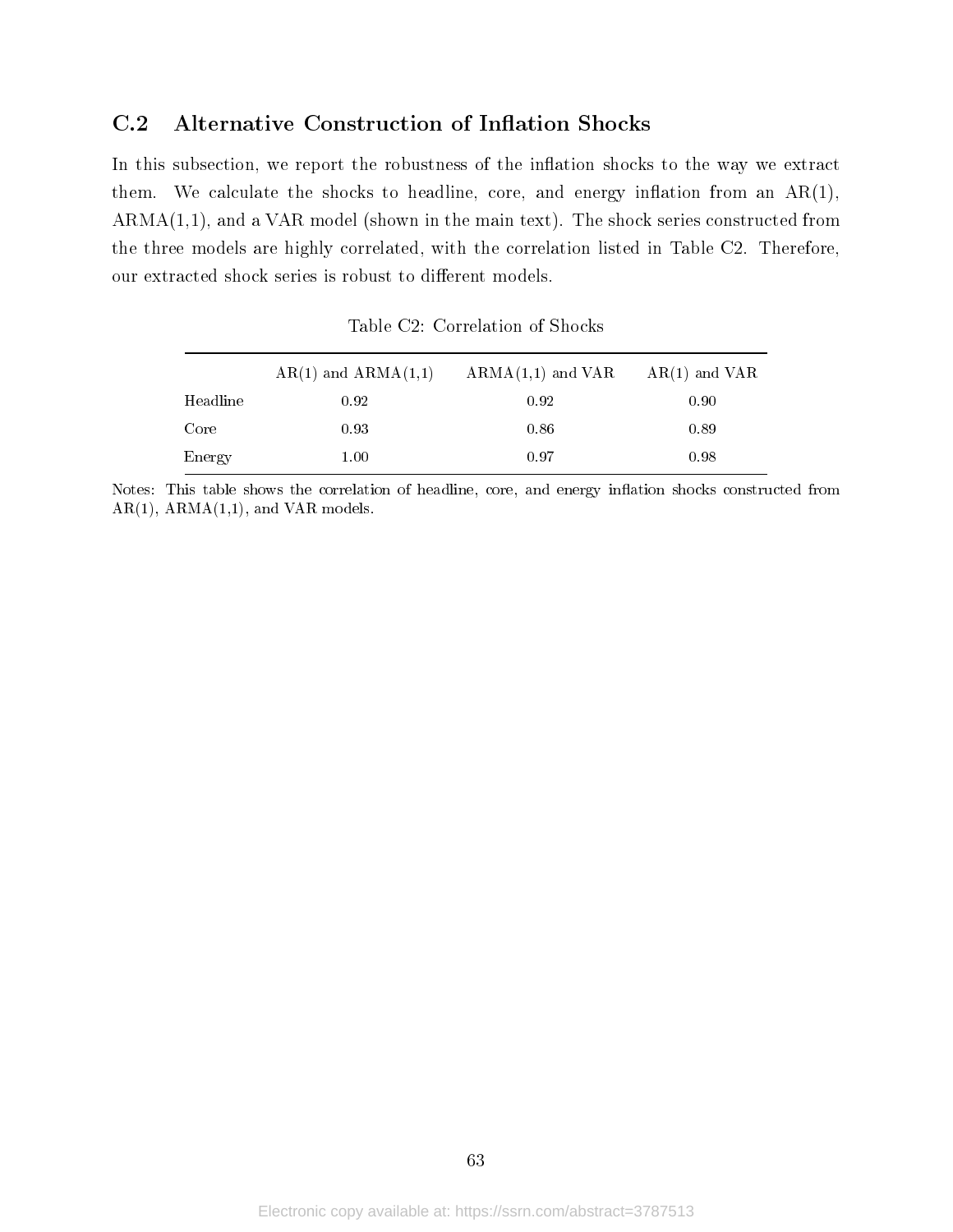## C.3 GMM Estimation

In this section, we report the standard errors of prices of inflation risks with GMM estimation. The moment conditions are written as:

$$
E_T \begin{bmatrix} (1 - b'\varepsilon_{\pi,t})r_t \\ \lambda - b'\varepsilon_{\pi,t}\varepsilon'_{\pi,t} \end{bmatrix} = 0
$$

where  $m_t = 1 - b' \varepsilon_{\pi,t}$  is the stochastic discount factor,  $\varepsilon_{\pi,t}$  is the corresponding inflation risk factor,  $\lambda$  is the price of risk, and  $E_T$  is the operator of time-series average.

Table C3 reports the estimation results. These estimates are identical in sign and signicance with the estimates obtained using the two-step Fama-MacBeth approach and very similar in magnitude.

|                    | B. 35 Portfolios |           |           |           |           |
|--------------------|------------------|-----------|-----------|-----------|-----------|
| headline $\lambda$ | 0.20             |           | $-0.07$   |           |           |
| $t$ -stat          | (0.68)           |           | $(-0.29)$ |           |           |
| core $\lambda$     |                  | $-1.08$   |           | $-1.06$   | $-0.65$   |
| $t$ -stat          |                  | $(-3.02)$ |           | $(-3.88)$ | $(-2.93)$ |
| energy $\lambda$   |                  | 3.88      |           | 3.80      | 0.01      |
| $t$ stat           |                  | (1.36)    |           | (1.78)    | (0.04)    |

Table C3: Price of Inflation Risks

Notes: This table reports the price of risk estimated using the GMM. Panel A uses the 7 average portfolios from each asset class as test portfolios. Panel B uses the 35 portfolios as. In each panel, the first column reports the price of headline inflation and the second column reports the price of core and energy inflation. Standard errors are Newey-West adjusted.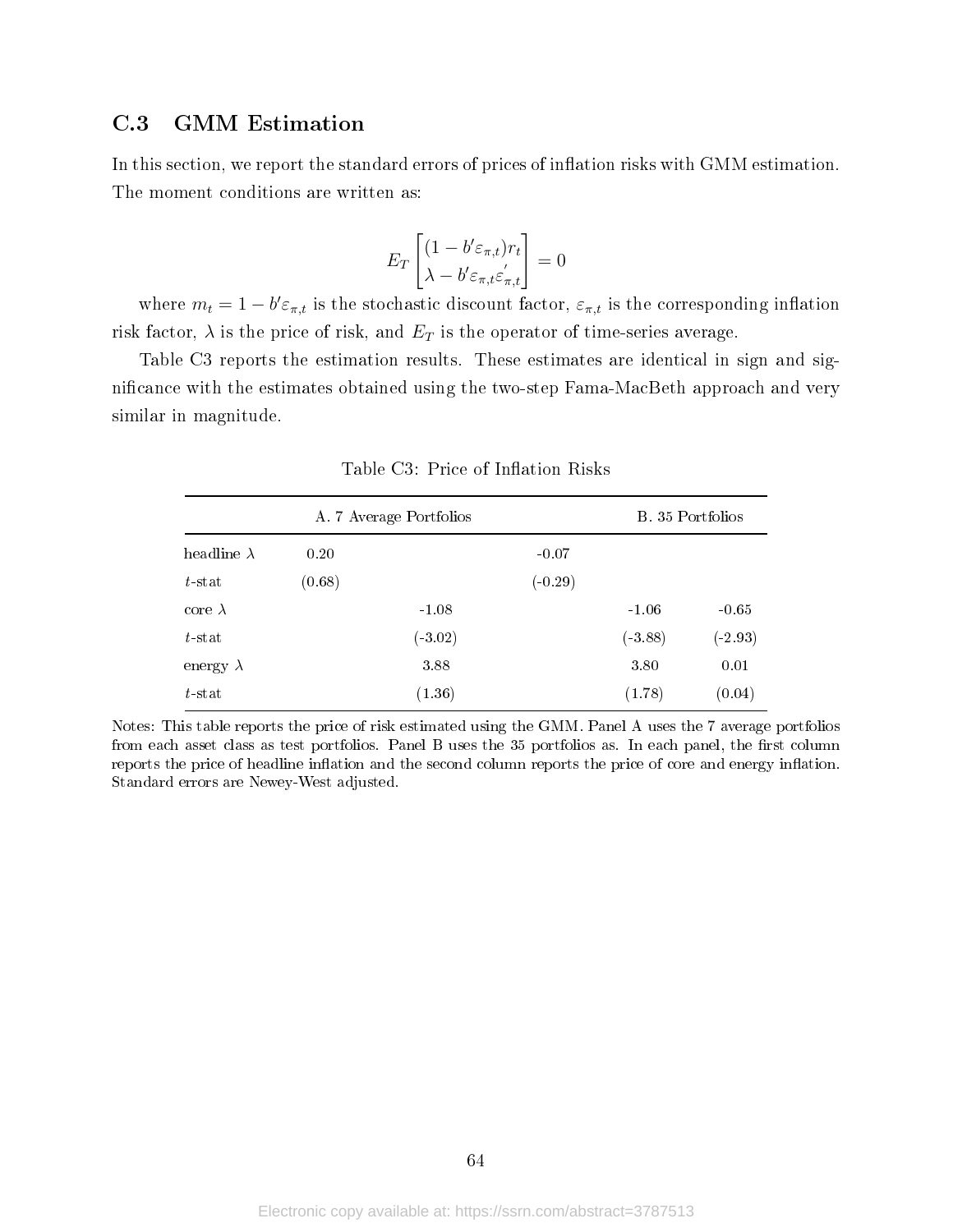### C.4 Betas at Lower Frequency

In this section, we report empirical results with low-frequency betas. This approach follows Bansal et al. (2005) and Lettau et al. (2019). In the first-step of regression, we regress the cumulative asset return from quarter  $t - \tau$  to quarter t on the unexpected inflation from quarter  $t - \tau$  to quarter t.

$$
r_{t-\tau,t} = a + \beta \varepsilon_{\pi,t-\tau,t} + u_t
$$

The unexpected inflation over the  $\tau$  quarters is computed from the VAR system  $Y_t$  =  $c + \Phi Y_{t-1} + u_t.$ 

$$
\varepsilon_{\pi,t-\tau,t} = \sum_{j=0}^{\tau-1} (Y_{t-j} - E_{t-\tau} Y_{t-j}) = \sum_{j=0}^{\tau-1} Y_{t-j} - hc[(I-A)^{-1}(I-A^{\tau})] - \sum_{j=0}^{\tau-1} Y_{t-\tau} A^{\tau-j}
$$

$$
= \sum_{j=0}^{\tau-1} Y_{t-j} - \tau c[(I-A)^{-1}(I-A^{\tau})] - Y_{t-\tau}[(I-A)^{-1}(I-A^{\tau+1}) - I]
$$

 $\varepsilon_{\pi,t-\tau,t}$  are the corresponding rows of the vector. The covariation over longer-horizon captures the low-frequency relation between inflation and asset prices.  $r_{t-\tau,t}$  is the cumulative asset excess return from quarter  $t - \tau$  to t. We select  $\tau = 8$  and examine the covariation at the eight-quarter frequency. Table C4 reports the  $\beta$ 's prices of risks using the 7 average portfolios .

The asset loadings and price of risks are largely identical with the ones presented in the main text. The only difference is that the price of energy inflation is positive and statistically significant. One potential reason is that energy inflation is quite noisy at higher frequency, which contaminates the beta estimates and hinders the discovery of its price of risk. When we look at the lower-frequency covariation, energy inflation carries a positive risk premium, i.e., a higher energy inflation indicates good news for investors.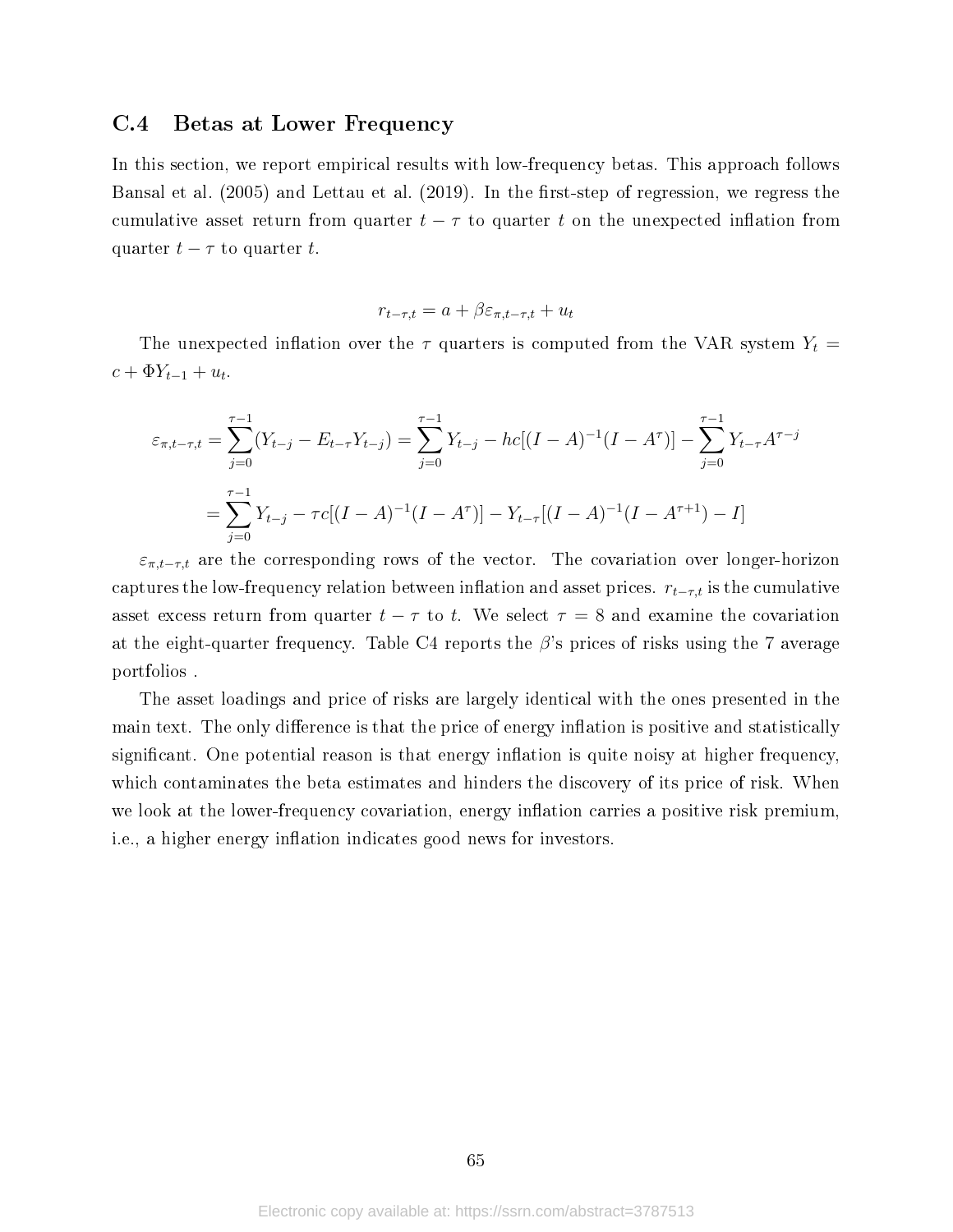|               |         | A. Asset Return Exposure |         |                     |
|---------------|---------|--------------------------|---------|---------------------|
|               | core    | $t$ -stat                | energy  | $t$ -stat<br>(1.41) |
| Stock         | $-4.17$ | $(-3.19)$                | 0.40    |                     |
| Treasury      | $-1.45$ | $(-2.16)$                | $-0.20$ | $(-2.77)$           |
| Agency        | $-2.10$ | $(-6.94)$                | $-0.11$ | $(-2.57)$           |
| Corporate     | $-2.62$ | $(-4.12)$                | $-0.04$ | $(-0.37)$           |
| Currency      | $-3.01$ |                          | 0.24    | (1.98)              |
| Commodity     | $-4.64$ | $(-3.09)$                | 2.00    | (6.07)              |
| REIT          | $-1.76$ | $(-0.59)$                | 0.76    | (1.77)              |
|               |         | B. Price of Risk         |         |                     |
|               | core    | $t$ -stat                | energy  | $t$ -stat           |
| 7 portfolios  | $-1.16$ | $(-2.98)$                | 1.56    | (0.77)              |
| 35 portfolios | $-1.07$ | $(-3.03)$                | 3.13    | (1.35)              |

#### Table C4: Eight-Quarter Inflation Exposure and Price of Risk

Notes: This table reports the two-step asset pricing results for core and energy inflation. Panel A reports the asset return exposures for the 7 average portfolios. The betas are computed by regressing 8-quarter cumulative excess returns on 8 quarter inflation shocks. Panel B reports the price of risk estimates for both 7 portfolios and 35 portfolios. The t-statistics are in the parenthese.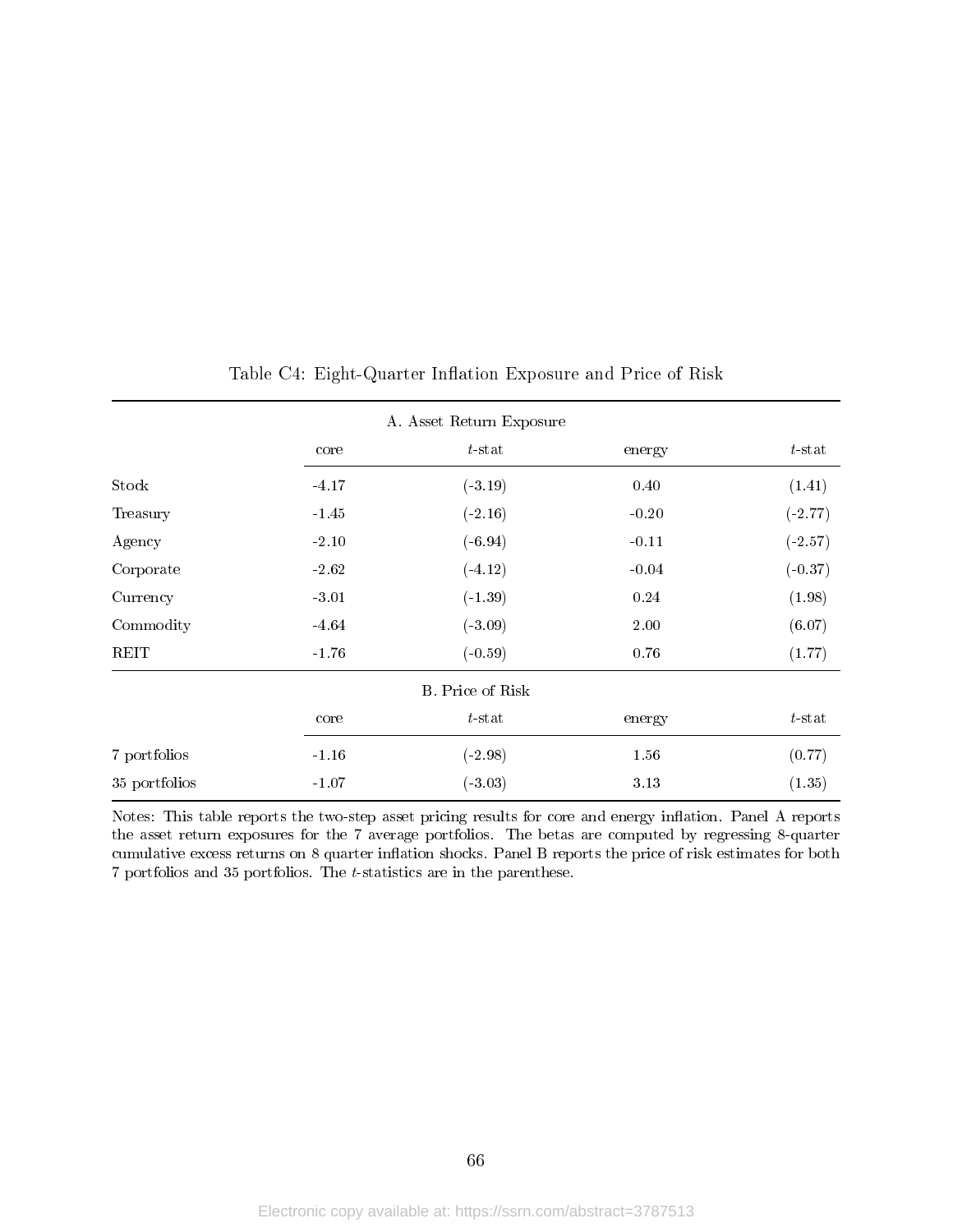# C.5 Shocks to Expected Inflation

This section reports the asset pricing test results for 7 average portfolios with respect to the shock to expected core inflation. The shock to expected core inflation is constructed as  $A\varepsilon_{\pi,t}$ , where A is the coefficient matrix in the VAR. The shock to expected core inflation is highly correlated with the shock to core inflation itself, so the asset pricing rests are similar, too. The correlation between shocks to core inflation and shocks to expected core inflation is 0.90.

|               |                                 | A. Risk Exposure |                 |           |  |  |
|---------------|---------------------------------|------------------|-----------------|-----------|--|--|
|               | shock to<br>core<br>expectation | $t$ -stat        | energy<br>shock | $t$ -stat |  |  |
| Stock         | $-14.74$                        | $(-6.10)$        | 0.36            | (3.13)    |  |  |
| Treasury      | $-5.03$                         | $(-5.21)$        | $-0.16$         | $(-3.50)$ |  |  |
| Agency        | $-4.98$                         | $(-5.78)$        | $-0.05$         | $(-1.49)$ |  |  |
| Corporate     | $-6.53$                         | $(-6.71)$        | 0.01            | (0.35)    |  |  |
| Currency      | $-3.19$<br>$(-1.20)$            |                  | 0.16            | (2.72)    |  |  |
| Commodity     | 2.66                            | (0.86)           | 1.06            | (7.61)    |  |  |
| REIT          | $-14.06$                        | $(-4.16)$        | 0.44            | (3.44)    |  |  |
|               |                                 | C. Price of Risk |                 |           |  |  |
|               | shock to<br>core<br>expectation | $t$ -stat        | energy<br>shock | $t$ -stat |  |  |
| 7 portfolios  | $-0.40$                         | $(-2.88)$        | 4.87            | (1.81)    |  |  |
| 35 portfolios | $-0.41$                         |                  | 4.21            | (1.63)    |  |  |

Table C5: Shocks to Expected Inflation

Notes: This table reports the two-step asset pricing results for shock to core inflation expectation and energy shock. Panel A reports the asset return exposures for the 7 average portfolios, and Panel B reports the price of risk estimates for both 7 portfolios and 35 portfolios. The t-statistics are in the parenthese.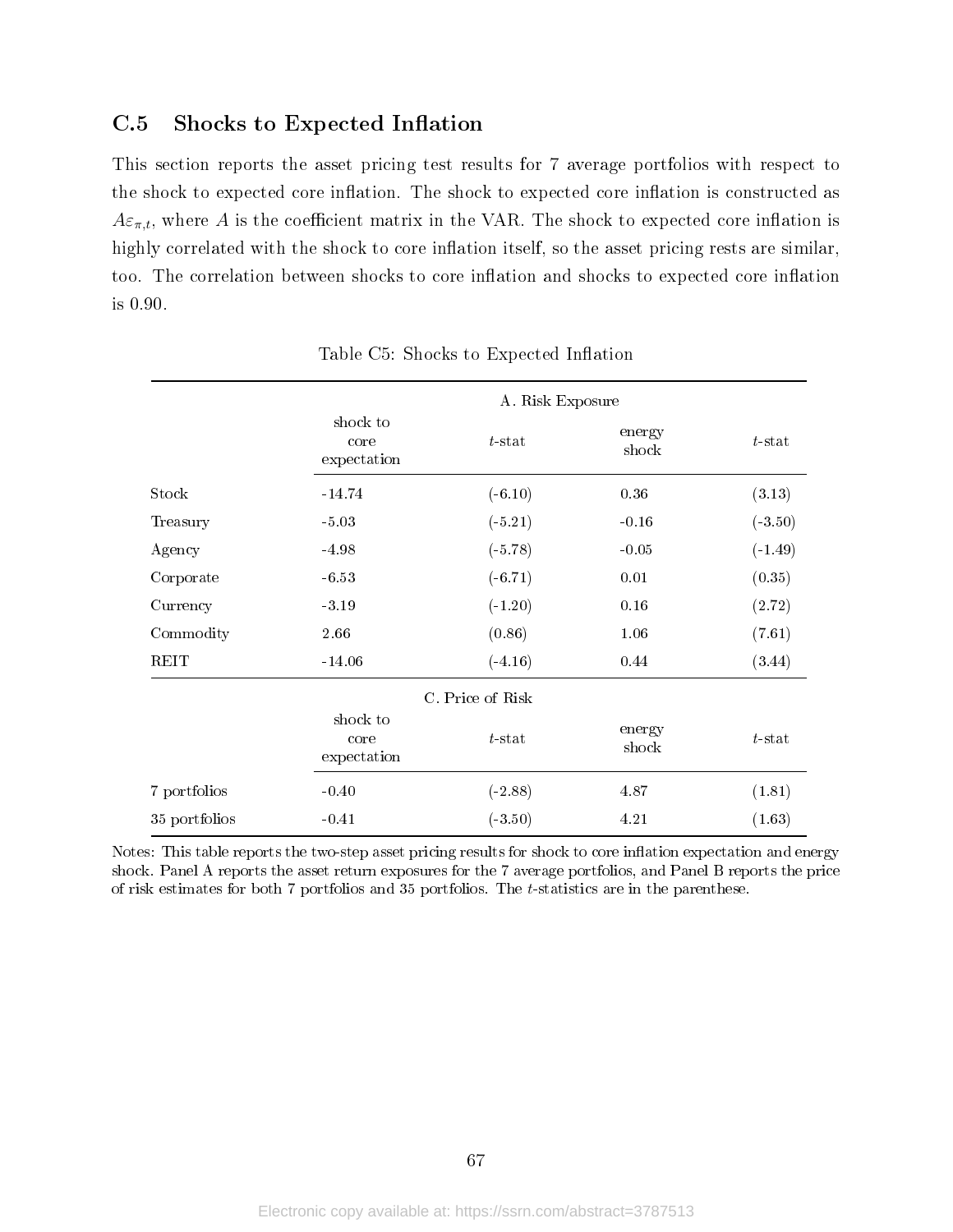### C.6 Maximum Correlation Portfolios

Panel A through C of Table C6, we report the same statistics of the maximum correlation portfolios. To construct the maximum correlation portfolios, we regress the inflation factors onto the available assets and use the regression coefficients as portfolio weights. The maximum correlation portfolios have the maximum correlation with the test assets that are used for constructing the mimicking portfolios.The average return of mimicking portfolios from different asset classes are largely consistent except for currencies and commodities, as these two assets classes are not exposed to the core inflation. The average returns for headline and energy inflation mimicking portfolios do not have a clear pattern.

|                      | Stock     | Treasury  | Agen      | Corp             | Curr      | Comm      | <b>REITs</b> | Aver      | All       |
|----------------------|-----------|-----------|-----------|------------------|-----------|-----------|--------------|-----------|-----------|
|                      |           |           |           | A. Core          |           |           |              |           |           |
| mean                 | $-0.18$   | $-0.16$   | $-0.13$   | $-0.14$          | 0.00      | 0.00      | $-0.03$      | $-0.06$   | $-0.17$   |
| $t$ -stat            | $(-3.99)$ | $(-2.46)$ | $(-3.11)$ | $(-2.71)$        | $(-0.12)$ | $(-0.01)$ | $(-1.71)$    | $(-4.10)$ | $(-4.87)$ |
| Sharpe ratio         | $-0.54$   | $-0.35$   | $-0.40$   | $-0.41$          | $-0.02$   | 0.00      | $-0.29$      | $-0.62$   | $-0.70$   |
| $corr(r_{fmp}, \pi)$ | 0.47      | 0.67      | 0.45      | 0.49             | 0.40      | 0.29      | 0.31         | 0.24      | 0.67      |
|                      |           |           |           | <b>B.</b> Energy |           |           |              |           |           |
| mean                 | 1.03      | $-1.55$   | $-1.62$   | 2.25             | 0.06      | $1.19\,$  | 0.14         | 0.39      | $-2.34\,$ |
| $t$ -stat            | (1.38)    | $(-2.17)$ | $(-2.85)$ | (3.01)           | (0.05)    | (1.12)    | (0.16)       | (0.31)    | $(-1.55)$ |
| Sharpe ratio         | 0.19      | $-0.26$   | $-0.42$   | 0.39             | 0.01      | 0.18      | 0.03         | 0.05      | $-0.27$   |
| $corr(r_{fmp}, \pi)$ | 0.57      | $0.57\,$  | 0.36      | 0.54             | 0.58      | 0.58      | 0.42         | 0.66      | 0.76      |
|                      |           |           |           | C. Headline      |           |           |              |           |           |
| mean                 | $-0.18$   | $-0.33$   | $-0.27$   | 0.07             | $-0.01$   | 0.11      | 0.01         | $-0.04$   | $-0.38$   |
| $t$ -stat            | $(-1.98)$ | $(-3.08)$ | $(-3.32)$ | (0.73)           | $(-0.04)$ | (1.00)    | (0.15)       | $(-0.29)$ | $(-2.52)$ |
| Sharpe ratio         | $-0.27$   | $-0.44$   | $-0.48$   | 0.09             | $-0.01$   | 0.17      | 0.03         | $-0.05$   | $-0.43$   |
| $corr(r_{fmp}, \pi)$ | 0.55      | 0.63      | 0.47      | 0.59             | 0.57      | 0.57      | 0.41         | 0.64      | 0.78      |

Table C6: Mimicking Portfolios: Maximum Correlation Portfolios

Notes: The table reports the characteristics the maximum correlation portfolios. The table reports the mean, the t-statistics, the Sharpe ratio, and the correlation between the portfolio and the corresponding inflation factor. The columns indicate the test assets used to construct the mimicking portfolios.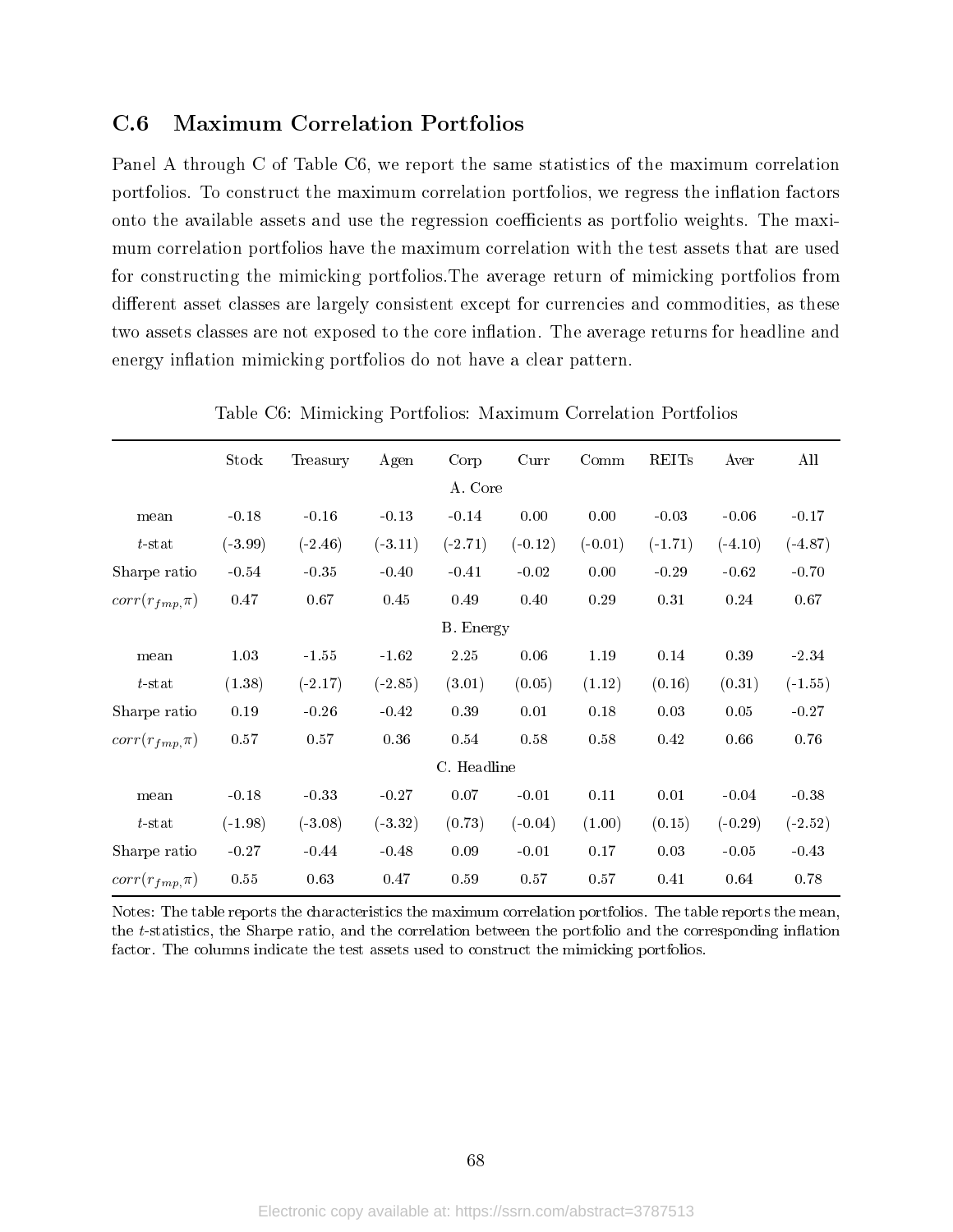# D The Extended Model

In this section, we present an extended version of the model in the main text. All asset pricing implications of the model carries through to the extended one. The goal of the extension is to break down the consumption CAPM. This way, the model is consistent with the empirical fact that controlling for consumption growth does not drive out the risk premium of core inflation.

### D.1 Model Setting

The extended model is similar with the one in the main text in the preference on consumption, production technology, price stickiness and monopolistic competitive goods market structure. The only difference is that there are two types of agents, workers (fraction  $\theta_w$ ) and shareholders (fraction  $1 - \theta_w$ ). Workers supply labor and do not participate in the financial market. Shareholders own the equity claims of core firms. Energy goods are prorataly endowed. Variables with superscript  $w$  are associated with workers, and those with superscipt  $e$  are associated with shareholders. We briefly outline the equilibrium conditions here.

#### D.1.1 Workers

The consumption-labor marginal optimality condition for workers is:

$$
\frac{(C^w_t)^{-\gamma}}{P_tP_{ht}}=\frac{N^{\varphi}_t}{W_t}
$$

### D.1.2 Shareholders

The Euler equations for shareholders are:

$$
E_t \beta \left(\frac{C_{t+1}^s}{C_t^s}\right)^{-\gamma} \frac{P_{ht} P_t}{P_{h,t+1} P_{t+1}} (1 + i_t) = 1
$$

$$
E_t \beta \left(\frac{C_{t+1}^s}{C_t^s}\right)^{-\gamma} \frac{P_{ht} P_t}{P_{h,t+1} P_{t+1}} \frac{D_{t+1} + P_{s,t+1}}{P_{s,t}} = 1
$$

#### D.1.3 Consumption Aggregation

For both workers and shareholders  $(i = w, s)$ , the consumption basket is defined as: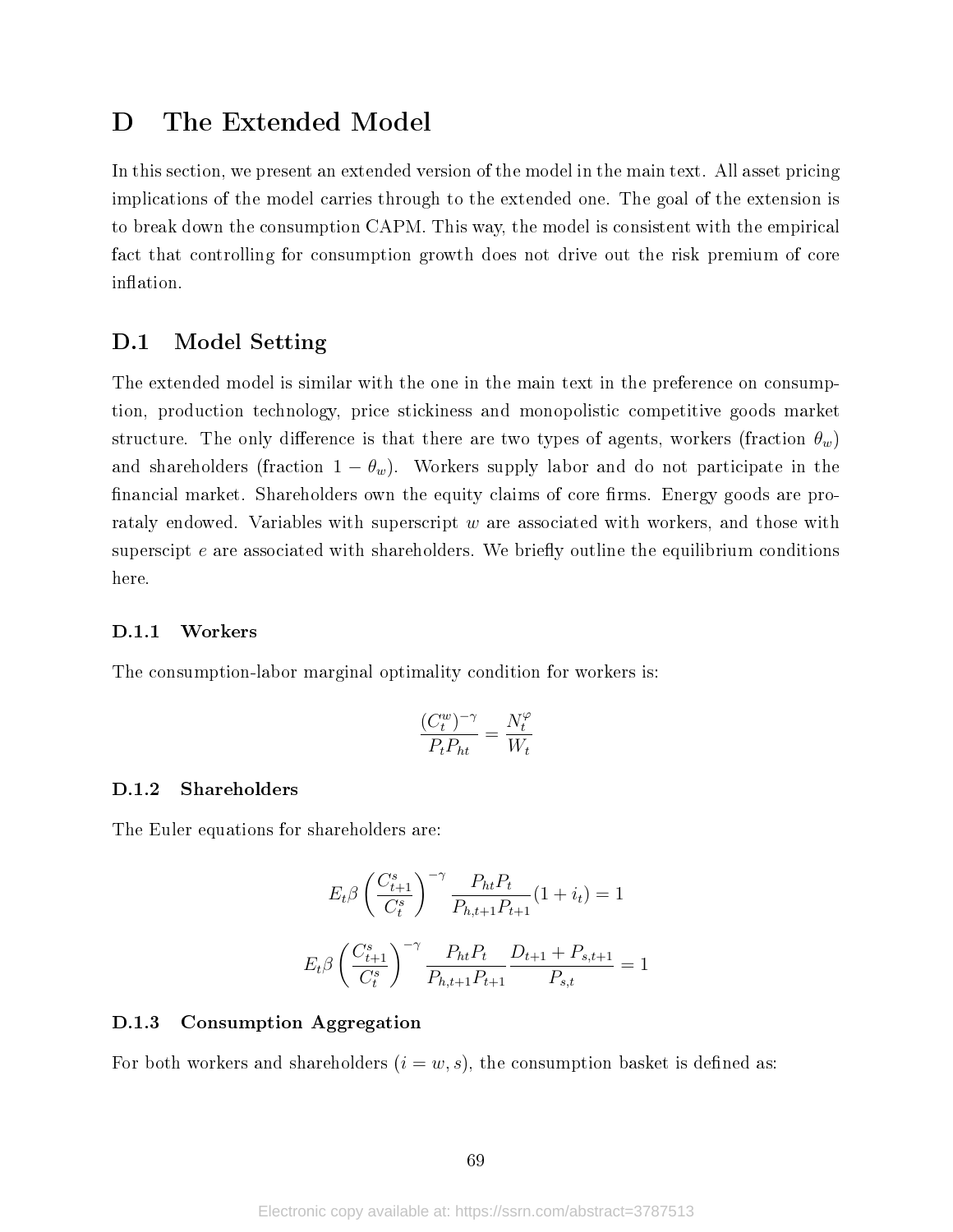$$
C^{i} = \left[ \alpha_c (C_c^{i})^{\frac{\phi - 1}{\phi}} + (1 - \alpha_c) \left[ \exp(\delta) C_e^{i} \right]^{\frac{\phi - 1}{\phi}} \right]^{\frac{\phi}{\phi - 1}}
$$

The relative price of energy satisfies:

$$
P_e = \frac{1 - \alpha_c}{\alpha_c} \left(\frac{C_e^i}{C_c^i}\right)^{-\frac{1}{\phi}} \exp\left(\frac{\phi - 1}{\phi}\delta\right)
$$

The headline price satisfies:

$$
P_h = \left\{ \alpha_c^{\phi} + (1 - \alpha_c)^{\phi} \left[ \exp(-\delta) P_e \right]^{1 - \phi} \right\}^{\frac{1}{1 - \phi}}
$$

#### D.1.4 Productive Core Firms

Each core firm produces one variety of core good and each firm is monopolistic in the specific variety production. All varieties are aggregated into core consumption in a CES manner, with elasticity of substitution  $\phi$ . Production technology for variety j is:

$$
Y_t(j) = AN_t(j)^{1-\alpha}
$$

The marginal cost of production, similar with the model in the main text, is:

$$
MC(Y) = \frac{W}{P} \frac{1}{(1-\alpha)Y} \left(\frac{Y}{A}\right)^{\frac{1}{1-\alpha}}
$$

Since the aggregator labor supply in the economy is equal to  $\theta_w N$ , we normalize the aggregate TFP  $A = \theta_w^{-(1-\alpha)}$ . The New Keynesian Phillips Curve is written as

$$
\sum_{k=0}^{\infty} (\beta \theta)^k E_t \left\{ \frac{u'(C_{t+k}^s)}{u'(C_t^s)} \frac{P_{ht}}{P_{h,t+1}} \left[ Y_{t+k|t} + (P_t^* - \Psi'(Y_{t+k|t})) \frac{\partial Y_{t+k|t}}{\partial P_t^*} \right] \right\} = 0
$$

where:

$$
\frac{\partial Y_{t+k|t}}{\partial P_t^*} = -\varepsilon_{t+k} \left(\frac{P_t^*}{P_{t+k}}\right)^{-\varepsilon_{t+k}} \frac{C_{C,t+k}}{P_t^*} = -\varepsilon_{t+k} \frac{Y_{t+k|t}}{P_t^*}
$$

#### D.1.5 Market Clearing Conditions

There are two types of agents, so we need to include the aggregate budget constraint of one type of agent in the system of equations that consist of the equilibrium.

$$
\theta_w(C_{ct}^w + P_{et}C_{et}^w) = \frac{W_t}{P_t}N_t\theta_w + P_{et}\theta_wQ_t
$$

70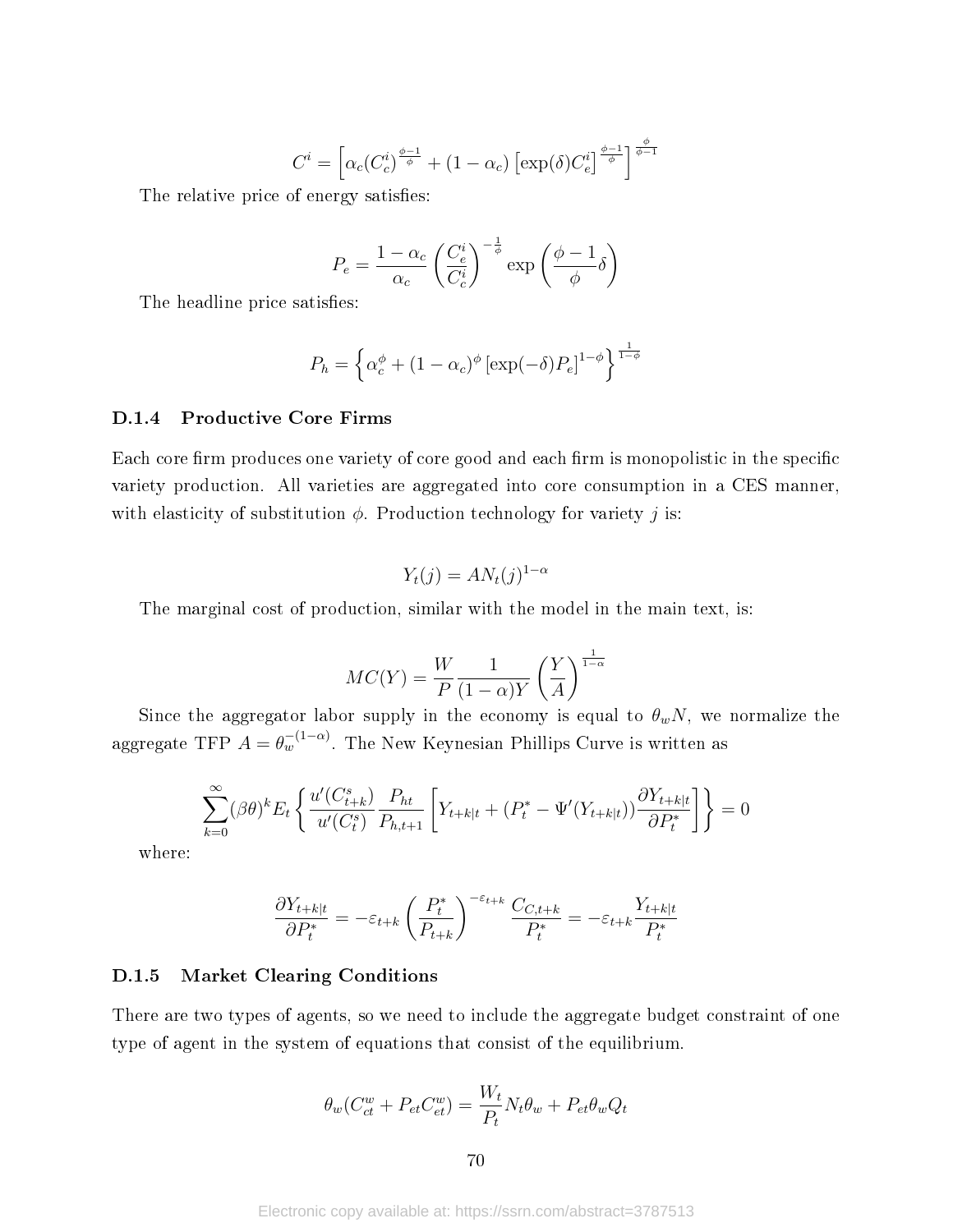The two market clearing conditions are:

$$
\theta_w C_c^w + (1 - \theta_w) C_c^s = Y
$$
  

$$
\theta_w C_e^w + (1 - \theta_w) C_e^s = C_e
$$

#### D.1.6 Monetary Policy

The monetary policy follows a Taylor rule:

$$
i_t = \overline{i} + \phi_\pi \pi_t
$$

### D.2 Log-linearization

When we log-linearize the system of equations, we make a parametric assumption to keep the algebra simplified:  $\theta_w = (1 - \alpha) \exp(-\bar{\mu})$ . At the steady state, labor income share is equal to  $(1 - \alpha) \exp(-\overline{\mu})$ . With our parametric assumption, the fraction of workers is equal to the steady state labor income share, the per capital consumption of core and energy goods are identical for workers and entrepreneurs at the steady state.

In the extended model, we make an additional parametric assumption that  $\hat{\alpha}_c \to 1$ . In the data energy inflation only accounts for about 10 percent of the headline inflation. This assumption can greatly simplify algebra in deriving the solutions.

The equilibrium of the economy satisfies the following log-linearized three-equation system with three unknowns:  $c_{ct}^s, c_{et}^s, \pi_t$ . The three equations are the Phillips curve, the Euler equation of the shareholders, and the workers' budget constraint.

$$
\pi_{t} = \beta E_{t}\pi_{t+1} + \lambda\mu_{t} + \lambda\left[\frac{\varphi + \alpha}{1 - \alpha}y_{t} + \gamma\left(\hat{\alpha}c_{ct}^{w} + (1 - \hat{\alpha}_{c})(c_{et}^{w} + \delta_{t})\right) + \frac{1 - \hat{\alpha}_{c}}{\phi}(c_{ct}^{s} - c_{et}^{s} - \delta_{t})\right]
$$

$$
-\gamma E_{t}\left[\hat{\alpha}_{c}(c_{c,t+1}^{s} - c_{ct}^{s}) + (1 - \hat{\alpha}_{c})(c_{e,t+1}^{s} - c_{et}^{s} + \delta_{t+1} - \delta_{t})\right] - E_{t}\pi_{t+1}
$$

$$
-\frac{1 - \hat{\alpha}_{c}}{\phi}E_{t}\Delta(c_{c,t+1}^{s} - c_{e,t+1}^{s} - \delta_{t+1}) + \phi_{\pi}\pi_{t} = 0
$$

$$
\hat{\alpha}_{c}c_{ct}^{w} + (1 - \hat{\alpha}_{c})c_{et}^{w} = \hat{\alpha}_{c}\left[\gamma(\hat{\alpha}_{c}c_{ct}^{w} + (1 - \hat{\alpha}_{c})(c_{et}^{w} + \delta_{t})) + \frac{\varphi + 1}{1 - \alpha}y_{t} + \frac{1 - \hat{\alpha}_{c}}{\phi}(c_{ct}^{s} - c_{et}^{s} - \delta_{t})\right] + (1 - \hat{\alpha}_{c})c_{et}
$$
where:  $c_{ct}^{w} = \frac{1}{\theta_{w}}(c_{ct} - c_{et}^{s}) + c_{ct}^{s}$ ,  $c_{et}^{w} = \frac{1}{\theta_{w}}[c_{et} - (1 - \theta_{w})c_{et}^{s}], y_{t} = c_{et} - c_{et}^{s} + c_{ct}^{s}$ , which can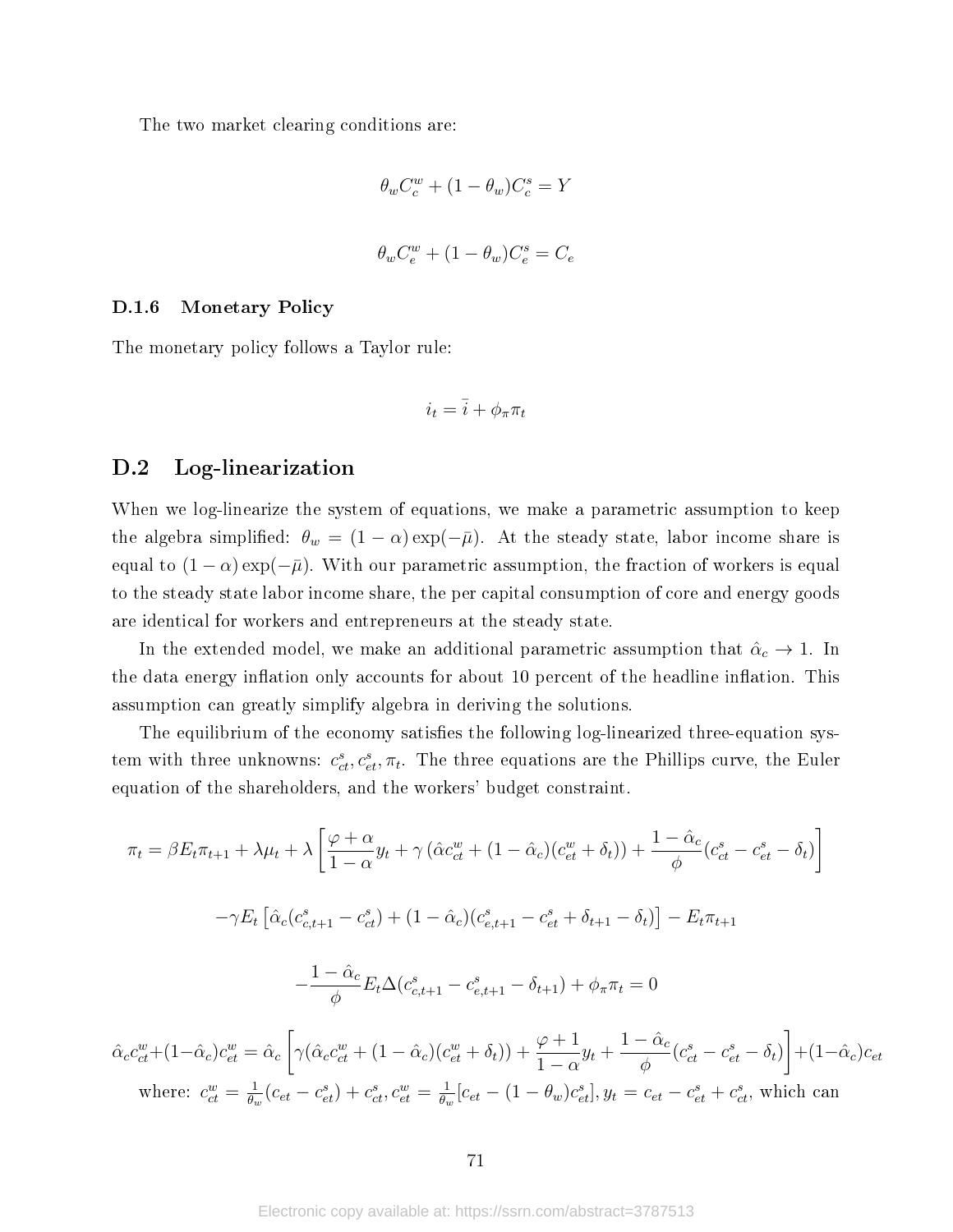be straightforwardly derived from the relative price of energy good and the market clearing conditions.

### D.3 Solution

We can express all the variables as linear functions of the three exogenous variables,  $\mu_t, c_{et}, \delta_t$ . Let:

$$
c_{ct}^s = c_{\mu}\mu_t + c_{e}c_{et} + c_{\delta}\delta_t, c_{et}^s = e_{\mu}\mu_t + e_{e}c_{et} + e_{\delta}\delta_t, \pi_t = \pi_{\mu}\mu_t + \pi_{e}c_{et} + \pi_{\delta}\delta_t.
$$

We keep the same assumption that the steady state level of markup is sufficiently large, and  $\frac{1}{\gamma} > \phi > 1$ .

#### D.3.1 Markup Shock

We can solve for the undetermined coefficients as follows:

$$
c_{\mu} = \frac{\lambda}{(1 - \beta \rho_{\mu})y_{\mu} - \lambda \left[\frac{\varphi + \alpha}{1 - \alpha}(1 - x_{\mu}) + \gamma(1 - \frac{x_{\mu}}{\theta_{w}})\right]}
$$

where:

$$
x_{\mu} = \theta_{w} + \frac{\frac{\varphi + 1}{1 - \alpha}(\theta_{w} - \theta_{w}^{2})}{-1 + \gamma + \frac{\varphi + 1}{1 - \alpha}\theta_{w}} < 0, y_{\mu} = -\frac{\gamma(1 - \rho_{\mu})}{\phi_{\pi} - \rho_{\mu}} < 0
$$

$$
e_\mu=x_\mu c_\mu, \pi_\mu=y_\mu c_\mu
$$

Therefore,  $c_\mu<0, e_\mu>0, \pi_\mu>0.$ 

The core output loading on the markup shock is equal to  $y_{\mu} = c_{\mu} - e_{\mu} = c_{\mu}(1 - x) < 0$ .

#### D.3.2 Energy Demand Shock

$$
\pi_{\delta} = \frac{\frac{\varphi + \alpha}{1 - \alpha} \frac{1}{\gamma} \left(\frac{1}{\phi} - \gamma\right)}{\left(\frac{\varphi + \alpha}{1 - \alpha} \frac{1}{\gamma} + 1\right) \frac{\phi_{\pi} - \rho_{\delta}}{1 - \rho_{\delta}} + \frac{1 - \beta \rho_{\delta}}{\lambda} \left(1 - \frac{\gamma}{1 - \theta_{w}} - \frac{\theta_{w}}{1 - \theta_{w}} \frac{\varphi + \alpha}{1 - \alpha}\right)} \left(1 - \hat{\alpha}_{c}\right) > 0
$$
\n
$$
c_{\delta} = \frac{1}{\gamma} \left(\frac{1}{\phi} - \gamma\right) \left(1 - \hat{\alpha}_{c}\right) - \frac{1}{\gamma} \frac{\phi_{\pi} - \rho_{\delta}}{1 - \rho_{\delta}} \pi_{\delta} > 0
$$
\n
$$
e_{\delta} = -\frac{1 - \beta \rho_{\delta}}{\lambda} \frac{\theta_{w}}{1 - \theta_{w}} < 0
$$
\ne output loading is equal to  $y_{\delta} - \varepsilon_{\delta} = \varepsilon_{\delta} > 0$ .

Thus, core output loading is equal to  $y_{\delta} = c_{\delta} - e_{\delta} > 0$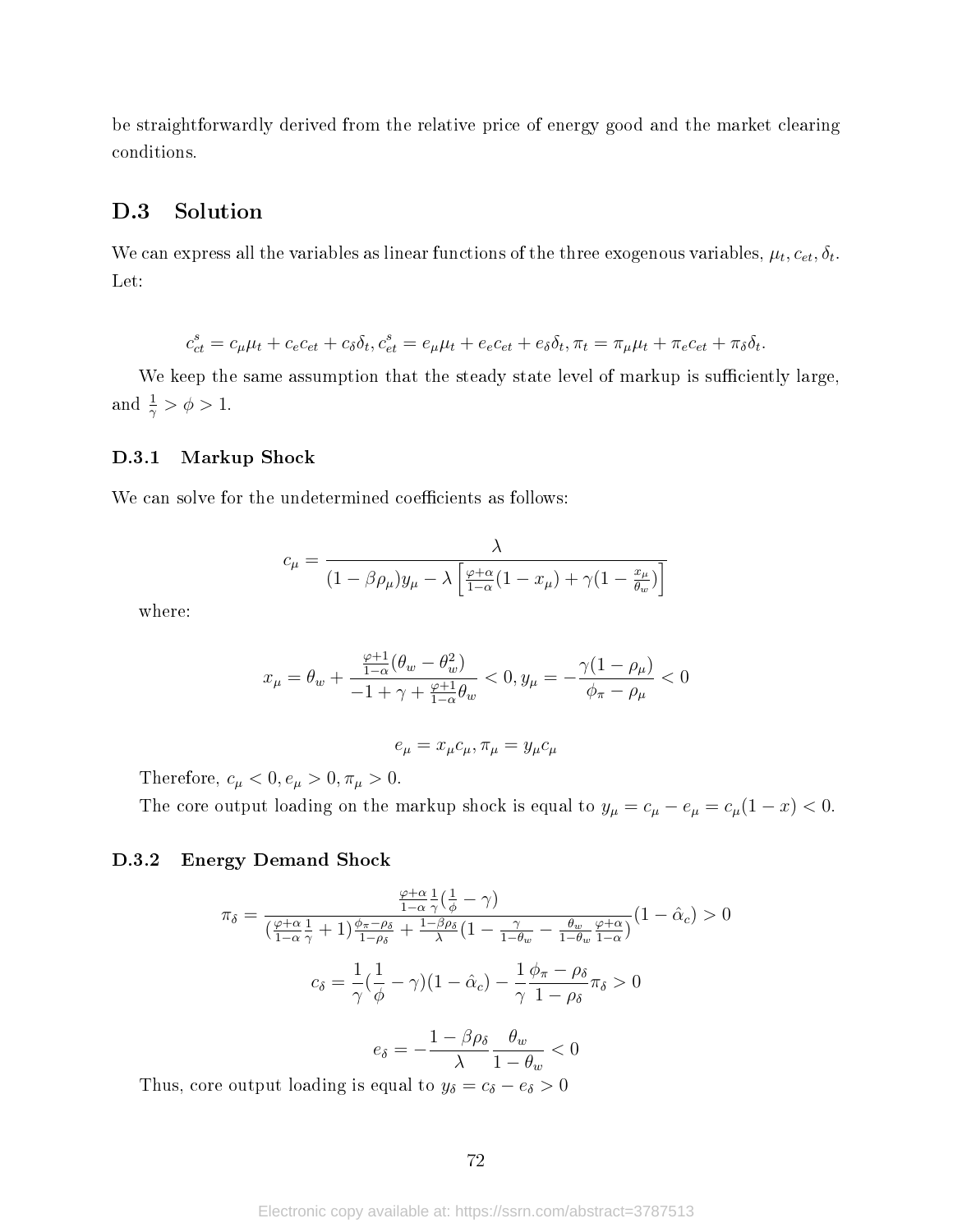## D.3.3 Energy Supply Shock

As in the main text, energy supply and demand shock plays exactly the same role, i.e.:

$$
c_e > 0, \pi_e > 0, e_e - 1 < 0, y_e = c_e - (e_e - 1) > 0.
$$

## D.4 Dividend

In this section, we solve for the dividend loading on the three shocks. The dividend can be written as:

$$
d_t = \frac{1}{1 - \theta_w} \left[ y_t - \theta_w (w_t - p_t - n_t) \right] - p_{ht}
$$

$$
= \frac{1}{1 - \theta_w} \left[ y_t - \theta_w \left( \frac{\varphi}{1 - \alpha} y_t + \gamma (\hat{\alpha}_c c_{ct}^w + (1 - \hat{\alpha}_c)(c_{et}^w + \delta_t) + \frac{1 - \hat{\alpha}_c}{\phi} (c_{ct}^s - c_{et}^s - \delta_t) + \frac{1}{1 - \alpha} y_t \right) \right]
$$

$$
-\frac{1-\hat{\alpha}_c}{\phi}(c_{ct}^e-c_{et}^e-\delta_t)
$$

Apply the assumption that  $\hat{\alpha}_c$  being close to 1, we can derive

$$
d_{\mu} = \frac{1}{1 - \theta_{w}} \left[ \left( 1 - \frac{(\varphi + 1)\theta_{w}}{1 - \alpha} \right) (c_{\mu} - e_{\mu}) - \theta_{w}\gamma(c_{\mu} - \frac{1}{\theta_{w}}e_{\mu}) \right] < 0
$$

$$
d_{\delta} = \left[ 1 - \theta_{w} \left( \frac{\varphi + 1}{1 - \alpha} + \gamma \right) \right] c_{\delta} + \left( -1 + \gamma + \frac{\varphi + 1}{1 - \alpha}\theta_{w} \right) e_{\delta} + \theta_{w} \left( \frac{1}{\phi} - \gamma \right) (1 - \hat{\alpha}_{c}) + \frac{(1 - \theta_{w})(1 - \hat{\alpha}_{c})}{\phi}
$$

$$
> (1 - \theta_{w})\gamma c_{\delta} + \theta_{w} \left( \frac{1}{\phi} - \gamma \right) (1 - \hat{\alpha}_{c}) \frac{(1 - \theta_{w})(1 - \hat{\alpha}_{c})}{\phi} > 0
$$

The inequality comes from the fact that  $\theta_w < \frac{(1-\alpha)(1-\gamma)}{1+\omega}$  $\frac{\alpha_{1}(1-\gamma)}{1+\varphi}$ . The sign of  $d_e$  is the same as  $d_{\delta}$ .

## D.5 The Stochastic Discount Factor

The stochastic discount factor is written as:

$$
m_{t+1} = m_{\mu}(1 - \rho_{\mu})\mu_t + m_e(1 - \rho_e)c_{et} + m_{\delta}(1 - \rho_{\delta})\delta_t - \lambda_{\mu}\sigma_{\mu}\varepsilon_{\mu,t+1} - \lambda_e\sigma_e\varepsilon_{e,t+1} - \lambda_{\delta}\sigma_{\delta}\varepsilon_{\delta,t+1}
$$

In this model, only the shareholders' consumption matters for asset pricing:

$$
m_{t+1} = -\gamma (c_{t+1}^s - c_t^s) = -\gamma [\hat{\alpha}_c (c_{c,t+1}^s - c_{c,t}^s) + (1 - \hat{\alpha}_c)(c_{e,t+1}^s - c_{e,t}^s + \delta_{t+1} - \delta_t)]
$$